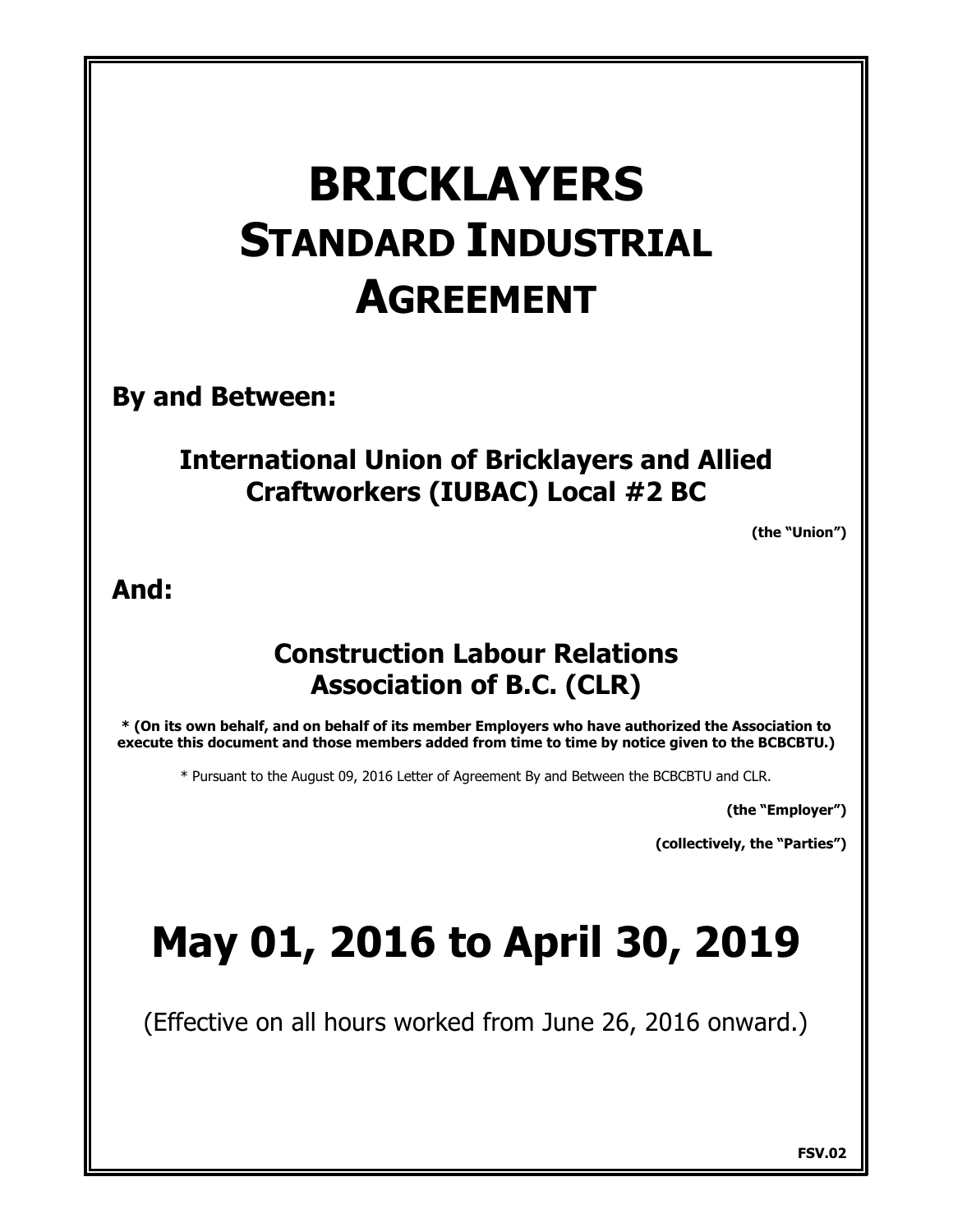#### **TABLE OF CONTENTS PAGE 1 OF 2**

| <b>Article</b> | 1.000  |  |  |  |  |
|----------------|--------|--|--|--|--|
| <b>Article</b> | 2.000  |  |  |  |  |
| <b>Article</b> | 3.000  |  |  |  |  |
| <b>Article</b> | 4.000  |  |  |  |  |
| <b>Article</b> | 5.000  |  |  |  |  |
| <b>Article</b> | 6.000  |  |  |  |  |
| <b>Article</b> | 7.000  |  |  |  |  |
| <b>Article</b> | 8.000  |  |  |  |  |
| <b>Article</b> | 9.000  |  |  |  |  |
| <b>Article</b> | 10.000 |  |  |  |  |
| <b>Article</b> | 11.000 |  |  |  |  |
| <b>Article</b> | 12.000 |  |  |  |  |
| <b>Article</b> | 13.000 |  |  |  |  |
| <b>Article</b> | 14.000 |  |  |  |  |
| <b>Article</b> | 15.000 |  |  |  |  |
| <b>Article</b> | 16.000 |  |  |  |  |
| <b>Article</b> | 17.000 |  |  |  |  |
| <b>Article</b> | 18.000 |  |  |  |  |
|                |        |  |  |  |  |

**Minimum Straight Time Hourly Wage Rates and Breakdown of Monetary Package:**

#### **Inside Lower Mainland - Not Governed by a Project Labour Agreement (PLA)**

| Schedule "A1.1"        |  |
|------------------------|--|
| <b>Schedule "A1.2"</b> |  |
| <b>Schedule "A1.3"</b> |  |
| <b>Schedule "A1.4"</b> |  |
| <b>Schedule "A1.5"</b> |  |

#### **Outside Lower Mainland - Not Governed by a Project Labour Agreement (PLA)**

| Schedule "A2.1"        |  |
|------------------------|--|
| Schedule "A2.2"        |  |
| Schedule "A2.3"        |  |
| <b>Schedule "A2.4"</b> |  |
| <b>Schedule "A2.5"</b> |  |

#### **Inside Lower Mainland - Governed by a Project Labour Agreement (PLA)**

| <b>Schedule "A3.1"</b> |  |
|------------------------|--|
| <b>Schedule "A3.2"</b> |  |
| <b>Schedule "A3.3"</b> |  |
| <b>Schedule "A3.4"</b> |  |
| <b>Schedule "A3.5"</b> |  |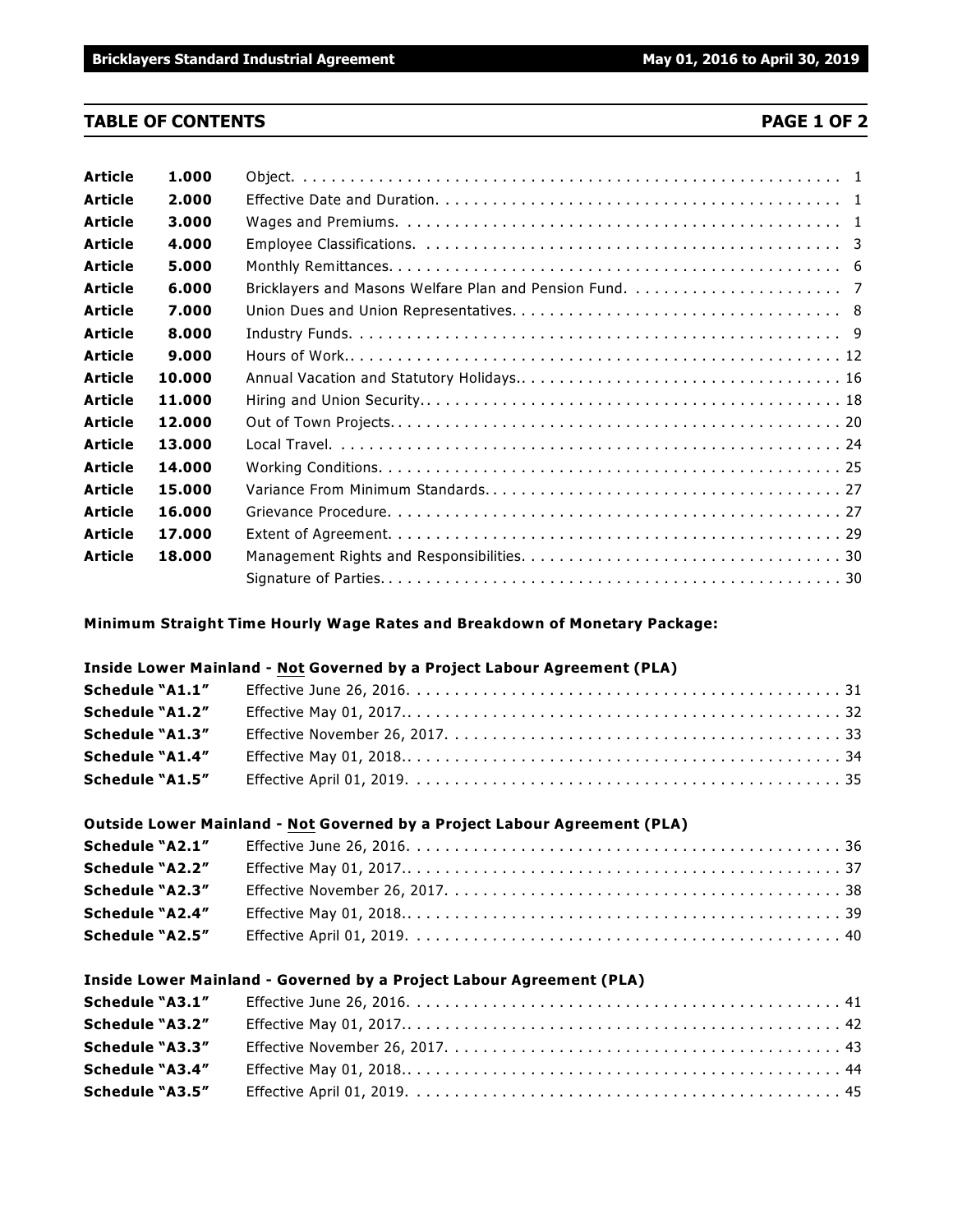#### **TABLE OF CONTENTS PAGE 2 OF 2**

#### **Minimum ST Hourly Wage Rates and Breakdown of Monetary Package (continued):**

### **Outside Lower Mainland - Governed by a Project Labour Agreement (PLA) Schedule "A4.1"** Effective June 26, 2016. . . . . . . . . . . . . . . . . . . . . . . . . . . . . . . . . . . . . . . . . . . . . . 46 **Schedule "A4.2"** Effective May 01, 2017.. . . . . . . . . . . . . . . . . . . . . . . . . . . . . . . . . . . . . . . . . . . . . . 47 **Schedule "A4.3"** Effective November 26, 2017. . . . . . . . . . . . . . . . . . . . . . . . . . . . . . . . . . . . . . . . . . 48 **Schedule "A4.4"** Effective May 01, 2018.. . . . . . . . . . . . . . . . . . . . . . . . . . . . . . . . . . . . . . . . . . . . . . 49 **Schedule "A4.5"** Effective April 01, 2019. . . . . . . . . . . . . . . . . . . . . . . . . . . . . . . . . . . . . . . . . . . . . . 50

**Employer Contributions and Employee Deductions:**

#### **Inside Lower Mainland - Not Governed by a Project Labour Agreement (PLA)**

| Schedule "B1.1"        |  |
|------------------------|--|
| Schedule "B1.2"        |  |
| Schedule "B1.3"        |  |
| <b>Schedule "B1.4"</b> |  |
| <b>Schedule "B1.5"</b> |  |

#### **Outside Lower Mainland - Not Governed by a Project Labour Agreement (PLA)**

| <b>Schedule "B2.1"</b> |  |
|------------------------|--|
| Schedule "B2.2"        |  |
| Schedule "B2.3"        |  |
| Schedule "B2.4"        |  |
| Schedule "B2.5"        |  |

#### **Inside Lower Mainland - Governed by a Project Labour Agreement (PLA)**

| <b>Schedule "B3.1"</b> |  |
|------------------------|--|
| <b>Schedule "B3.2"</b> |  |
| Schedule "B3.3"        |  |
| Schedule "B3.4"        |  |
| Schedule "B3.5"        |  |

#### **Outside Lower Mainland - Governed by a Project Labour Agreement (PLA)**

| Schedule "B4.1"        |  |
|------------------------|--|
| <b>Schedule "B4.2"</b> |  |
| <b>Schedule "B4.3"</b> |  |
| <b>Schedule "B4.4"</b> |  |
| <b>Schedule "B4.5"</b> |  |

#### **Appendices:**

| Appendix "A" |  |
|--------------|--|
| Appendix "B" |  |
| Appendix "C" |  |
| Appendix "D" |  |
| Appendix "E" |  |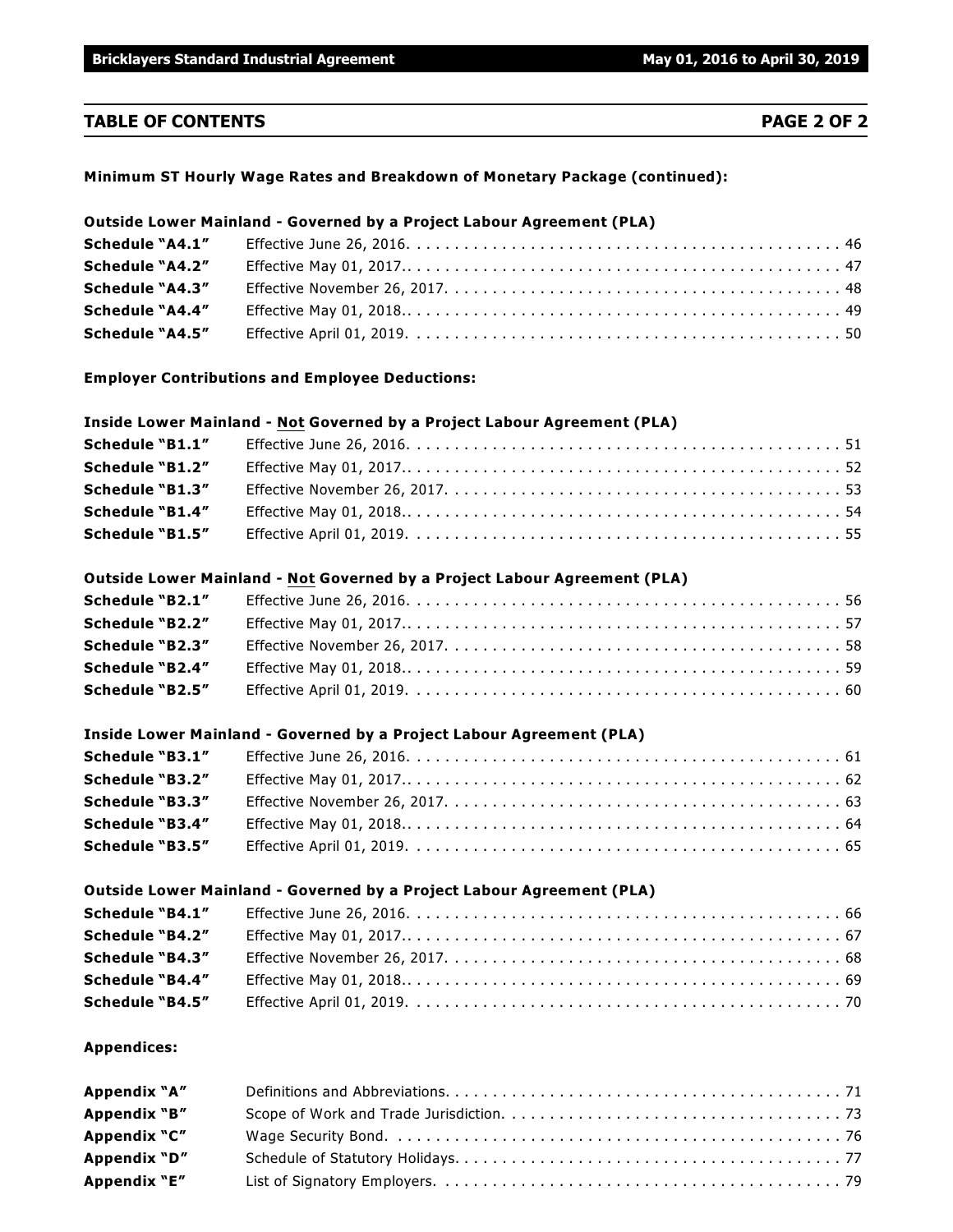#### **ARTICLE 1.000 - OBJECT**

The object of this Agreement shall be to stabilize the industry, elevate the trade, promote peace and harmony between Employers and Employees, facilitate the peaceful adjustment of all disputes and grievances, and prevent strikes, lockouts, waste, expense, and avoidable and unnecessary delays in construction and repair work.

#### **ARTICLE 2.000 - EFFECTIVE DATE AND DURATION**

- **2.100** This Agreement shall be in full force and effect from and including May 01, 2016 to and including April 30, 2019 and shall continue in full force and effect from year to year thereafter, subject to the right of either party to this Agreement within four (4) months and not less than two (2) months immediately preceding the date of April 30, 2019 or immediately preceding the last day of April in any year thereafter by written notice to the other party, require the other party to commence collective bargaining with a view to the conclusion of a renewal or revision of this Agreement or a new Agreement.
- **2.200** Should either party give written notice to the other party pursuant hereto, this Agreement shall thereafter continue in full force and effect until the Union shall give notice of strike, or the Employer shall give notice of lockout, or the parties shall conclude a renewal or revision of this Agreement, or a new Collective Agreement.
- **2.300** The operation of Section 50(2) and Section 50(3) of the Labour Relations Code is hereby excluded in accordance with Section 50(4) of the Labour Relations Code.
- **2.400** All matters not governed by a specific date of application within this Agreement shall become effective June 26, 2016.

#### **ARTICLE 3.000 - WAGES AND PREMIUMS**

#### **3.100 Wages**

#### **3.101 Wage Schedules**

The schedules of minimum straight time hourly wage rates provided for within Schedules "A1", "A2", "A3" and "A4" shall apply to all projects governed by this Agreement. Such schedules are inclusive of the increases outlined within Articles 3.103.

#### **3.102 Payment of Wages**

**(a)** The Employer shall, at least once each week, pay to each Employee all monies (i.e. wages, premiums, annual vacation pay, statutory holiday pay, etc.) earned by the Employee to a day not more than three (3) working days prior to the date of payment, or five (5) working days prior to the date of payment if the Employee is working on an out of town project. The Employer shall have the right to pay wages by direct electronic deposit or by cheque.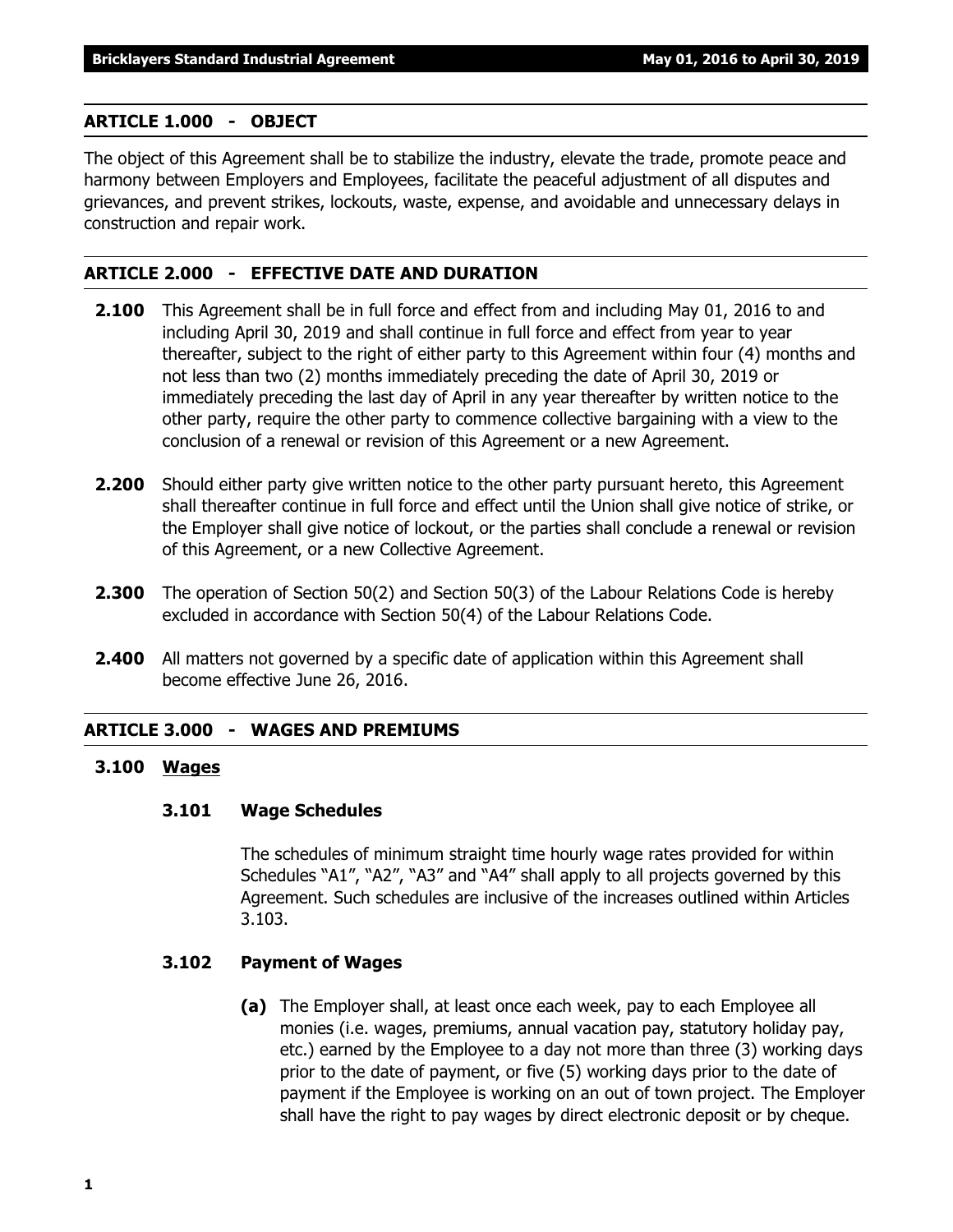- **(b)** The Employer shall provide a separate or detachable itemized statement with each pay, clearly showing the number of hours at straight time rates and at overtime rates, for each classification worked and the total deductions from the amount earned. Such statement may be provided electronically via secure internet/email.
- **(c)** In the event that an Employee ceases to be an Employee of the Employer, for any reason, the Employer shall pay such Employee all monies (i.e. wages, premiums, annual vacation pay, statutory holiday pay, etc.) which are owing at time of termination on the project. Alternatively, in the event the Employer is unable to pay all monies which are owing to an Employee at the time of termination of employment, such monies shall be paid as quickly as reasonably possible thereafter but in no event later than seven (7) calendar days or in conjunction with the Employer's next regularly scheduled payroll, whichever comes first. Refer also to Article 9.101 (d).
- **(d)** Any Employee(s) who requires off site medical attention and does not return to the project, or when a qualified industrial first aid attendant recommends rest for the remainder of the shift, shall be paid for the full shift.
- **(e)** Notwithstanding any/all contrary provisions contained within this Agreement, the Parties clarify that all payroll shall be processed in a manner consistent with CRA regulations.

#### **3.103 Monetary Package Increases**

- **(a)** The following monetary package increases shall apply. The monetary package shall consist of wages, plus annual vacation and statutory holiday pay, plus Employer contribution to Bricklayers and Masons Welfare Plan, plus Employer contribution to Bricklayers and Masons Pension Plan. The Union retains the right to distribute such increases, at its discretion, between the above listed components of the monetary package only.
- **(b)** The portion of each increase which the Union allocates to the wages component of the monetary package shall be added to the Schedule "A1" Journeyperson classification and all other classifications shall be recalculated thereafter in accordance with each respective corresponding percentage (i.e. FM @ 115%, A5 Apprentice @ 80%, etc.). As a result, the total monetary package increase for a Journeyperson shall be equal to the agreed upon increase, although the total monetary package increase for other employee classifications may ultimately total a greater or lesser amount, depending upon the Union's final allocation.
- **(c)** Effective June 26, 2016 \$0.86 per hour Effective May 01, 2017 \$0.86 per hour Effective May 01, 2018 \$0.86 per hour Effective April 01, 2019 wage re-opener \* \* Refer to Article 3.104 for details regarding the wage re-opener.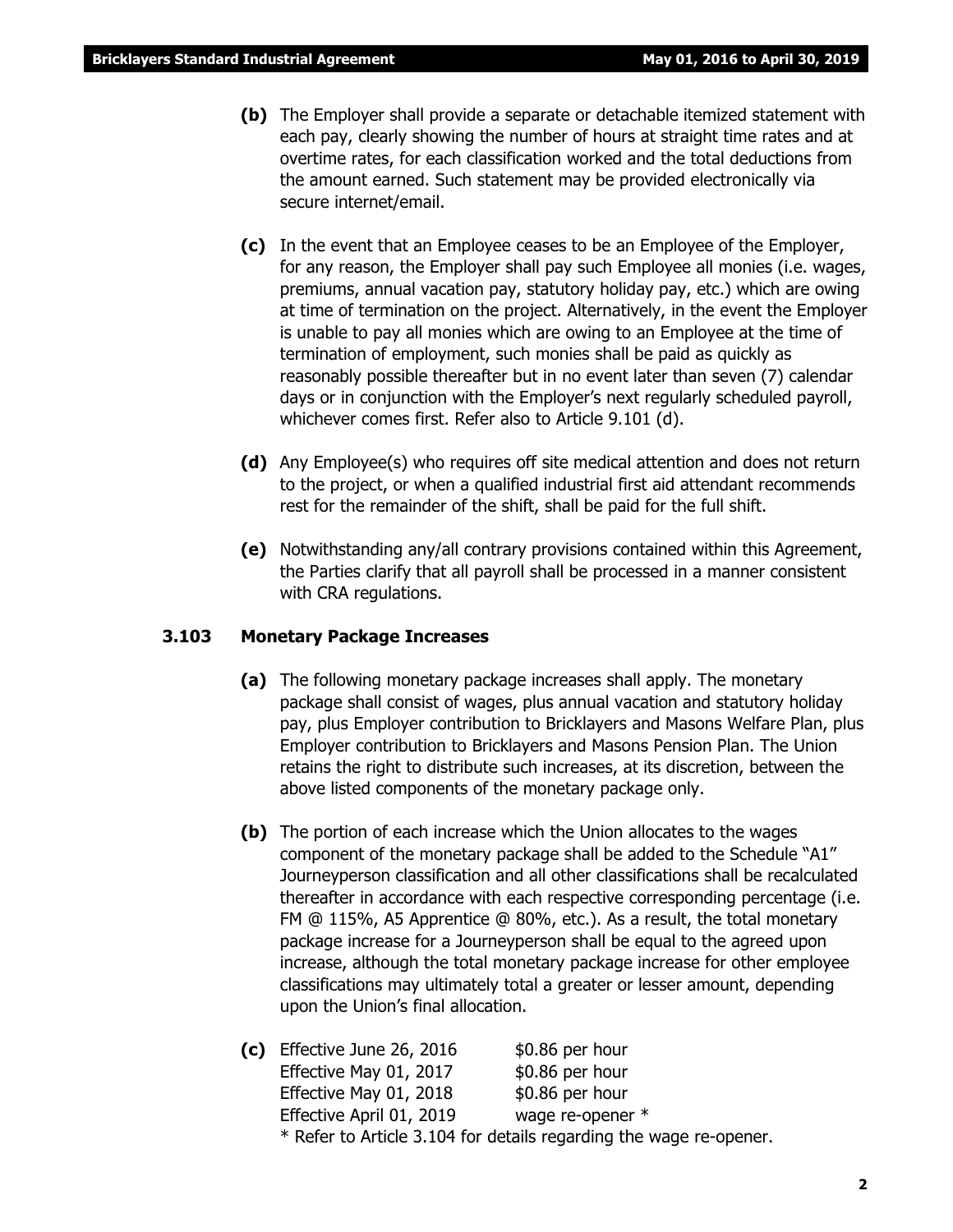#### **3.104 Wage Re-Opener**

The wage re-opener referenced within Article 3.103 (c) shall proceed as follows.

- **(a)** The Parties shall meet no less than four (4) months prior to the effective date of the wage re-opener. However, if the Parties are unable to mutually agree on the outcome of the wage re-opener the matter shall be referred to binding interest arbitration.
- **(b)** The Parties agree that Mr. Vince Ready shall be the interest Arbitrator. However, in the event that Mr. Ready has retired or is not healthy enough to perform the duties of the interest Arbitrator, the Parties agree that Mr. Stan Lanyon shall be the interest Arbitrator.
- **(c)** Notwithstanding any contrary interpretation of the foregoing, the interest Arbitrator shall not have the right to reduce the monetary package of the Union.
- **(d)** The outcome of the wage re-opener shall be determined sufficiently prior to the effective date of the wage re-opener so as to allow Employers to adjust payrolls in a timely manner.

#### **3.200 Premiums**

#### **3.201 Underground Premium**

Any Employee who is required to work underground shall be paid 110% of the otherwise applicable minimum straight time or overtime hourly wage rate. Notwithstanding the foregoing, such premium shall not apply on work performed in basements of buildings or in open ditches.

#### **3.202 Acid Proof and Refractory Premium**

Any Employee who performs acid proof or refractory work shall be paid a premium of twenty-five cents (\$0.25) per hour earned above such Employee's otherwise applicable straight time hourly wage rate. Notwithstanding the foregoing, such premium shall not be applicable on work related to the linings of fireplaces, and/or chimneys in houses, apartments, schools, office buildings, churches and hospitals.

#### **ARTICLE 4.000 - EMPLOYEE CLASSIFICATIONS**

### **4.100 Foremen**

A Foreman shall be defined as a Journeyperson who is designated by the Employer to routinely issue orders and/or provide direction to Employees. Where three (3) or more bricklayers or masons are employed, one (1) shall be appointed by the Employer as a Foreman. The minimum straight time hourly wage rate for a Foreman shall be 115% of the applicable Journeyperson minimum straight time hourly wage rate on the project.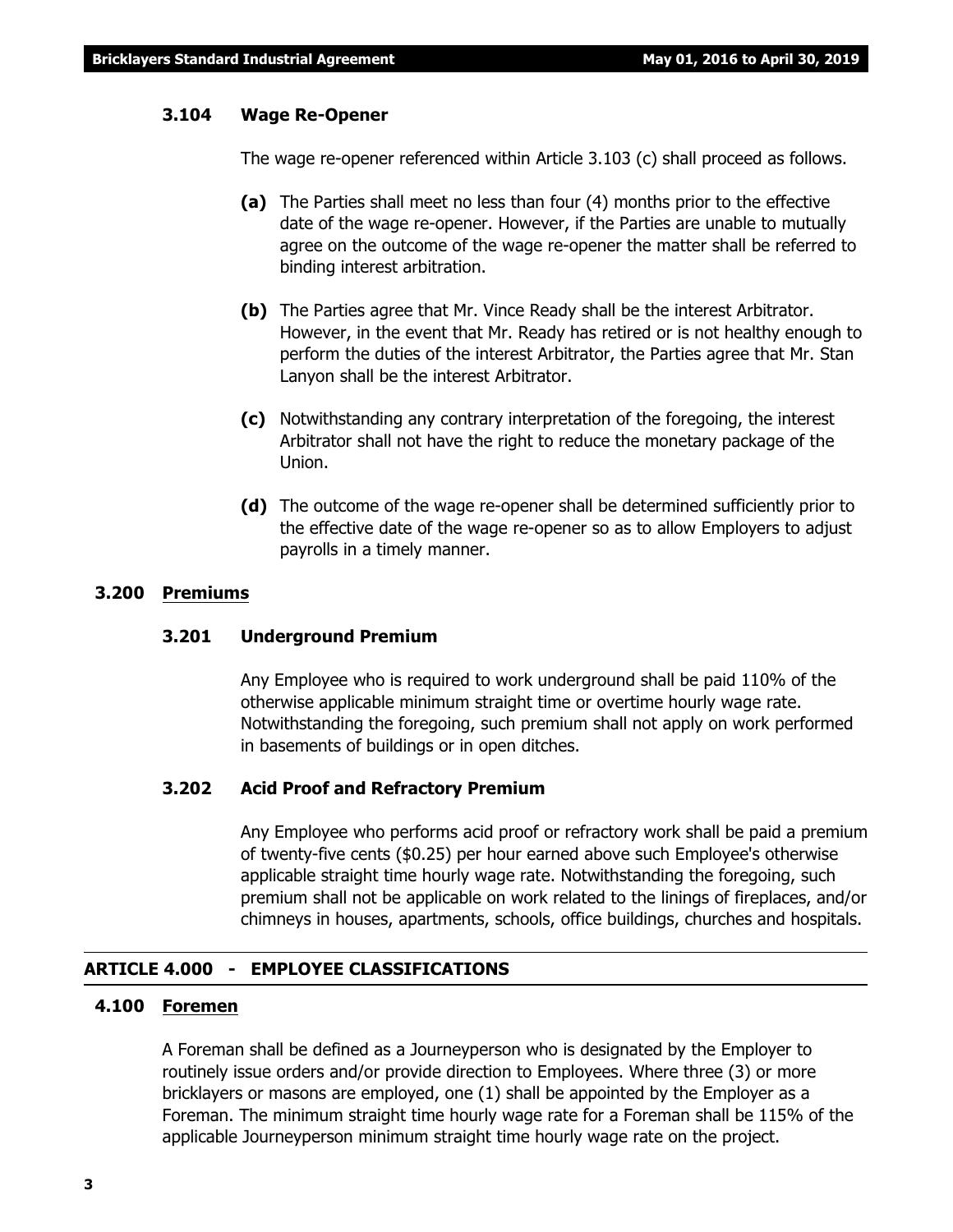#### **4.200 Journeypersons**

Notwithstanding any/all contrary provisions of this Agreement, a Journeyperson shall be defined as any member of the Union who has a valid Bricklayer TQ Certificate and/or has successfully completed the Bricklayers Red Seal Program.

**4.300** Article 4.300 of this Agreement contains no provisions.

#### **4.400 Apprentices**

All Apprentices shall be employed in accordance with applicable apprenticeship related provincial legislation. In particular, all Apprentices shall be properly registered as such with the appropriate governing agency and/or organization. Notwithstanding the foregoing, the Union and the MCA of BC Training Fund shall jointly regulate the apprenticeship program, but shall not have the authority to institute rules and/or regulations and/or restrictions which are inconsistent with this Agreement and/or the Bricklayers Red Seal Program.

#### **4.401 Monetary Package**

- **(a)** The minimum straight time hourly wage rate for an Apprentice shall be determined as a percentage of the applicable Journeyperson minimum straight time hourly wage rate on the project. Refer to Article 4.402 (a) for corresponding percentages.
- **(b)** All Employer Contributions and Employee Deductions shall apply. Refer to Schedules "B1", "B2", "B3", "B4" and "B5".

#### **4.402 Classification and Recruitment**

**(a)** The Apprentice classification shall consist of the following eight (8) terms. Each term shall consist of six (6) months of work.

| A1 $(1^{st}$ Term) Apprentice (55%)        | A5 $(5th Term)$ Apprentice $(80%)$         |
|--------------------------------------------|--------------------------------------------|
| A2 $(2nd Term)$ Apprentice $(60%)$         | A6 (6 <sup>th</sup> Term) Apprentice (85%) |
| A3 $(3rd Term)$ Apprentice $(65%)$         | A7 $(7th Term)$ Apprentice (90%)           |
| A4 (4 <sup>th</sup> Term) Apprentice (75%) | A8 $(8th Term)$ Apprentice $(95%)$         |

**(b)** All new Apprentices shall be classified as an A1  $(1<sup>st</sup> Term)$  Apprentice. Notwithstanding the foregoing, all new Apprentices who have completed a government approved pre-apprentice course shall be granted six (6) months credit towards their apprenticeship.

#### **4.403 Training**

**(a)** The Bricklayers Red Seal Program shall supercede any/all contrary provisions of Article 4.403.Upon completion of the Bricklayers Red Seal Program, the Apprentice shall be reclassified as a Journeyperson.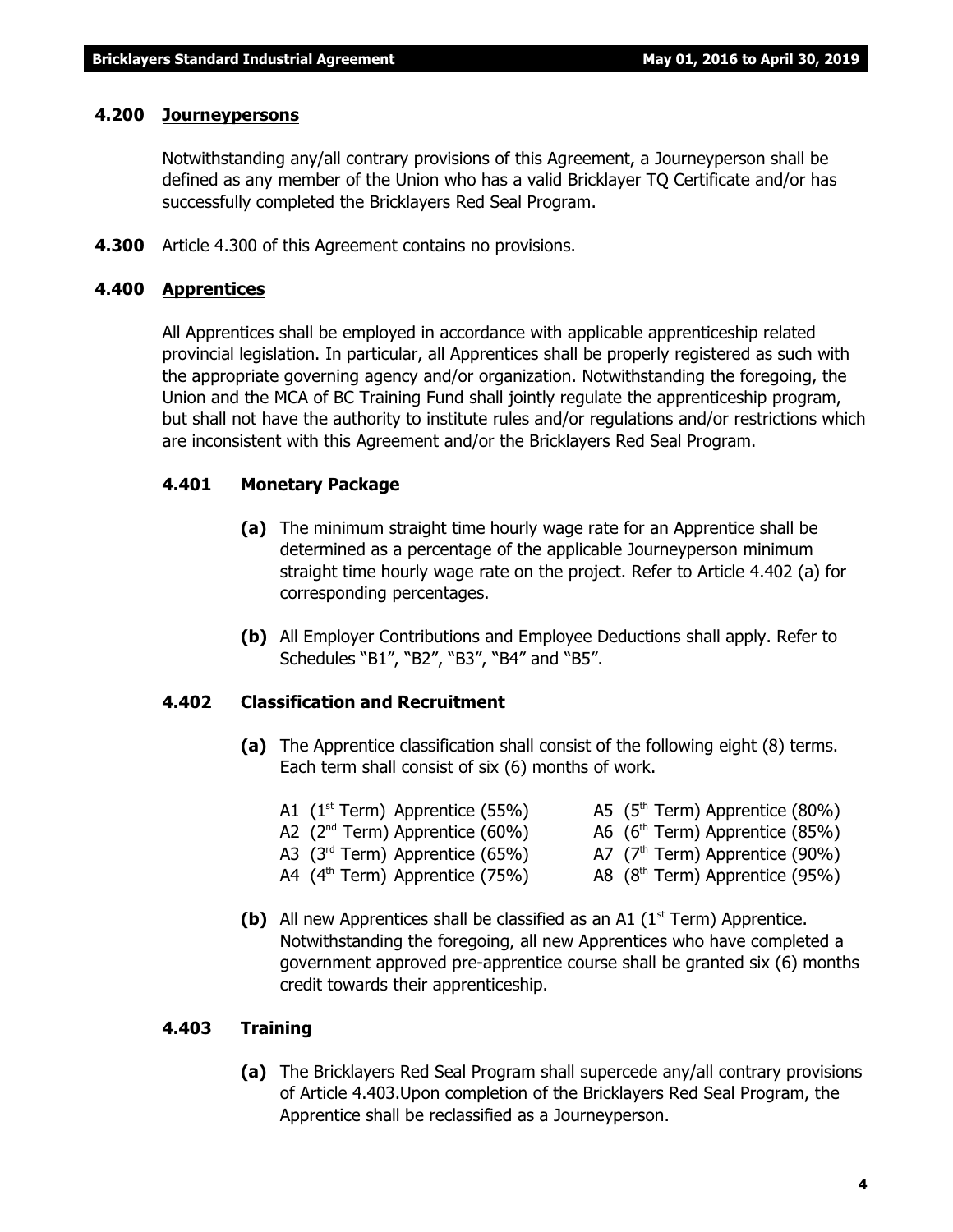**(b)** An Apprentice shall not be permitted to perform work outside of the Union's work jurisdiction after such Apprentice has completed twelve (12) months of his apprenticeship. Refer to Appendix "B" for description of the Union's work jurisdiction. Notwithstanding the foregoing, no Apprentice shall be kept on a masonry saw for more than one (1) week at a time.

#### **4.404 Apprentice Log Book**

- **(a)** An Apprentice Log Book shall be developed in which the Apprentice shall maintain an accurate record of his employment hourly work functions, and such Log Book shall include space for verification by a Journeyperson as well as by the Employer.
- **(b)** Apprentices shall ensure their Log Book is complete and up-to-date. Such Log Book shall be reviewed periodically by the Union, and shall be used to determine whether or not the Apprentice is receiving training in accordance with the apprenticeship program.

#### **4.405 Employment Ratios**

The Employer may employ a maximum of one (1) Apprentice for every one (1) Journeyperson employed. Such ratio shall be calculated on a company-wide (as opposed to project by project) basis.

#### **4.500 Probationary Employees**

#### **4.501 Hiring and Monetary Package**

- **(a)** The Employer may hire a Probationary Employee(s) for up to ninety (90) working days, during which time the Employer retains the unfettered right to determine such Employee's hourly wage rate and combined annual vacation and statutory holiday pay percentage.
- **(b)** Employer Contributions shall not be payable on behalf of a Probationary Employee(s).

#### **4.502 Union Membership**

In the event the Employer retains the Probationary Employee(s) for more than ninety (90) working days, such Employee(s) shall be required to become a member of the Union, shall be classified as an Apprentice, and shall thereafter be governed by the full terms and conditions of this Agreement.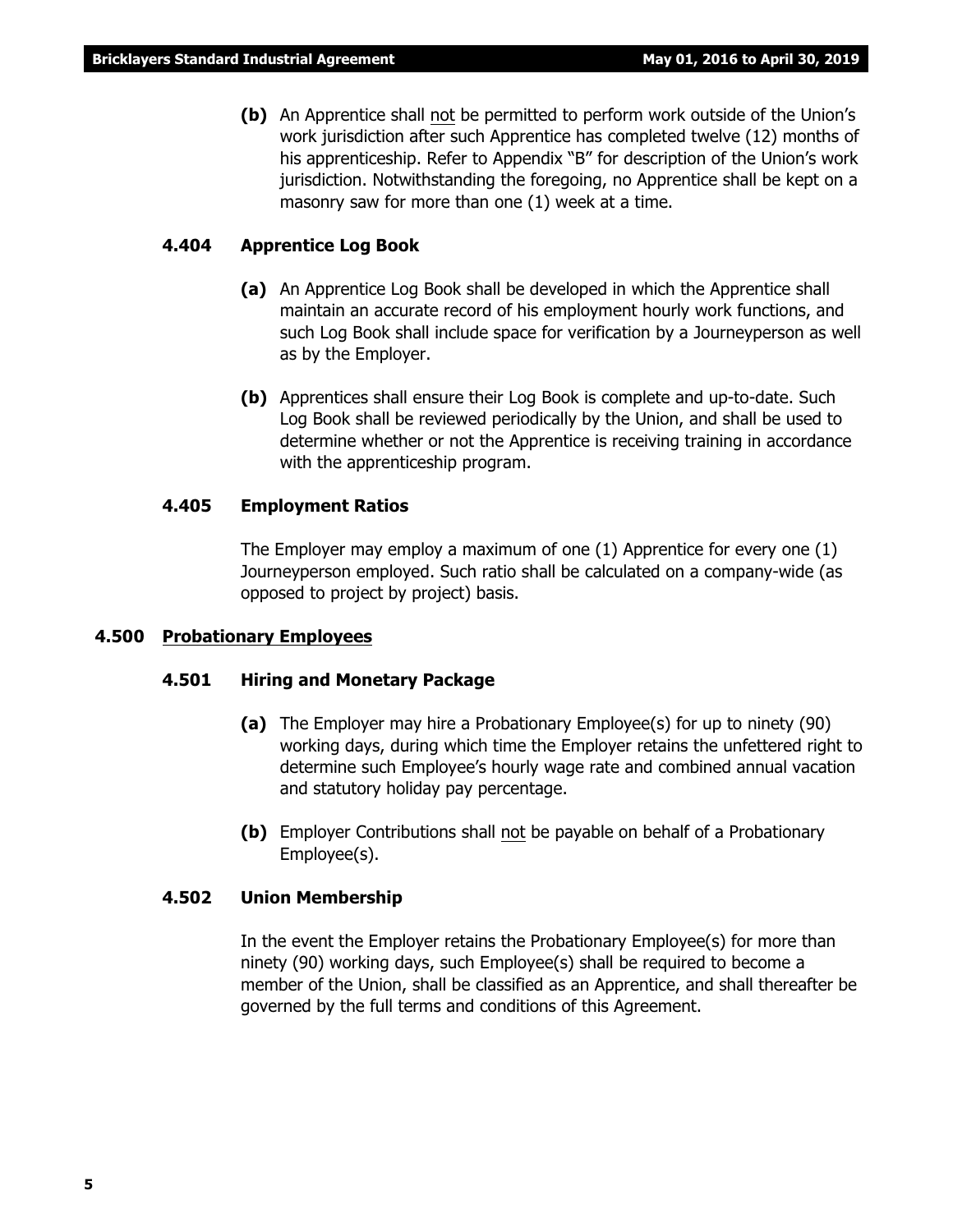#### **ARTICLE 5.000 - MONTHLY REMITTANCES AND RATE CALCULATIONS**

#### **5.100 Monthly Remittances**

- **5.101** The Employer shall remit to the Union all Employer Contributions and Employee Deductions required in accordance with this Agreement on behalf of Employees working under the terms of this Agreement.
- **5.102** Such remittance shall be made by a single payment, accompanied by a correctly completed Monthly Employer Contribution Report, and shall be received by the Union not later than the fifteenth (15th) calendar day of the month following that for which such payments are payable.
- **5.103** The Union shall notify the Employer, in writing, of any delinguent remittance. If the Employer fails to respond to such notification, within two (2) regular working days of receiving same, the Union shall require the delinquent Employer to pay the greater of either a penalty in the amount of ten percent (10%) of the delinquent remittance, or a sum of fifteen dollars (\$15.00).
- **5.104** Notwithstanding Article 11.200, the Union may also withdraw its members from a delinquent Employer, and such withdrawal shall not be deemed a violation of this Agreement.
- **5.105 (a)** All Employer Contributions and Employee Deductions required under the terms of this Agreement, are deemed, without exception, to be held in trust by the Employer until remitted in the manner set forth in Article 5.100.
	- **(b)** Furthermore, all Employer Contributions and Employee Deductions required under the terms of this Agreement, are also deemed, without exception, to be wages due the Employee, which the Employee has chosen to assign to the respective Plans, Funds, Organizations, etc., for the purposes of receiving benefits from same.
	- **(c)** As a result, if the Employer fails to remit all Employer Contributions and Employee Deductions required under the terms of this Agreement, and/or if the Employer fails to deduct such Employee Deductions required under the terms of this Agreement from an Employee's pay cheque, such Employer shall be liable for the full amount due.
- **5.106** As a condition of employment, each Employee shall submit to the Union a written authorization for all Employee Deductions required in accordance with this Agreement. Thereafter, if the Employer subsequently fails to make the required Employee Deduction(s), such Employer shall be held liable for the amount due.
- **5.107** The Union shall, once each month after receiving the combined monthly remittance from each Employer, allocate and/or distribute the monies of such combined remittances to the various Plans, Funds, Organizations, etc. in the appropriate manner. The Union acknowledges that such Plans, Funds,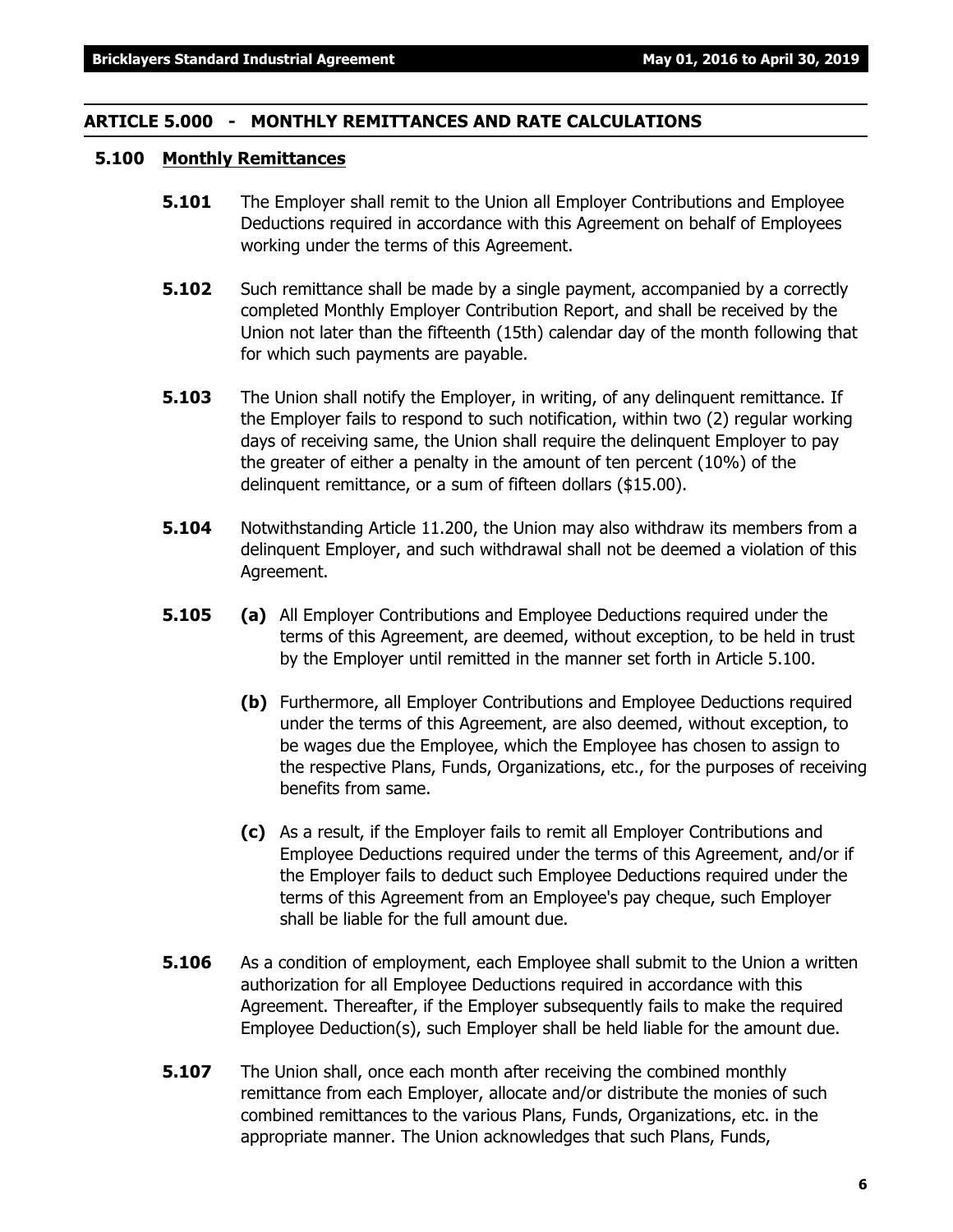Organizations, etc. are entitled to receive such monies, and that such monies are, in fact, held in trust by the Union until properly allocated and/or distributed.

#### **5.200 Calculation of Monetary Package and Wage Rates**

The Union and CLR shall mutually agree on all calculations involved in determining the breakdown of the monetary package, and hourly wage rates for all Employee classifications and/or premiums requiring calculation. The Union and CLR shall mutually agree on the format of the Monthly Employer Contribution Report. Such mutual agreements shall be reached prior to such information and/or documents being distributed to either the Union membership and/or any Employer signatory to this Agreement. The foregoing shall not be interpreted to mean the Union does not retain sole authority to determine allocation of the monetary package.

#### **5.300 Wage Security Bond**

Refer to Appendix "C".

#### **5.400 Inspection of Employer Records**

- **5.401** The Trustees of the Bricklayers and Masons Welfare Plan and Pension Fund may appoint an independent accounting firm to inspect the payroll and monthly remittance records of a delinquent Employer. Notwithstanding the foregoing, only Employer records for the immediately preceding twelve (12) month period shall be subject to inspection.
- **5.402** Such inspection shall take place during regular working hours and the results shall be reported to the various Plans, Funds, Organizations, etc. in respect of which Employer Contributions and/or Employee Deductions are required in accordance with this Agreement.
- **5.403** In the event such inspection reveals that the Employer did not properly remit any/all Employer Contributions and/or Employee Deductions required in accordance with this Agreement, the Employer shall, at the direction of the Trustees, be required to remit all outstanding Employer Contributions and/or Employee Deductions, and/or reimburse the Bricklayers and Masons Welfare Plan and Pension Fund for the cost of the inspection.
- **5.404** Refer also Article 5.104.

#### **ARTICLE 6.000 - BRICKLAYERS AND MASONS WELFARE PLAN AND PENSION FUND**

Refer to the Bricklayers Standard Industrial Agreement (May 01, 2010 to April 30, 2016) for the applicable Employer Contributions and Employee Deductions for all hours worked prior to June 26, 2016.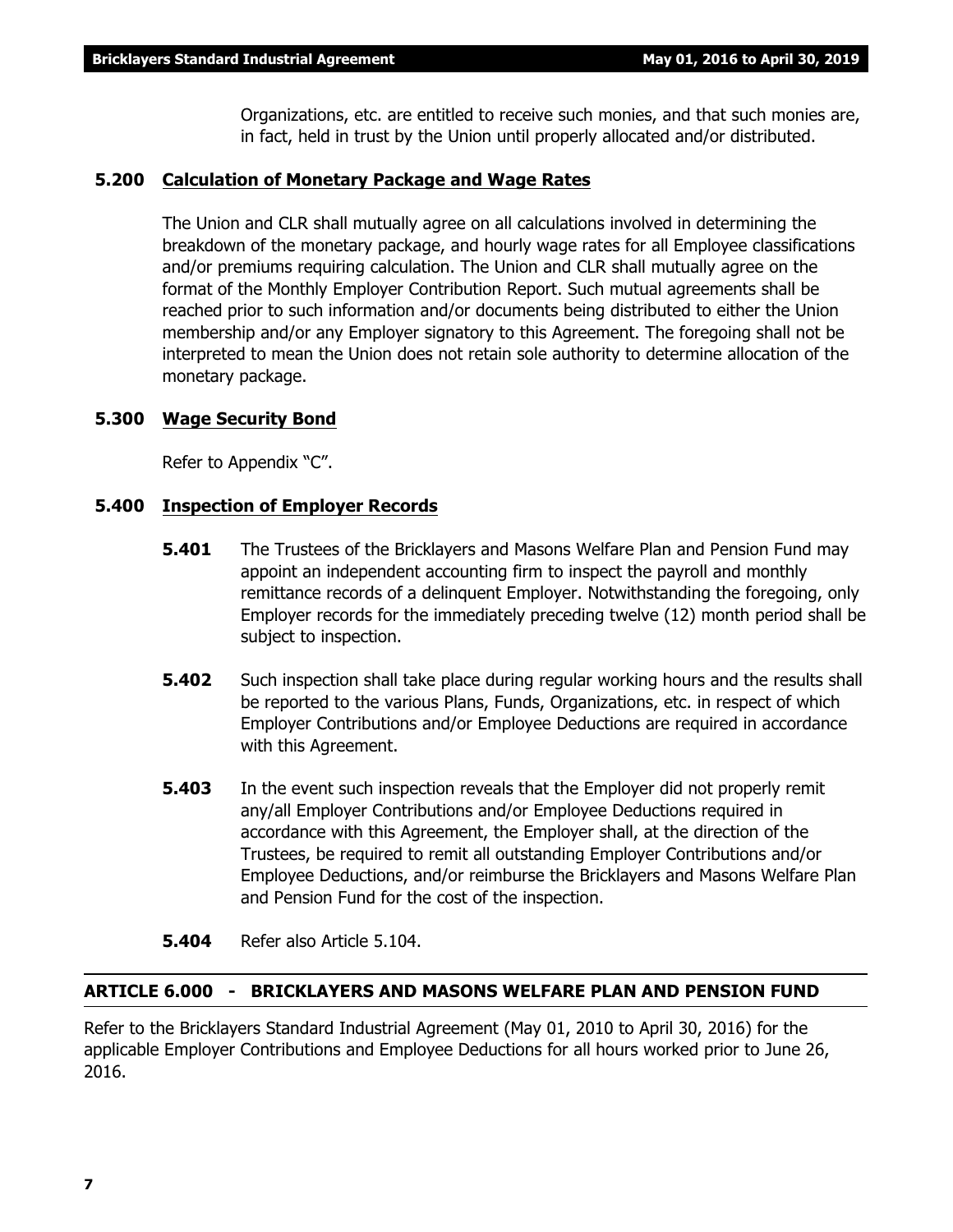#### **6.100 Administration**

The Bricklayers and Masons Welfare Plan and Pension Fund shall be administered by a Board of Trustees consisting of four (4) representatives appointed by the MCA of BC and four (4) representatives appointed by the Union. The Employers signatory to this Agreement hereby delegate all rights to representation on the Board of Trustees to the MCA of BC.

#### **6.200 Bricklayers and Masons Welfare Plan**

The Employer shall contribute the required amount to the Bricklayers and Masons Welfare Plan in the manner set forth in Article 5.000. The required amount, and the effective date applicable thereto, shall be as stipulated within Schedules "B1", "B2", "B3", "B4" and "B5".

#### **6.300 Bricklayers and Masons Pension Fund**

- **6.301** The Employer shall contribute the required amount to the Bricklayers and Masons Pension Fund in the manner set forth in Article 5.000. The required amount, and the effective date applicable thereto, shall be as stipulated within Schedules "B1", "B2", "B3", "B4" and "B5".
- **6.302** The Employer shall process an Employee Deduction for the Bricklayers and Masons Pension Fund in the manner set forth in Article 5.000. The required amount of the deduction, and the effective date applicable thereto, shall be as stipulated within Schedules "B1", "B2", "B3", "B4" and "B5".
- **6.303** The Employer shall annually issue to each Employee, on his T-4 slip, a statement of contributions made to the Bricklayers and Masons Pension Fund on behalf of such Employee.

#### **ARTICLE 7.000 - UNION DUES AND UNION REPRESENTATIVES**

#### **7.100 Union Dues**

The Employer shall deduct Union Dues of such amount(s) as the Union directs, on a monthly, weekly and/or hourly basis, and shall forward such deductions in the manner set forth in Article 5.000. Notwithstanding the foregoing, the Union shall provide the Employer with not less than thirty (30) days' written notice of a change in the Union Dues deduction amount(s). Refer to Schedules "B1", "B2", "B3", "B4" and "B5".

#### **7.200 Union Permit Fees**

The Union retains the right to direct Employers to deduct a monthly permit fee from the pay cheque of any/all Employees working for such Employer under the terms of a Union permit, as opposed to Union membership. The amount of such permit fee shall be sixty dollars (\$60.00) per month, unless otherwise adjusted by the Union. Appropriate notice shall be given to CLR and signatory Employers upon any adjustment to the amount of the monthly permit fee.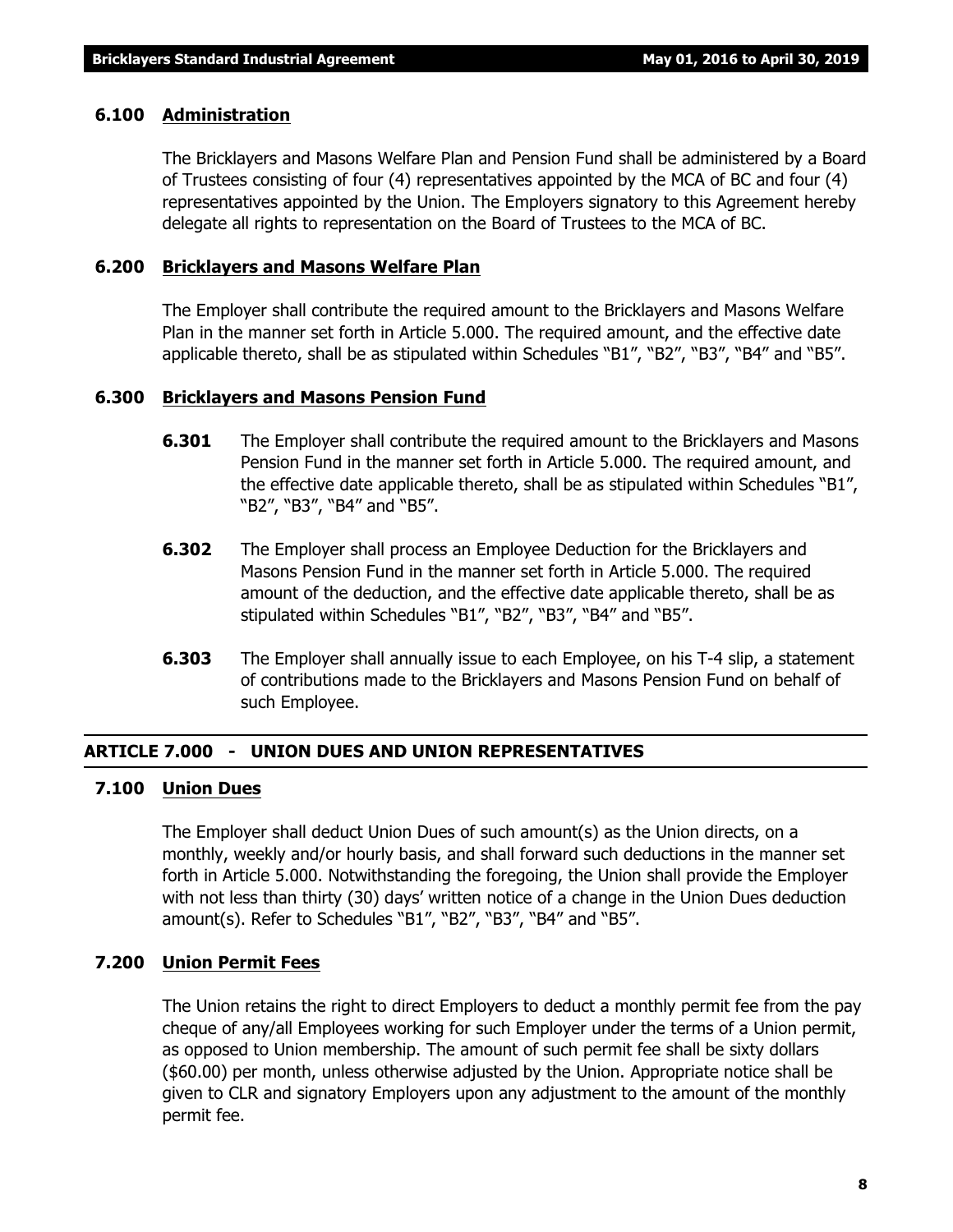#### **7.300 Union Representatives**

- **7.301** Union representatives, in the carrying out of their regular duties, shall be permitted access to a project during the meal period(s), but at any other time shall first be required to notify the Employer.
- **7.302 (a)** Job Stewards shall be recognized on all projects and they shall not be discriminated against. The Union shall notify the Employer, in writing, of the name of the Job Steward and any subsequent change thereto.
	- **(b)** It shall be the intent of this Agreement that the Job Steward shall be the last Employee transferred or laid off with the exception of the Foreman, unless the Employer has just cause for dismissal.
- **7.303** The Employer shall allow time off work, without pay, for any Employee who is serving on a Union committee or for purposes of serving as a Union delegate to any conference or function, provided that this can be accomplished without cost to the Employer. Any Employee who acts within the scope of the foregoing shall not lose his job or be discriminated against for so acting.

#### **7.400 Military Leave**

The parties agree to cooperate to facilitate broad and liberal leaves for operations and training military leave for workers who serve as members of the Canadian Forces Reserves, in accordance with provincial and federal law and the "Declaration of Support for the Reserve Forces" signed by the Canadian Office of the Building and Construction Trades Department and the National Construction Labour Relations Alliance, dated May 12, 2010.

#### **ARTICLE 8.000 - INDUSTRY FUNDS**

Refer to the Bricklayers Standard Industrial Agreement (May 1, 2010 to April 30, 2016) for the applicable Employer Contributions and Employee Deductions for all hours worked prior to June 26, 2016.

#### **8.100 MCA of BC Training Fund**

The Employer shall contribute forty cents (\$0.40) per hour worked to the MCA of BC Training Fund in the manner set forth in Article 5.000. Notwithstanding the foregoing, the MCA of BC may alter such contribution amount by providing the Union with sixty (60) calendar days' written notice of their intention to do so. Any cost incurred by the Union during the term of this Agreement as a direct result of having to change the Monthly Employer Contribution Report due to an increase/decrease in the MCA of BC Fund contribution amount(s) shall be borne by the MCA of BC.

#### **8.200 MCA of BC Fund**

The Employer shall contribute sixty cents (\$0.60) per hour worked to the MCA of BC Fund in the manner set forth in Article 5.000. A lump sum monthly contribution shall no longer be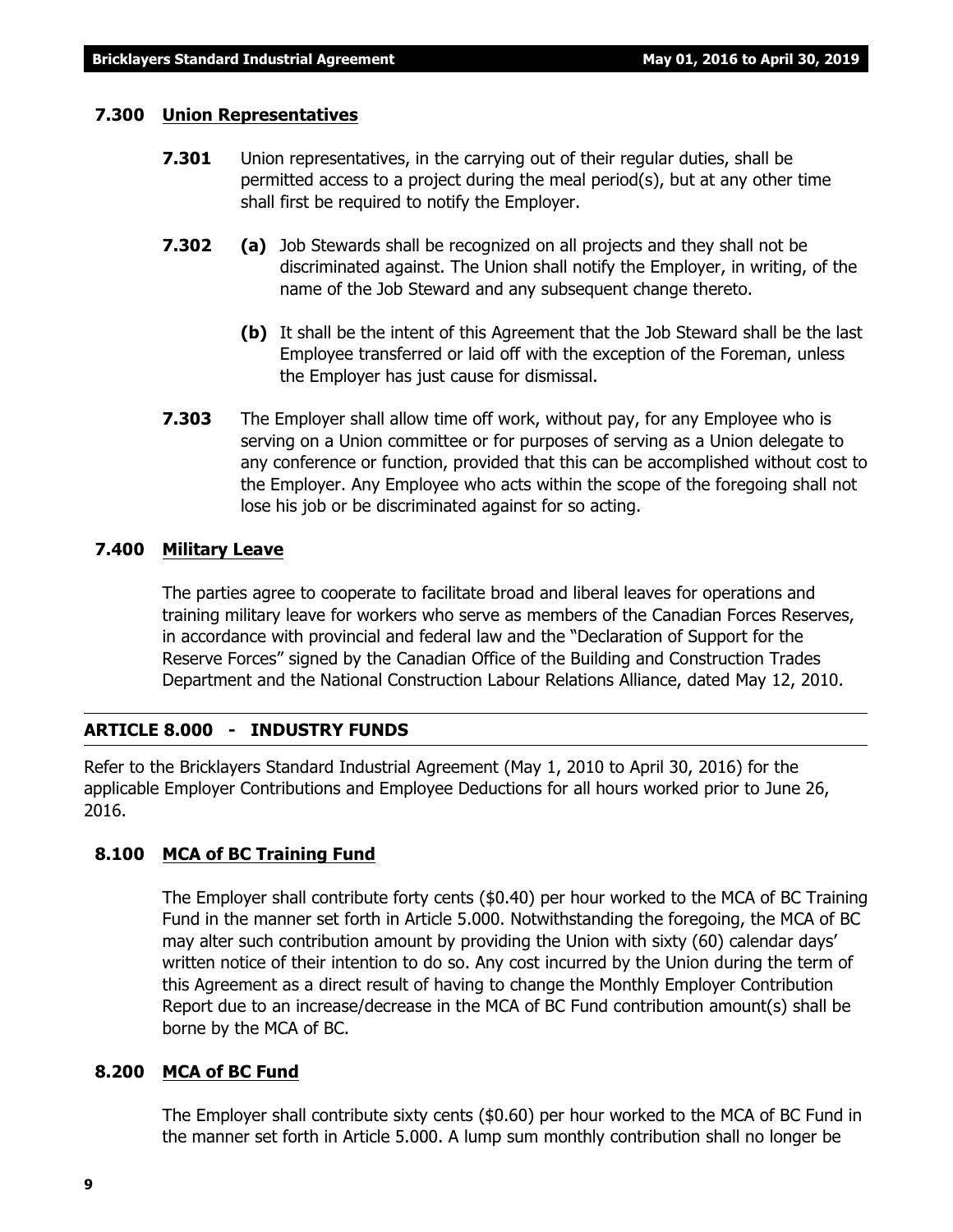required. Notwithstanding the foregoing, the MCA of BC may alter such contribution amount by providing the Union with sixty (60) calendar days' written notice of their intention to do so. Any cost incurred by the Union during the term of this Agreement as a direct result of having to change the Monthly Employer Contribution Report due to an increase/decrease in the MCA of BC Fund contribution amount(s) shall be borne by the MCA of BC.

#### **8.300 Contract Administration Fund**

#### **8.301 Employer Contribution**

The Employer shall contribute eleven cents (\$0.11) per hour worked, inclusive of GST, to the Contract Administration Fund in the manner set forth in Article 5.000. Effective May 01, 2017, such contribution amount shall be increased to thirteen cents (\$0.13) per hour worked, inclusive of GST. CLR may alter this amount by providing the Union with sixty (60) calendar days' written notice. Any cost incurred by the Union with respect to having to change the Monthly Employer Contribution Report, as a direct result of a change in the Contract Administration Fund contribution amount, shall be borne by CLR.

#### **8.302 Union Collection and Payment**

- **(a)** The Union shall collect and forward to CLR, without exception, all monies designated for the Contract Administration Fund and received in accordance with the Monthly Employer Contribution Report.
- **(b)** Such payment to CLR shall be made by the Union not later than the last day of the month in which such amount was received and shall be accompanied with a summary report form which shall include at least the following information for each Employer from whom contributions were collected:
	- name of Employer,
	- number of contribution hours,
	- total contribution amount, and
	- period for which contributions were payable.
- **(c)** The Union shall be entitled to deduct an amount equal to six percent (6%) of the total collected Employer Contributions to the Contract Administration Fund to cover administration costs, prior to forwarding such contributions to CLR. The amount of such deduction shall also be included on the form provided for in Article 8.302 (b).
- **(d)** A designated representative of CLR may inspect, upon appointment, the receipts and records of the Union related to the Contract Administration Fund.

#### **8.400 Rehabilitation Plan**

The Employer shall contribute two cents (\$0.02) per hour worked to the BC Construction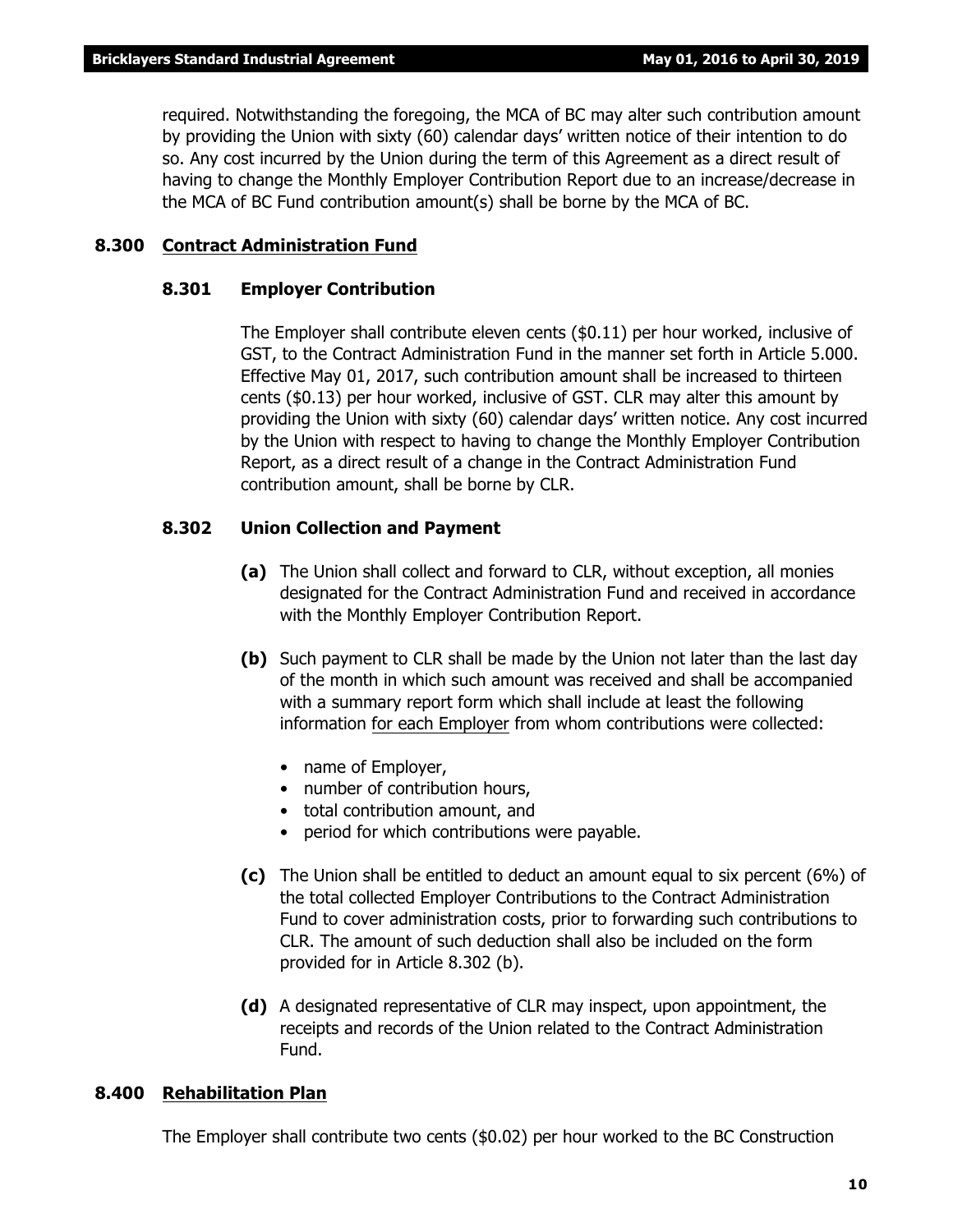Industry Rehabilitation Plan in the manner set forth in Article 5.000.

#### **8.500 Jurisdictional Assignment Plan**

#### **8.501 Employer Contribution**

The Employer shall contribute one cent (\$0.01) per hour earned to Jurisdictional Assignment Plan in the manner set forth in Article 5.000. Effective May 01, 2018 such contribution shall be suspended until April 30, 2019.

#### **8.502 Application**

The Jurisdictional Assignment Plan, as agreed to by and between the BCBT and CLR, shall be binding upon the parties. Notwithstanding the foregoing, where the Employer makes an assignment of work to another constituent union or local union of the BCBCBTU, which is challenged under the Jurisdictional Assignment Plan, the Union will not make any claim or bring any independent action for back pay or any other damages through the Umpire, Arbitration or the LRB, unless the Union has obtained a ruling from the Umpire in its favour, in which event the Union shall be entitled to claim damages through collective agreement arbitration for noncompliance with the Umpire's ruling for the period subsequent to the ruling.

### **8.600 Construction Industry of BC Substance Abuse Testing and Treatment Program (D&A Policy)**

- **8.601** Effective November 26, 2017 the Employer shall contribute one cent (\$0.01) per hour worked to the D&A Policy in the manner set forth in Article 5.000.
- **8.602** The D&A Policy, as agreed to between the BCBCBTU and CLR shall be binding upon the Parties. In particular, the Parties shall be bound by the decisions of the Policy Administration Committee (PAC) of the D&A Policy with respect to the implementation of an Industry Employee and Family Assistance Program (EFAP) providing such decisions have been endorsed by both the BCBCBTU and CLR.

#### **8.700 Trade Union Council Funds**

#### **8.701 BC Building Trades (BCBT)**

The Employer shall deduct ten cents (\$0.10) per hour earned from each Employee's pay cheque, and shall remit such deduction to the BCBT in the manner set forth in Article 5.000.

#### **8.702 BCBCBTU**

The Employer shall contribute one cent (\$0.01) per hour worked to the BCBCBTU in the manner set forth in Article 5.000. Effective November 26, 2017 such contribution shall increase to five cents (\$0.05) per hour worked. Notwithstanding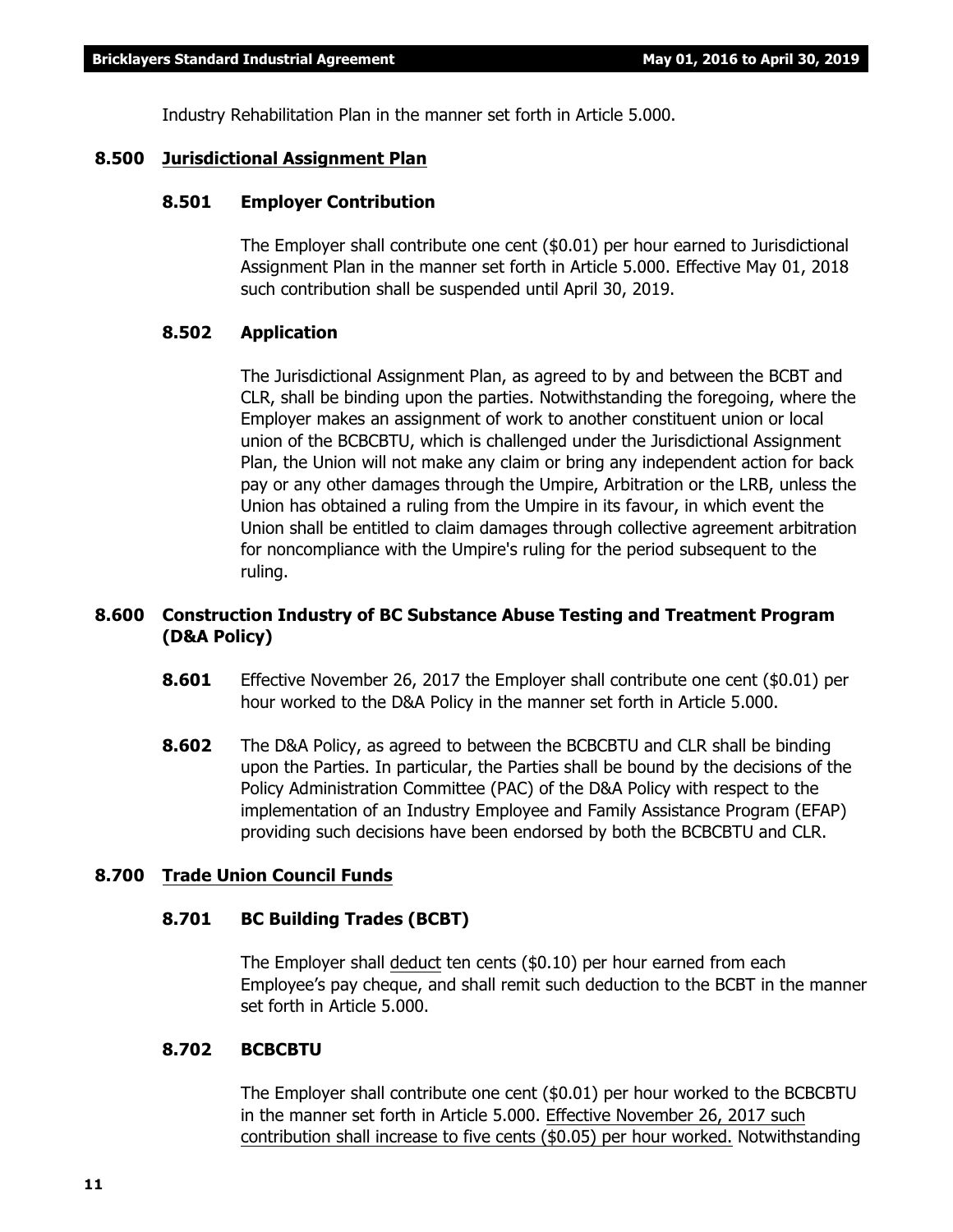the foregoing, such contribution shall continue only for as long as the Bargaining Council structure continues to exist pursuant to the *Labour Relations Code*.

#### **8.703 Canadian Building Trades**

The Employer shall deduct one cent (\$0.01) per hour earned from each Employee's pay cheque, and shall remit such deduction to the Canadian Building Trades in the manner set forth in Article 5.000.

#### **8.704 Coalition of BC Building Trade Unions**

The Employer shall deduct two cents (\$0.02) per hour earned from each Employee's pay cheque, and shall remit such deduction to the Coalition of BC Building Trade Unions in the manner set forth in Article 5.000. Notwithstanding the foregoing, effective thirty (30) calendar days following receipt by CLR of written notice from the Union, the Union may redirect the existing Coalition of BC Building Trades employee deduction to SkillPlan, in which case all related language and Schedules shall be adjusted accordingly.

#### **ARTICLE 9.000 - HOURS OF WORK**

#### **9.100 Shifts**

#### **9.101 Starting and Stopping**

- **(a)** Notwithstanding any/all contrary provisions of this Agreement, the scheduled start time of any shift may be varied by up to one (1) hour earlier or later at the discretion of the Employer.
- **(b)** Employees shall be at the work place and ready to start work at the designated starting time, except as may otherwise be provided by this Agreement.
- **(c)** A five (5) minute pick-up shall be allowed prior to end of shift.
- **(d)** The Employer shall provide an Employee with one (1) hour's notice of termination of employment, or one (1) hour's pay in lieu thereof.

#### **9.102 Day Shift**

The regular work day shall be eight (8) hours between the hours of 8:00 am and 4:30 pm, with a one-half  $(v_2)$  hour mid-shift lunch break. The regular work week shall be five (5) days, forty (40) hours, between 8:00 am Monday and 4:30 pm Friday.

#### **9.103 Afternoon and Night Shift**

The Employer may schedule an afternoon and/or night shift if/as required. Two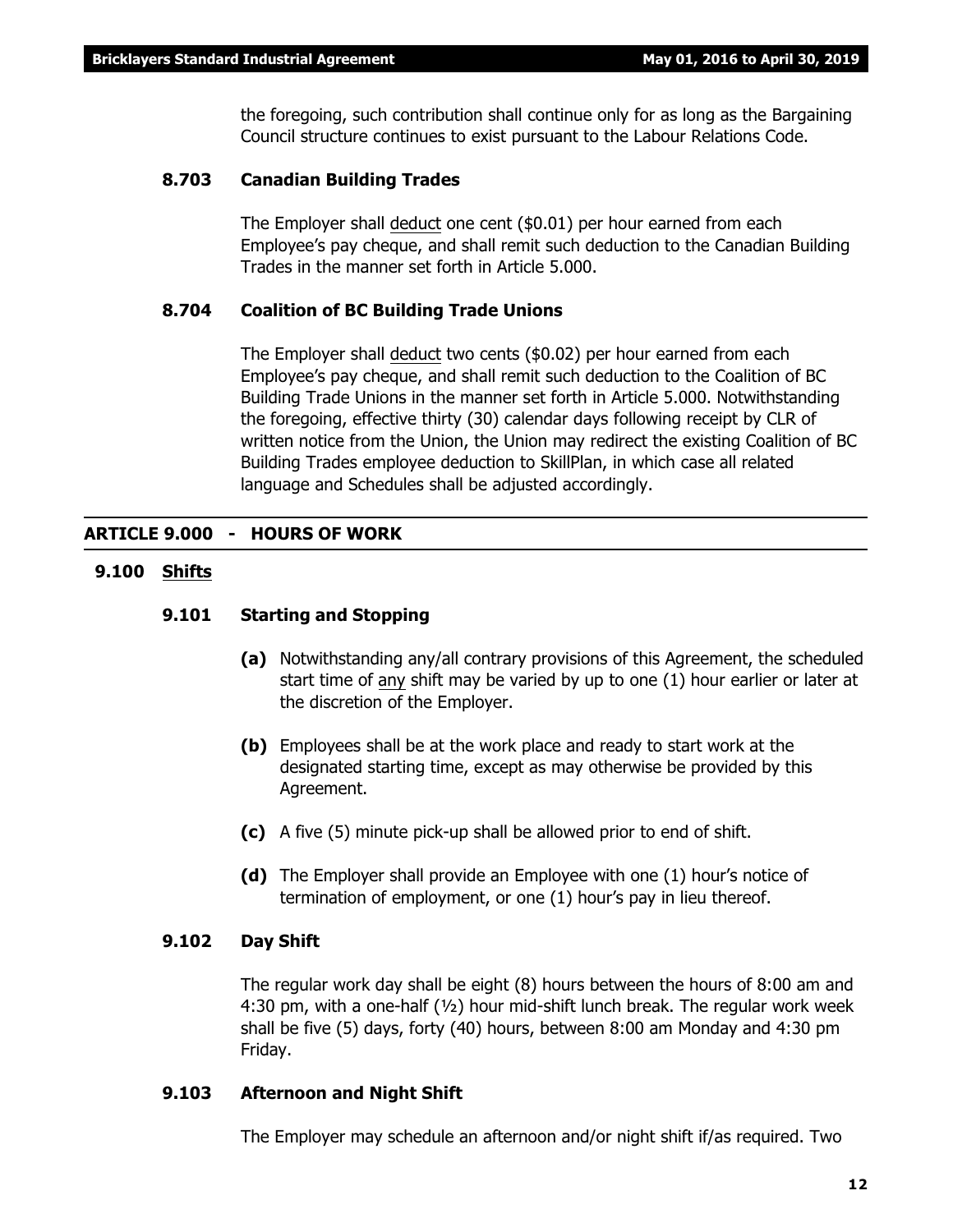(2) consecutive days shall be necessary to constitute an afternoon shift and three (3) consecutive days shall be necessary to constitute a night shift. It shall not be necessary for there to be a day shift in order for there to be an afternoon and/or a night shift.

#### **9.104 Shift Premiums**

The Employer shall pay a shift premium over and above the otherwise applicable minimum straight time hourly wage rate to any Journeyperson who is employed on an afternoon or night shift. The minimum straight time hourly wage rate applicable for all other Employee classifications shall be recalculated accordingly. Such shift premium shall be paid in accordance with the following schedule.

- Day Shift: No shift premium.
- Afternoon Shift: Six dollars (\$6.00) per hour worked (i.e. the same amount is payable on both straight time and overtime hours) on any shift which commences between 3:30 pm and 8:30 pm. Second and subsequent meal breaks are not considered to be hours worked.
- Night Shift: Six dollars (\$6.00) per hour worked (i.e. the same amount is payable on both straight time and overtime hours) on any shift which commences between 8:30 pm and before 1:01 am. Second and subsequent meal breaks are not considered to be hours worked.

Notwithstanding any contrary interpretation of the foregoing schedule:

- > A shift commencing at 3:30 pm shall be deemed to be an afternoon shift and a shift commencing at 8:30 pm shall be deemed to be a night shift.
- > Overtime on afternoon and night shifts shall be payable for all hours of work performed in excess of eight (8) hours per shift.
- > No shift premium shall be payable for work performed on a Saturday, Sunday or statutory holiday.
- > No holiday pay shall be payable on a shift premium.

#### **9.200 Compressed Work Week**

A compressed work week may be established by the Employer for other than short term shutdown projects where overtime is scheduled. The terms and conditions of such compressed work week shall supercede any/all contrary provisions of the Agreement.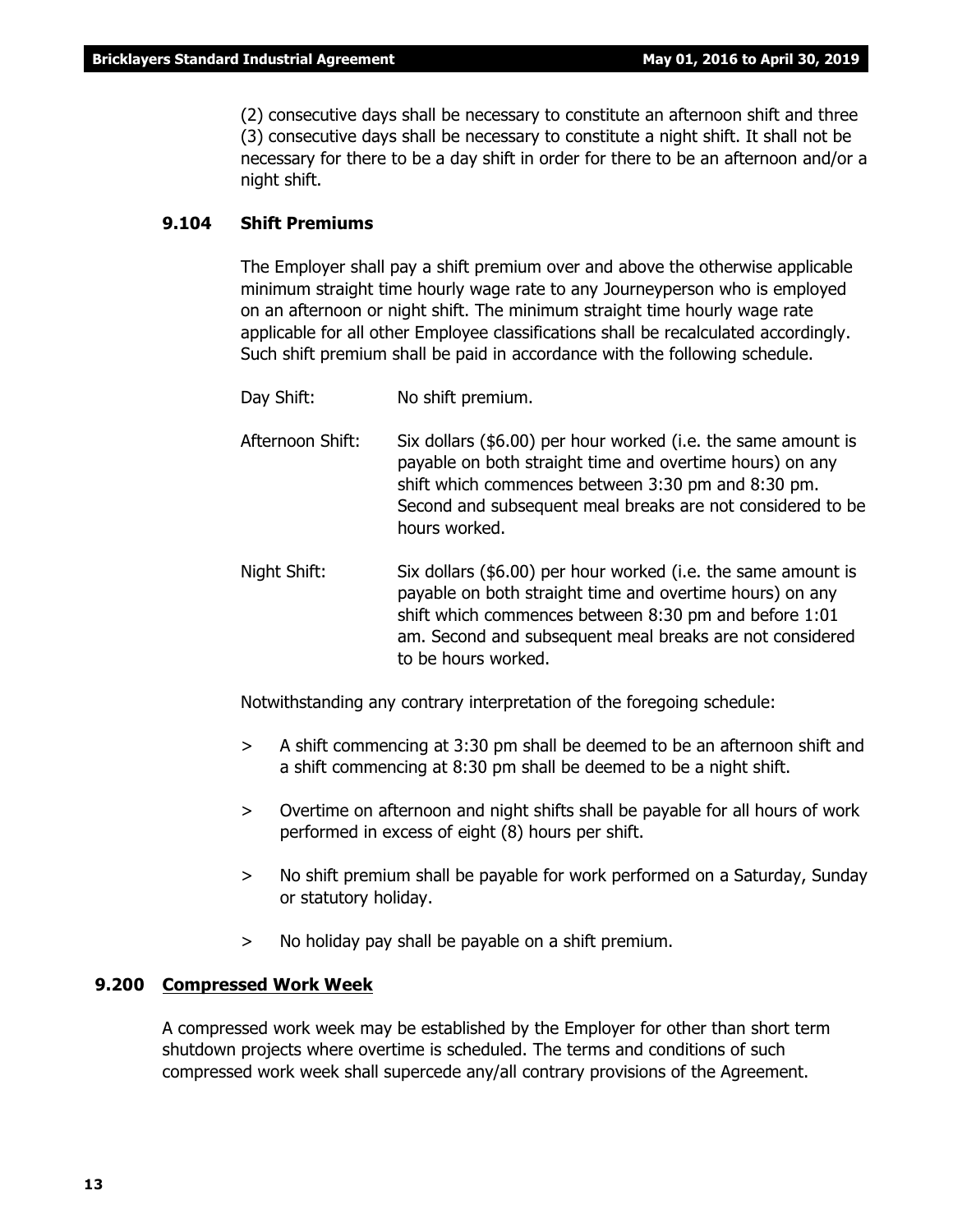#### **9.201 Hours of Work**

- **(a)** Ten (10) straight time hours (8:00 am to 6:30 pm, inclusive of a meal break) shall constitute the compressed work week day shift. Forty (40) straight time hours, Monday through Thursday inclusive, or Tuesday through Friday inclusive, shall constitute the regular work week.
- **(b)** Ten (10) straight time hours (6:30 pm to 5:00 am, inclusive of a meal break) shall constitute the compressed work week afternoon shift. Forty (40) straight time hours, Monday through Thursday inclusive, or Tuesday through Friday inclusive, shall constitute the regular work week. The applicable shift premium shall apply.
- **(c)** Notwithstanding Articles 9.201 (a) and (b), the scheduled start time of the shift may be varied by up to one (1) hour earlier or later at the discretion of the Employer.

#### **9.202 Overtime**

- **(a)** The first ten (10) hours of overtime worked on the Friday of a Monday through Thursday compressed work week, or on the Monday of a Tuesday through Friday compressed work week, shall be payable at one and one-half (1½) times the otherwise applicable minimum straight time hourly wage rate.
- **(b)** All other overtime hours, including all hours worked in excess of ten (10) hours per day, and all hours worked on Saturdays, Sundays and statutory holidays, shall be payable at two (2) times the otherwise applicable straight time hourly wage rate.

#### **9.203 Statutory Holidays**

All statutory holidays which occur during a compressed work week schedule shall be observed on the actual day of the statutory holiday, even if such day would otherwise have been a regularly scheduled day off (e.g. the Friday of a Monday to Thursday compressed work week, or a Saturday, or Sunday, etc.). When a statutory holiday is observed in accordance with the foregoing, overtime rates shall not apply on a regular work day in lieu of the statutory holiday.

All statutory holidays which occur on a regularly scheduled work day of a compressed work week schedule may be rescheduled by prior mutual agreement of the Employer and the Union. However, in such event, an Employee shall retain sole discretion to decline to work on the actual statutory holiday date and shall not be discriminated against for doing so.

#### **9.300 Call Out Time**

If an Employee does not intend to report for work, such Employee shall be responsible to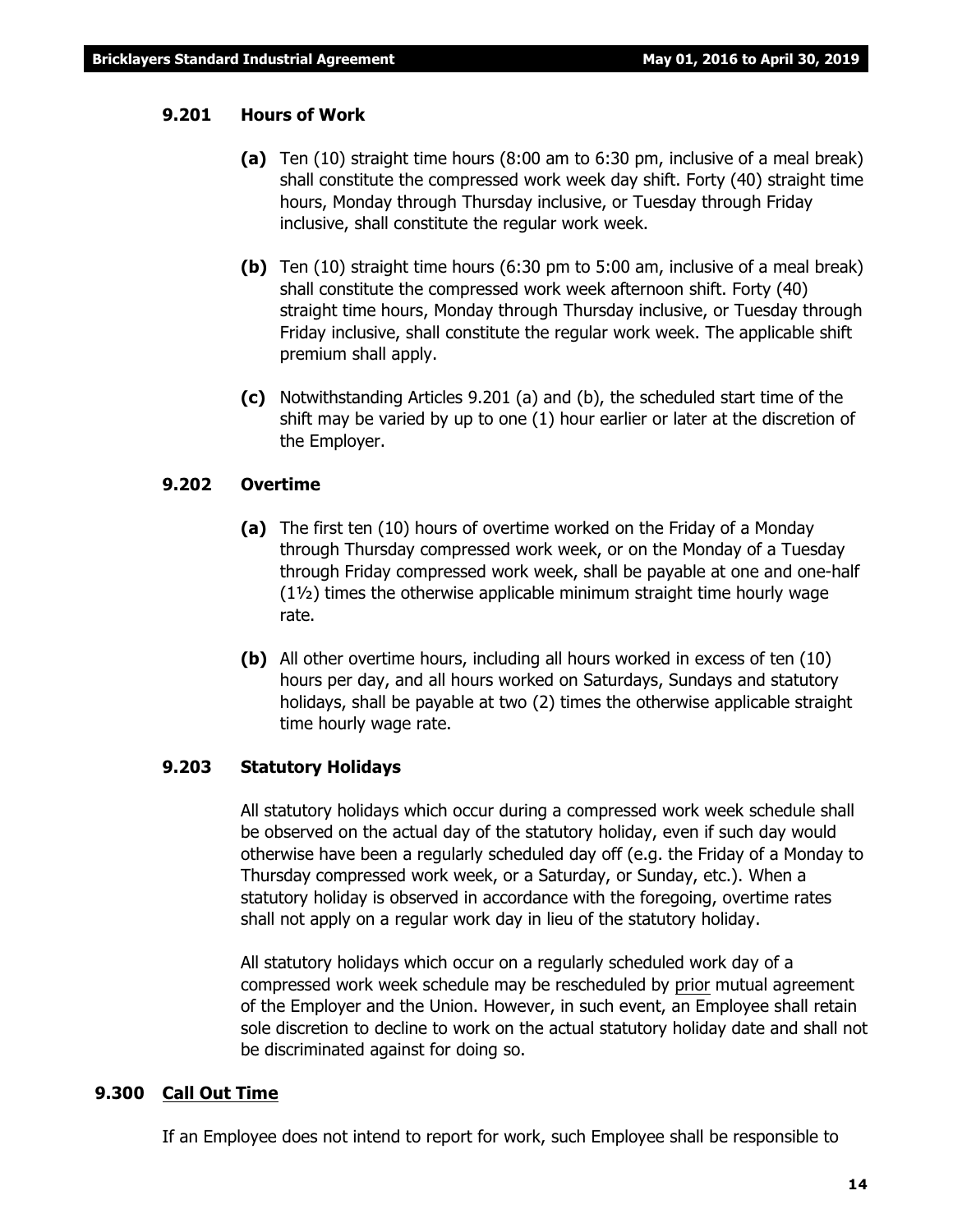notify his Employer a minimum of two (2) hours prior to the designated starting time of his shift. Any Union member who consistently disregards this responsibility shall be subject to the discipline of the Union.

#### **9.301 General Conditions**

When an Employee reports for work at the Employer's shop or project site and work is not available for reasons other than inclement weather, such Employee shall be paid two (2) hours at the otherwise applicable minimum straight time or overtime hourly wage rate if work did not commence, or a minimum of four (4) hours if work did commence. The daily travel allowance shall be paid in addition to the foregoing where such allowance is applicable.

#### **9.302 Inclement Weather**

- **(a)** When an Employee reports for work at the Employer's shop or project site and work is not available due to inclement weather, such Employee shall be paid two (2) hours at the otherwise applicable minimum straight time or overtime hourly wage rate, regardless of whether or not work commenced, providing such Employee remains on the project for two (2) hours after the designated starting time of his shift. Notwithstanding the foregoing, an Employee shall not be eligible to receive such payment if such Employee was notified not to report for work a minimum of two (2) hours prior to the designated starting time of his shift.
- **(b)** Notwithstanding any/all contrary provisions of this Agreement, the Employer may utilize Saturday as a "make up" day if an Employee(s) has been unable to work a minimum of forty (40) hours during the work week due to inclement weather. Where a Saturday has been utilized in this manner, the otherwise applicable minimum straight time hourly wage rate shall be payable.

#### **9.400 Overtime**

#### **9.401 Definition**

All work performed before or after the regular working shift (day shift, afternoon shift or night shift) in any one (1) day shall be considered overtime until a break of eight (8) hours occurs, and shall be paid for at the applicable overtime rate. Any Employee required to work before a break of eight (8) hours occurs shall be paid at the applicable overtime rate until such time as a break of eight (8) hours occurs.

#### **9.402 Premiums**

**(a)** The first two (2) hours of overtime, Monday through Friday, shall be paid at one and one-half (1½) times the otherwise applicable straight time hourly wage rate.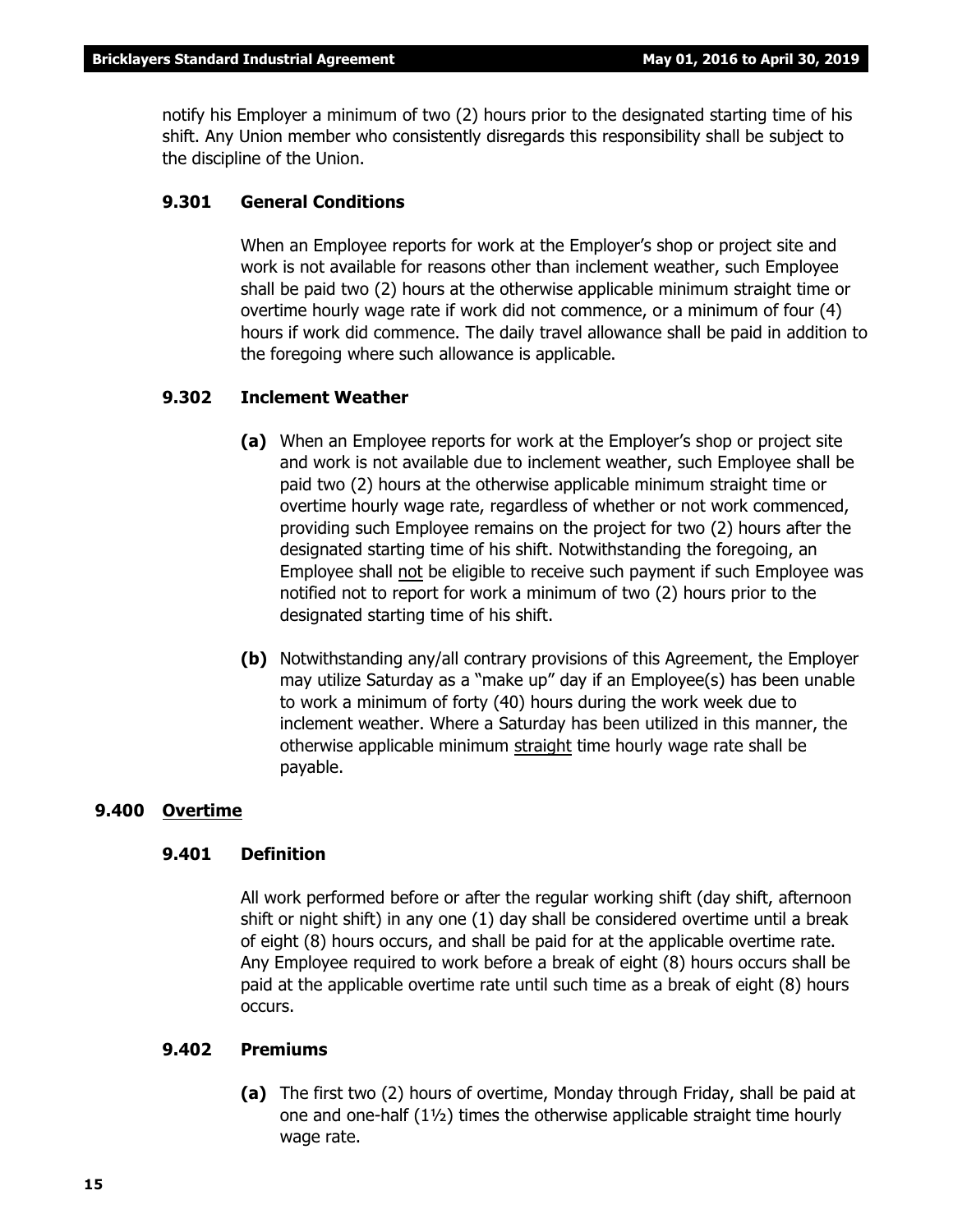**(b)** All other overtime, and all overtime on Saturdays, Sundays and statutory holidays, shall be paid at two (2) times the otherwise applicable straight time hourly wage rate.

#### **9.500 Meal Breaks and Rest Periods**

#### **9.501 Meal Breaks**

- **(a)** A one-half (½) hour meal break shall be provided during each working shift at approximately the middle of such shift. This break shall not be considered as time worked. Notwithstanding the foregoing, a one (1) hour meal break may be implemented on a project(s) if/as appropriate, providing the Union is notified prior to implementation.
- **(b)** If a working shift is to exceed ten (10) hours, a second meal break of onehalf ( $\frac{1}{2}$ ) hour shall be provided at the end of eight (8) hours, and at four (4) hour intervals thereafter. The meal shall be a "hot meal", and shall be supplied by the Employer at no cost to the Employee. This break shall be considered as time worked, and shall be paid for at the otherwise applicable minimum straight time hourly wage rate. Notwithstanding the foregoing, in the event the Employer is unable to provide a "hot meal", each Employee shall receive a meal allowance of twenty-five dollars (\$25.00) in lieu thereof.

#### **9.502 Rest Periods**

- **(a)** Two (2) rest periods of ten (10) minutes' duration each shall be provided during a scheduled eight (8) hour or nine (9) hour shift. Notwithstanding the foregoing, a third rest period of ten (10) minutes' duration shall be provided after eight (8) hours if the shift is subsequently extended beyond eight (8) hours or nine (9) hours up to a maximum of ten (10) hours.
- **(b)** Notwithstanding Article 9.502 (a), only two (2) rest periods shall be provided on a scheduled shift of ten (10) hours, however each such rest period shall be of fifteen (15) minutes' duration.
- **(c)** Rest periods shall be taken at a location determined by mutual agreement between the Employer and the Union.

### **ARTICLE 10.000 - ANNUAL VACATION AND STATUTORY HOLIDAYS**

#### **10.100 Annual Vacation Pay and Statutory Holiday Pay**

- **10.101** Annual vacation pay of six percent (6%) and statutory holiday pay of six percent (6%) shall be combined in an amount equal to twelve percent (12%). Upon termination, an Employee shall receive all annual vacation pay and statutory holiday pay owing.
- **10.102** Such combined annual vacation pay and statutory holiday pay of twelve percent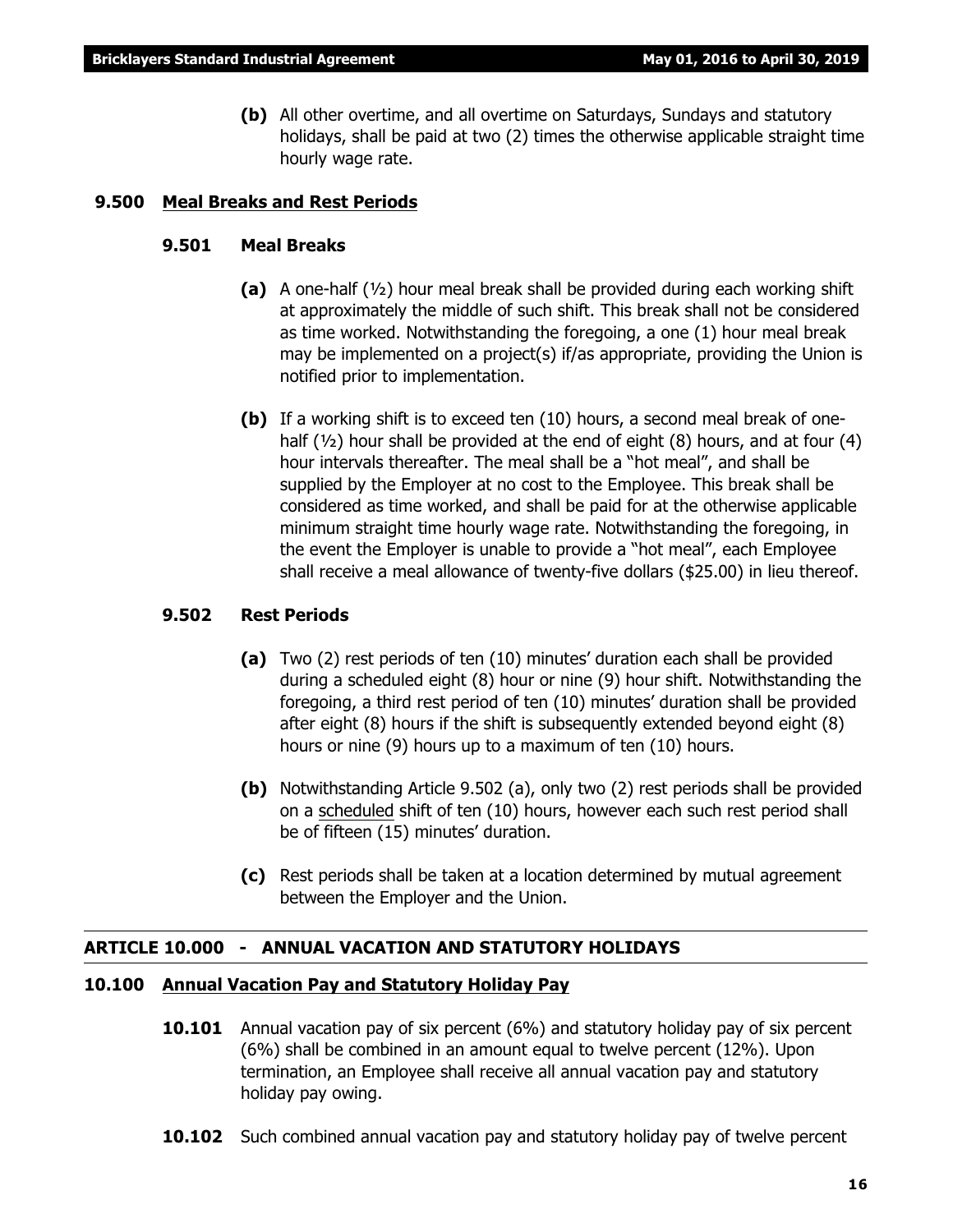(12%) shall:

- **(a)** include any additional statutory holiday(s) which may be declared by the Federal and/or Provincial Government,
- **(b)** be calculated only on the gross hourly earnings of each Employee regardless of the number of hours worked,
- **(c)** not be calculated on Employer Contributions required in accordance with this Agreement.
- **(d)** accrue to each Employee's credit, and
- **(e)** be paid by the Employer every pay period on each Employee's pay cheque.

#### **10.200 Annual Vacation**

An Employee may take up to three (3) weeks of annual vacation in any calendar year. The vacation period shall be arranged by mutual agreement between such Employee and the Employer.

#### **10.300 Statutory Holidays**

The following statutory holidays shall apply to work performed in accordance with this Agreement. Refer also to Appendix "D".

- **10.301** New Year's Day, Family Day, Good Friday, Easter Monday, Victoria Day, Canada Day, Friday preceding BC Day, BC Day, Friday preceding Labour Day, Labour Day, Thanksgiving Day, Remembrance Day, Christmas Day, Boxing Day, and/or any other day so proclaimed by the Federal and/or Provincial Government.
- **10.302 (a)** When a statutory holiday falls on a Saturday or Sunday, the following work day(s) shall be observed in place thereof.
	- **(b)** All work performed on statutory holidays, or days observed in place thereof, shall be paid for at two (2) times the otherwise applicable straight time hourly wage rate, in addition to the annual vacation pay and statutory holiday pay provided for in Article 10.100.
	- **(c)** No work shall be performed on Labour Day, except to save life or property. An Employee shall not be discriminated against for refusing to work on Christmas Day.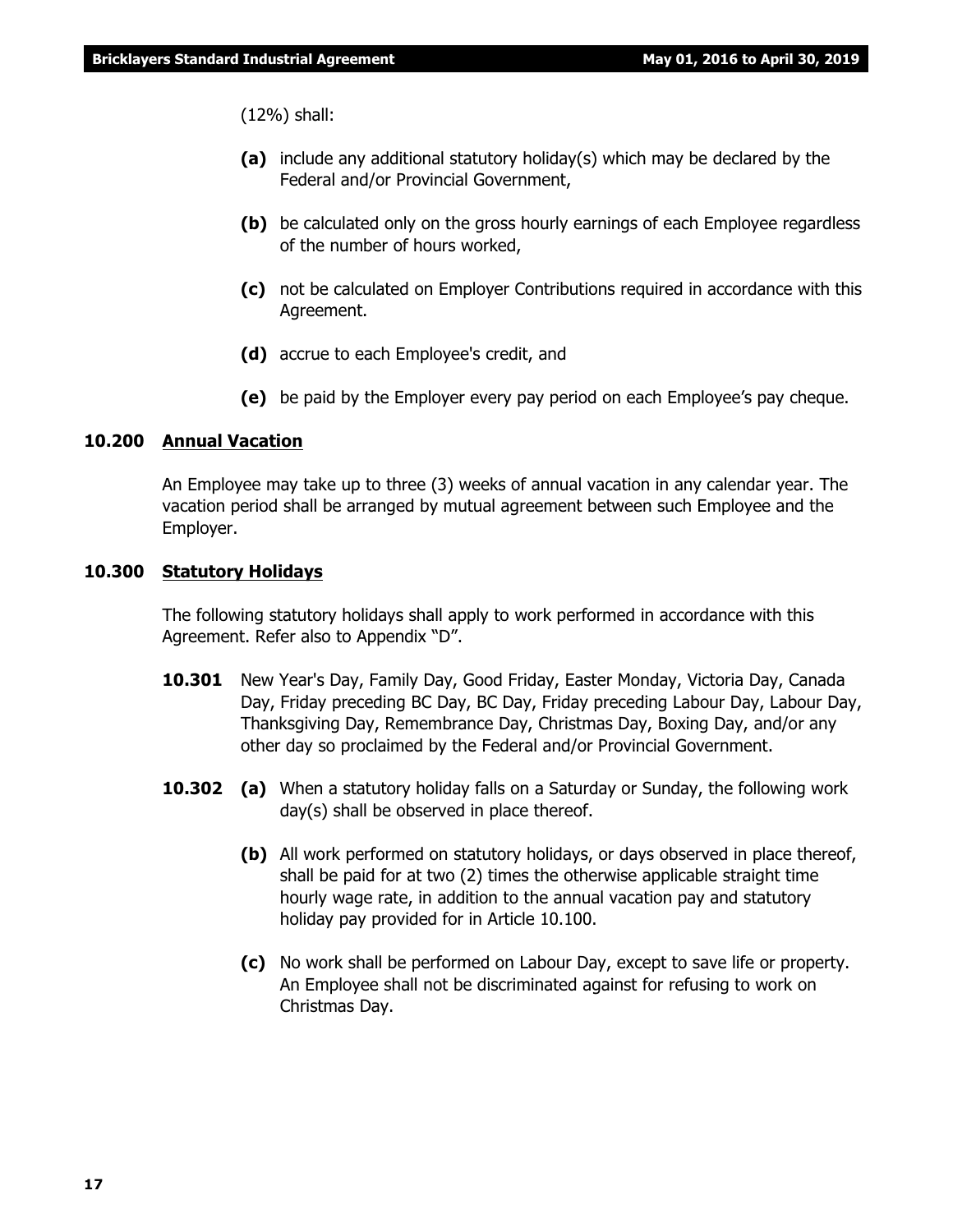#### **ARTICLE 11.000 - HIRING AND UNION SECURITY**

#### **11.100 Hiring**

#### **11.101 Name Request**

The Employer shall have the exclusive right to hire one hundred percent (100%) of all Employees required, including Foremen, on a "name request" basis.

#### **11.102 Union Membership**

All Employees must be a member in good standing of the Union. Employees shall present a clearance slip to the Job Steward prior to commencement of work, and such clearance shall include confirmation of the Employee's membership status.

#### **11.103 Layoff**

The Employer shall advise the Job Steward as to the reason for the layoff or discharge of an Employee.

#### **11.104 Transfer Between Projects**

No Employee shall be required to accept a transfer between two (2) projects.

- **(a)** If an Employee does not accept a transfer between two (2) projects (i.e. Project 1 and Project 2) the following terms shall apply.
	- **(i)** The Employer shall issue and file a properly completed Record of Employment (ROE) for such Employee.
	- **(ii)** The Employer shall pay a terminal travel allowance if/as required pursuant to Article 12.101. The road kilometres actually driven shall be calculated from Project 1 back to the Employee's residence via the most direct route.
	- **(iii)** The Employee shall not be entitled to receive an initial travel allowance to a new project, regardless of the Employer, unless/until such individual has physically returned to his residence and obtained a clearance slip from the Union for such new project.
- **(b)** If an Employee accepts a transfer between two (2) projects (i.e. Project 1 and Project 2) the following terms shall apply.
	- **(i)** The Employer shall pay a project transfer travel allowance pursuant to Article 12.400, providing that both Projects are governed by Article 12.201 Option #2. The road kilometres actually driven shall be calculated from the Project 1 Employer supplied accommodation to the Project 2 Employer supplied accommodation via the most direct route.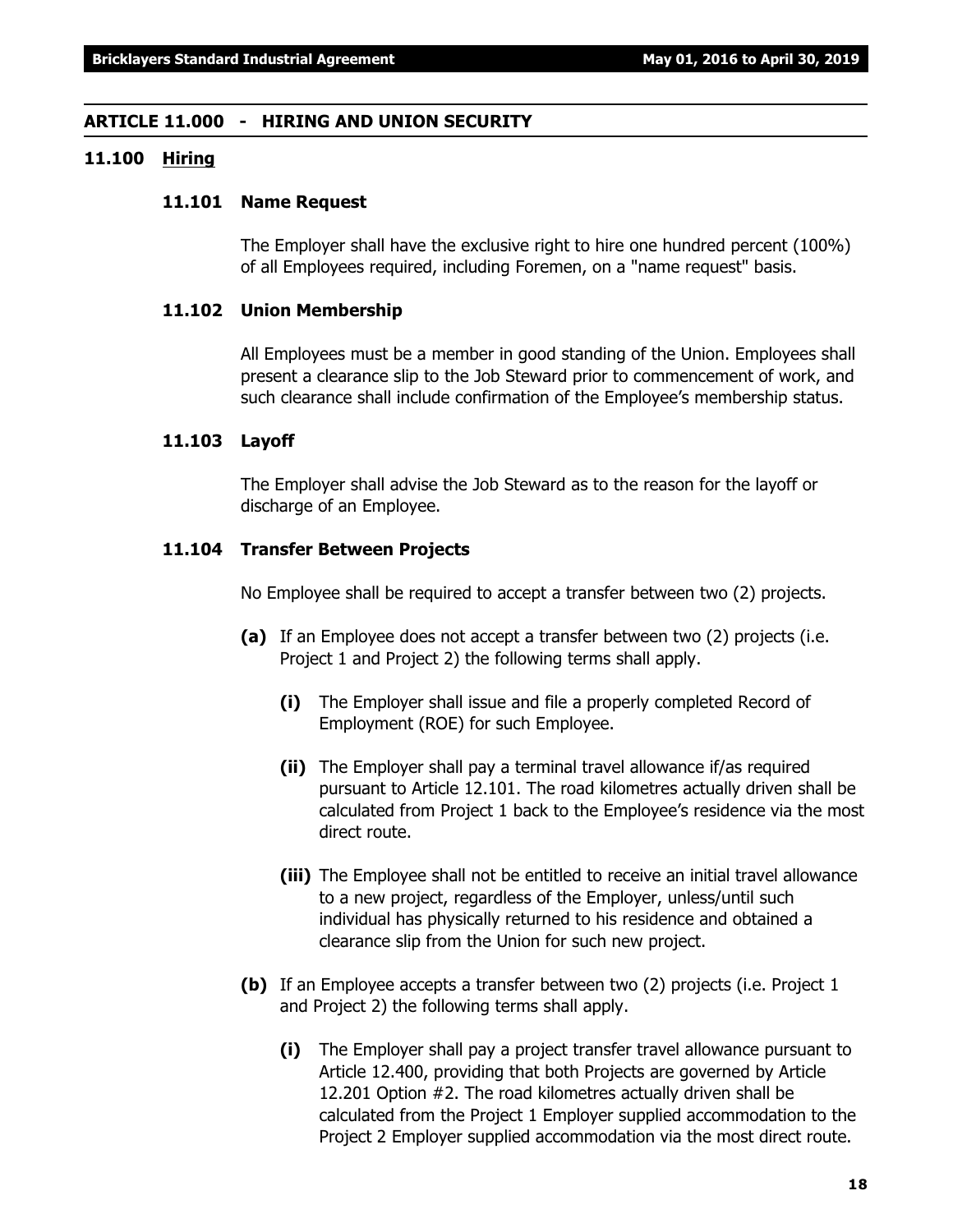**(ii)** The Employer shall pay a terminal travel allowance if/as required by Article 12.101, providing Project 2 is an out of town project. The road kilometres actually driven shall be calculated from Project 2 back to the Employee's residence via the most direct route. (Note: The Employee will have already received an initial travel allowance from his residence to Project 1 if/as required pursuant to Article 12.101.)

#### **11.200 Withdrawal of Labour**

- **11.201** Subject to reasonable notice given to the Employer(s), in writing, it shall not be a violation of this Agreement for the Union to withdraw its members from a project(s) for:
	- **(a)** the purpose of rendering assistance to labour organizations,
	- **(b)** refusal on the part of Union members to handle any materials, equipment or product declared unfair by a Building Trades Council(s); or manufactured, assembled or produced by an Employer whose Employees are on strike against or are locked out by an Employer, and
	- **(c)** refusal on the part of Union members to work with non-union workers.
- **11.202** When such removal takes place, the Union shall authorize Employees on the project(s) to carefully put away all tools, materials, equipment or any other property of the Employer in a safe manner and to the entire satisfaction of the Employer.
- **11.203** Refer also to Article 5.104.

#### **11.300 Sub-Contracting**

- **11.301** The Employer shall not let contracts or subcontracts for work governed by the terms of this Agreement to any individual or contractor who is not signatory to either this Agreement or another collective agreement with the Union which governs the scope of work which has been contracted or subcontracted.
- **11.302** The Employer shall not contract work on a labour only basis. Where it is alleged that the Employer has violated the foregoing, it shall be incumbent upon the Employer to provide physical evidence to prove otherwise. In the absence of such evidence, the Union retains the right to remove its members from the project until such evidence has been provided.

#### **11.400 Union Contracting**

The Union shall not permit its members to work for any Employer who is not signatory to this Agreement. In addition, neither the Union itself, nor Union members who are Employees of a signatory Employer, shall contract for work in the province of BC.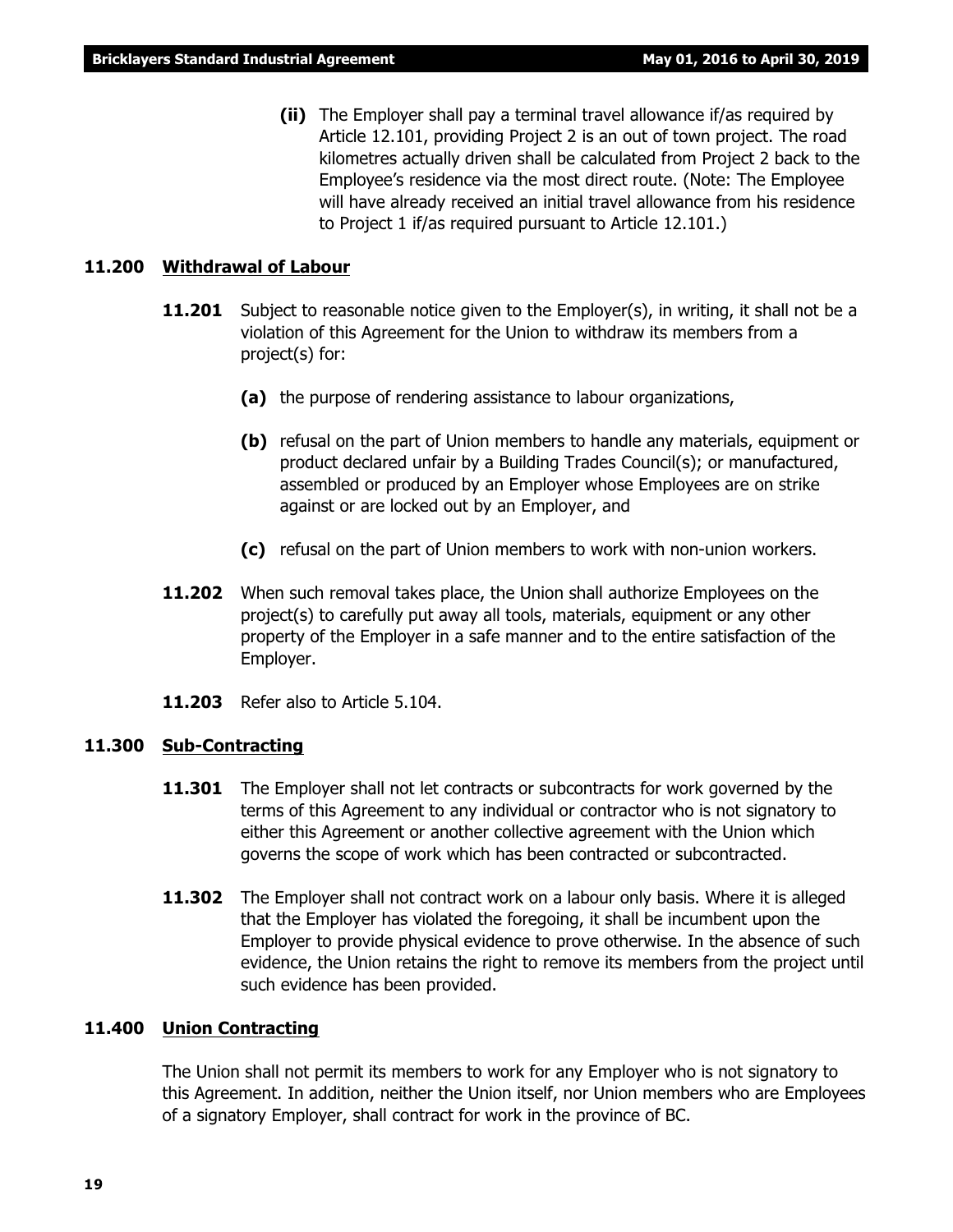#### **ARTICLE 12.000 - OUT OF TOWN PROJECTS**

Refer to Appendix "A" for definition of an out of town project.

#### **12.100 Initial and Terminal Travel Allowance**

- **12.101 (a)** The Employer shall pay an initial and terminal travel allowance pursuant to Article 12.400 to any Employee who is directed or dispatched to an out of town project. Such allowance shall be payable each way, and the distance travelled shall be calculated from the Employee's residence to the project via the most direct route. As a result, an Employee shall not receive an initial travel allowance if such Employee does not travel from their residence to the project and/or a terminal travel allowance if such Employee does not travel from the project back to their residence. (For example, upon being transferred from one (1) out of town project to another out of town project. Refer to Article 11.104 for important clarification regarding the practical application of the foregoing.) No additional payment or reimbursement for travel time or incurred expenses shall be required, except as otherwise specifically required within Article 12.100.
	- **(b)** Refer to Articles 12.102 through 12.106 for further clarification.
- **12.102** Notwithstanding Article 12.101 (a), the Employer shall reimburse an Employee, upon the submission of the appropriate receipts, for any/all ferry fares which are incurred in the course of initial and terminal travel. Such ferry fares shall be limited to one (1) standard length/height vehicle plus driver, each way. Tolls shall not be a reimbursable expense.
- **12.103** Notwithstanding Article 12.101 (a), where an Employee requests to use air travel to travel to the project, the following terms and conditions shall prevail.
	- **(a)** The Employer shall pay for airfare, inclusive of any/all related fees and taxes, plus taxi fare to/from the project from the airport located nearest thereto. Notwithstanding the foregoing, taxi fare shall not be payable where Employer (or Owner) supplied transportation is provided.
	- **(b)** The Employer shall pre-arrange the air travel to/from the airport nearest the Employee's residence. The air carrier and class of ticket shall be at the discretion of the Employer, but shall be via a regularly scheduled carrier. Notwithstanding the foregoing, the Employer shall not direct an Employee to fly "standby".
	- **(c)** The Employee shall provide the Employer with the Boarding Pass and proper ground transportation receipts if requested to do so by the Employer.
- **12.104** Notwithstanding any/all contrary provision(s) of this Article, where a variety of travel distances exist for Employees to a particular project, the Employer and the Union may agree upon a standard initial and terminal travel allowance "lump sum"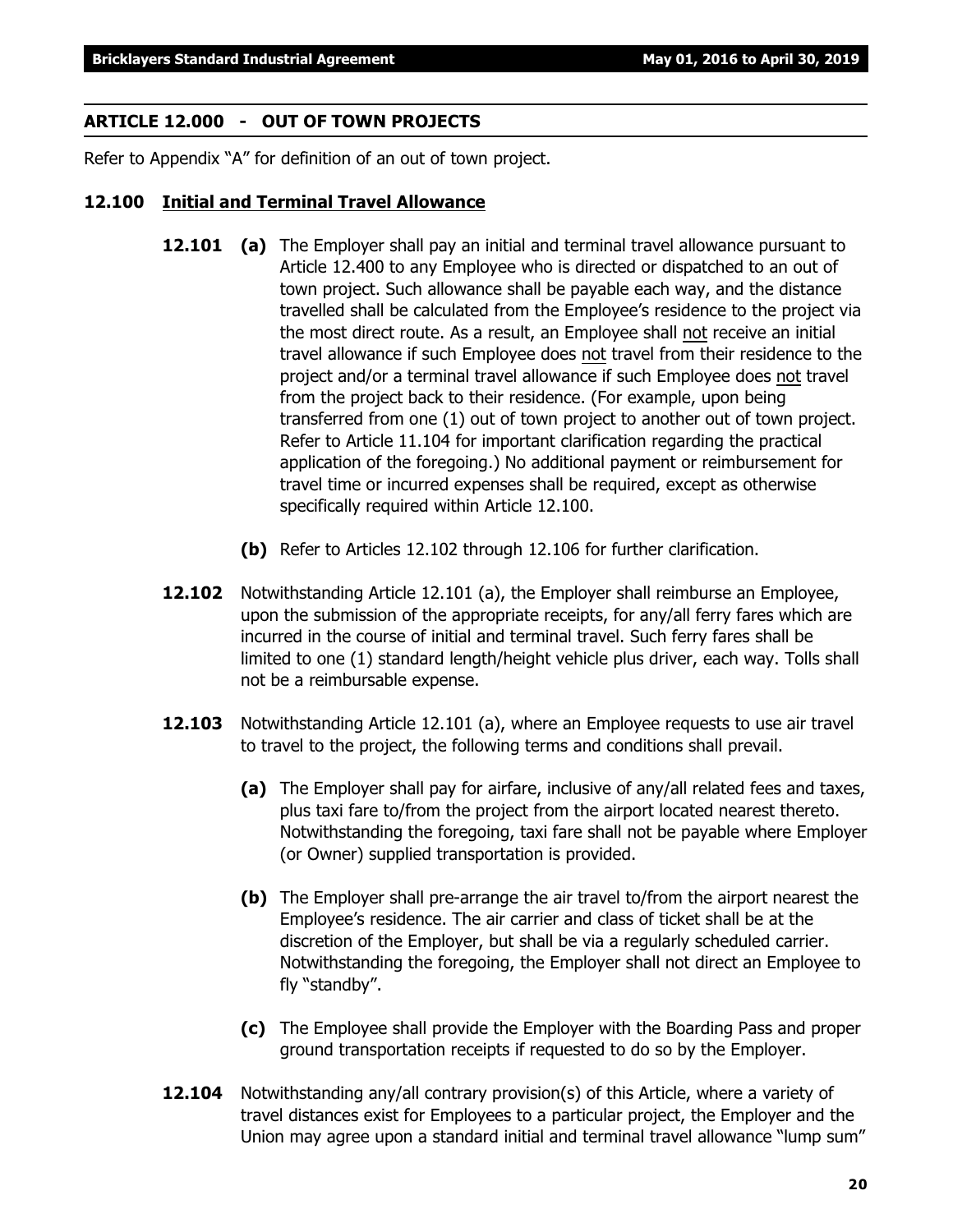amount which shall be paid to all applicable Employees on the project. Such agreement shall be reached prior to the commencement of work on the project, and prior to date of tender if possible.

- **12.105** The Employer shall ensure that an Employee receives payment for the applicable initial travel allowance and any/all applicable reimbursements for incurred expenses (i.e. ferry fares, etc.) within seven (7) calendar days, or earlier if practical for the Employer, of the Employee's first shift on the project. Notwithstanding the foregoing, the Union and the Employer may mutually agree to vary this requirement. Such agreement shall be reached prior to the commencement of work on the project, and prior to date of tender if possible.
- **12.106** Notwithstanding any/all contrary provision(s) of this Article, in the event an Employee voluntarily terminates his own employment after having been on the project for less than fifteen (15) calendar days, the Employer shall not be required to pay the Employee's terminal travel allowance, and shall additionally be entitled to deduct the initial travel allowance already paid from the Employee's final pay cheque.

#### **12.200 Out of Town Accommodation**

Article 12.200 shall apply to Employees who are not local residents of the area where the work is being performed, or is to be performed. Refer to Appendix "A" for definition of local resident.

#### **12.201 Room and Board Allowance**

Each Employee shall select one (1) of the following options prior to commencing work on an out of town project, and such selection shall apply for the duration of the Employee's employment on such project. The choice of options shall be at the sole discretion of the Employee, and the Employee shall provide the Employer with written notice of their selection upon request. Both options shall be payable on the basis of seven (7) days per week.

**Option #1** The Employer shall provide the Employee with a daily lump sum Living Out Allowance (LOA) of one hundred twenty-five dollars (\$125.00). Effective June 26, 2016, this amount shall be increased to one hundred thirty-five dollars (\$135.00). Effective May 1, 2017, this amount shall be increased to one hundred forty dollars (\$140.00). Effective May 1, 2018, this amount shall be increased to one hundred forty-five dollars (\$145.00). Effective April 30, 2019, this amount shall be increased to one hundred fifty dollars (\$150.00).

> No daily travel allowance and/or daily travel time shall be paid to an Employee who selects Option #1, nor shall Employer supplied transportation be provided.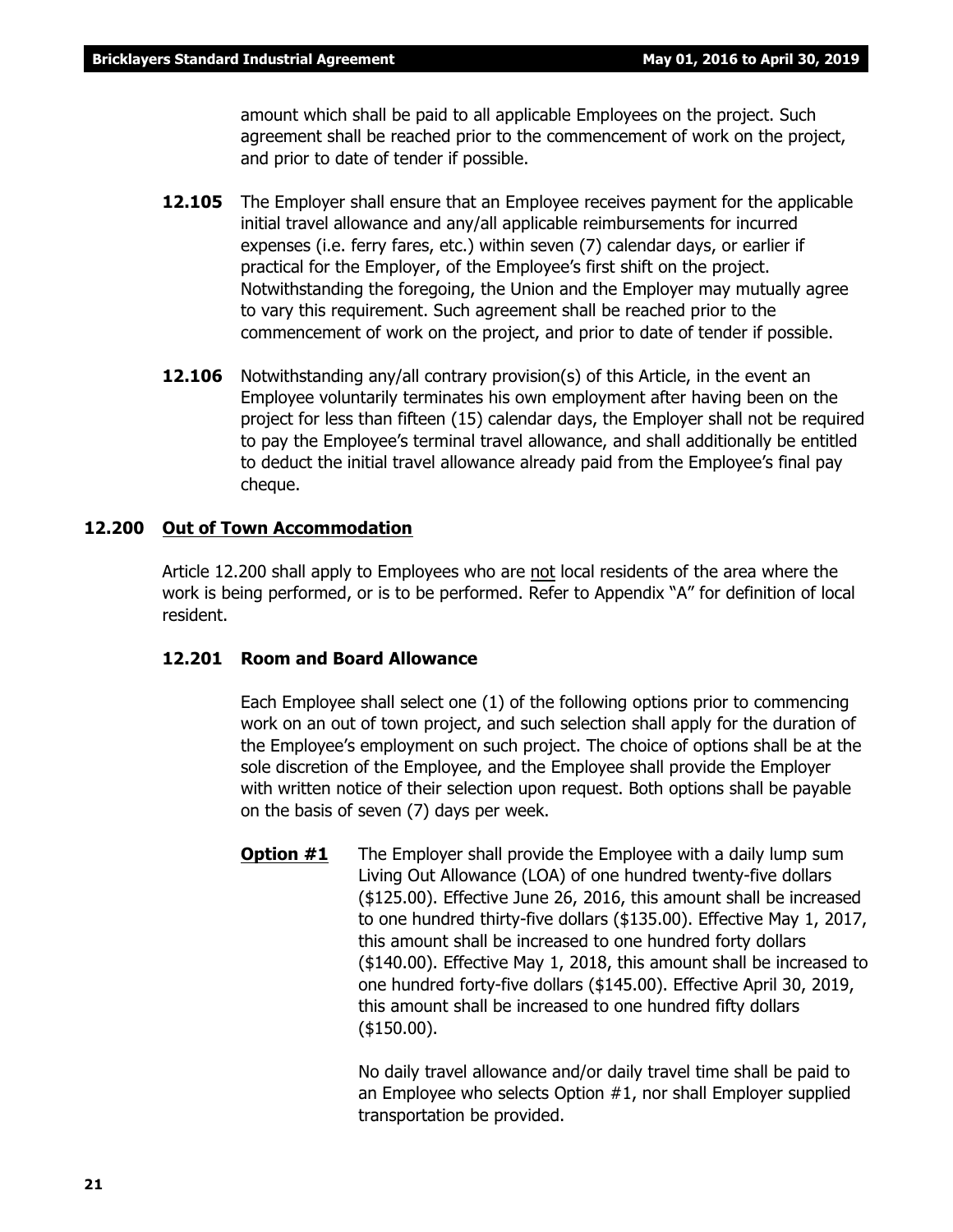**Option #2** The Employer shall provide the Employee with a single room plus sixty-two dollars and fifty cents (\$62.50) daily meal allowance. Effective May 1, 2018, this amount shall be increased to sixty-five dollars (\$65.00).

> No daily travel time shall be paid to an Employee who selects Option #2, however the following terms and conditions shall be applicable.

- **(i)** If the Employer provided room is forty (40) road kilometres or less from the project, no daily travel allowance shall be paid.
- **(ii)** If the Employer provided room is more than forty (40) road kilometres from the project, a daily travel allowance pursuant to Article 12.400 shall be paid, each way, to/from the forty (40) road kilometre boundary.
- **(iii)** If the Employee(s) requested to use air travel to the project in accordance with Article 12.103, Employer supplied transportation shall be provided to the Employee(s) to/from the project on a daily basis.
- **(iv)** If the Employee(s) did not request to use air travel to the project in accordance with Article 12.103, no Employer supplied transportation shall be provided to the Employee(s) to/from the project on a daily basis, and the Employee shall therefore assume all responsibility for travelling to/from the project on a daily basis.
- **(v)** Notwithstanding any/all contrary provisions of this Agreement, any Employee(s) who makes use of Employer supplied transportation to travel to/from a project shall not be paid a daily travel allowance for that day(s).

#### **12.202 Camp Accommodation**

- **(a)** Camp accommodations, when supplied, shall meet the standards and requirements of the applicable Construction Camp Rules and Regulations Agreement by and between BCBT and CLR. An Employee may refuse to live in accommodations which do not meet such standards.
- **(b)** Unless otherwise arranged at a pre-tender and/or pre-job conference, on projects where a camp is provided Employees shall occupy the camp, and room and board shall be supplied in such camp seven (7) days a week, at no cost to the Employee.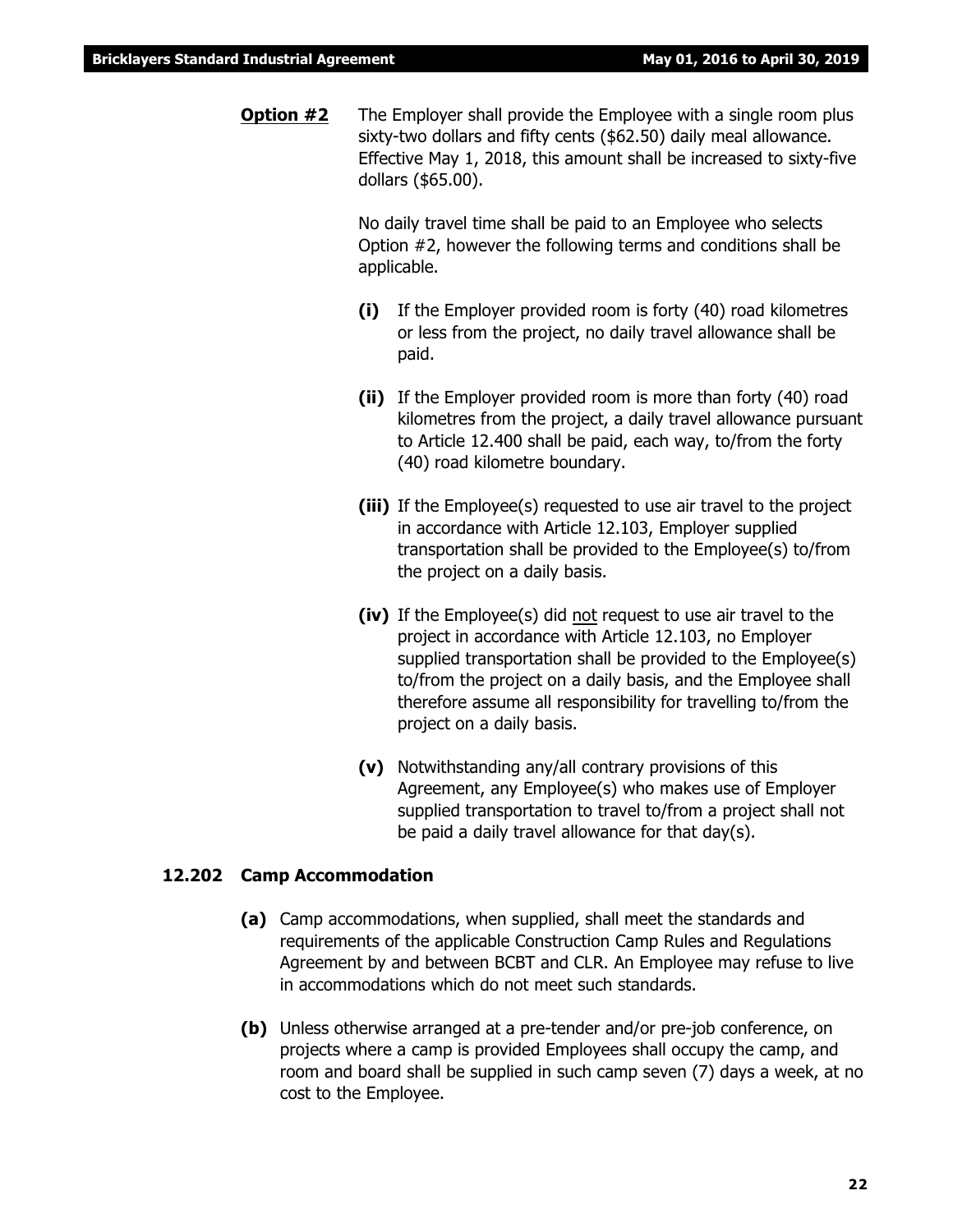#### **12.203 Weekend Checkout**

Any Employee who is living in camp accommodations paid by the Employer may, on any weekend, vacate or check out of such accommodation and the Employer shall pay such Employee thirty dollars (\$30.00) per day.

- **(a)** The Employee must turn in his meal ticket or sign a checkout in advance.
- **(b)** To qualify, an Employee must work his scheduled shift prior to the weekend and/or statutory holiday and his scheduled shift after the weekend and/or statutory holiday.

#### **12.204 Marshalling Points**

On camp projects, no walking time shall be paid up to 2,500 feet from the work site. Beyond 2,500 feet up to thirty (30) minutes' travel each way, the Employer shall supply transportation. Travel time shall be paid at prevailing rates for time in excess of thirty (30) minutes. It is agreed that in the event that camp accommodation is unavailable for all Employees, the Employer and Union shall mutually agree to terms governing travel time.

#### **12.300 Periodic Leave**

- **12.301 (a)** On an out of town project(s) of over fifty (50) calendar days' duration, a periodic leave shall be made available to Employees every forty (40) calendar days.
	- **(b)** When leave is desired in accordance with Article 12.301 (a), an allowance for periodic leave shall be provided by the Employer on a "use it or lose it" basis, in accordance with the following formula. Such allowance shall be paid only once for each periodic leave.

| 0 km to 249 km     | n/a      |
|--------------------|----------|
| 250 km to 500 km   | \$175.00 |
| 501 km to 750 km   | \$275.00 |
| 751 km to 1,000 km | \$375.00 |
| over 1,000 km      | \$475.00 |

The mileage shall be computed from the project to the Employee's place of residence.

- **12.302 (a)** The duration of such periodic leave shall be for a minimum of five (5) days to a maximum of one (1) week, or such other number of days as may be mutually agreed between the Employer and the Employee.
	- **(b)** The timing of such periodic leave shall be decided by mutual agreement. In no event shall an Employee receive leave unless he actually returns to his residence. Room and Board allowances shall not be paid during leave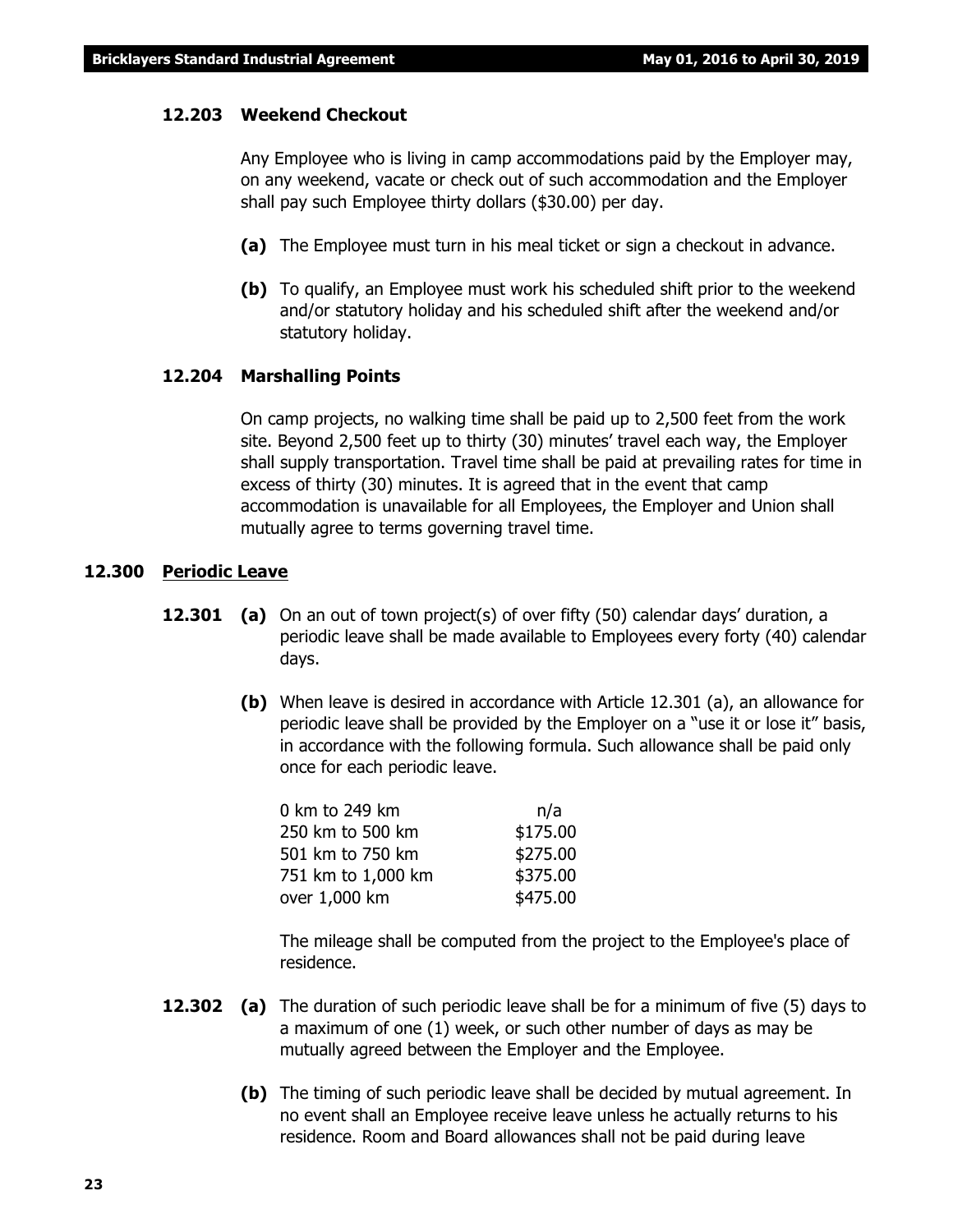periods.

- **12.303** Employees qualifying for periodic leave shall be returned to the transportation terminal nearest the Employee's residence, except out of province Employees who shall be returned to their point of dispatch within the province of BC.
- **12.304** There shall be no cash payment in lieu of periodic leave, unless otherwise mutually agreed between the Union and the Employer.

#### **12.400 Travel Allowance Rates**

The following schedule of travel allowance rates shall govern the project transfer travel allowance amount payable in accordance with Article 11.104, the initial and terminal travel allowance amount payable in accordance with Article 12.101 (a), and the daily travel allowance amount payable in accordance with Article 12.201 Option #2 (ii), Article 13.200 and Article 13.300. Such rates shall be subject to annual adjustments throughout the duration of this Agreement.

| Effective: | January 01, 2016 | \$0.54 per road kilometre actually driven          |
|------------|------------------|----------------------------------------------------|
|            | January 01, 2017 | \$0.54 per road kilometre actually driven          |
|            | January 01, 2018 | \$0.55 per road kilometre actually driven          |
|            | January 01, 2019 | As published annually by the Canada Revenue Agency |

Notwithstanding any/all contrary provisions of this Agreement, the effective "per road kilometre" amount which shall be payable pursuant to Article 11.104, Article 12.101 (a), Article 12.201 Option #2 (ii), Article 13.200 and Article 13.300 shall be the maximum allowable tax-free rate for mileage expense reimbursement as published annually by the Canada Revenue Agency.

#### **ARTICLE 13.000 - LOCAL TRAVEL**

An Employee shall be paid a daily travel allowance for travel to and from a project in order to reimburse such Employee for travel costs and travel time. Such daily travel allowance shall be payable in accordance with this Article. The payment of Metro Travel shall no longer be applicable.

- **13.100** No daily travel allowance shall be payable on any project located within the Lower Mainland. Refer to Appendix "A" for definition of Lower Mainland.
- **13.200** A daily travel allowance pursuant to Article 12.400 shall be paid to any Employee who resides within the Lower Mainland and uses his own vehicle to travel from his residence to a project located outside of the Lower Mainland. Such allowance shall be payable, each way, for each road kilometre driven between the Lower Mainland boundary and the project.
- **13.300** A daily travel allowance shall be paid to any Employee who resides outside of the Lower Mainland and uses his own vehicle to travel from his residence to a project located outside of the Lower Mainland. Such allowance shall be payable in accordance with the following schedule.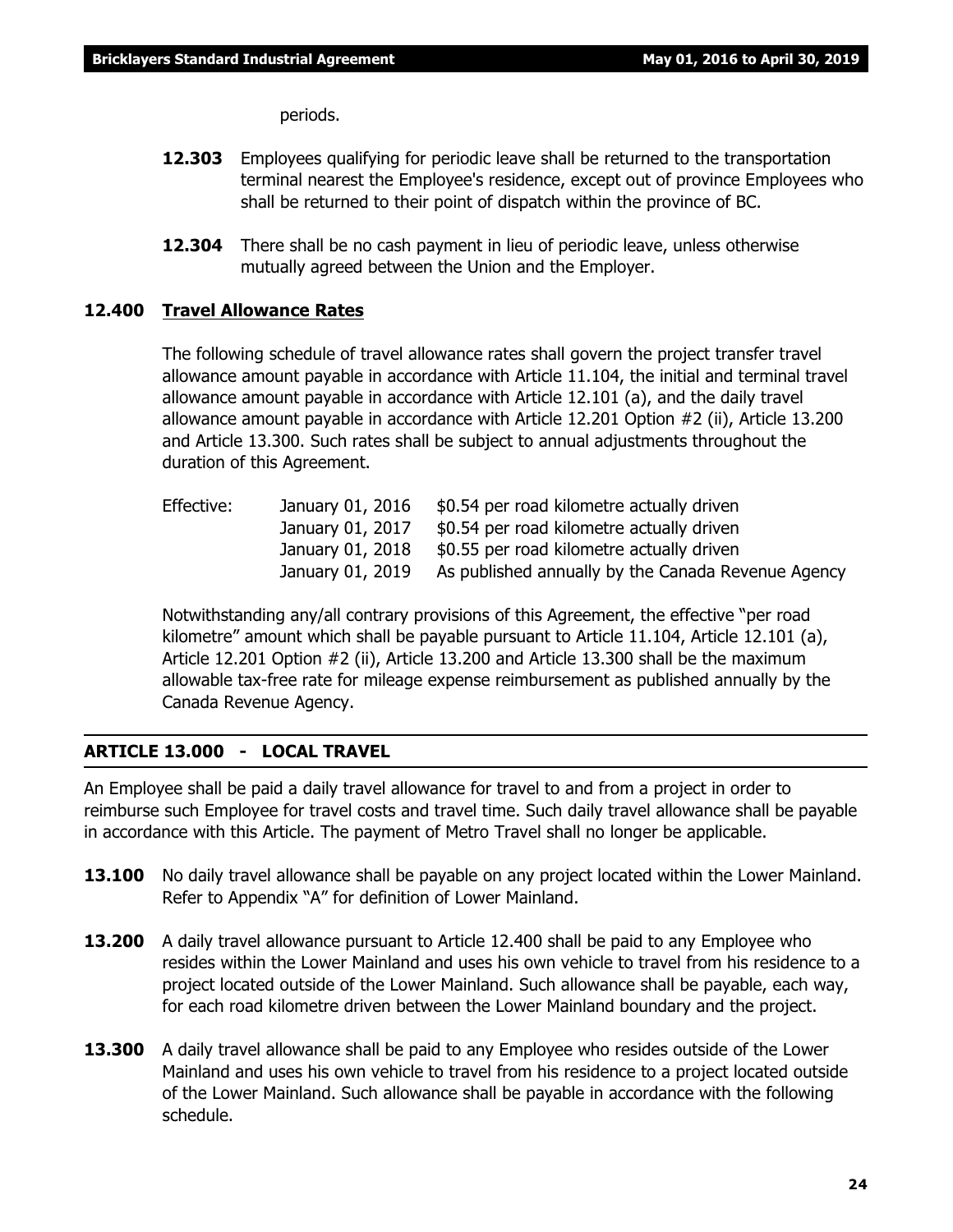First forty (40) road kilometres, each way, each day hot applicable All additional road kilometres, each way, each day pursuant to Article 12.400

**13.400** No Employee shall be permitted to use his personal vehicle in a manner which is unfair to other Union members or contrary to the best interests of the Union.

#### **ARTICLE 14.000 - WORKING CONDITIONS**

#### **14.100 Harassment and Discrimination**

Employees shall have the right to work in an environment free from harassment. In addition, discrimination under the prohibited grounds of the *BC Human Rights Code* shall not be tolerated within the open and inclusive craft building trades construction industry.

#### **14.200 Telephones**

A telephone(s) shall be made available to all employees at all times for incoming or outgoing emergency purposes, and incoming messages of an emergency nature shall be relayed immediately. No Employee shall be permitted to use a personal cell phone or smart phone during working hours, excluding rest and meal breaks, except in case of an emergency. Repeated violations of the foregoing shall constitute just cause for discipline, up to and including termination.

#### **14.300 Drinking Water**

If running tap water is not available to Employees, cool drinking water in approved sanitary containers shall be provided by the Employer.

#### **14.400 Health and Safety**

Employees shall comply with Employer safety rules and regulations, except where such rules and regulations are inconsistent with the provisions of Articles 14.401 through 14.405.

- **14.401** All equipment, tools and material must conform and be utilized in conformity with applicable Provincial and/or Federal regulations, acts and laws. All scaffolds shall be designed and inspected in accordance with WorkSafeBC regulations.
- **14.402** It shall not be considered a violation of this Agreement for an Employee to refuse to work in conditions and/or use equipment that do/does not meet prescribed safety standards and/or regulations. However, the refusal of an Employee to abide by WorkSafeBC regulations may be considered cause for dismissal.
- **14.403** The Employer shall be responsible for supplying waterproof gloves and aprons to Employees engaged in cutting on a wet masonry saw or washing down masonry.
- **14.404** Material weighing fifty (50) pounds or greater shall be installed by two (2) or more Employees. Concrete blocks weighing forty-five (45) pounds or greater shall also be installed by two or more Employees whenever such blocks are being set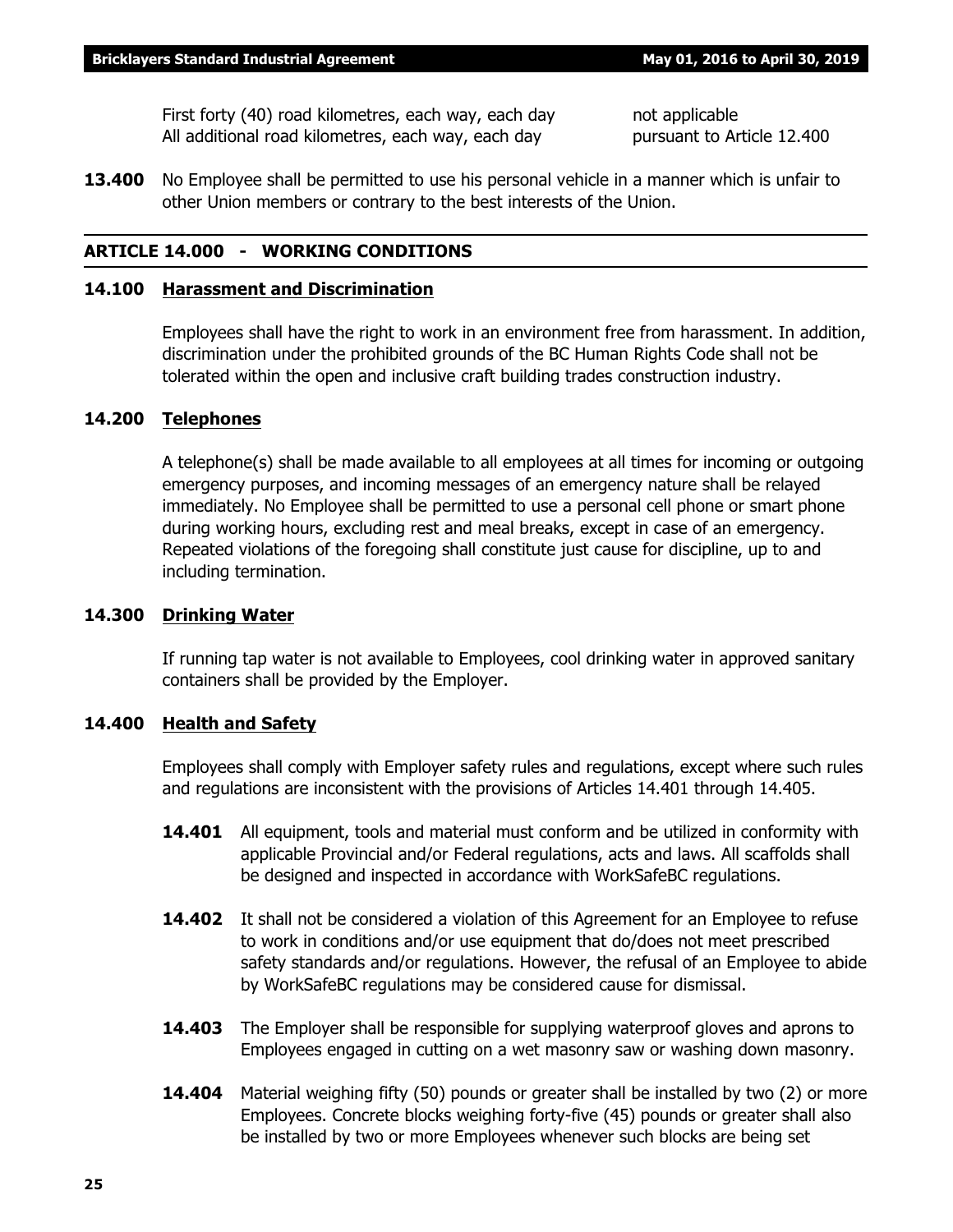continuously over a period in excess of thirty (30) minutes.

**14.405** Foremen and project superintendents shall carry with them a copy of the WorkSafeBC Accident Prevention Regulations and be familiar with such Regulations so they may be enforced on the project.

#### **14.500 Tools**

**14.501** All Employees shall be required to supply the ordinary tools of the trade. Such tools shall include, as a minimum requirement, the following:

| One (1) marking pencil                         | One (1) hand brush            |
|------------------------------------------------|-------------------------------|
| One (1) trowel                                 | One (1) raker or raking wheel |
| One (1) pointing trowel                        | One (1) mash hammer           |
| One (1) four foot (4') level, in working order | Two (2) round jointers        |
| One (1) rule or tape                           | One (1) tuck pointer          |
| One (1) bolster or brick set                   | One (1) brick hammer          |
| One hundred feet (100') of mason's line        | Line Pins                     |
| One (1) tool bag or box                        |                               |

Stonemasons shall be required to supply the following:

| Two (2) traces, carbaloy-tipped                  |
|--------------------------------------------------|
| One (1) four foot (4') level                     |
| One (1) rule or tape                             |
| Two (2) pitches, carbaloy-tipped                 |
| One hundred feet (100') of mason's line          |
| One (1) to two (2) to four (4) pound mash hammer |
|                                                  |

- **14.502** An Employee shall not suffer any lost wages as a result of the Employer having made arrangements for the transportation of the Employee's tools to a project, if such tools are subsequently not available to the Employee for any reason as a result of a transportation delay or mishap. Tool transportation costs are the responsibility of the Employer.
- **14.503** All Employees are quaranteed that while employed on the jobsite, project, or place of business of the Employer, the Employees' tools shall be insured. The insurance shall cover fire, burglary and loss when working over water or such other areas where tools cannot be retrieved, and, in the event of loss, the Employer agrees to replace the tools. When commencing employment, the Employee shall submit to the Employer an inventory of the tools brought onto the project, and such list shall be signed by both the Employee and the Employer. Coverage will commence at the date of the filing of the inventory list with the Employer. The Employee shall ensure that the inventory is current. An affidavit may be requested by the Employer from the Employee claiming the loss. The foregoing conditions regarding inventory have no effect with regard to existing collective agreements that make provision for tool lists.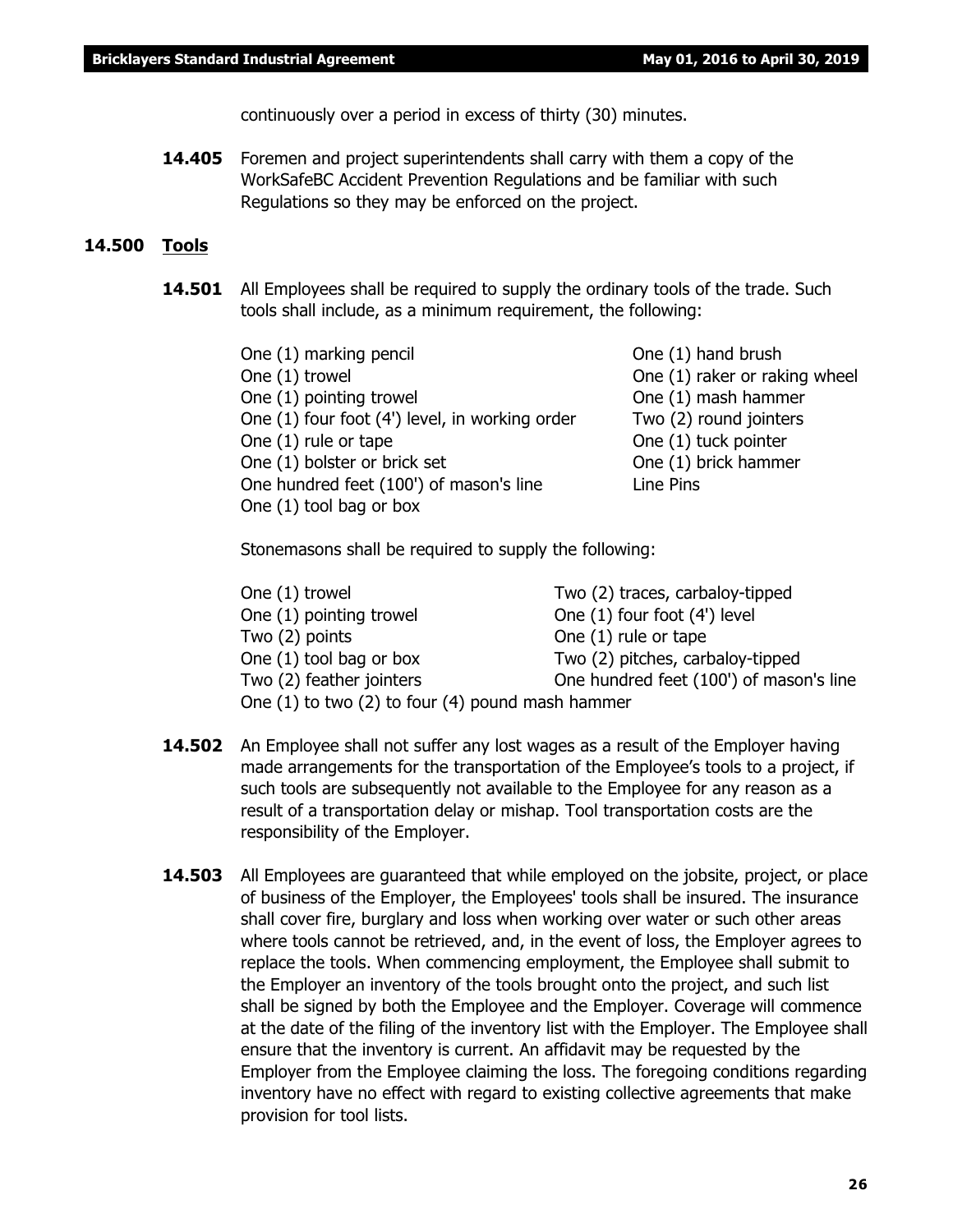#### **14.600 Lunchroom**

- **14.601** The Employer shall provide a suitable place for Employees to eat lunch, and store tools and clothing, and such structure shall be of sufficient size to fulfill these requirements in relation to the crew size. The structure shall also be heated, contain adequate tables and chairs, and be for the exclusive use of the masonry crew. Refer also to Article 14.602.
- **14.602** Article 14.601 shall only apply on projects where the crew size exceeds three (3) Employees and the project duration exceeds two (2) weeks.

### **14.700 Insurance**

The Employer shall protect the value of an Employee's work clothes to a total of three hundred dollars (\$300.00) in case of fire or burglary. Notwithstanding the foregoing, an Employee shall not be entitled to such protection unless such Employee has filed an inventory of clothing with the Employer. The Employer shall supply the required forms and secure the inventory from each Employee. The Employee shall receive a signed copy of the inventory from the Employer. Coverage shall commence at the date of the filing of the inventory with the Employer.

#### **ARTICLE 15.000 - VARIANCE FROM MINIMUM STANDARDS**

Pursuant to the May 30, 2013 Mediation/Arbitration Decision issued by Mr. Vince Ready, Mediator/ Arbitrator, unless otherwise agreed upon by the Union and CLR, in writing, an Employee is not entitled to seek a benefit(s) (i.e. anything above and beyond the minimum standards provided for within this Agreement) from an Employer, and an Employer is not entitled to provide such a benefit(s) to an Employee.

#### **ARTICLE 16.000 - GRIEVANCE PROCEDURE**

#### **16.100 Definition**

A grievance shall be defined as any difference of opinion between the parties to this Agreement concerning its interpretation, application, operation or any alleged violation thereof, including discharge for cause alleged to be unjust by the Union. Such discharge shall not include layoff of Employees for reasons of project efficiency, or reduction of forces on suspension or completion of work.

#### **16.200 Time Limits**

- **16.201** A grievance shall not be entertained by either party unless such grievance has been initiated by the aggrieved party within thirty (30) calendar days of its occurrence.
- **16.202** Notwithstanding Article 16.201, any grievance arising out of an alleged unjust discharge shall be initiated within fifteen (15) calendar days of its occurrence.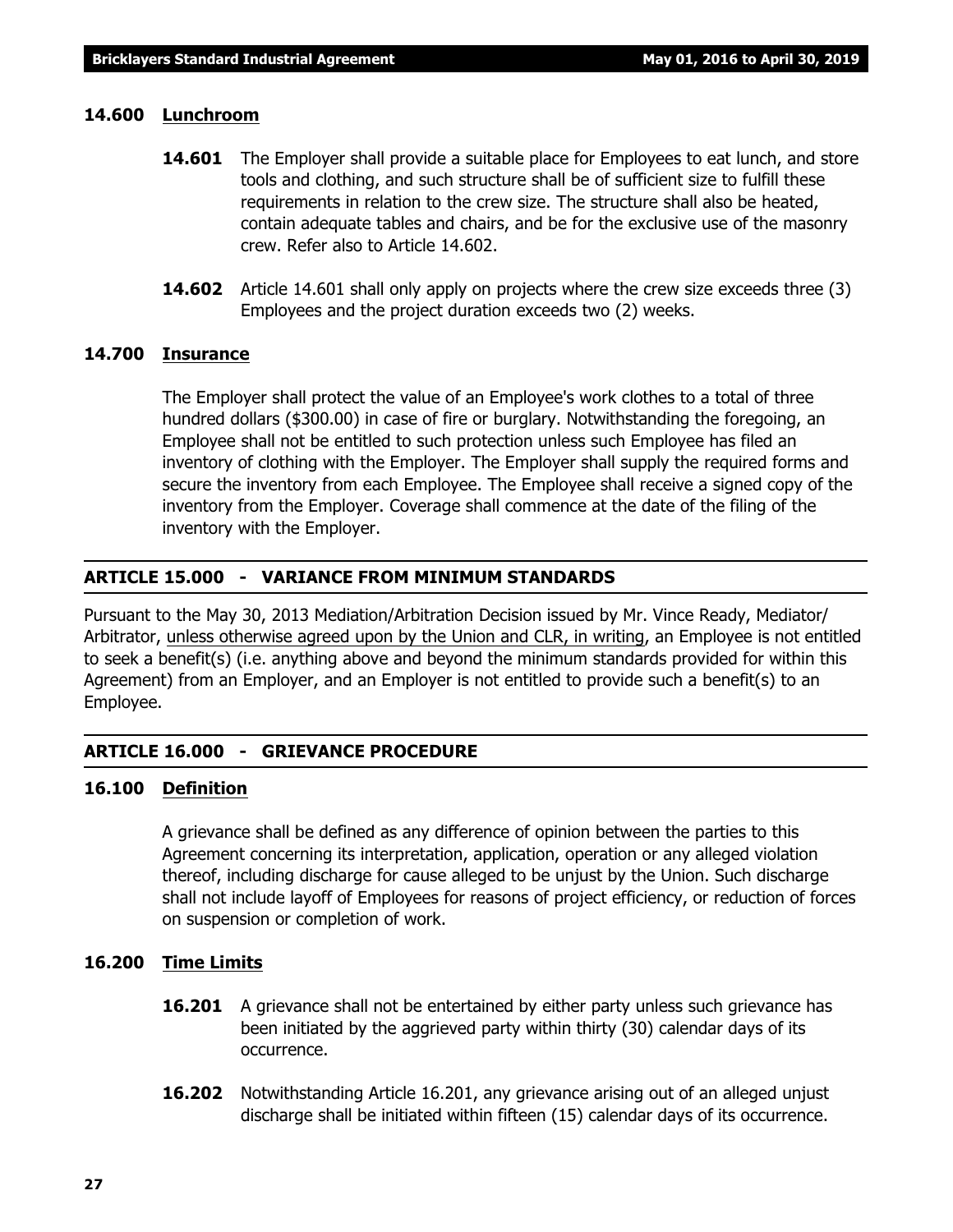**16.203** Notwithstanding Articles 16.201 and 16.202, there shall be no time limit restriction on a grievance initiated in respect of a wage claim.

#### **16.300 Resolution Procedure**

All grievances shall be finally and conclusively resolved in accordance with the following Steps. Related matters shall normally be dealt with during regular working hours.

#### **16.301 Step No. 1**

The Job Steward and/or Business Agent shall discuss the grievance with the Foreman and/or the Employer. If such discussion results in a mutually agreed resolution, such resolution shall be final.

#### **16.302 Step No. 2**

If the grievance is not resolved in accordance with Step No. 1 within two (2) working days of initiation, the particulars thereof shall be set out in writing by the grieving party and shall be delivered to the other party within five (5) working days of initiation. The two (2) parties shall then discuss the matter forthwith, and if such discussion results in a mutually agreed resolution, such resolution shall be final.

#### **16.303 Step No. 3 - Arbitration Panel**

- **(a)** If the Parties are unable to resolve a dispute within ten (10) working days of a formal grievance being filed, then the dispute shall be referred to a three (3) person arbitration panel. One (1) panel representative shall be appointed by the Employer, and one (1) panel representative shall be appointed by the Union, and the Panel Chair shall be one of the following three (3) preselected Arbitrators: Mr. Stan Lanyon, Mr. Vince Ready and Mr. Ken Saunders. All appointments shall be made within five (5) working days of the dispute being referred to the panel, and the Parties shall use whichever preselected Arbitrator is available first. Such process shall apply on all unresolved disputes, unless otherwise mutually agreed, in writing, by the Parties.
- **(b)** The award of the majority of the Arbitration Board shall be final and binding on the parties and shall be carried out forthwith.
- **(c)** Each party shall pay their own costs and expenses of arbitration, the entire remuneration, expenses, and/or disbursements of their appointed panel representative, one-half (½) of the expenses of the Panel Chair, and one-half  $(y<sub>2</sub>)$  of any other expenses incurred by the arbitration panel.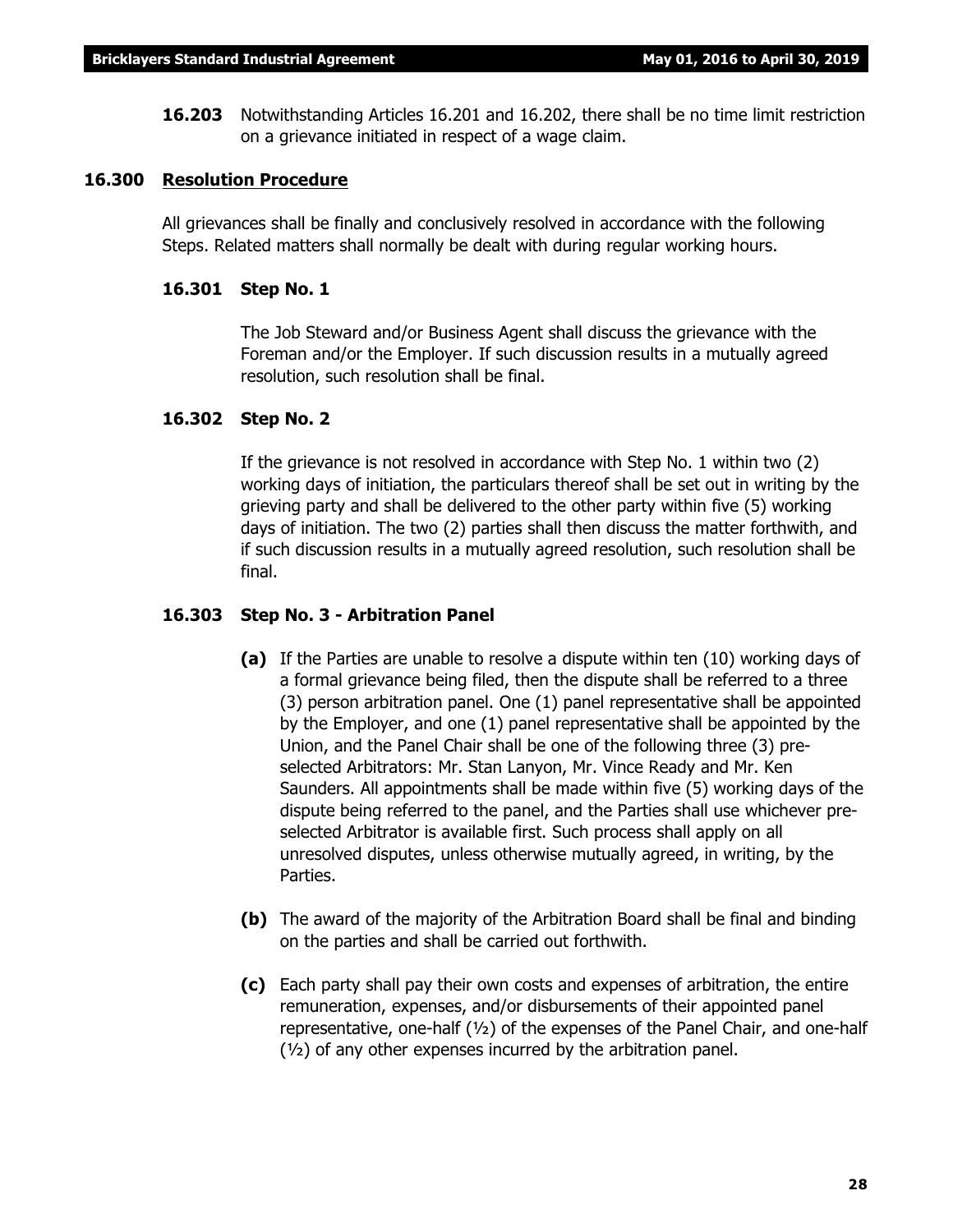#### **ARTICLE 17.000 - EXTENT OF AGREEMENT**

#### **17.100 Trade Jurisdiction and Scope of Work**

- **17.101** Notwithstanding any/all contrary provisions, this Agreement shall govern work performed on Industrial Construction projects only.
- **17.102** Notwithstanding Appendix "B", the Scope of Work of the Union shall include such trade jurisdiction as is determined by the Jurisdictional Assignment Plan.

#### **17.200 Geographical Jurisdiction**

This Agreement shall be applicable in the province of British Columbia.

#### **17.300 Savings Clause**

- **17.301** If any Article or Section of this Agreement should be held invalid by operation of law or by a tribunal of competent jurisdiction, or if compliance with or enforcement of any Article or Section should be restrained by such tribunal, pending a final determination as to its validity, the remainder of this Agreement or the application of such Article or Section to persons or circumstances other than those as to which it has been held invalid, or as to which compliance with or enforcement of has been restrained, shall not be affected thereby.
- **17.302** In the event that any Article or Section is held invalid, or enforcement of, or compliance with which has been restrained in accordance with Article 17.301, the parties affected thereby shall enter into immediate collective bargaining negotiations upon the request of the Union for the purpose of arriving at a mutually satisfactory replacement for such Article or Section during the period of invalidity or restraint. If the parties do not agree on a mutually satisfactory replacement, they shall submit the dispute to the Grievance Procedure.

#### **17.400 Enabling**

- **17.401** The Union Business Manager, in conjunction with Employers signatory to this Agreement, may determine, on a "project by project" and/or "blanket enabling" basis, if special dispensation is required to become competitive, and should the necessity arise, may, by mutual agreement, and in writing, amend or delete any terms or conditions of this Agreement for the duration of the project(s).
- **17.402** Notwithstanding Article 17.401 and/or any/all contrary provisions of this Agreement, joint Industry Funds negotiated between the BCBCBTU and CLR (i.e. Rehabilitation Fund, etc.), and/or individual dues to umbrella organizations, shall not be subject to reduction and/or elimination via enabling without the prior written consent of the BCBCBTU and CLR.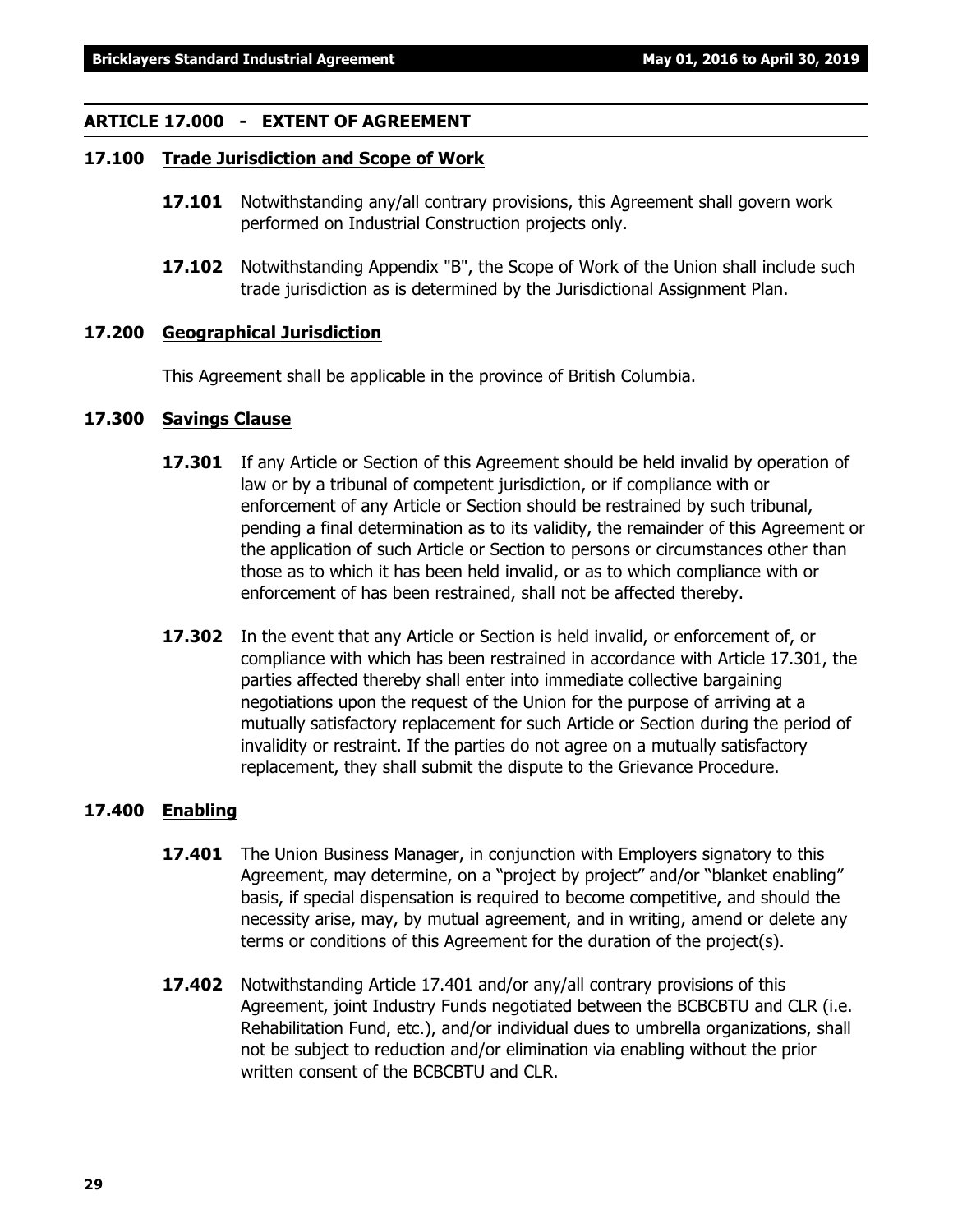#### **17.500 Registration**

A copy of this Agreement shall be filed with the Minister of Labour and with the LRB.

#### **17.600 Independent Agreement**

The Union shall not sign a separate collective agreement(s) with any non CLR member(s) which provides for different terms and conditions, in whole or in part, than those which are included within the Bricklayers Standard Industrial Agreement signed by and between the Union and CLR. The foregoing shall only apply to a collective agreement(s) which governs the same scope of work, in whole or in part, which is governed by the Bricklayers Standard Industrial Agreement.

#### **ARTICLE 18.000 - MANAGEMENT RIGHTS AND RESPONSIBILITIES**

#### **18.100 Management Rights**

The Employer has the right to operate and manage their business in all respects subject only to the limitations expressly stated in this Agreement. Notwithstanding the foregoing, the Employer shall abide by all pertinent federal, provincial and municipal/local government legislation, regulations, bylaws, policies, procedures, etc, including but not limited to, the Canada Revenue Agency, Employment Insurance Act, WorkSafeBC, municipal business licensing bylaws, etc.

#### **18.200 Working Principals, Partners and Shareholders**

Any/all working principal(s), partner(s) and/or shareholder(s) of an Employer must be a member in good standing of the Union. Notwithstanding the foregoing, only two (2) principals, partners and/or shareholders of an Employer may work with the tools of the trade or act as a Foreman. Any additional principals, partners and/or shareholders of such Employer who perform work in accordance with this Agreement shall be classified as an Employee.

#### **SIGNATURE OF PARTIES**

Signed on behalf of: Signed on behalf of:

Construction Labour Relations IUBAC Local #2 BC Association of BC

Eric Akelaitis

Dated this  $11<sup>th</sup>$  day of April, 2018. Dated this  $10<sup>th</sup>$  day of April, 2018.

Clyde Scollan Geoff Higginson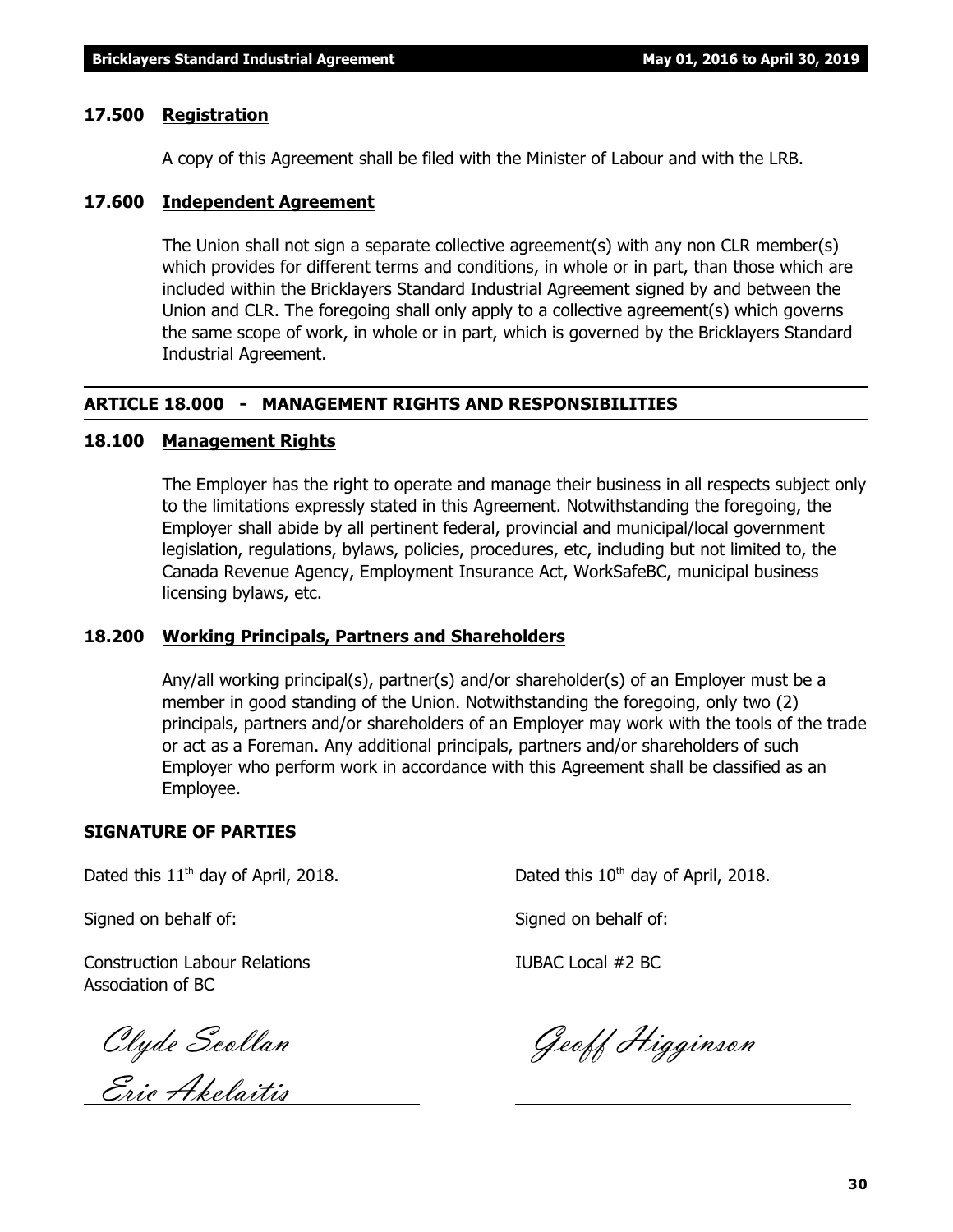Schedule "A1.1" shall apply to all industrial projects which are located inside the Lower Mainland.

| <b>"Inside" Lower Mainland</b>       |               |                               |                        |                                          |                                      |                                              |                    |            |             |               | <b>Effective June 26, 2016</b> |                                            |  |
|--------------------------------------|---------------|-------------------------------|------------------------|------------------------------------------|--------------------------------------|----------------------------------------------|--------------------|------------|-------------|---------------|--------------------------------|--------------------------------------------|--|
|                                      |               |                               |                        | <b>Employer Contributions</b>            |                                      |                                              |                    |            |             |               |                                |                                            |  |
| <b>Employee Classifications:</b>     | $\frac{1}{2}$ | <b>Wage</b><br>Rate<br>$\ast$ | <b>VP/SHP</b><br>(12%) | <b>B&amp;M</b><br><b>Welfare</b><br>Plan | B&M<br><b>Pension</b><br><b>Fund</b> | <b>MCA</b><br><b>Training</b><br><b>Fund</b> | <b>MCA</b><br>Fund | <b>CAF</b> | <b>CIRP</b> | <b>JAPlan</b> | <b>BCBCBTU</b>                 | <b>Total</b><br><b>Monetary</b><br>Package |  |
| Foreman (FM)                         | 115%          | 49.19                         | 5.903                  | 2.75                                     | 3.00                                 | 0.40                                         | 0.60               | 0.11       | 0.02        | 0.01          | 0.01                           | 61.993                                     |  |
| Journeyperson (JP)                   | 100%          | 42.77                         | 5.132                  | 2.75                                     | 3.00                                 | 0.40                                         | 0.60               | 0.11       | 0.02        | 0.01          | 0.01                           | 54.802                                     |  |
| 8 <sup>th</sup> Term Apprentice (A8) | 95%           | 40.63                         | 4.876                  | 2.75                                     | 3.00                                 | 0.40                                         | 0.60               | 0.11       | 0.02        | 0.01          | 0.01                           | 52.406                                     |  |
| $7th$ Term Apprentice (A7)           | 90%           | 38.49                         | 4.619                  | 2.75                                     | 3.00                                 | 0.40                                         | 0.60               | 0.11       | 0.02        | 0.01          | 0.01                           | 50.009                                     |  |
| 6 <sup>th</sup> Term Apprentice (A6) | 85%           | 36.35                         | 4.362                  | 2.75                                     | 3.00                                 | 0.40                                         | 0.60               | 0.11       | 0.02        | 0.01          | 0.01                           | 47.612                                     |  |
| 5 <sup>th</sup> Term Apprentice (A5) | 80%           | 34.22                         | 4.106                  | 2.75                                     | 3.00                                 | 0.40                                         | 0.60               | 0.11       | 0.02        | 0.01          | 0.01                           | 45.226                                     |  |
| 4 <sup>th</sup> Term Apprentice (A4) | 75%           | 32.08                         | 3.850                  | 2.75                                     | 3.00                                 | 0.40                                         | 0.60               | 0.11       | 0.02        | 0.01          | 0.01                           | 42.830                                     |  |
| 3 <sup>rd</sup> Term Apprentice (A3) | 65%           | 27.80                         | 3.336                  | 2.75                                     | 3.00                                 | 0.40                                         | 0.60               | 0.11       | 0.02        | 0.01          | 0.01                           | 38.036                                     |  |
| $2nd$ Term Apprentice (A2)           | 60%           | 25.66                         | 3.079                  | 2.75                                     | 3.00                                 | 0.40                                         | 0.60               | 0.11       | 0.02        | 0.01          | 0.01                           | 35.639                                     |  |
| 1 <sup>st</sup> Term Apprentice (A1) | 55%           | 23.52                         | 2.822                  | 2.75                                     | 3.00                                 | 0.40                                         | 0.60               | 0.11       | 0.02        | 0.01          | 0.01                           | 33.242                                     |  |

\* Employers are reminded that the minimum straight time hourly wage rates in Schedule "A1.1" do not include the Acid Proof and Refractory Premium of twenty-five cents (\$0.25) per hour earned which may also be applicable. Refer to Article 3.202 for details.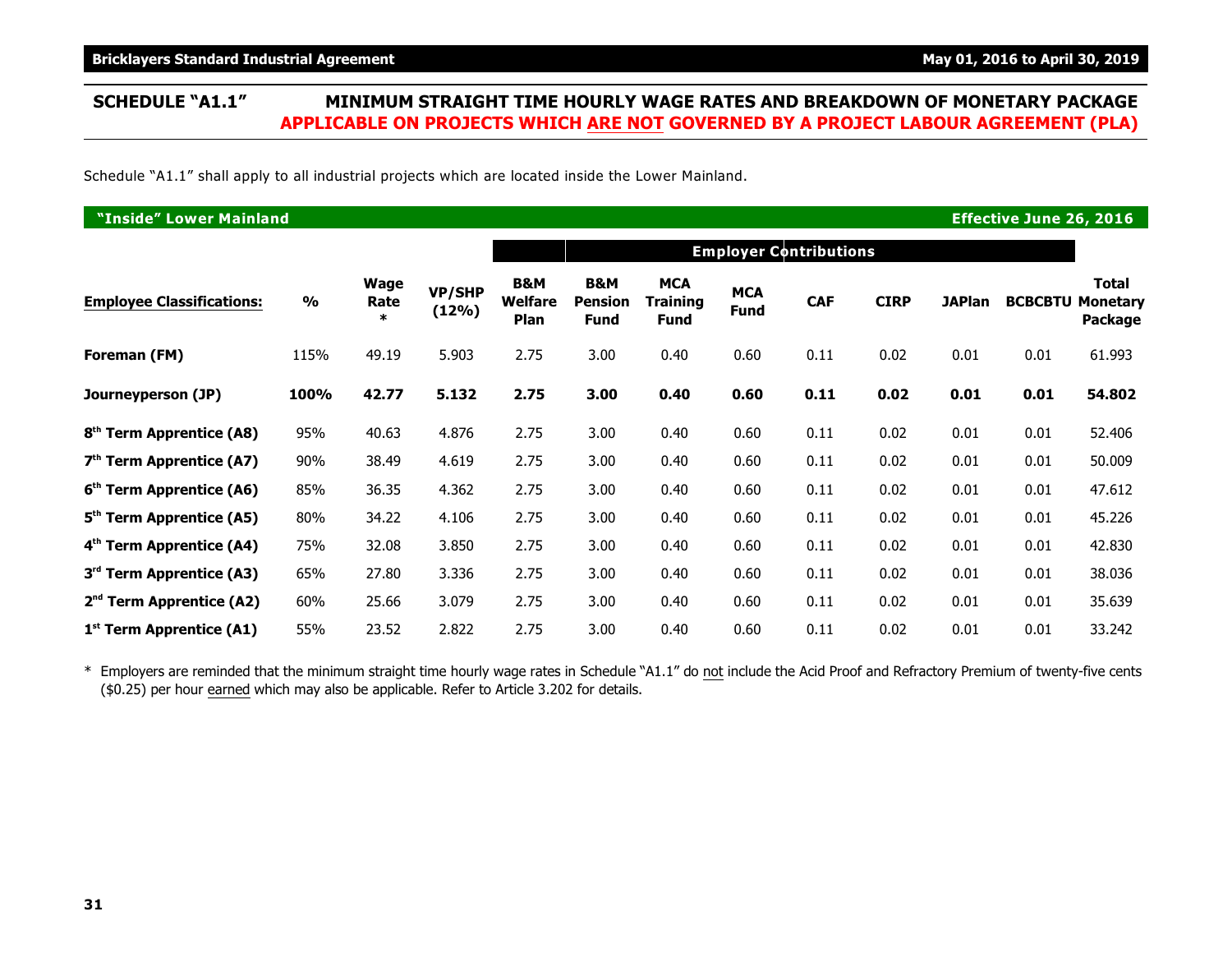Schedule "A1.2" shall apply to all industrial projects which are located inside the Lower Mainland.

| <b>"Inside" Lower Mainland</b><br><b>Effective May 01, 2017</b> |                         |                        |                        |                               |                                      |                                       |                    |            |             |               |                |                                            |  |
|-----------------------------------------------------------------|-------------------------|------------------------|------------------------|-------------------------------|--------------------------------------|---------------------------------------|--------------------|------------|-------------|---------------|----------------|--------------------------------------------|--|
|                                                                 |                         |                        |                        | <b>Employer Contributions</b> |                                      |                                       |                    |            |             |               |                |                                            |  |
| <b>Employee Classifications:</b>                                | $\mathbf{0}/\mathbf{0}$ | Wage<br>Rate<br>$\ast$ | <b>VP/SHP</b><br>(12%) | B&M<br>Welfare<br>Plan        | B&M<br><b>Pension</b><br><b>Fund</b> | <b>MCA</b><br>Training<br><b>Fund</b> | <b>MCA</b><br>Fund | <b>CAF</b> | <b>CIRP</b> | <b>JAPlan</b> | <b>BCBCBTU</b> | <b>Total</b><br><b>Monetary</b><br>Package |  |
| Foreman (FM)                                                    | 115%                    | 50.07                  | 6.008                  | 2.75                          | 3.00                                 | 0.40                                  | 0.60               | 0.13       | 0.02        | 0.01          | 0.01           | 62.998                                     |  |
| Journeyperson (JP)                                              | 100%                    | 43.54                  | 5.225                  | 2.75                          | 3.00                                 | 0.40                                  | 0.60               | 0.13       | 0.02        | 0.01          | 0.01           | 55.685                                     |  |
| 8 <sup>th</sup> Term Apprentice (A8)                            | 95%                     | 41.36                  | 4.963                  | 2.75                          | 3.00                                 | 0.40                                  | 0.60               | 0.13       | 0.02        | 0.01          | 0.01           | 53.243                                     |  |
| $7th$ Term Apprentice (A7)                                      | 90%                     | 39.19                  | 4.703                  | 2.75                          | 3.00                                 | 0.40                                  | 0.60               | 0.13       | 0.02        | 0.01          | 0.01           | 50.813                                     |  |
| 6 <sup>th</sup> Term Apprentice (A6)                            | 85%                     | 37.01                  | 4.441                  | 2.75                          | 3.00                                 | 0.40                                  | 0.60               | 0.13       | 0.02        | 0.01          | 0.01           | 48.371                                     |  |
| 5 <sup>th</sup> Term Apprentice (A5)                            | 80%                     | 34.83                  | 4.180                  | 2.75                          | 3.00                                 | 0.40                                  | 0.60               | 0.13       | 0.02        | 0.01          | 0.01           | 45.930                                     |  |
| 4 <sup>th</sup> Term Apprentice (A4)                            | 75%                     | 32.66                  | 3.919                  | 2.75                          | 3.00                                 | 0.40                                  | 0.60               | 0.13       | 0.02        | 0.01          | 0.01           | 43.499                                     |  |
| 3 <sup>rd</sup> Term Apprentice (A3)                            | 65%                     | 28.30                  | 3.396                  | 2.75                          | 3.00                                 | 0.40                                  | 0.60               | 0.13       | 0.02        | 0.01          | 0.01           | 38.616                                     |  |
| $2nd$ Term Apprentice (A2)                                      | 60%                     | 26.12                  | 3.134                  | 2.75                          | 3.00                                 | 0.40                                  | 0.60               | 0.13       | 0.02        | 0.01          | 0.01           | 36.174                                     |  |
| 1 <sup>st</sup> Term Apprentice (A1)                            | 55%                     | 23.95                  | 2.874                  | 2.75                          | 3.00                                 | 0.40                                  | 0.60               | 0.13       | 0.02        | 0.01          | 0.01           | 33.744                                     |  |

\* Employers are reminded that the minimum straight time hourly wage rates in Schedule "A1.2" do not include the Acid Proof and Refractory Premium of twenty-five cents (\$0.25) per hour earned which may also be applicable. Refer to Article 3.202 for details.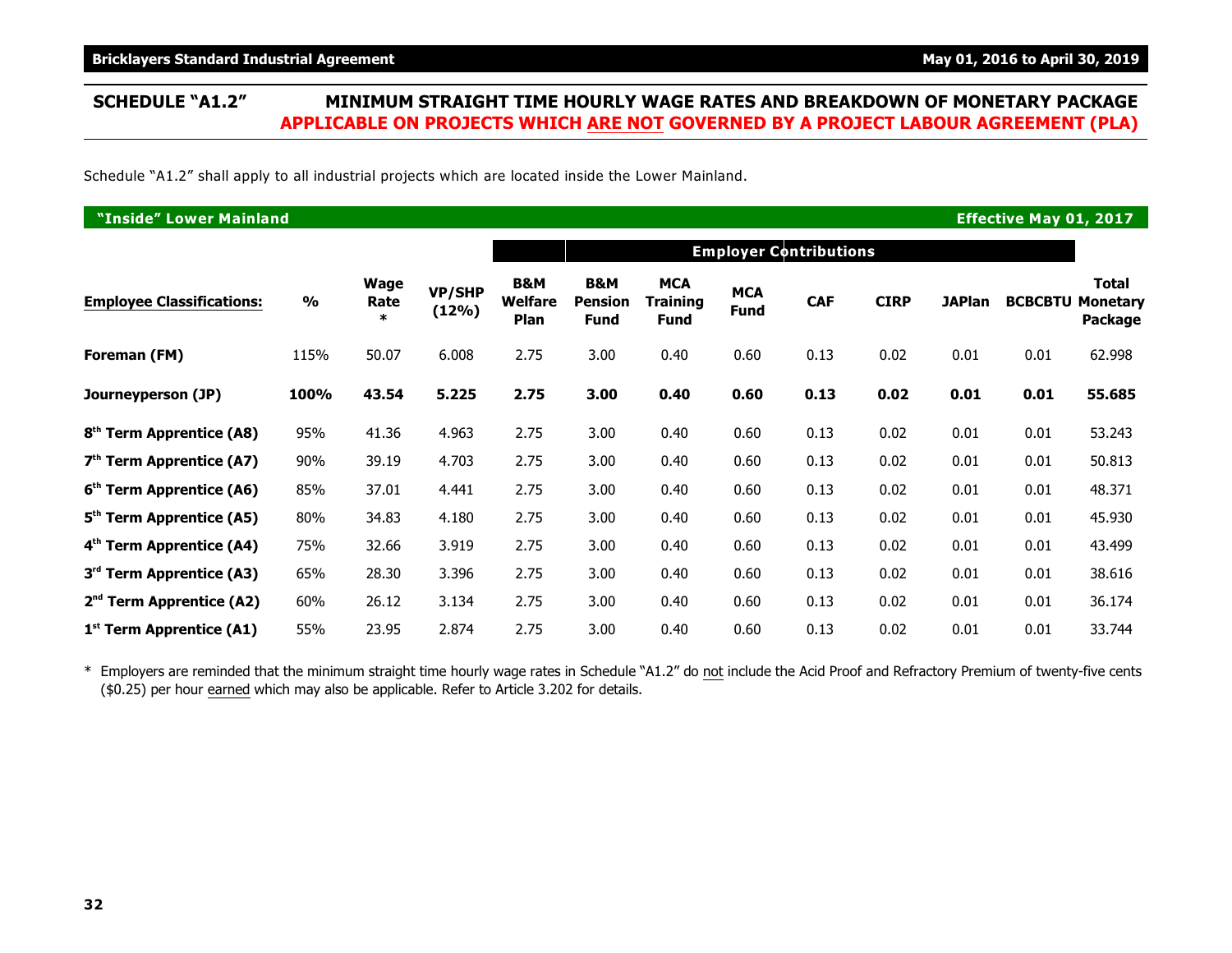Schedule "A1.3" shall apply to all industrial projects which are located inside the Lower Mainland.

| <b>"Inside" Lower Mainland</b><br><b>Effective November 26, 2017</b> |               |                               |                 |                                          |                                                 |                                       |                           |            |             |      |                |                      |                                            |
|----------------------------------------------------------------------|---------------|-------------------------------|-----------------|------------------------------------------|-------------------------------------------------|---------------------------------------|---------------------------|------------|-------------|------|----------------|----------------------|--------------------------------------------|
|                                                                      |               |                               |                 |                                          |                                                 |                                       |                           |            |             |      |                |                      |                                            |
| <b>Employee Classifications:</b>                                     | $\frac{0}{0}$ | <b>Wage</b><br>Rate<br>$\ast$ | VP/SHP<br>(12%) | <b>B&amp;M</b><br><b>Welfare</b><br>Plan | <b>B&amp;M</b><br><b>Pension</b><br><b>Fund</b> | <b>MCA</b><br>Training<br><b>Fund</b> | <b>MCA</b><br><b>Fund</b> | <b>CAF</b> | <b>CIRP</b> |      | JAPlan BCBCBTU | D&A<br><b>Policy</b> | <b>Total</b><br><b>Monetary</b><br>Package |
| Foreman (FM)                                                         | 115%          | 50.07                         | 6.008           | 2.75                                     | 3.00                                            | 0.40                                  | 0.60                      | 0.13       | 0.02        | 0.01 | 0.05           | 0.01                 | 63.048                                     |
| Journeyperson (JP)                                                   | 100%          | 43.54                         | 5.225           | 2.75                                     | 3.00                                            | 0.40                                  | 0.60                      | 0.13       | 0.02        | 0.01 | 0.05           | 0.01                 | 55.735                                     |
| 8 <sup>th</sup> Term Apprentice (A8)                                 | 95%           | 41.36                         | 4.963           | 2.75                                     | 3.00                                            | 0.40                                  | 0.60                      | 0.13       | 0.02        | 0.01 | 0.05           | 0.01                 | 53.293                                     |
| $7th$ Term Apprentice (A7)                                           | 90%           | 39.19                         | 4.703           | 2.75                                     | 3.00                                            | 0.40                                  | 0.60                      | 0.13       | 0.02        | 0.01 | 0.05           | 0.01                 | 50.863                                     |
| 6 <sup>th</sup> Term Apprentice (A6)                                 | 85%           | 37.01                         | 4.441           | 2.75                                     | 3.00                                            | 0.40                                  | 0.60                      | 0.13       | 0.02        | 0.01 | 0.05           | 0.01                 | 48.421                                     |
| 5 <sup>th</sup> Term Apprentice (A5)                                 | 80%           | 34.83                         | 4.180           | 2.75                                     | 3.00                                            | 0.40                                  | 0.60                      | 0.13       | 0.02        | 0.01 | 0.05           | 0.01                 | 45.980                                     |
| 4 <sup>th</sup> Term Apprentice (A4)                                 | 75%           | 32.66                         | 3.919           | 2.75                                     | 3.00                                            | 0.40                                  | 0.60                      | 0.13       | 0.02        | 0.01 | 0.05           | 0.01                 | 43.549                                     |
| 3 <sup>rd</sup> Term Apprentice (A3)                                 | 65%           | 28.30                         | 3.396           | 2.75                                     | 3.00                                            | 0.40                                  | 0.60                      | 0.13       | 0.02        | 0.01 | 0.05           | 0.01                 | 38.666                                     |
| $2nd$ Term Apprentice (A2)                                           | 60%           | 26.12                         | 3.134           | 2.75                                     | 3.00                                            | 0.40                                  | 0.60                      | 0.13       | 0.02        | 0.01 | 0.05           | 0.01                 | 36.224                                     |
| 1 <sup>st</sup> Term Apprentice (A1)                                 | 55%           | 23.95                         | 2.874           | 2.75                                     | 3.00                                            | 0.40                                  | 0.60                      | 0.13       | 0.02        | 0.01 | 0.05           | 0.01                 | 33.794                                     |

\* Employers are reminded that the minimum straight time hourly wage rates in Schedule "A1.3" do not include the Acid Proof and Refractory Premium of twenty-five cents (\$0.25) per hour earned which may also be applicable. Refer to Article 3.202 for details.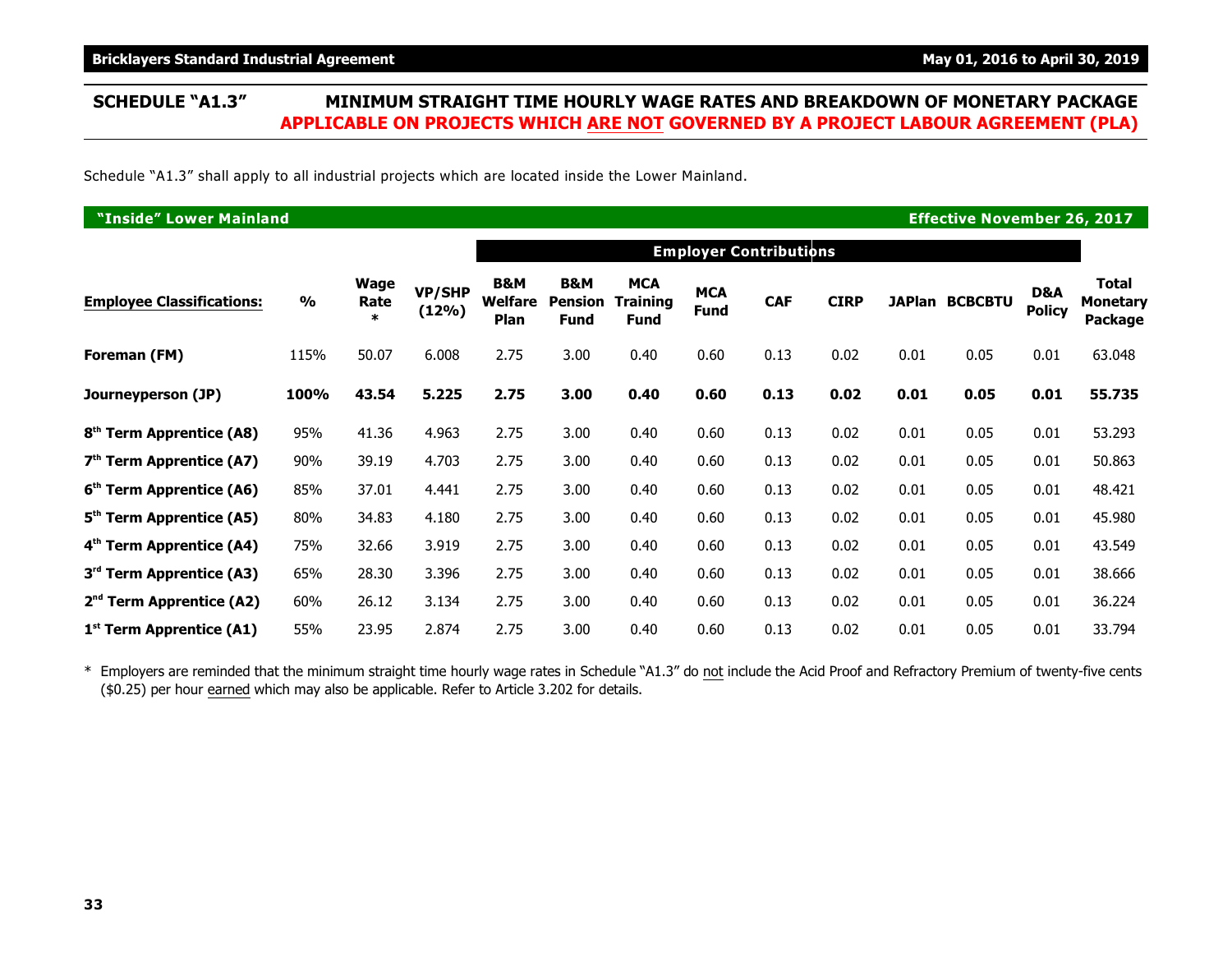### **SCHEDULE "A1.4" MINIMUM STRAIGHT TIME HOURLY WAGE RATES AND BREAKDOWN OF MONETARY PACKAGE APPLICABLE ON PROJECTS WHICH ARE NOT GOVERNED BY A PROJECT LABOUR AGREEMENT (PLA)**

Schedule "A1.4" shall apply to all industrial projects which are located inside the Lower Mainland.

| "Inside" Lower Mainland<br><b>Effective May 01, 2018</b> |               |                               |                        |                                   |                                      |                                       |                           |                               |             |     |                       |                      |                                     |
|----------------------------------------------------------|---------------|-------------------------------|------------------------|-----------------------------------|--------------------------------------|---------------------------------------|---------------------------|-------------------------------|-------------|-----|-----------------------|----------------------|-------------------------------------|
|                                                          |               |                               |                        |                                   |                                      |                                       |                           | <b>Employer Contributions</b> |             |     |                       |                      |                                     |
| <b>Employee Classifications:</b>                         | $\frac{9}{0}$ | <b>Wage</b><br>Rate<br>$\ast$ | <b>VP/SHP</b><br>(12%) | <b>B&amp;M</b><br>Welfare<br>Plan | B&M<br><b>Pension</b><br><b>Fund</b> | <b>MCA</b><br>Training<br><b>Fund</b> | <b>MCA</b><br><b>Fund</b> | <b>CAF</b>                    | <b>CIRP</b> |     | <b>JAPlan BCBCBTU</b> | D&A<br><b>Policy</b> | Total<br><b>Monetary</b><br>Package |
| Foreman (FM)                                             | 115%          | 50.69                         | 6.083                  | 2.85                              | 3.15                                 | 0.40                                  | 0.60                      | 0.13                          | 0.02        | n/a | 0.05                  | 0.01                 | 63.983                              |
| Journeyperson (JP)                                       | 100%          | 44.08                         | 5.290                  | 2.85                              | 3.15                                 | 0.40                                  | 0.60                      | 0.13                          | 0.02        | n/a | 0.05                  | 0.01                 | 56.580                              |
| 8 <sup>th</sup> Term Apprentice (A8)                     | 95%           | 41.88                         | 5.026                  | 2.85                              | 3.15                                 | 0.40                                  | 0.60                      | 0.13                          | 0.02        | n/a | 0.05                  | 0.01                 | 54.116                              |
| $7th$ Term Apprentice (A7)                               | 90%           | 39.67                         | 4.760                  | 2.85                              | 3.15                                 | 0.40                                  | 0.60                      | 0.13                          | 0.02        | n/a | 0.05                  | 0.01                 | 51.640                              |
| 6 <sup>th</sup> Term Apprentice (A6)                     | 85%           | 37.47                         | 4.496                  | 2.85                              | 3.15                                 | 0.40                                  | 0.60                      | 0.13                          | 0.02        | n/a | 0.05                  | 0.01                 | 49.176                              |
| 5 <sup>th</sup> Term Apprentice (A5)                     | 80%           | 35.26                         | 4.231                  | 2.85                              | 3.15                                 | 0.40                                  | 0.60                      | 0.13                          | 0.02        | n/a | 0.05                  | 0.01                 | 46.701                              |
| 4 <sup>th</sup> Term Apprentice (A4)                     | 75%           | 33.06                         | 3.967                  | 2.85                              | 3.15                                 | 0.40                                  | 0.60                      | 0.13                          | 0.02        | n/a | 0.05                  | 0.01                 | 44.237                              |
| 3 <sup>rd</sup> Term Apprentice (A3)                     | 65%           | 28.65                         | 3.438                  | 2.85                              | 3.15                                 | 0.40                                  | 0.60                      | 0.13                          | 0.02        | n/a | 0.05                  | 0.01                 | 39.298                              |
| 2 <sup>nd</sup> Term Apprentice (A2)                     | 60%           | 26.45                         | 3.174                  | 2.85                              | 3.15                                 | 0.40                                  | 0.60                      | 0.13                          | 0.02        | n/a | 0.05                  | 0.01                 | 36.834                              |
| 1 <sup>st</sup> Term Apprentice (A1)                     | 55%           | 24.24                         | 2.909                  | 2.85                              | 3.15                                 | 0.40                                  | 0.60                      | 0.13                          | 0.02        | n/a | 0.05                  | 0.01                 | 34.359                              |

\* Employers are reminded that the minimum straight time hourly wage rates in Schedule "A1.4" do not include the Acid Proof and Refractory Premium of twenty-five cents (\$0.25) per hour earned which may also be applicable. Refer to Article 3.202 for details.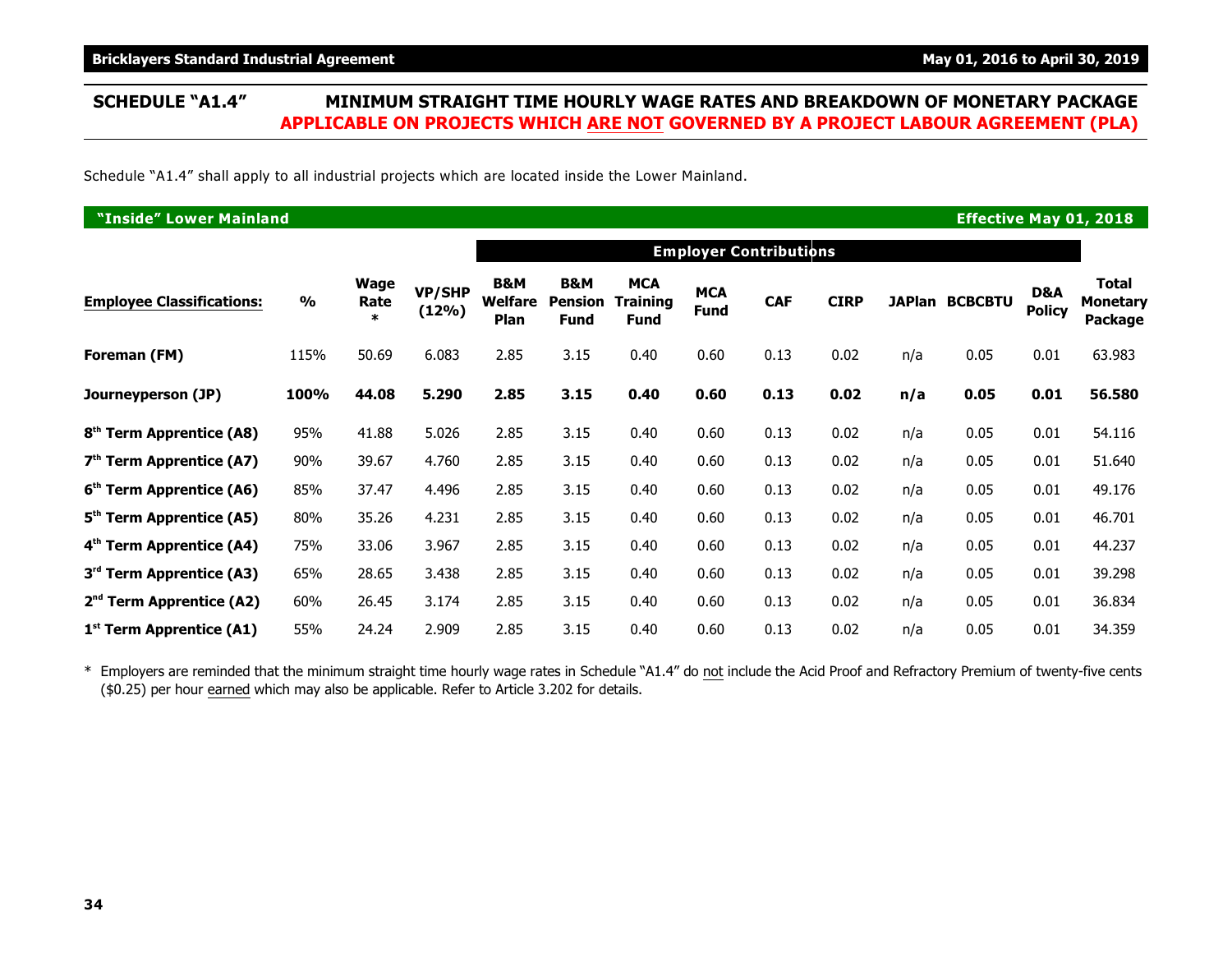### **SCHEDULE "A1.5" MINIMUM STRAIGHT TIME HOURLY WAGE RATES AND BREAKDOWN OF MONETARY PACKAGE APPLICABLE ON PROJECTS WHICH ARE NOT GOVERNED BY A PROJECT LABOUR AGREEMENT (PLA)**

Schedule "A1.5" shall apply to all industrial projects which are located inside the Lower Mainland.

| "Inside" Lower Mainland<br><b>Effective April 01, 2019</b> |               |                        |                    |                                   |                                      |                                       |                           |                               |             |     |                       |                      |                                            |
|------------------------------------------------------------|---------------|------------------------|--------------------|-----------------------------------|--------------------------------------|---------------------------------------|---------------------------|-------------------------------|-------------|-----|-----------------------|----------------------|--------------------------------------------|
|                                                            |               |                        |                    |                                   |                                      |                                       |                           | <b>Employer Contributions</b> |             |     |                       |                      |                                            |
| <b>Employee Classifications:</b>                           | $\frac{9}{6}$ | Wage<br>Rate<br>$\ast$ | VP/SHP<br>$(12\%)$ | <b>B&amp;M</b><br>Welfare<br>Plan | B&M<br><b>Pension</b><br><b>Fund</b> | <b>MCA</b><br>Training<br><b>Fund</b> | <b>MCA</b><br><b>Fund</b> | <b>CAF</b>                    | <b>CIRP</b> |     | <b>JAPlan BCBCBTU</b> | D&A<br><b>Policy</b> | <b>Total</b><br><b>Monetary</b><br>Package |
| Foreman (FM)                                               | 115%          |                        | 0.000              | <b>TBD</b>                        | <b>TBD</b>                           | 0.40                                  | 0.60                      | 0.13                          | 0.02        | n/a | 0.05                  | 0.01                 | <b>TBD</b>                                 |
| Journeyperson (JP)                                         | 100%          | <b>TBD</b>             | 0.000              | <b>TBD</b>                        | TBD                                  | 0.40                                  | 0.60                      | 0.13                          | 0.02        | n/a | 0.05                  | 0.01                 | <b>TBD</b>                                 |
| 8 <sup>th</sup> Term Apprentice (A8)                       | 95%           |                        | 0.000              | <b>TBD</b>                        | <b>TBD</b>                           | 0.40                                  | 0.60                      | 0.13                          | 0.02        | n/a | 0.05                  | 0.01                 | <b>TBD</b>                                 |
| $7th$ Term Apprentice (A7)                                 | 90%           |                        | 0.000              | TBD                               | <b>TBD</b>                           | 0.40                                  | 0.60                      | 0.13                          | 0.02        | n/a | 0.05                  | 0.01                 | <b>TBD</b>                                 |
| 6 <sup>th</sup> Term Apprentice (A6)                       | 85%           |                        | 0.000              | <b>TBD</b>                        | <b>TBD</b>                           | 0.40                                  | 0.60                      | 0.13                          | 0.02        | n/a | 0.05                  | 0.01                 | TBD                                        |
| 5 <sup>th</sup> Term Apprentice (A5)                       | 80%           |                        | 0.000              | <b>TBD</b>                        | <b>TBD</b>                           | 0.40                                  | 0.60                      | 0.13                          | 0.02        | n/a | 0.05                  | 0.01                 | TBD                                        |
| 4 <sup>th</sup> Term Apprentice (A4)                       | 75%           |                        | 0.000              | TBD                               | <b>TBD</b>                           | 0.40                                  | 0.60                      | 0.13                          | 0.02        | n/a | 0.05                  | 0.01                 | TBD                                        |
| 3 <sup>rd</sup> Term Apprentice (A3)                       | 65%           |                        | 0.000              | TBD                               | <b>TBD</b>                           | 0.40                                  | 0.60                      | 0.13                          | 0.02        | n/a | 0.05                  | 0.01                 | TBD                                        |
| $2nd$ Term Apprentice (A2)                                 | 60%           |                        | 0.000              | <b>TBD</b>                        | <b>TBD</b>                           | 0.40                                  | 0.60                      | 0.13                          | 0.02        | n/a | 0.05                  | 0.01                 | TBD                                        |
| $1st$ Term Apprentice (A1)                                 | 55%           |                        | 0.000              | <b>TBD</b>                        | <b>TBD</b>                           | 0.40                                  | 0.60                      | 0.13                          | 0.02        | n/a | 0.05                  | 0.01                 | TBD                                        |

\* Employers are reminded that the minimum straight time hourly wage rates in Schedule "A1.5" do not include the Acid Proof and Refractory Premium of twenty-five cents (\$0.25) per hour earned which may also be applicable. Refer to Article 3.202 for details.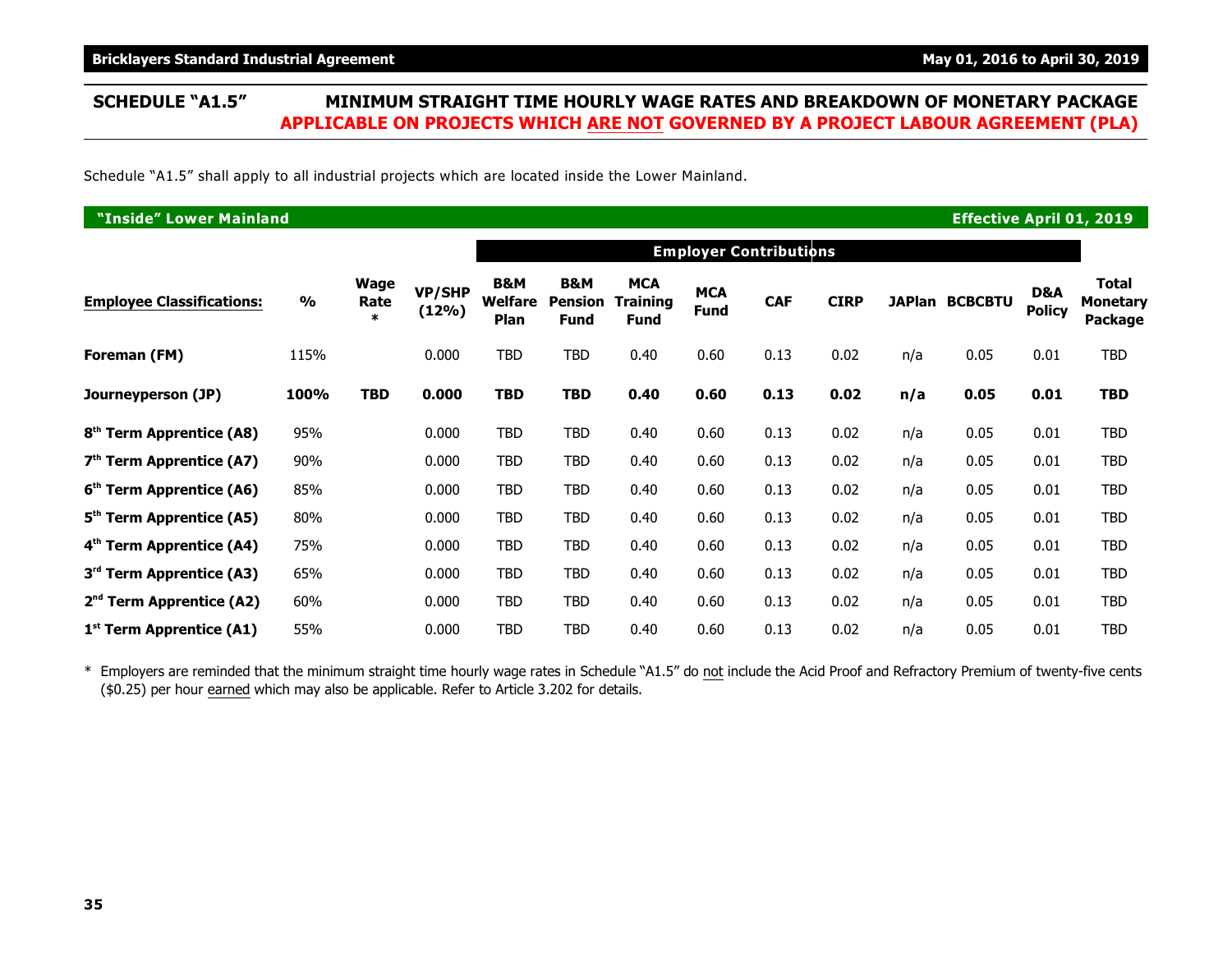Schedule "A2.1" shall apply to all industrial projects which are located outside the Lower Mainland.

| "Outside" Lower Mainland             |               |                               | <b>Effective June 26, 2016</b> |                                          |                                      |                                       |                    |                               |             |               |                |                                                   |
|--------------------------------------|---------------|-------------------------------|--------------------------------|------------------------------------------|--------------------------------------|---------------------------------------|--------------------|-------------------------------|-------------|---------------|----------------|---------------------------------------------------|
|                                      |               |                               |                                |                                          |                                      |                                       |                    | <b>Employer Contributions</b> |             |               |                |                                                   |
| <b>Employee Classifications:</b>     | $\frac{1}{2}$ | <b>Wage</b><br>Rate<br>$\ast$ | <b>VP/SHP</b><br>(12%)         | <b>B&amp;M</b><br><b>Welfare</b><br>Plan | B&M<br><b>Pension</b><br><b>Fund</b> | <b>MCA</b><br>Training<br><b>Fund</b> | <b>MCA</b><br>Fund | <b>CAF</b>                    | <b>CIRP</b> | <b>JAPlan</b> | <b>BCBCBTU</b> | <b>Total</b><br><b>Monetary</b><br><b>Package</b> |
| Foreman (FM)                         | 115%          | 48.04                         | 5.765                          | 2.75                                     | 3.00                                 | 0.40                                  | 0.60               | 0.11                          | 0.02        | 0.01          | 0.01           | 60.705                                            |
| Journeyperson (JP)                   | 100%          | 41.77                         | 5.012                          | 2.75                                     | 3.00                                 | 0.40                                  | 0.60               | 0.11                          | 0.02        | 0.01          | 0.01           | 53.682                                            |
| 8 <sup>th</sup> Term Apprentice (A8) | 95%           | 39.68                         | 4.762                          | 2.75                                     | 3.00                                 | 0.40                                  | 0.60               | 0.11                          | 0.02        | 0.01          | 0.01           | 51.342                                            |
| $7th$ Term Apprentice (A7)           | 90%           | 37.59                         | 4.511                          | 2.75                                     | 3.00                                 | 0.40                                  | 0.60               | 0.11                          | 0.02        | 0.01          | 0.01           | 49.001                                            |
| 6 <sup>th</sup> Term Apprentice (A6) | 85%           | 35.50                         | 4.260                          | 2.75                                     | 3.00                                 | 0.40                                  | 0.60               | 0.11                          | 0.02        | 0.01          | 0.01           | 46.660                                            |
| 5 <sup>th</sup> Term Apprentice (A5) | 80%           | 33.42                         | 4.010                          | 2.75                                     | 3.00                                 | 0.40                                  | 0.60               | 0.11                          | 0.02        | 0.01          | 0.01           | 44.330                                            |
| 4 <sup>th</sup> Term Apprentice (A4) | 75%           | 31.33                         | 3.760                          | 2.75                                     | 3.00                                 | 0.40                                  | 0.60               | 0.11                          | 0.02        | 0.01          | 0.01           | 41.990                                            |
| 3 <sup>rd</sup> Term Apprentice (A3) | 65%           | 27.15                         | 3.258                          | 2.75                                     | 3.00                                 | 0.40                                  | 0.60               | 0.11                          | 0.02        | 0.01          | 0.01           | 37.308                                            |
| $2nd$ Term Apprentice (A2)           | 60%           | 25.06                         | 3.007                          | 2.75                                     | 3.00                                 | 0.40                                  | 0.60               | 0.11                          | 0.02        | 0.01          | 0.01           | 34.967                                            |
| $1st$ Term Apprentice (A1)           | 55%           | 22.97                         | 2.756                          | 2.75                                     | 3.00                                 | 0.40                                  | 0.60               | 0.11                          | 0.02        | 0.01          | 0.01           | 32.626                                            |

\* Employers are reminded that the minimum straight time hourly wage rates in Schedule "A2.1" do not include the Acid Proof and Refractory Premium of twenty-five cents (\$0.25) per hour earned which may also be applicable. Refer to Article 3.202 for details.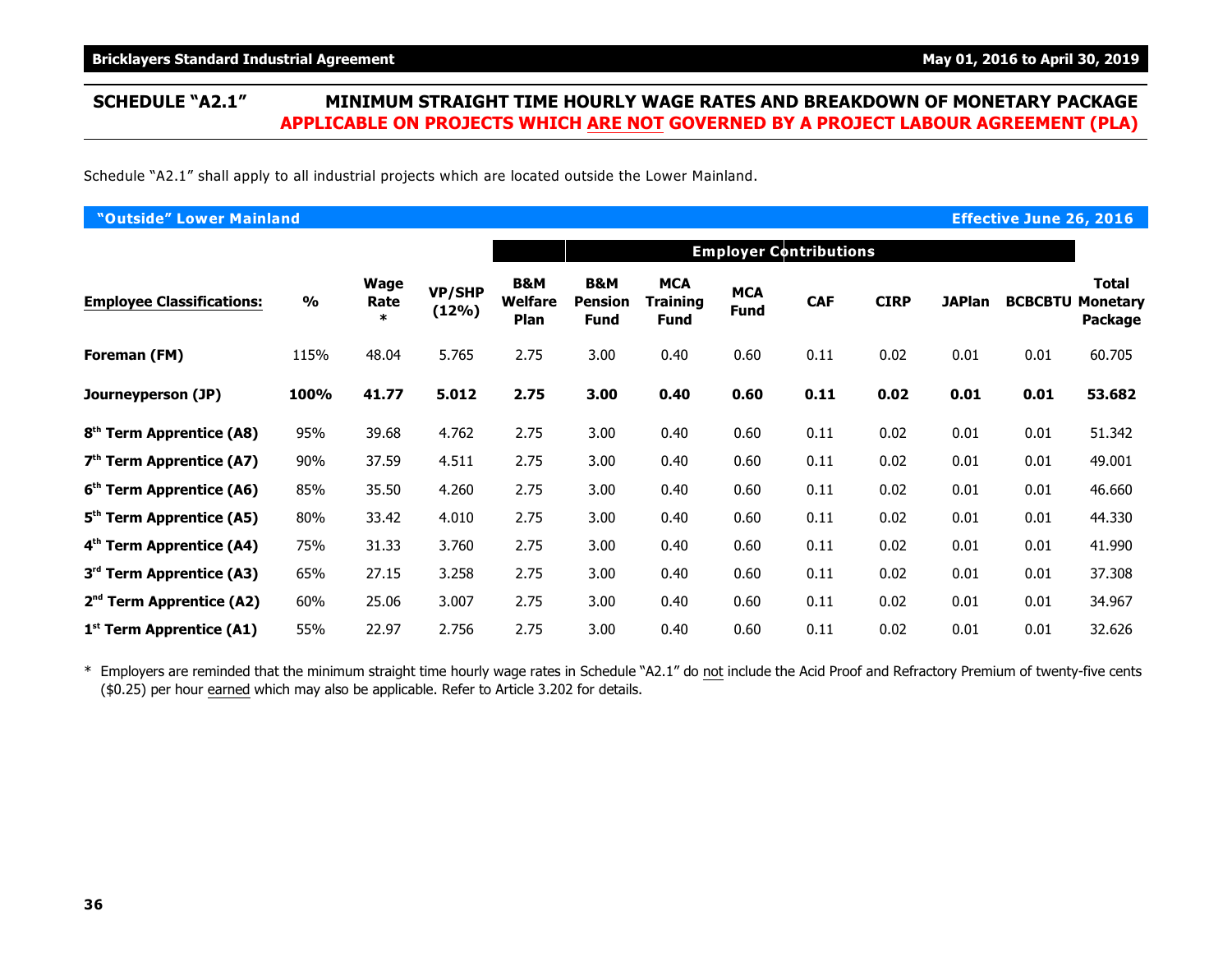Schedule "A2.2" shall apply to all industrial projects which are located outside the Lower Mainland.

| "Outside" Lower Mainland             |               |                               |                        |                               |                                      |                                       |                           |                               |             |               | <b>Effective May 01, 2017</b> |                                                   |
|--------------------------------------|---------------|-------------------------------|------------------------|-------------------------------|--------------------------------------|---------------------------------------|---------------------------|-------------------------------|-------------|---------------|-------------------------------|---------------------------------------------------|
|                                      |               |                               |                        |                               |                                      |                                       |                           | <b>Employer Contributions</b> |             |               |                               |                                                   |
| <b>Employee Classifications:</b>     | $\frac{9}{6}$ | <b>Wage</b><br>Rate<br>$\ast$ | <b>VP/SHP</b><br>(12%) | B&M<br><b>Welfare</b><br>Plan | B&M<br><b>Pension</b><br><b>Fund</b> | <b>MCA</b><br>Training<br><b>Fund</b> | <b>MCA</b><br><b>Fund</b> | <b>CAF</b>                    | <b>CIRP</b> | <b>JAPlan</b> | <b>BCBCBTU</b>                | <b>Total</b><br><b>Monetary</b><br><b>Package</b> |
| Foreman (FM)                         | 115%          | 48.92                         | 5.870                  | 2.75                          | 3.00                                 | 0.40                                  | 0.60                      | 0.13                          | 0.02        | 0.01          | 0.01                          | 61.710                                            |
| Journeyperson (JP)                   | 100%          | 42.54                         | 5.105                  | 2.75                          | 3.00                                 | 0.40                                  | 0.60                      | 0.13                          | 0.02        | 0.01          | 0.01                          | 54.565                                            |
| 8 <sup>th</sup> Term Apprentice (A8) | 95%           | 40.41                         | 4.849                  | 2.75                          | 3.00                                 | 0.40                                  | 0.60                      | 0.13                          | 0.02        | 0.01          | 0.01                          | 52.179                                            |
| $7th$ Term Apprentice (A7)           | 90%           | 38.29                         | 4.595                  | 2.75                          | 3.00                                 | 0.40                                  | 0.60                      | 0.13                          | 0.02        | 0.01          | 0.01                          | 49.805                                            |
| 6 <sup>th</sup> Term Apprentice (A6) | 85%           | 36.16                         | 4.339                  | 2.75                          | 3.00                                 | 0.40                                  | 0.60                      | 0.13                          | 0.02        | 0.01          | 0.01                          | 47.419                                            |
| 5 <sup>th</sup> Term Apprentice (A5) | 80%           | 34.03                         | 4.084                  | 2.75                          | 3.00                                 | 0.40                                  | 0.60                      | 0.13                          | 0.02        | 0.01          | 0.01                          | 45.034                                            |
| 4 <sup>th</sup> Term Apprentice (A4) | 75%           | 31.91                         | 3.829                  | 2.75                          | 3.00                                 | 0.40                                  | 0.60                      | 0.13                          | 0.02        | 0.01          | 0.01                          | 42.659                                            |
| 3 <sup>rd</sup> Term Apprentice (A3) | 65%           | 27.65                         | 3.318                  | 2.75                          | 3.00                                 | 0.40                                  | 0.60                      | 0.13                          | 0.02        | 0.01          | 0.01                          | 37.888                                            |
| $2nd$ Term Apprentice (A2)           | 60%           | 25.52                         | 3.062                  | 2.75                          | 3.00                                 | 0.40                                  | 0.60                      | 0.13                          | 0.02        | 0.01          | 0.01                          | 35.502                                            |
| $1st$ Term Apprentice (A1)           | 55%           | 23.40                         | 2.808                  | 2.75                          | 3.00                                 | 0.40                                  | 0.60                      | 0.13                          | 0.02        | 0.01          | 0.01                          | 33.128                                            |

\* Employers are reminded that the minimum straight time hourly wage rates in Schedule "A2.2" do not include the Acid Proof and Refractory Premium of twenty-five cents (\$0.25) per hour earned which may also be applicable. Refer to Article 3.202 for details.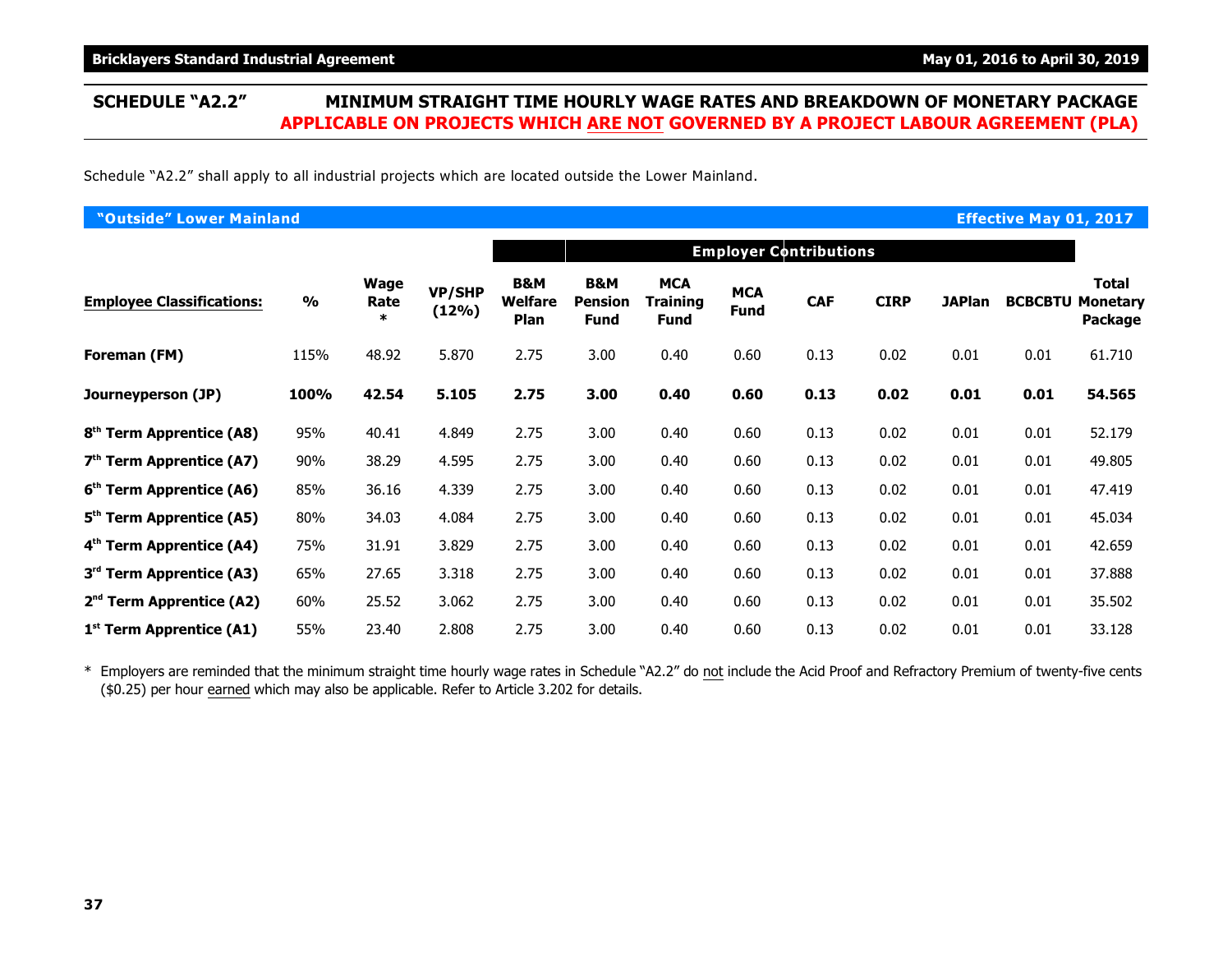Schedule "A2.3" shall apply to all industrial projects which are located outside the Lower Mainland.

| "Outside" Lower Mainland             |               |                        |                        |                                                 |                                      |                                       |                           |                               |             |      | <b>Effective November 26, 2017</b> |                                 |                                            |
|--------------------------------------|---------------|------------------------|------------------------|-------------------------------------------------|--------------------------------------|---------------------------------------|---------------------------|-------------------------------|-------------|------|------------------------------------|---------------------------------|--------------------------------------------|
|                                      |               |                        |                        |                                                 |                                      |                                       |                           | <b>Employer Contributions</b> |             |      |                                    |                                 |                                            |
| <b>Employee Classifications:</b>     | $\frac{9}{6}$ | Wage<br>Rate<br>$\ast$ | <b>VP/SHP</b><br>(12%) | <b>B&amp;M</b><br><b>Welfare</b><br><b>Plan</b> | B&M<br><b>Pension</b><br><b>Fund</b> | <b>MCA</b><br>Training<br><b>Fund</b> | <b>MCA</b><br><b>Fund</b> | <b>CAF</b>                    | <b>CIRP</b> |      | <b>JAPlan BCBCBTU</b>              | <b>D&amp;A</b><br><b>Policy</b> | <b>Total</b><br><b>Monetary</b><br>Package |
| Foreman (FM)                         | 115%          | 48.92                  | 5.870                  | 2.75                                            | 3.00                                 | 0.40                                  | 0.60                      | 0.13                          | 0.02        | 0.01 | 0.05                               | 0.01                            | 61.760                                     |
| Journeyperson (JP)                   | 100%          | 42.54                  | 5.105                  | 2.75                                            | 3.00                                 | 0.40                                  | 0.60                      | 0.13                          | 0.02        | 0.01 | 0.05                               | 0.01                            | 54.615                                     |
| 8 <sup>th</sup> Term Apprentice (A8) | 95%           | 40.41                  | 4.849                  | 2.75                                            | 3.00                                 | 0.40                                  | 0.60                      | 0.13                          | 0.02        | 0.01 | 0.05                               | 0.01                            | 52.229                                     |
| $7th$ Term Apprentice (A7)           | 90%           | 38.29                  | 4.595                  | 2.75                                            | 3.00                                 | 0.40                                  | 0.60                      | 0.13                          | 0.02        | 0.01 | 0.05                               | 0.01                            | 49.855                                     |
| 6 <sup>th</sup> Term Apprentice (A6) | 85%           | 36.16                  | 4.339                  | 2.75                                            | 3.00                                 | 0.40                                  | 0.60                      | 0.13                          | 0.02        | 0.01 | 0.05                               | 0.01                            | 47.469                                     |
| 5 <sup>th</sup> Term Apprentice (A5) | 80%           | 34.03                  | 4.084                  | 2.75                                            | 3.00                                 | 0.40                                  | 0.60                      | 0.13                          | 0.02        | 0.01 | 0.05                               | 0.01                            | 45.084                                     |
| 4 <sup>th</sup> Term Apprentice (A4) | 75%           | 31.91                  | 3.829                  | 2.75                                            | 3.00                                 | 0.40                                  | 0.60                      | 0.13                          | 0.02        | 0.01 | 0.05                               | 0.01                            | 42.709                                     |
| 3 <sup>rd</sup> Term Apprentice (A3) | 65%           | 27.65                  | 3.318                  | 2.75                                            | 3.00                                 | 0.40                                  | 0.60                      | 0.13                          | 0.02        | 0.01 | 0.05                               | 0.01                            | 37.938                                     |
| 2 <sup>nd</sup> Term Apprentice (A2) | 60%           | 25.52                  | 3.062                  | 2.75                                            | 3.00                                 | 0.40                                  | 0.60                      | 0.13                          | 0.02        | 0.01 | 0.05                               | 0.01                            | 35.552                                     |
| $1st$ Term Apprentice (A1)           | 55%           | 23.40                  | 2.808                  | 2.75                                            | 3.00                                 | 0.40                                  | 0.60                      | 0.13                          | 0.02        | 0.01 | 0.05                               | 0.01                            | 33.178                                     |

\* Employers are reminded that the minimum straight time hourly wage rates in Schedule "A2.3" do not include the Acid Proof and Refractory Premium of twenty-five cents (\$0.25) per hour earned which may also be applicable. Refer to Article 3.202 for details.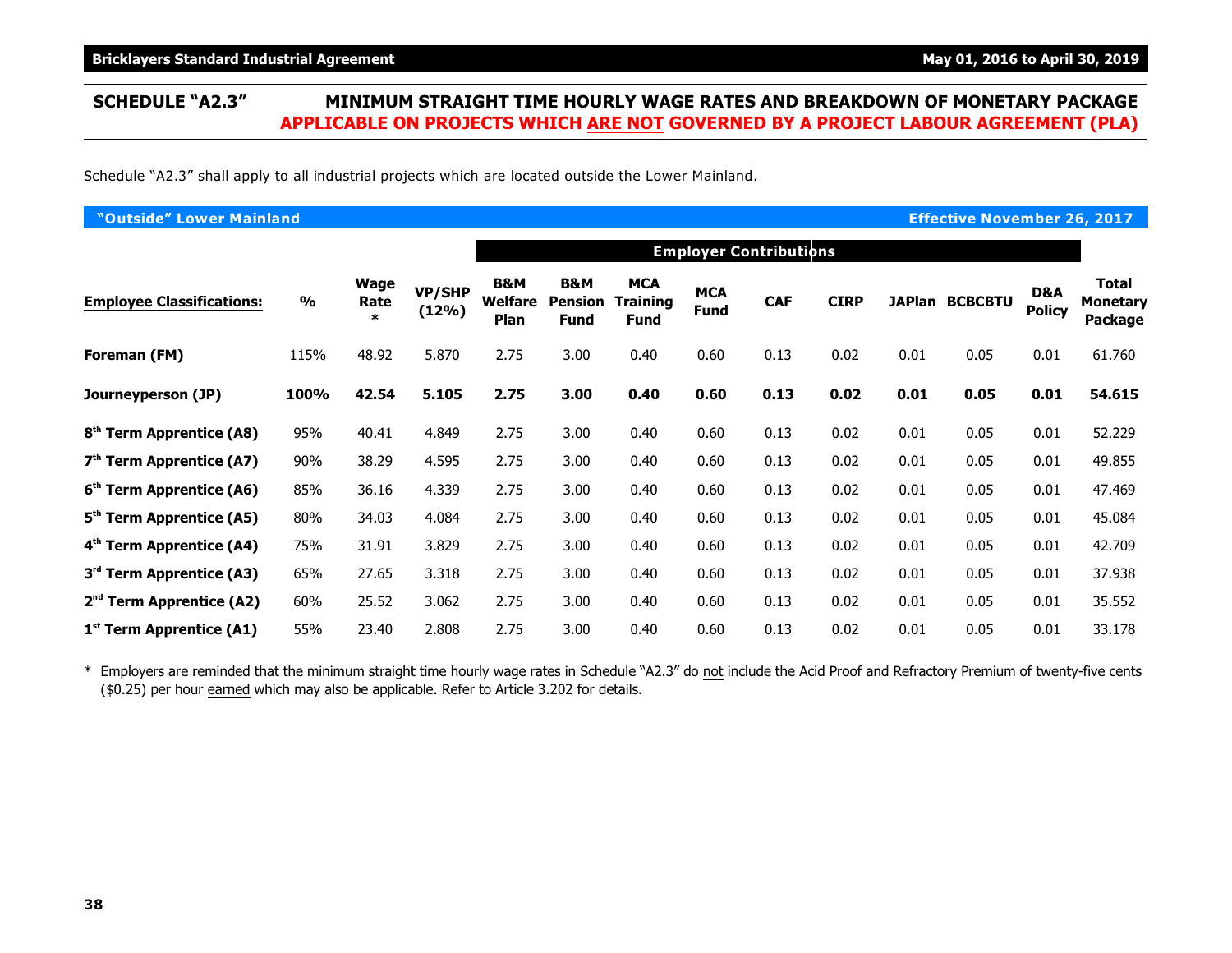### **SCHEDULE "A2.4" MINIMUM STRAIGHT TIME HOURLY WAGE RATES AND BREAKDOWN OF MONETARY PACKAGE APPLICABLE ON PROJECTS WHICH ARE NOT GOVERNED BY A PROJECT LABOUR AGREEMENT (PLA)**

Schedule "A2.4" shall apply to all industrial projects which are located outside the Lower Mainland.

| "Outside" Lower Mainland<br><b>Effective May 01, 2018</b> |               |                        |                        |                                          |                               |                                              |                           |                               |             |     |                       |                      |                              |
|-----------------------------------------------------------|---------------|------------------------|------------------------|------------------------------------------|-------------------------------|----------------------------------------------|---------------------------|-------------------------------|-------------|-----|-----------------------|----------------------|------------------------------|
|                                                           |               |                        |                        |                                          |                               |                                              |                           | <b>Employer Contributions</b> |             |     |                       |                      |                              |
| <b>Employee Classifications:</b>                          | $\frac{1}{2}$ | Wage<br>Rate<br>$\ast$ | <b>VP/SHP</b><br>(12%) | <b>B&amp;M</b><br>Welfare<br><b>Plan</b> | B&M<br>Pension<br><b>Fund</b> | <b>MCA</b><br><b>Training</b><br><b>Fund</b> | <b>MCA</b><br><b>Fund</b> | <b>CAF</b>                    | <b>CIRP</b> |     | <b>JAPlan BCBCBTU</b> | D&A<br><b>Policy</b> | Total<br>Monetary<br>Package |
| Foreman (FM)                                              | 115%          | 49.54                  | 5.945                  | 2.85                                     | 3.15                          | 0.40                                         | 0.60                      | 0.13                          | 0.02        | n/a | 0.05                  | 0.01                 | 62.695                       |
| Journeyperson (JP)                                        | 100%          | 43.08                  | 5.170                  | 2.85                                     | 3.15                          | 0.40                                         | 0.60                      | 0.13                          | 0.02        | n/a | 0.05                  | 0.01                 | 55.460                       |
| 8 <sup>th</sup> Term Apprentice (A8)                      | 95%           | 40.93                  | 4.912                  | 2.85                                     | 3.15                          | 0.40                                         | 0.60                      | 0.13                          | 0.02        | n/a | 0.05                  | 0.01                 | 53.052                       |
| $7th$ Term Apprentice (A7)                                | 90%           | 38.77                  | 4.652                  | 2.85                                     | 3.15                          | 0.40                                         | 0.60                      | 0.13                          | 0.02        | n/a | 0.05                  | 0.01                 | 50.632                       |
| 6 <sup>th</sup> Term Apprentice (A6)                      | 85%           | 36.62                  | 4.394                  | 2.85                                     | 3.15                          | 0.40                                         | 0.60                      | 0.13                          | 0.02        | n/a | 0.05                  | 0.01                 | 48.224                       |
| 5 <sup>th</sup> Term Apprentice (A5)                      | 80%           | 34.46                  | 4.135                  | 2.85                                     | 3.15                          | 0.40                                         | 0.60                      | 0.13                          | 0.02        | n/a | 0.05                  | 0.01                 | 45.805                       |
| 4 <sup>th</sup> Term Apprentice (A4)                      | 75%           | 32.31                  | 3.877                  | 2.85                                     | 3.15                          | 0.40                                         | 0.60                      | 0.13                          | 0.02        | n/a | 0.05                  | 0.01                 | 43.397                       |
| 3 <sup>rd</sup> Term Apprentice (A3)                      | 65%           | 28.00                  | 3.360                  | 2.85                                     | 3.15                          | 0.40                                         | 0.60                      | 0.13                          | 0.02        | n/a | 0.05                  | 0.01                 | 38.570                       |
| $2nd$ Term Apprentice (A2)                                | 60%           | 25.85                  | 3.102                  | 2.85                                     | 3.15                          | 0.40                                         | 0.60                      | 0.13                          | 0.02        | n/a | 0.05                  | 0.01                 | 36.162                       |
| $1st$ Term Apprentice (A1)                                | 55%           | 23.69                  | 2.843                  | 2.85                                     | 3.15                          | 0.40                                         | 0.60                      | 0.13                          | 0.02        | n/a | 0.05                  | 0.01                 | 33.743                       |

\* Employers are reminded that the minimum straight time hourly wage rates in Schedule "A2.4" do not include the Acid Proof and Refractory Premium of twenty-five cents (\$0.25) per hour earned which may also be applicable. Refer to Article 3.202 for details.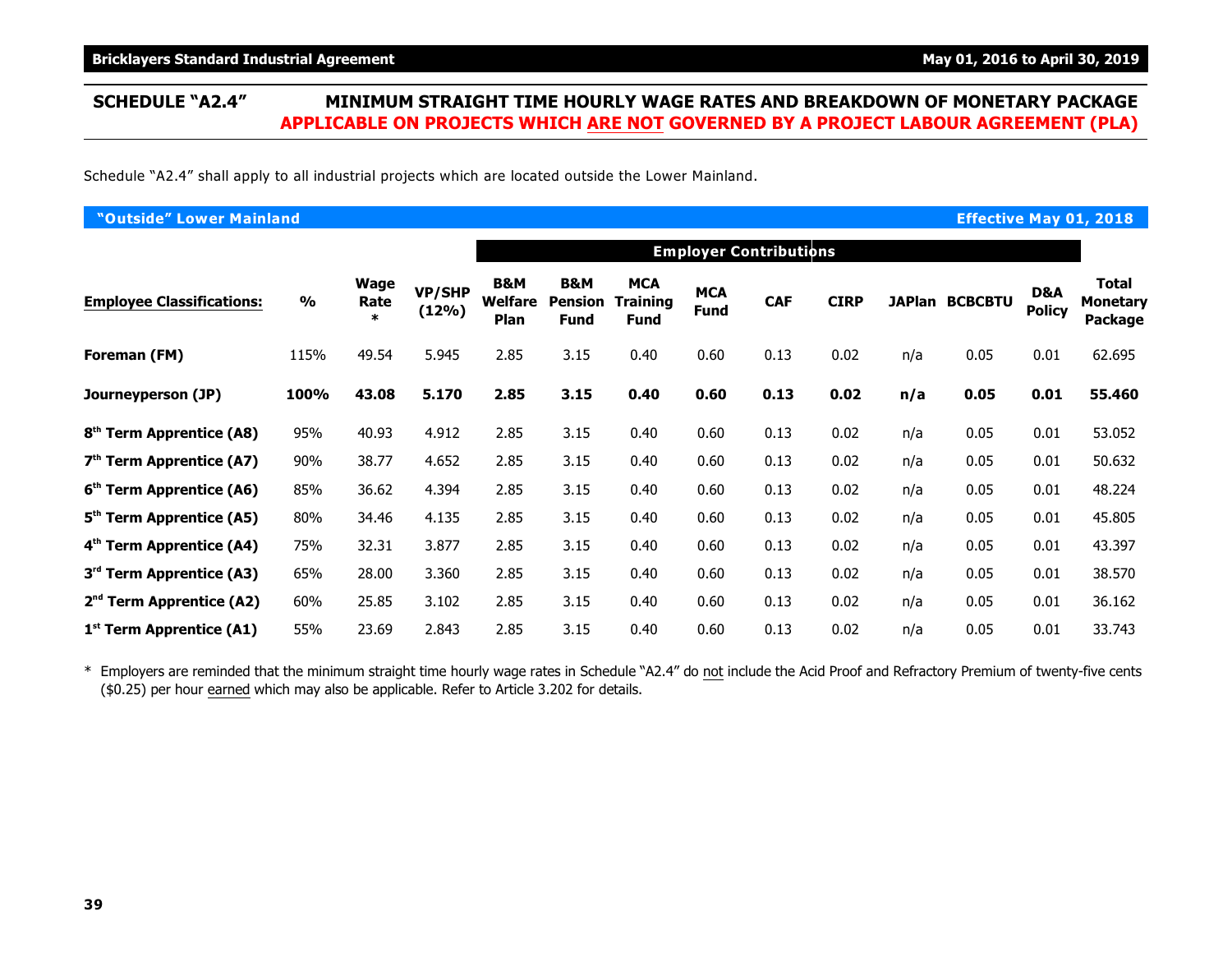### **SCHEDULE "A2.5" MINIMUM STRAIGHT TIME HOURLY WAGE RATES AND BREAKDOWN OF MONETARY PACKAGE APPLICABLE ON PROJECTS WHICH ARE NOT GOVERNED BY A PROJECT LABOUR AGREEMENT (PLA)**

Schedule "A2.5" shall apply to all industrial projects which are located outside the Lower Mainland.

| "Outside" Lower Mainland             |               |                        |                        |                                   |                                                 |                                       |                           |                               |             |     | <b>Effective April 01, 2019</b> |                      |                                            |
|--------------------------------------|---------------|------------------------|------------------------|-----------------------------------|-------------------------------------------------|---------------------------------------|---------------------------|-------------------------------|-------------|-----|---------------------------------|----------------------|--------------------------------------------|
|                                      |               |                        |                        |                                   |                                                 |                                       |                           | <b>Employer Contributions</b> |             |     |                                 |                      |                                            |
| <b>Employee Classifications:</b>     | $\frac{9}{0}$ | Wage<br>Rate<br>$\ast$ | <b>VP/SHP</b><br>(12%) | <b>B&amp;M</b><br>Welfare<br>Plan | <b>B&amp;M</b><br><b>Pension</b><br><b>Fund</b> | <b>MCA</b><br><b>Training</b><br>Fund | <b>MCA</b><br><b>Fund</b> | <b>CAF</b>                    | <b>CIRP</b> |     | <b>JAPlan BCBCBTU</b>           | D&A<br><b>Policy</b> | <b>Total</b><br><b>Monetary</b><br>Package |
| Foreman (FM)                         | 115%          |                        | 0.000                  | <b>TBD</b>                        | TBD                                             | 0.40                                  | 0.60                      | 0.13                          | 0.02        | n/a | 0.05                            | 0.01                 | TBD                                        |
| Journeyperson (JP)                   | 100%          | <b>TBD</b>             | 0.000                  | <b>TBD</b>                        | <b>TBD</b>                                      | 0.40                                  | 0.60                      | 0.13                          | 0.02        | n/a | 0.05                            | 0.01                 | <b>TBD</b>                                 |
| 8 <sup>th</sup> Term Apprentice (A8) | 95%           |                        | 0.000                  | <b>TBD</b>                        | TBD                                             | 0.40                                  | 0.60                      | 0.13                          | 0.02        | n/a | 0.05                            | 0.01                 | TBD                                        |
| $7th$ Term Apprentice (A7)           | 90%           |                        | 0.000                  | TBD                               | <b>TBD</b>                                      | 0.40                                  | 0.60                      | 0.13                          | 0.02        | n/a | 0.05                            | 0.01                 | TBD                                        |
| 6 <sup>th</sup> Term Apprentice (A6) | 85%           |                        | 0.000                  | TBD                               | <b>TBD</b>                                      | 0.40                                  | 0.60                      | 0.13                          | 0.02        | n/a | 0.05                            | 0.01                 | TBD                                        |
| 5 <sup>th</sup> Term Apprentice (A5) | 80%           |                        | 0.000                  | <b>TBD</b>                        | <b>TBD</b>                                      | 0.40                                  | 0.60                      | 0.13                          | 0.02        | n/a | 0.05                            | 0.01                 | TBD                                        |
| 4 <sup>th</sup> Term Apprentice (A4) | 75%           |                        | 0.000                  | <b>TBD</b>                        | <b>TBD</b>                                      | 0.40                                  | 0.60                      | 0.13                          | 0.02        | n/a | 0.05                            | 0.01                 | TBD                                        |
| 3 <sup>rd</sup> Term Apprentice (A3) | 65%           |                        | 0.000                  | TBD                               | TBD                                             | 0.40                                  | 0.60                      | 0.13                          | 0.02        | n/a | 0.05                            | 0.01                 | TBD                                        |
| $2nd$ Term Apprentice (A2)           | 60%           |                        | 0.000                  | TBD                               | <b>TBD</b>                                      | 0.40                                  | 0.60                      | 0.13                          | 0.02        | n/a | 0.05                            | 0.01                 | TBD                                        |
| $1st$ Term Apprentice (A1)           | 55%           |                        | 0.000                  | <b>TBD</b>                        | <b>TBD</b>                                      | 0.40                                  | 0.60                      | 0.13                          | 0.02        | n/a | 0.05                            | 0.01                 | TBD                                        |

\* Employers are reminded that the minimum straight time hourly wage rates in Schedule "A2.5" do not include the Acid Proof and Refractory Premium of twenty-five cents (\$0.25) per hour earned which may also be applicable. Refer to Article 3.202 for details.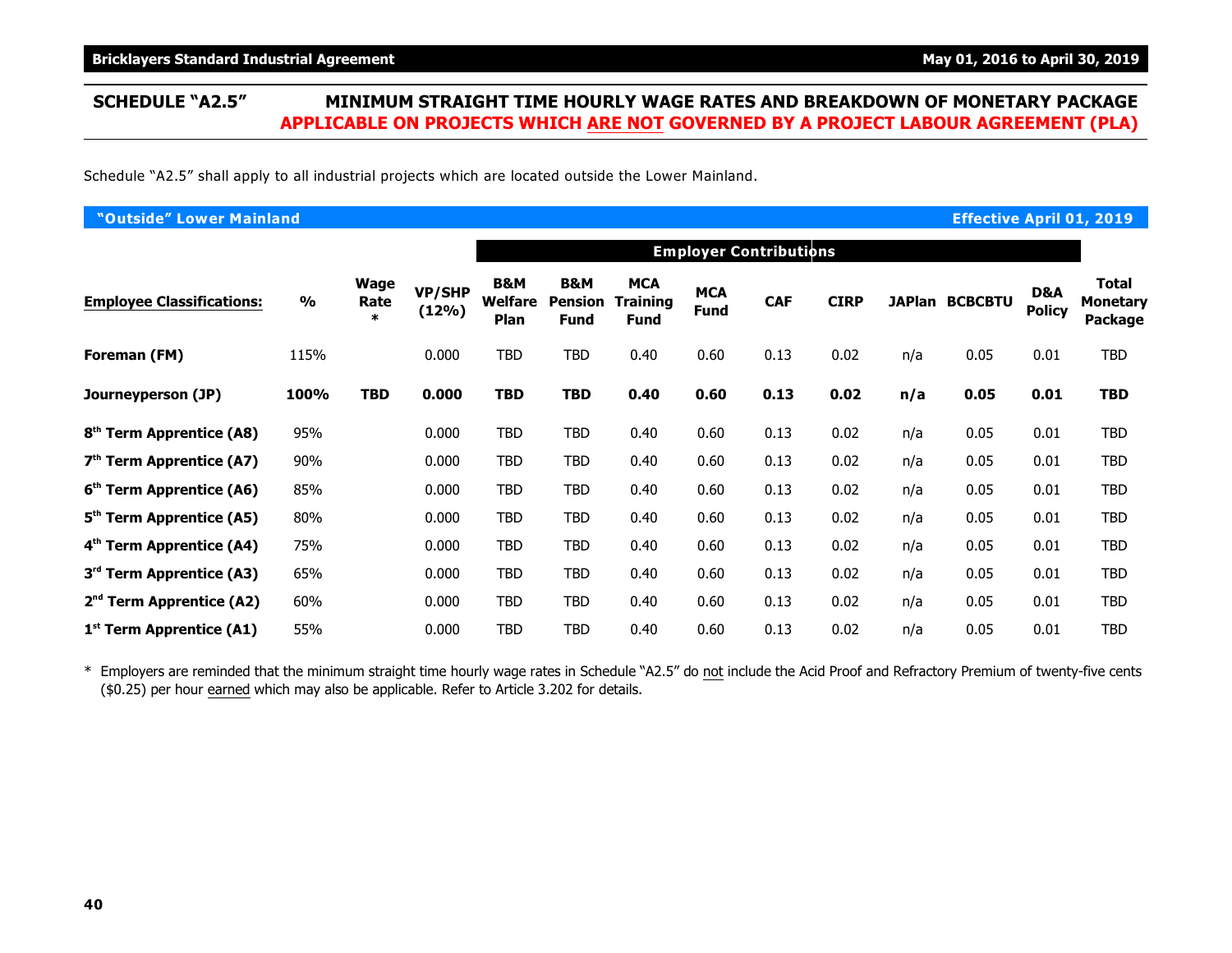Schedule "A3.1" shall apply to all industrial projects which are located inside the Lower Mainland.

| "Inside" Lower Mainland              |               |                               |                        |                               |                                      |                                       |                           |                               |             |               | <b>Effective June 26, 2016</b> |                                            |
|--------------------------------------|---------------|-------------------------------|------------------------|-------------------------------|--------------------------------------|---------------------------------------|---------------------------|-------------------------------|-------------|---------------|--------------------------------|--------------------------------------------|
|                                      |               |                               |                        |                               |                                      |                                       |                           | <b>Employer Contributions</b> |             |               |                                |                                            |
| <b>Employee Classifications:</b>     | $\frac{9}{6}$ | <b>Wage</b><br>Rate<br>$\ast$ | <b>VP/SHP</b><br>(12%) | B&M<br><b>Welfare</b><br>Plan | B&M<br><b>Pension</b><br><b>Fund</b> | <b>MCA</b><br>Training<br><b>Fund</b> | <b>MCA</b><br><b>Fund</b> | <b>CAF</b>                    | <b>CIRP</b> | <b>JAPlan</b> | <b>BCBCBTU</b>                 | Total<br><b>Monetary</b><br><b>Package</b> |
| Foreman (FM)                         | 115%          | 49.68                         | 5.962                  | 2.75                          | 3.00                                 | 0.40                                  | 0.60                      | 0.11                          | 0.02        | 0.01          | 0.01                           | 62.542                                     |
| Journeyperson (JP)                   | 100%          | 43.20                         | 5.184                  | 2.75                          | 3.00                                 | 0.40                                  | 0.60                      | 0.11                          | 0.02        | 0.01          | 0.01                           | 55.284                                     |
| 8 <sup>th</sup> Term Apprentice (A8) | 95%           | 41.04                         | 4.925                  | 2.75                          | 3.00                                 | 0.40                                  | 0.60                      | 0.11                          | 0.02        | 0.01          | 0.01                           | 52.865                                     |
| $7th$ Term Apprentice (A7)           | 90%           | 38.88                         | 4.666                  | 2.75                          | 3.00                                 | 0.40                                  | 0.60                      | 0.11                          | 0.02        | 0.01          | 0.01                           | 50.446                                     |
| 6 <sup>th</sup> Term Apprentice (A6) | 85%           | 36.72                         | 4.406                  | 2.75                          | 3.00                                 | 0.40                                  | 0.60                      | 0.11                          | 0.02        | 0.01          | 0.01                           | 48.026                                     |
| 5 <sup>th</sup> Term Apprentice (A5) | 80%           | 34.56                         | 4.147                  | 2.75                          | 3.00                                 | 0.40                                  | 0.60                      | 0.11                          | 0.02        | 0.01          | 0.01                           | 45.607                                     |
| 4 <sup>th</sup> Term Apprentice (A4) | 75%           | 32.40                         | 3.888                  | 2.75                          | 3.00                                 | 0.40                                  | 0.60                      | 0.11                          | 0.02        | 0.01          | 0.01                           | 43.188                                     |
| 3 <sup>rd</sup> Term Apprentice (A3) | 65%           | 28.08                         | 3.370                  | 2.75                          | 3.00                                 | 0.40                                  | 0.60                      | 0.11                          | 0.02        | 0.01          | 0.01                           | 38.350                                     |
| $2nd$ Term Apprentice (A2)           | 60%           | 25.92                         | 3.110                  | 2.75                          | 3.00                                 | 0.40                                  | 0.60                      | 0.11                          | 0.02        | 0.01          | 0.01                           | 35.930                                     |
| $1st$ Term Apprentice (A1)           | 55%           | 23.76                         | 2.851                  | 2.75                          | 3.00                                 | 0.40                                  | 0.60                      | 0.11                          | 0.02        | 0.01          | 0.01                           | 33.511                                     |

\* Employers are reminded that the minimum straight time hourly wage rates in Schedule "A3.1" do not include the Acid Proof and Refractory Premium of twenty-five cents (\$0.25) per hour earned which may also be applicable. Refer to Article 3.202 for details.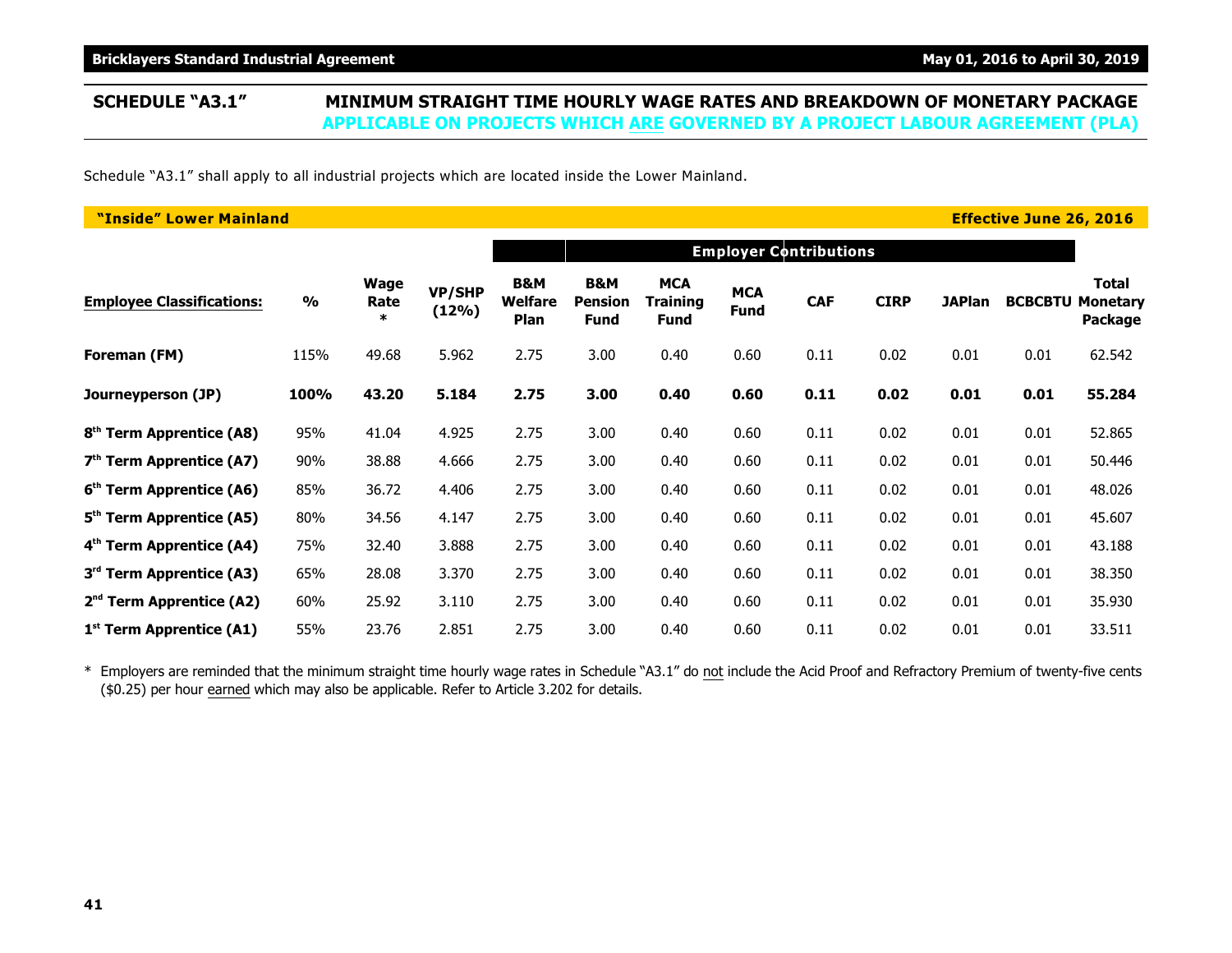Schedule "A3.2" shall apply to all industrial projects which are located inside the Lower Mainland.

| "Inside" Lower Mainland              |               |                               |                        |                               |                                      |                                       |                           |                               |             |               | <b>Effective May 01, 2017</b> |                                            |
|--------------------------------------|---------------|-------------------------------|------------------------|-------------------------------|--------------------------------------|---------------------------------------|---------------------------|-------------------------------|-------------|---------------|-------------------------------|--------------------------------------------|
|                                      |               |                               |                        |                               |                                      |                                       |                           | <b>Employer Contributions</b> |             |               |                               |                                            |
| <b>Employee Classifications:</b>     | $\frac{9}{6}$ | <b>Wage</b><br>Rate<br>$\ast$ | <b>VP/SHP</b><br>(12%) | B&M<br><b>Welfare</b><br>Plan | B&M<br><b>Pension</b><br><b>Fund</b> | <b>MCA</b><br>Training<br><b>Fund</b> | <b>MCA</b><br><b>Fund</b> | <b>CAF</b>                    | <b>CIRP</b> | <b>JAPlan</b> | <b>BCBCBTU</b>                | Total<br><b>Monetary</b><br><b>Package</b> |
| Foreman (FM)                         | 115%          | 50.58                         | 6.070                  | 2.75                          | 3.00                                 | 0.40                                  | 0.60                      | 0.13                          | 0.02        | 0.01          | 0.01                          | 63.570                                     |
| Journeyperson (JP)                   | 100%          | 43.98                         | 5.278                  | 2.75                          | 3.00                                 | 0.40                                  | 0.60                      | 0.13                          | 0.02        | 0.01          | 0.01                          | 56.178                                     |
| 8 <sup>th</sup> Term Apprentice (A8) | 95%           | 41.78                         | 5.014                  | 2.75                          | 3.00                                 | 0.40                                  | 0.60                      | 0.13                          | 0.02        | 0.01          | 0.01                          | 53.714                                     |
| $7th$ Term Apprentice (A7)           | 90%           | 39.58                         | 4.750                  | 2.75                          | 3.00                                 | 0.40                                  | 0.60                      | 0.13                          | 0.02        | 0.01          | 0.01                          | 51.250                                     |
| 6 <sup>th</sup> Term Apprentice (A6) | 85%           | 37.38                         | 4.486                  | 2.75                          | 3.00                                 | 0.40                                  | 0.60                      | 0.13                          | 0.02        | 0.01          | 0.01                          | 48.786                                     |
| 5 <sup>th</sup> Term Apprentice (A5) | 80%           | 35.18                         | 4.222                  | 2.75                          | 3.00                                 | 0.40                                  | 0.60                      | 0.13                          | 0.02        | 0.01          | 0.01                          | 46.322                                     |
| 4 <sup>th</sup> Term Apprentice (A4) | 75%           | 32.99                         | 3.959                  | 2.75                          | 3.00                                 | 0.40                                  | 0.60                      | 0.13                          | 0.02        | 0.01          | 0.01                          | 43.869                                     |
| 3 <sup>rd</sup> Term Apprentice (A3) | 65%           | 28.59                         | 3.431                  | 2.75                          | 3.00                                 | 0.40                                  | 0.60                      | 0.13                          | 0.02        | 0.01          | 0.01                          | 38.941                                     |
| $2nd$ Term Apprentice (A2)           | 60%           | 26.39                         | 3.167                  | 2.75                          | 3.00                                 | 0.40                                  | 0.60                      | 0.13                          | 0.02        | 0.01          | 0.01                          | 36.477                                     |
| $1st$ Term Apprentice (A1)           | 55%           | 24.19                         | 2.903                  | 2.75                          | 3.00                                 | 0.40                                  | 0.60                      | 0.13                          | 0.02        | 0.01          | 0.01                          | 34.013                                     |

\* Employers are reminded that the minimum straight time hourly wage rates in Schedule "A3.2" do not include the Acid Proof and Refractory Premium of twenty-five cents (\$0.25) per hour earned which may also be applicable. Refer to Article 3.202 for details.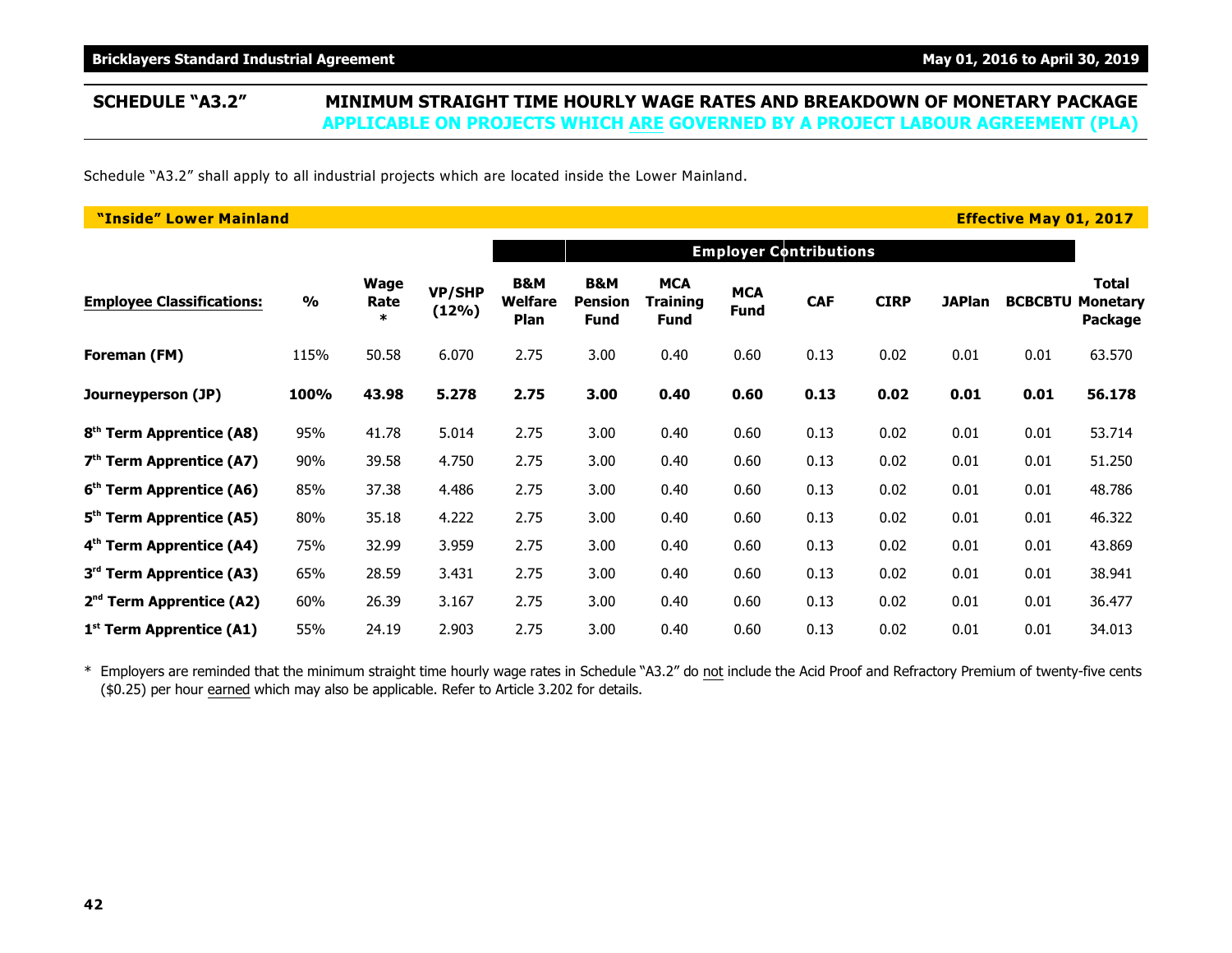Schedule "A3.3" shall apply to all industrial projects which are located inside the Lower Mainland.

| "Inside" Lower Mainland              |               |                               |                        |                                          |                                                 |                                       |                           |                               |             |      | <b>Effective November 26, 2017</b> |                      |                                                   |
|--------------------------------------|---------------|-------------------------------|------------------------|------------------------------------------|-------------------------------------------------|---------------------------------------|---------------------------|-------------------------------|-------------|------|------------------------------------|----------------------|---------------------------------------------------|
|                                      |               |                               |                        |                                          |                                                 |                                       |                           | <b>Employer Contributions</b> |             |      |                                    |                      |                                                   |
| <b>Employee Classifications:</b>     | $\frac{1}{2}$ | <b>Wage</b><br>Rate<br>$\ast$ | <b>VP/SHP</b><br>(12%) | <b>B&amp;M</b><br><b>Welfare</b><br>Plan | <b>B&amp;M</b><br><b>Pension</b><br><b>Fund</b> | <b>MCA</b><br>Training<br><b>Fund</b> | <b>MCA</b><br><b>Fund</b> | <b>CAF</b>                    | <b>CIRP</b> |      | <b>JAPlan BCBCBTU</b>              | D&A<br><b>Policy</b> | <b>Total</b><br><b>Monetary</b><br><b>Package</b> |
| Foreman (FM)                         | 115%          | 50.58                         | 6.070                  | 2.75                                     | 3.00                                            | 0.40                                  | 0.60                      | 0.13                          | 0.02        | 0.01 | 0.05                               | 0.01                 | 63.620                                            |
| Journeyperson (JP)                   | 100%          | 43.98                         | 5.278                  | 2.75                                     | 3.00                                            | 0.40                                  | 0.60                      | 0.13                          | 0.02        | 0.01 | 0.05                               | 0.01                 | 56.228                                            |
| 8 <sup>th</sup> Term Apprentice (A8) | 95%           | 41.78                         | 5.014                  | 2.75                                     | 3.00                                            | 0.40                                  | 0.60                      | 0.13                          | 0.02        | 0.01 | 0.05                               | 0.01                 | 53.764                                            |
| $7th$ Term Apprentice (A7)           | 90%           | 39.58                         | 4.750                  | 2.75                                     | 3.00                                            | 0.40                                  | 0.60                      | 0.13                          | 0.02        | 0.01 | 0.05                               | 0.01                 | 51.300                                            |
| 6 <sup>th</sup> Term Apprentice (A6) | 85%           | 37.38                         | 4.486                  | 2.75                                     | 3.00                                            | 0.40                                  | 0.60                      | 0.13                          | 0.02        | 0.01 | 0.05                               | 0.01                 | 48.836                                            |
| 5 <sup>th</sup> Term Apprentice (A5) | 80%           | 35.18                         | 4.222                  | 2.75                                     | 3.00                                            | 0.40                                  | 0.60                      | 0.13                          | 0.02        | 0.01 | 0.05                               | 0.01                 | 46.372                                            |
| 4 <sup>th</sup> Term Apprentice (A4) | 75%           | 32.99                         | 3.959                  | 2.75                                     | 3.00                                            | 0.40                                  | 0.60                      | 0.13                          | 0.02        | 0.01 | 0.05                               | 0.01                 | 43.919                                            |
| 3 <sup>rd</sup> Term Apprentice (A3) | 65%           | 28.59                         | 3.431                  | 2.75                                     | 3.00                                            | 0.40                                  | 0.60                      | 0.13                          | 0.02        | 0.01 | 0.05                               | 0.01                 | 38.991                                            |
| $2nd$ Term Apprentice (A2)           | 60%           | 26.39                         | 3.167                  | 2.75                                     | 3.00                                            | 0.40                                  | 0.60                      | 0.13                          | 0.02        | 0.01 | 0.05                               | 0.01                 | 36.527                                            |
| 1 <sup>st</sup> Term Apprentice (A1) | 55%           | 24.19                         | 2.903                  | 2.75                                     | 3.00                                            | 0.40                                  | 0.60                      | 0.13                          | 0.02        | 0.01 | 0.05                               | 0.01                 | 34.063                                            |

\* Employers are reminded that the minimum straight time hourly wage rates in Schedule "A3.3" do not include the Acid Proof and Refractory Premium of twenty-five cents (\$0.25) per hour earned which may also be applicable. Refer to Article 3.202 for details.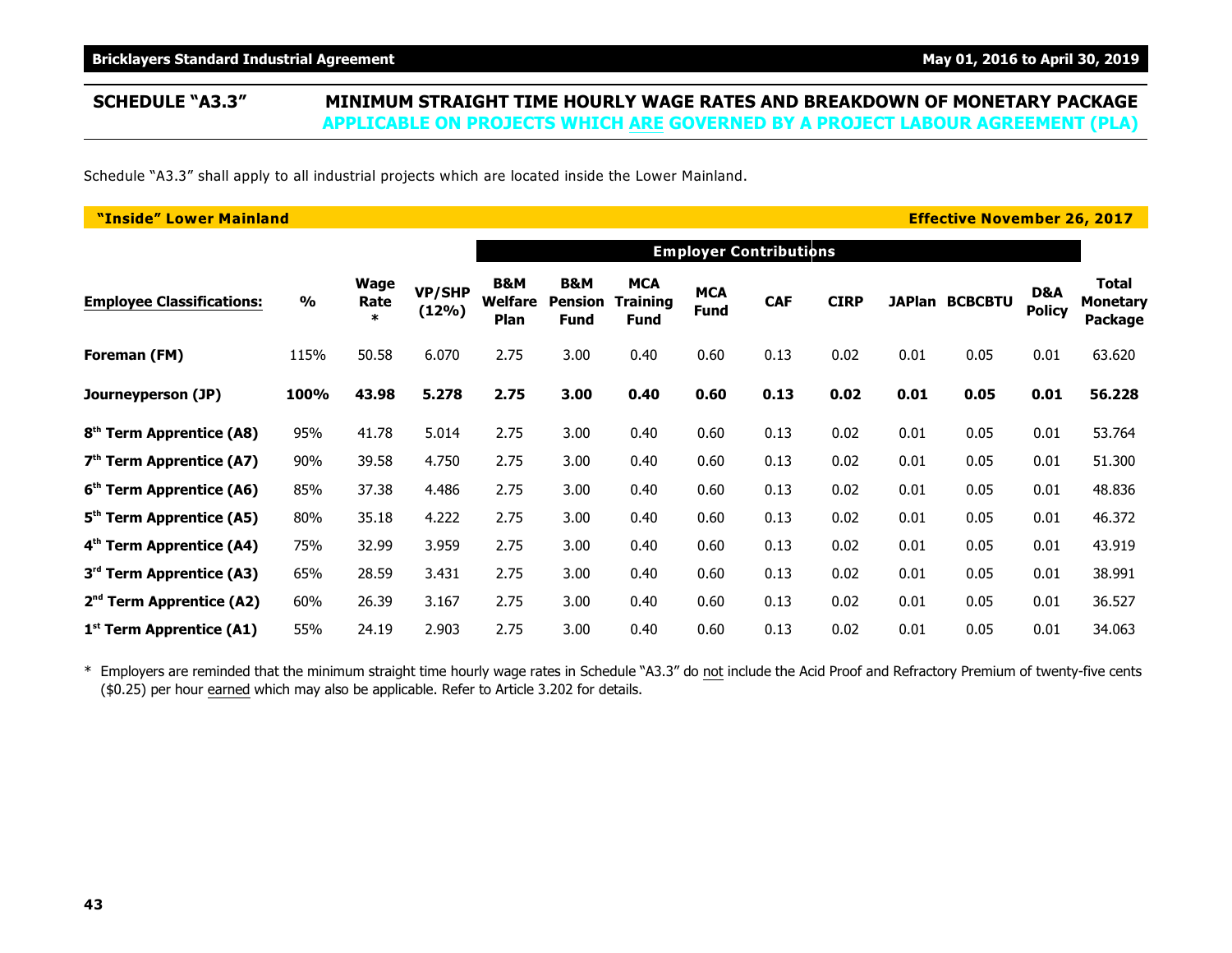### **SCHEDULE "A3.4" MINIMUM STRAIGHT TIME HOURLY WAGE RATES AND BREAKDOWN OF MONETARY PACKAGE APPLICABLE ON PROJECTS WHICH ARE GOVERNED BY A PROJECT LABOUR AGREEMENT (PLA)**

Schedule "A3.4" shall apply to all industrial projects which are located inside the Lower Mainland.

| "Inside" Lower Mainland              |               |                        |                        |                               |                                                 |                                              |                           |                               |             |     |                       |                      | <b>Effective May 01, 2018</b>              |
|--------------------------------------|---------------|------------------------|------------------------|-------------------------------|-------------------------------------------------|----------------------------------------------|---------------------------|-------------------------------|-------------|-----|-----------------------|----------------------|--------------------------------------------|
|                                      |               |                        |                        |                               |                                                 |                                              |                           | <b>Employer Contributions</b> |             |     |                       |                      |                                            |
| <b>Employee Classifications:</b>     | $\frac{1}{2}$ | Wage<br>Rate<br>$\ast$ | <b>VP/SHP</b><br>(12%) | B&M<br><b>Welfare</b><br>Plan | <b>B&amp;M</b><br><b>Pension</b><br><b>Fund</b> | <b>MCA</b><br><b>Training</b><br><b>Fund</b> | <b>MCA</b><br><b>Fund</b> | <b>CAF</b>                    | <b>CIRP</b> |     | <b>JAPlan BCBCBTU</b> | D&A<br><b>Policy</b> | Total<br><b>Monetary</b><br><b>Package</b> |
| Foreman (FM)                         | 115%          | 51.20                  | 6.144                  | 2.85                          | 3.15                                            | 0.40                                         | 0.60                      | 0.13                          | 0.02        | n/a | 0.05                  | 0.01                 | 64.554                                     |
| Journeyperson (JP)                   | 100%          | 44.52                  | 5.342                  | 2.85                          | 3.15                                            | 0.40                                         | 0.60                      | 0.13                          | 0.02        | n/a | 0.05                  | 0.01                 | 57.072                                     |
| 8 <sup>th</sup> Term Apprentice (A8) | 95%           | 42.29                  | 5.075                  | 2.85                          | 3.15                                            | 0.40                                         | 0.60                      | 0.13                          | 0.02        | n/a | 0.05                  | 0.01                 | 54.575                                     |
| 7 <sup>th</sup> Term Apprentice (A7) | 90%           | 40.07                  | 4.808                  | 2.85                          | 3.15                                            | 0.40                                         | 0.60                      | 0.13                          | 0.02        | n/a | 0.05                  | 0.01                 | 52.088                                     |
| 6 <sup>th</sup> Term Apprentice (A6) | 85%           | 37.84                  | 4.541                  | 2.85                          | 3.15                                            | 0.40                                         | 0.60                      | 0.13                          | 0.02        | n/a | 0.05                  | 0.01                 | 49.591                                     |
| 5 <sup>th</sup> Term Apprentice (A5) | 80%           | 35.62                  | 4.274                  | 2.85                          | 3.15                                            | 0.40                                         | 0.60                      | 0.13                          | 0.02        | n/a | 0.05                  | 0.01                 | 47.104                                     |
| 4 <sup>th</sup> Term Apprentice (A4) | 75%           | 33.39                  | 4.007                  | 2.85                          | 3.15                                            | 0.40                                         | 0.60                      | 0.13                          | 0.02        | n/a | 0.05                  | 0.01                 | 44.607                                     |
| 3 <sup>rd</sup> Term Apprentice (A3) | 65%           | 28.94                  | 3.473                  | 2.85                          | 3.15                                            | 0.40                                         | 0.60                      | 0.13                          | 0.02        | n/a | 0.05                  | 0.01                 | 39.623                                     |
| 2 <sup>nd</sup> Term Apprentice (A2) | 60%           | 26.71                  | 3.205                  | 2.85                          | 3.15                                            | 0.40                                         | 0.60                      | 0.13                          | 0.02        | n/a | 0.05                  | 0.01                 | 37.125                                     |
| $1st$ Term Apprentice (A1)           | 55%           | 24.49                  | 2.939                  | 2.85                          | 3.15                                            | 0.40                                         | 0.60                      | 0.13                          | 0.02        | n/a | 0.05                  | 0.01                 | 34.639                                     |

\* Employers are reminded that the minimum straight time hourly wage rates in Schedule "A3.4" do not include the Acid Proof and Refractory Premium of twenty-five cents (\$0.25) per hour earned which may also be applicable. Refer to Article 3.202 for details.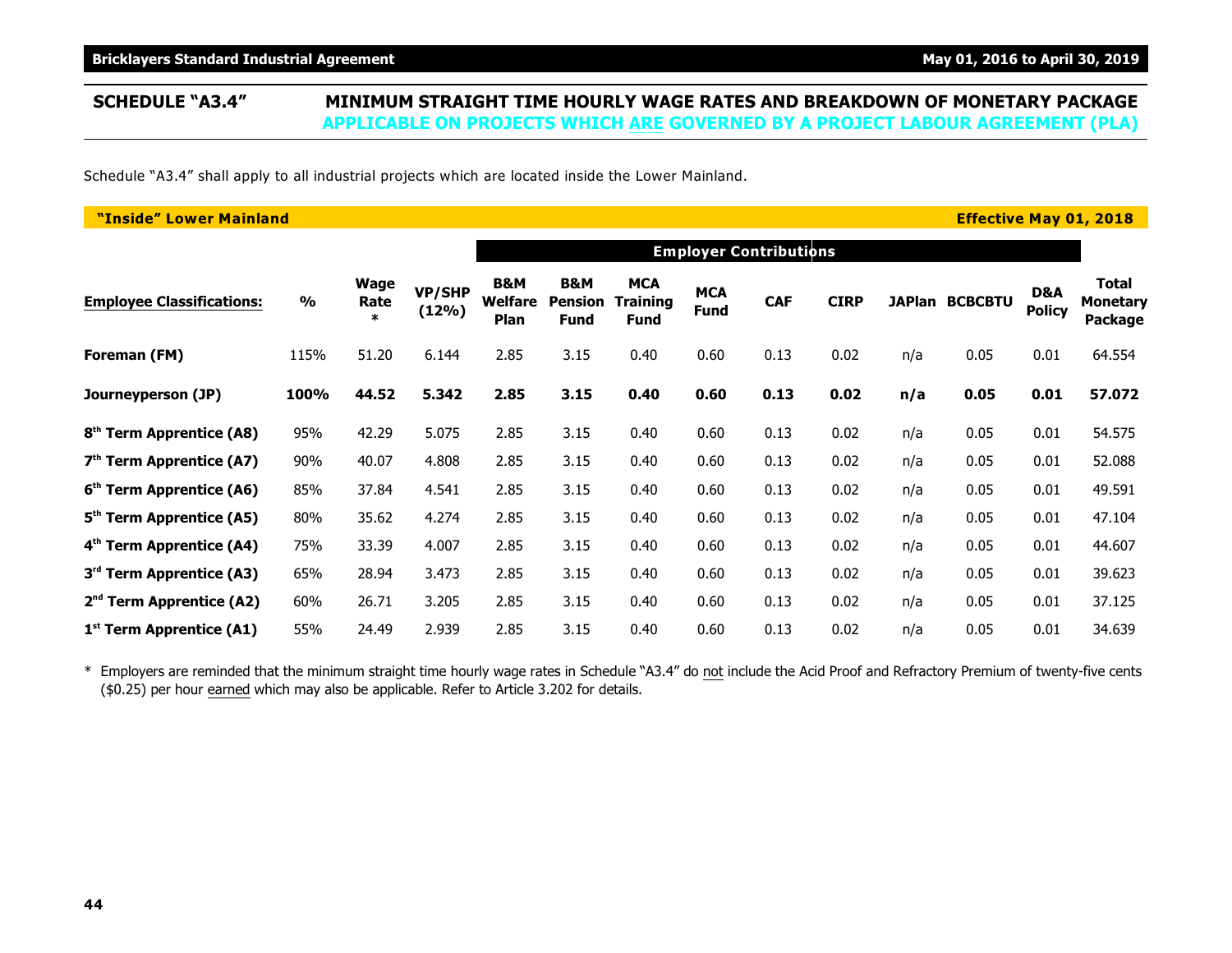### **SCHEDULE "A3.5" MINIMUM STRAIGHT TIME HOURLY WAGE RATES AND BREAKDOWN OF MONETARY PACKAGE APPLICABLE ON PROJECTS WHICH ARE GOVERNED BY A PROJECT LABOUR AGREEMENT (PLA)**

Schedule "A3.5" shall apply to all industrial projects which are located inside the Lower Mainland.

| "Inside" Lower Mainland              |               |                        |                 |                        |                                      |                                              |                           |                               |             |     | <b>Effective April 01, 2019</b> |                      |                                            |
|--------------------------------------|---------------|------------------------|-----------------|------------------------|--------------------------------------|----------------------------------------------|---------------------------|-------------------------------|-------------|-----|---------------------------------|----------------------|--------------------------------------------|
|                                      |               |                        |                 |                        |                                      |                                              |                           | <b>Employer Contributions</b> |             |     |                                 |                      |                                            |
| <b>Employee Classifications:</b>     | $\frac{1}{2}$ | Wage<br>Rate<br>$\ast$ | VP/SHP<br>(12%) | B&M<br>Welfare<br>Plan | B&M<br><b>Pension</b><br><b>Fund</b> | <b>MCA</b><br><b>Training</b><br><b>Fund</b> | <b>MCA</b><br><b>Fund</b> | <b>CAF</b>                    | <b>CIRP</b> |     | JAPlan BCBCBTU                  | D&A<br><b>Policy</b> | <b>Total</b><br><b>Monetary</b><br>Package |
| Foreman (FM)                         | 115%          |                        | 0.000           | TBD                    | TBD                                  | 0.40                                         | 0.60                      | 0.13                          | 0.02        | n/a | 0.05                            | 0.01                 | <b>TBD</b>                                 |
| Journeyperson (JP)                   | 100%          | <b>TBD</b>             | 0.000           | <b>TBD</b>             | <b>TBD</b>                           | 0.40                                         | 0.60                      | 0.13                          | 0.02        | n/a | 0.05                            | 0.01                 | <b>TBD</b>                                 |
| 8 <sup>th</sup> Term Apprentice (A8) | 95%           |                        | 0.000           | <b>TBD</b>             | <b>TBD</b>                           | 0.40                                         | 0.60                      | 0.13                          | 0.02        | n/a | 0.05                            | 0.01                 | <b>TBD</b>                                 |
| $7th$ Term Apprentice (A7)           | 90%           |                        | 0.000           | TBD                    | TBD                                  | 0.40                                         | 0.60                      | 0.13                          | 0.02        | n/a | 0.05                            | 0.01                 | TBD                                        |
| 6 <sup>th</sup> Term Apprentice (A6) | 85%           |                        | 0.000           | <b>TBD</b>             | <b>TBD</b>                           | 0.40                                         | 0.60                      | 0.13                          | 0.02        | n/a | 0.05                            | 0.01                 | <b>TBD</b>                                 |
| 5 <sup>th</sup> Term Apprentice (A5) | 80%           |                        | 0.000           | TBD                    | <b>TBD</b>                           | 0.40                                         | 0.60                      | 0.13                          | 0.02        | n/a | 0.05                            | 0.01                 | <b>TBD</b>                                 |
| 4 <sup>th</sup> Term Apprentice (A4) | 75%           |                        | 0.000           | TBD                    | TBD                                  | 0.40                                         | 0.60                      | 0.13                          | 0.02        | n/a | 0.05                            | 0.01                 | TBD                                        |
| 3 <sup>rd</sup> Term Apprentice (A3) | 65%           |                        | 0.000           | <b>TBD</b>             | <b>TBD</b>                           | 0.40                                         | 0.60                      | 0.13                          | 0.02        | n/a | 0.05                            | 0.01                 | <b>TBD</b>                                 |
| $2nd$ Term Apprentice (A2)           | 60%           |                        | 0.000           | TBD                    | TBD                                  | 0.40                                         | 0.60                      | 0.13                          | 0.02        | n/a | 0.05                            | 0.01                 | TBD                                        |
| $1st$ Term Apprentice (A1)           | 55%           |                        | 0.000           | <b>TBD</b>             | <b>TBD</b>                           | 0.40                                         | 0.60                      | 0.13                          | 0.02        | n/a | 0.05                            | 0.01                 | TBD                                        |

\* Employers are reminded that the minimum straight time hourly wage rates in Schedule "A3.5" do not include the Acid Proof and Refractory Premium of twenty-five cents (\$0.25) per hour earned which may also be applicable. Refer to Article 3.202 for details.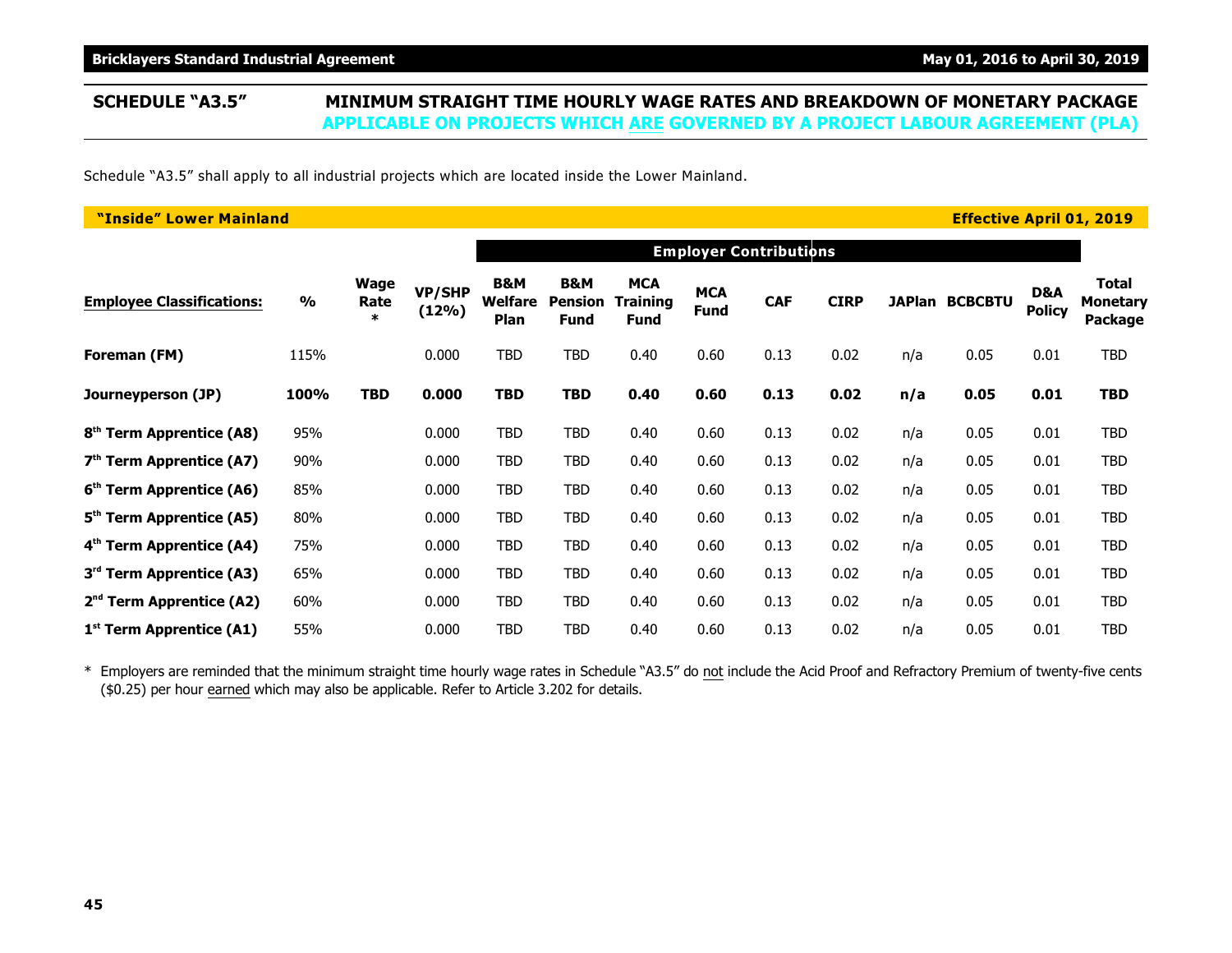Schedule "A4.1" shall apply to all industrial projects which are located outside the Lower Mainland.

| "Outside" Lower Mainland             |               |                               |                        |                                          |                                      |                                       |                           |                               |             |               | <b>Effective June 26, 2016</b> |                                            |
|--------------------------------------|---------------|-------------------------------|------------------------|------------------------------------------|--------------------------------------|---------------------------------------|---------------------------|-------------------------------|-------------|---------------|--------------------------------|--------------------------------------------|
|                                      |               |                               |                        |                                          |                                      |                                       |                           | <b>Employer Contributions</b> |             |               |                                |                                            |
| <b>Employee Classifications:</b>     | $\frac{0}{0}$ | <b>Wage</b><br>Rate<br>$\ast$ | <b>VP/SHP</b><br>(12%) | <b>B&amp;M</b><br><b>Welfare</b><br>Plan | B&M<br><b>Pension</b><br><b>Fund</b> | <b>MCA</b><br>Training<br><b>Fund</b> | <b>MCA</b><br><b>Fund</b> | <b>CAF</b>                    | <b>CIRP</b> | <b>JAPlan</b> | <b>BCBCBTU</b>                 | Total<br><b>Monetary</b><br><b>Package</b> |
| Foreman (FM)                         | 115%          | 48.52                         | 5.822                  | 2.75                                     | 3.00                                 | 0.40                                  | 0.60                      | 0.11                          | 0.02        | 0.01          | 0.01                           | 61.242                                     |
| Journeyperson (JP)                   | 100%          | 42.19                         | 5.063                  | 2.75                                     | 3.00                                 | 0.40                                  | 0.60                      | 0.11                          | 0.02        | 0.01          | 0.01                           | 54.153                                     |
| 8 <sup>th</sup> Term Apprentice (A8) | 95%           | 40.08                         | 4.810                  | 2.75                                     | 3.00                                 | 0.40                                  | 0.60                      | 0.11                          | 0.02        | 0.01          | 0.01                           | 51.790                                     |
| $7th$ Term Apprentice (A7)           | 90%           | 37.97                         | 4.556                  | 2.75                                     | 3.00                                 | 0.40                                  | 0.60                      | 0.11                          | 0.02        | 0.01          | 0.01                           | 49.426                                     |
| 6 <sup>th</sup> Term Apprentice (A6) | 85%           | 35.86                         | 4.303                  | 2.75                                     | 3.00                                 | 0.40                                  | 0.60                      | 0.11                          | 0.02        | 0.01          | 0.01                           | 47.063                                     |
| 5 <sup>th</sup> Term Apprentice (A5) | 80%           | 33.75                         | 4.050                  | 2.75                                     | 3.00                                 | 0.40                                  | 0.60                      | 0.11                          | 0.02        | 0.01          | 0.01                           | 44.700                                     |
| 4 <sup>th</sup> Term Apprentice (A4) | 75%           | 31.64                         | 3.797                  | 2.75                                     | 3.00                                 | 0.40                                  | 0.60                      | 0.11                          | 0.02        | 0.01          | 0.01                           | 42.337                                     |
| 3 <sup>rd</sup> Term Apprentice (A3) | 65%           | 27.42                         | 3.290                  | 2.75                                     | 3.00                                 | 0.40                                  | 0.60                      | 0.11                          | 0.02        | 0.01          | 0.01                           | 37.610                                     |
| $2nd$ Term Apprentice (A2)           | 60%           | 25.31                         | 3.037                  | 2.75                                     | 3.00                                 | 0.40                                  | 0.60                      | 0.11                          | 0.02        | 0.01          | 0.01                           | 35.247                                     |
| $1st$ Term Apprentice (A1)           | 55%           | 23.20                         | 2.784                  | 2.75                                     | 3.00                                 | 0.40                                  | 0.60                      | 0.11                          | 0.02        | 0.01          | 0.01                           | 32.884                                     |

\* Employers are reminded that the minimum straight time hourly wage rates in Schedule "A4.1" do not include the Acid Proof and Refractory Premium of twenty-five cents (\$0.25) per hour earned which may also be applicable. Refer to Article 3.202 for details.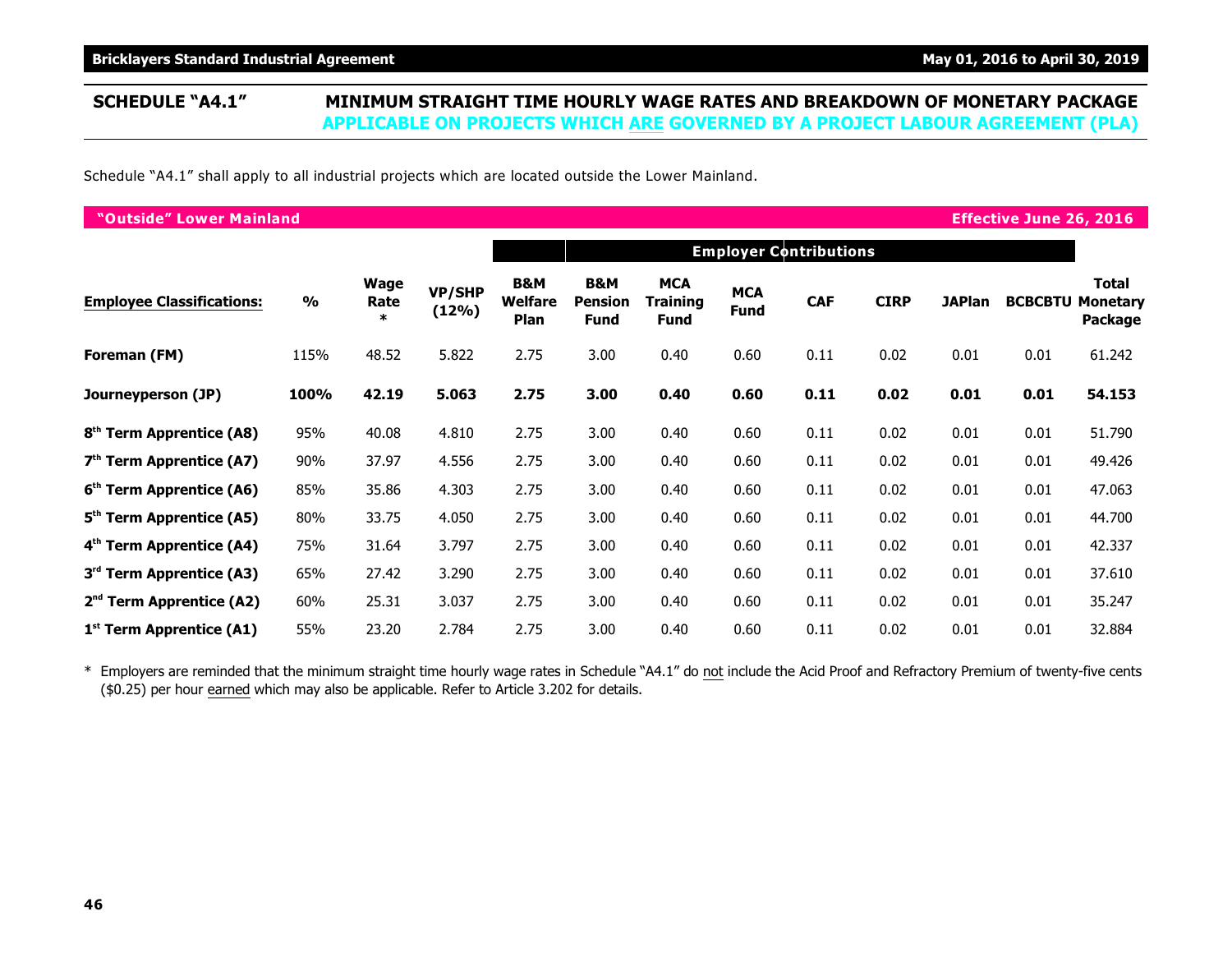Schedule "A4.2" shall apply to all industrial projects which are located outside the Lower Mainland.

| "Outside" Lower Mainland             |               |                               |                        |                                          |                                      |                                       |                    |                               |             |               | <b>Effective May 01, 2017</b> |                                            |
|--------------------------------------|---------------|-------------------------------|------------------------|------------------------------------------|--------------------------------------|---------------------------------------|--------------------|-------------------------------|-------------|---------------|-------------------------------|--------------------------------------------|
|                                      |               |                               |                        |                                          |                                      |                                       |                    | <b>Employer Contributions</b> |             |               |                               |                                            |
| <b>Employee Classifications:</b>     | $\frac{1}{2}$ | <b>Wage</b><br>Rate<br>$\ast$ | <b>VP/SHP</b><br>(12%) | <b>B&amp;M</b><br><b>Welfare</b><br>Plan | B&M<br><b>Pension</b><br><b>Fund</b> | <b>MCA</b><br>Training<br><b>Fund</b> | <b>MCA</b><br>Fund | <b>CAF</b>                    | <b>CIRP</b> | <b>JAPlan</b> | <b>BCBCBTU</b>                | <b>Total</b><br><b>Monetary</b><br>Package |
| Foreman (FM)                         | 115%          | 49.42                         | 5.930                  | 2.75                                     | 3.00                                 | 0.40                                  | 0.60               | 0.13                          | 0.02        | 0.01          | 0.01                          | 62.270                                     |
| Journeyperson (JP)                   | 100%          | 42.97                         | 5.156                  | 2.75                                     | 3.00                                 | 0.40                                  | 0.60               | 0.13                          | 0.02        | 0.01          | 0.01                          | 55.046                                     |
| 8 <sup>th</sup> Term Apprentice (A8) | 95%           | 40.82                         | 4.898                  | 2.75                                     | 3.00                                 | 0.40                                  | 0.60               | 0.13                          | 0.02        | 0.01          | 0.01                          | 52.638                                     |
| $7th$ Term Apprentice (A7)           | 90%           | 38.67                         | 4.640                  | 2.75                                     | 3.00                                 | 0.40                                  | 0.60               | 0.13                          | 0.02        | 0.01          | 0.01                          | 50.230                                     |
| 6 <sup>th</sup> Term Apprentice (A6) | 85%           | 36.52                         | 4.382                  | 2.75                                     | 3.00                                 | 0.40                                  | 0.60               | 0.13                          | 0.02        | 0.01          | 0.01                          | 47.822                                     |
| 5 <sup>th</sup> Term Apprentice (A5) | 80%           | 34.38                         | 4.126                  | 2.75                                     | 3.00                                 | 0.40                                  | 0.60               | 0.13                          | 0.02        | 0.01          | 0.01                          | 45.426                                     |
| 4 <sup>th</sup> Term Apprentice (A4) | 75%           | 32.23                         | 3.868                  | 2.75                                     | 3.00                                 | 0.40                                  | 0.60               | 0.13                          | 0.02        | 0.01          | 0.01                          | 43.018                                     |
| 3 <sup>rd</sup> Term Apprentice (A3) | 65%           | 27.93                         | 3.352                  | 2.75                                     | 3.00                                 | 0.40                                  | 0.60               | 0.13                          | 0.02        | 0.01          | 0.01                          | 38.202                                     |
| $2nd$ Term Apprentice (A2)           | 60%           | 25.78                         | 3.094                  | 2.75                                     | 3.00                                 | 0.40                                  | 0.60               | 0.13                          | 0.02        | 0.01          | 0.01                          | 35.794                                     |
| 1 <sup>st</sup> Term Apprentice (A1) | 55%           | 23.63                         | 2.836                  | 2.75                                     | 3.00                                 | 0.40                                  | 0.60               | 0.13                          | 0.02        | 0.01          | 0.01                          | 33.386                                     |

\* Employers are reminded that the minimum straight time hourly wage rates in Schedule "A4.2" do not include the Acid Proof and Refractory Premium of twenty-five cents (\$0.25) per hour earned which may also be applicable. Refer to Article 3.202 for details.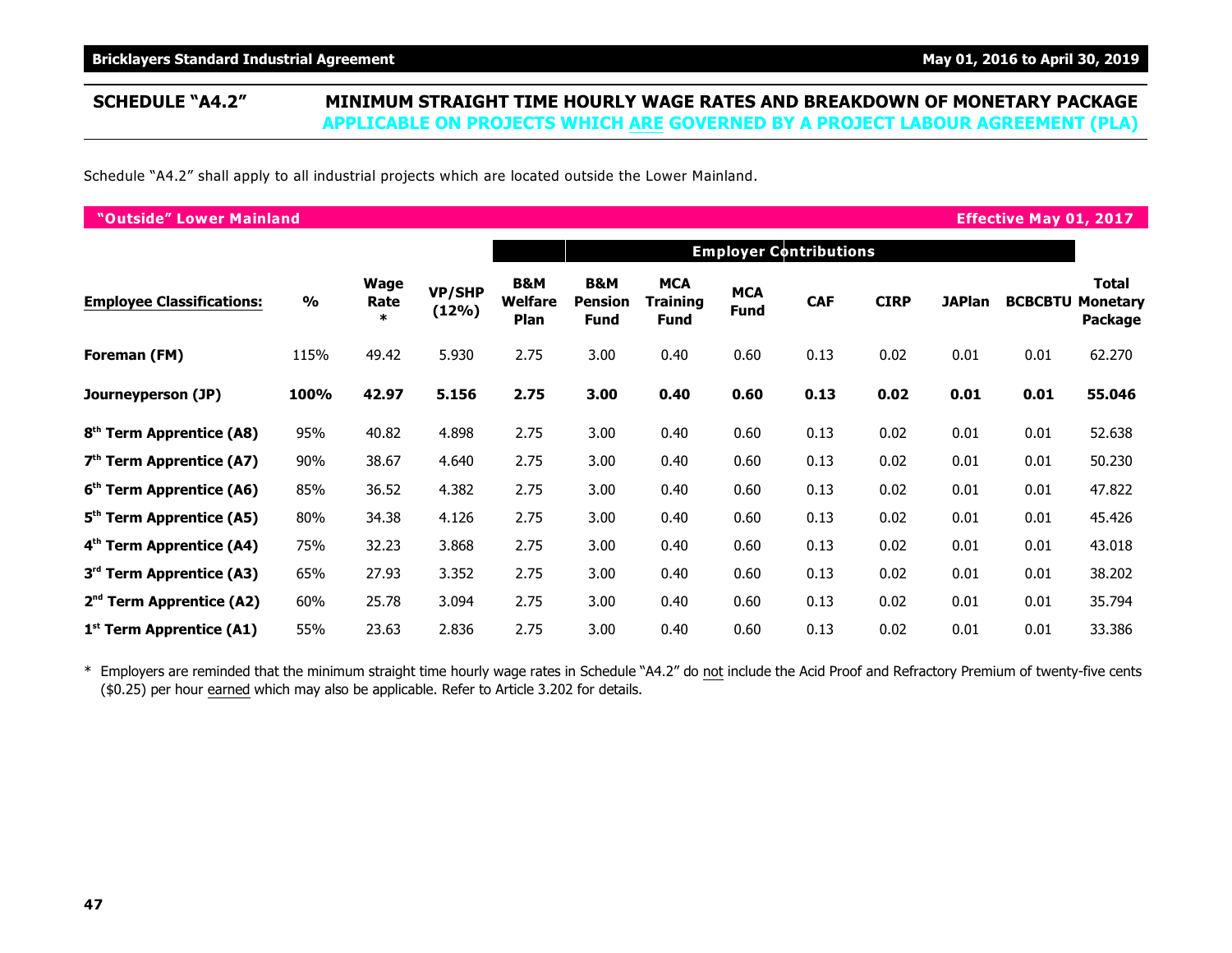Schedule "A4.3" shall apply to all industrial projects which are located outside the Lower Mainland.

| "Outside" Lower Mainland             |               |                        |                        |                                      |                                                 |                                       |                           |                               |             |      | <b>Effective November 26, 2017</b> |                      |                                     |
|--------------------------------------|---------------|------------------------|------------------------|--------------------------------------|-------------------------------------------------|---------------------------------------|---------------------------|-------------------------------|-------------|------|------------------------------------|----------------------|-------------------------------------|
|                                      |               |                        |                        |                                      |                                                 |                                       |                           | <b>Employer Contributions</b> |             |      |                                    |                      |                                     |
| <b>Employee Classifications:</b>     | $\frac{6}{9}$ | Wage<br>Rate<br>$\ast$ | <b>VP/SHP</b><br>(12%) | B&M<br><b>Welfare</b><br><b>Plan</b> | <b>B&amp;M</b><br><b>Pension</b><br><b>Fund</b> | <b>MCA</b><br>Training<br><b>Fund</b> | <b>MCA</b><br><b>Fund</b> | <b>CAF</b>                    | <b>CIRP</b> |      | <b>JAPlan BCBCBTU</b>              | D&A<br><b>Policy</b> | Total<br><b>Monetary</b><br>Package |
| Foreman (FM)                         | 115%          | 49.42                  | 5.930                  | 2.75                                 | 3.00                                            | 0.40                                  | 0.60                      | 0.13                          | 0.02        | 0.01 | 0.05                               | 0.01                 | 62.320                              |
| Journeyperson (JP)                   | 100%          | 42.97                  | 5.156                  | 2.75                                 | 3.00                                            | 0.40                                  | 0.60                      | 0.13                          | 0.02        | 0.01 | 0.05                               | 0.01                 | 55.096                              |
| 8 <sup>th</sup> Term Apprentice (A8) | 95%           | 40.82                  | 4.898                  | 2.75                                 | 3.00                                            | 0.40                                  | 0.60                      | 0.13                          | 0.02        | 0.01 | 0.05                               | 0.01                 | 52.688                              |
| $7th$ Term Apprentice (A7)           | 90%           | 38.67                  | 4.640                  | 2.75                                 | 3.00                                            | 0.40                                  | 0.60                      | 0.13                          | 0.02        | 0.01 | 0.05                               | 0.01                 | 50.280                              |
| 6 <sup>th</sup> Term Apprentice (A6) | 85%           | 36.52                  | 4.382                  | 2.75                                 | 3.00                                            | 0.40                                  | 0.60                      | 0.13                          | 0.02        | 0.01 | 0.05                               | 0.01                 | 47.872                              |
| 5 <sup>th</sup> Term Apprentice (A5) | 80%           | 34.38                  | 4.126                  | 2.75                                 | 3.00                                            | 0.40                                  | 0.60                      | 0.13                          | 0.02        | 0.01 | 0.05                               | 0.01                 | 45.476                              |
| 4 <sup>th</sup> Term Apprentice (A4) | 75%           | 32.23                  | 3.868                  | 2.75                                 | 3.00                                            | 0.40                                  | 0.60                      | 0.13                          | 0.02        | 0.01 | 0.05                               | 0.01                 | 43.068                              |
| 3 <sup>rd</sup> Term Apprentice (A3) | 65%           | 27.93                  | 3.352                  | 2.75                                 | 3.00                                            | 0.40                                  | 0.60                      | 0.13                          | 0.02        | 0.01 | 0.05                               | 0.01                 | 38.252                              |
| $2nd$ Term Apprentice (A2)           | 60%           | 25.78                  | 3.094                  | 2.75                                 | 3.00                                            | 0.40                                  | 0.60                      | 0.13                          | 0.02        | 0.01 | 0.05                               | 0.01                 | 35.844                              |
| 1 <sup>st</sup> Term Apprentice (A1) | 55%           | 23.63                  | 2.836                  | 2.75                                 | 3.00                                            | 0.40                                  | 0.60                      | 0.13                          | 0.02        | 0.01 | 0.05                               | 0.01                 | 33.436                              |

\* Employers are reminded that the minimum straight time hourly wage rates in Schedule "A4.3" do not include the Acid Proof and Refractory Premium of twenty-five cents (\$0.25) per hour earned which may also be applicable. Refer to Article 3.202 for details.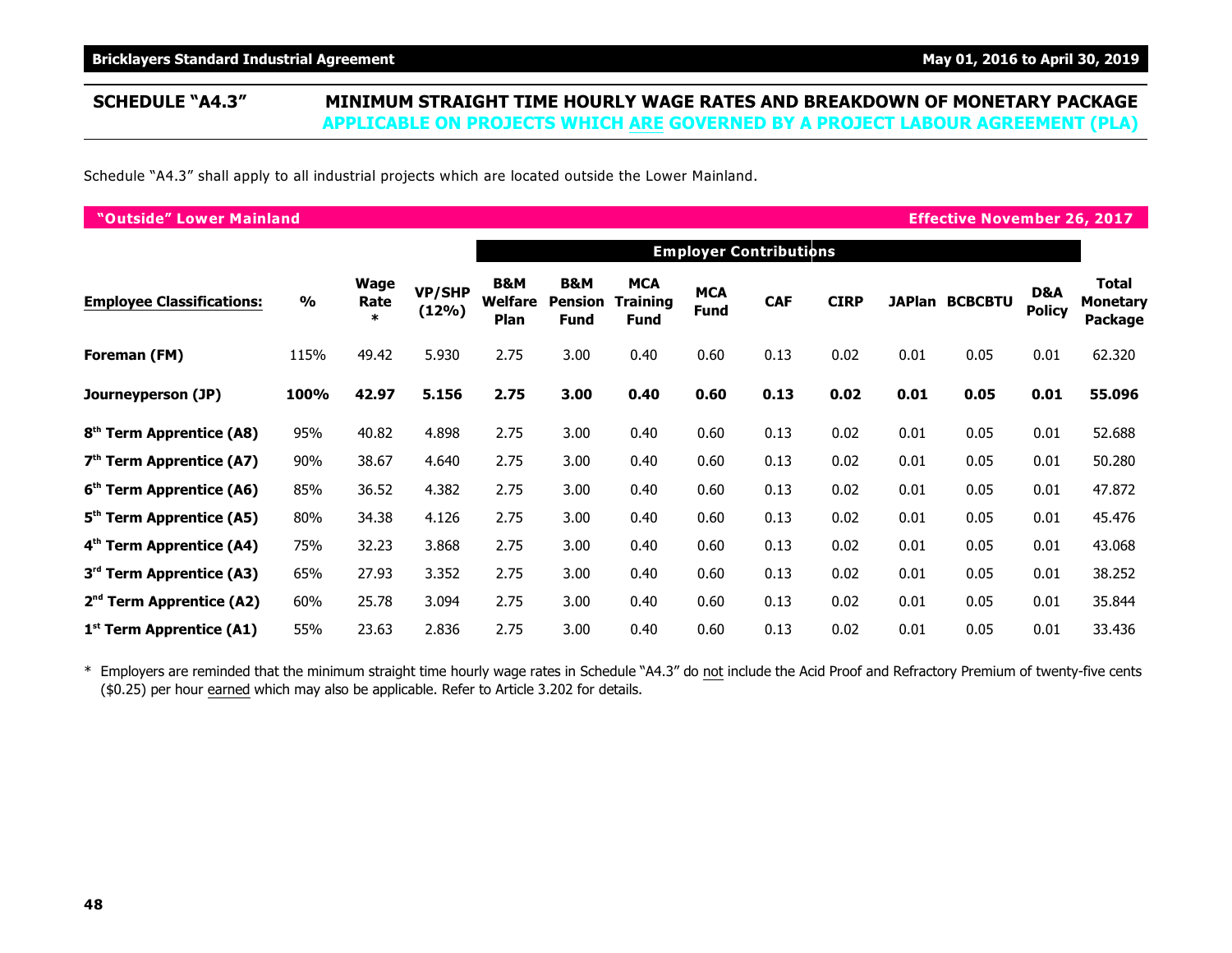### **SCHEDULE "A4.4" MINIMUM STRAIGHT TIME HOURLY WAGE RATES AND BREAKDOWN OF MONETARY PACKAGE APPLICABLE ON PROJECTS WHICH ARE GOVERNED BY A PROJECT LABOUR AGREEMENT (PLA)**

Schedule "A4.4" shall apply to all industrial projects which are located outside the Lower Mainland.

| "Outside" Lower Mainland             |               |                        |                        |                        |                               |                                       |                           |                               |             |     |                       |                                 | <b>Effective May 01, 2018</b>       |
|--------------------------------------|---------------|------------------------|------------------------|------------------------|-------------------------------|---------------------------------------|---------------------------|-------------------------------|-------------|-----|-----------------------|---------------------------------|-------------------------------------|
|                                      |               |                        |                        |                        |                               |                                       |                           | <b>Employer Contributions</b> |             |     |                       |                                 |                                     |
| <b>Employee Classifications:</b>     | $\frac{0}{0}$ | Wage<br>Rate<br>$\ast$ | <b>VP/SHP</b><br>(12%) | B&M<br>Welfare<br>Plan | B&M<br>Pension<br><b>Fund</b> | <b>MCA</b><br><b>Training</b><br>Fund | <b>MCA</b><br><b>Fund</b> | <b>CAF</b>                    | <b>CIRP</b> |     | <b>JAPlan BCBCBTU</b> | <b>D&amp;A</b><br><b>Policy</b> | Total<br><b>Monetary</b><br>Package |
| Foreman (FM)                         | 115%          | 50.04                  | 6.005                  | 2.85                   | 3.15                          | 0.40                                  | 0.60                      | 0.13                          | 0.02        | n/a | 0.05                  | 0.01                            | 63.255                              |
| Journeyperson (JP)                   | 100%          | 43.51                  | 5.221                  | 2.85                   | 3.15                          | 0.40                                  | 0.60                      | 0.13                          | 0.02        | n/a | 0.05                  | 0.01                            | 55.941                              |
| 8 <sup>th</sup> Term Apprentice (A8) | 95%           | 41.33                  | 4.960                  | 2.85                   | 3.15                          | 0.40                                  | 0.60                      | 0.13                          | 0.02        | n/a | 0.05                  | 0.01                            | 53.500                              |
| $7th$ Term Apprentice (A7)           | 90%           | 39.16                  | 4.699                  | 2.85                   | 3.15                          | 0.40                                  | 0.60                      | 0.13                          | 0.02        | n/a | 0.05                  | 0.01                            | 51.069                              |
| 6 <sup>th</sup> Term Apprentice (A6) | 85%           | 36.98                  | 4.438                  | 2.85                   | 3.15                          | 0.40                                  | 0.60                      | 0.13                          | 0.02        | n/a | 0.05                  | 0.01                            | 48.628                              |
| 5 <sup>th</sup> Term Apprentice (A5) | 80%           | 34.81                  | 4.177                  | 2.85                   | 3.15                          | 0.40                                  | 0.60                      | 0.13                          | 0.02        | n/a | 0.05                  | 0.01                            | 46.197                              |
| 4 <sup>th</sup> Term Apprentice (A4) | 75%           | 32.63                  | 3.916                  | 2.85                   | 3.15                          | 0.40                                  | 0.60                      | 0.13                          | 0.02        | n/a | 0.05                  | 0.01                            | 43.756                              |
| 3 <sup>rd</sup> Term Apprentice (A3) | 65%           | 28.28                  | 3.394                  | 2.85                   | 3.15                          | 0.40                                  | 0.60                      | 0.13                          | 0.02        | n/a | 0.05                  | 0.01                            | 38.884                              |
| 2 <sup>nd</sup> Term Apprentice (A2) | 60%           | 26.11                  | 3.133                  | 2.85                   | 3.15                          | 0.40                                  | 0.60                      | 0.13                          | 0.02        | n/a | 0.05                  | 0.01                            | 36.453                              |
| $1st$ Term Apprentice (A1)           | 55%           | 23.93                  | 2.872                  | 2.85                   | 3.15                          | 0.40                                  | 0.60                      | 0.13                          | 0.02        | n/a | 0.05                  | 0.01                            | 34.012                              |

\* Employers are reminded that the minimum straight time hourly wage rates in Schedule "A4.4" do not include the Acid Proof and Refractory Premium of twenty-five cents (\$0.25) per hour earned which may also be applicable. Refer to Article 3.202 for details.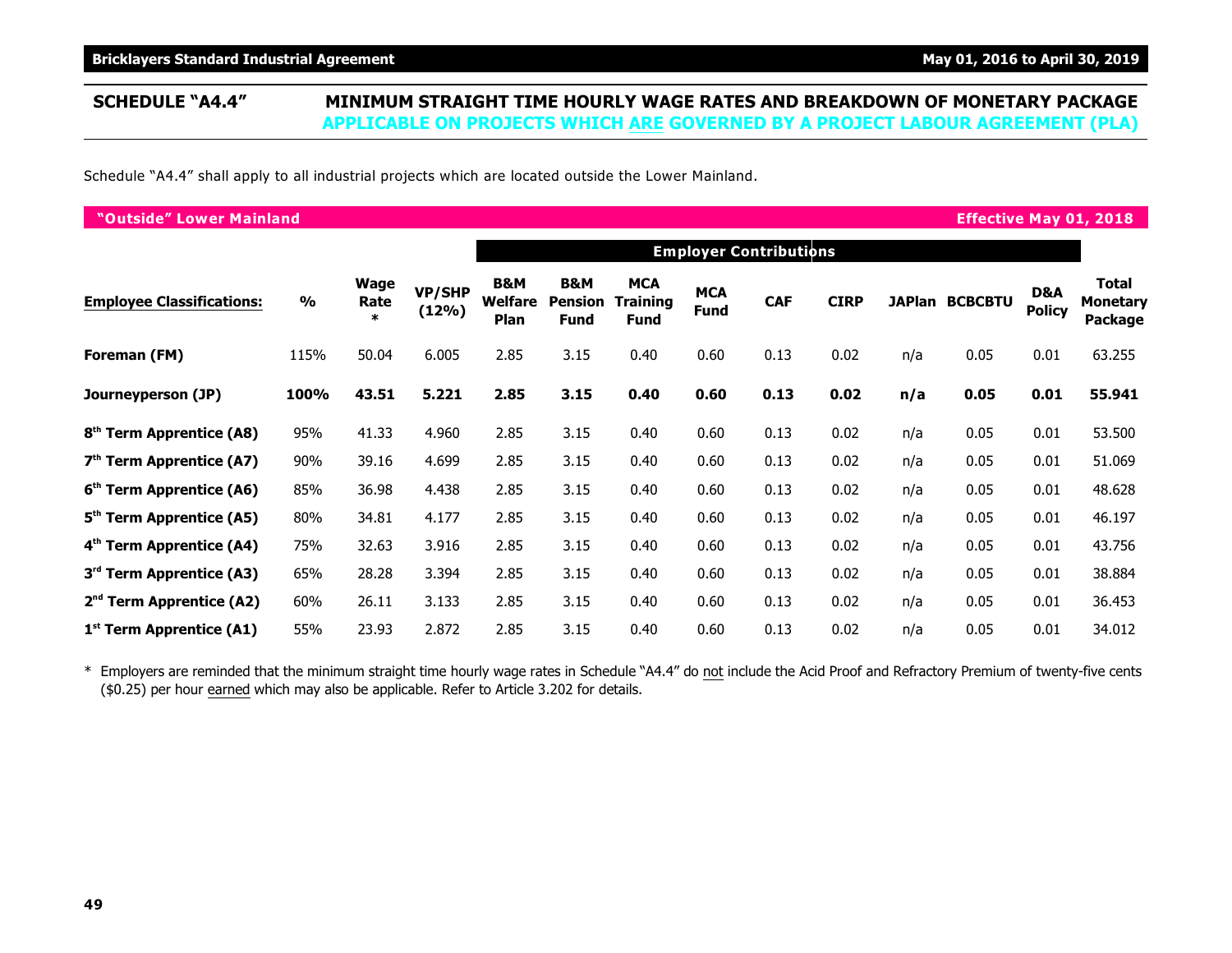### **SCHEDULE "A4.5" MINIMUM STRAIGHT TIME HOURLY WAGE RATES AND BREAKDOWN OF MONETARY PACKAGE APPLICABLE ON PROJECTS WHICH ARE GOVERNED BY A PROJECT LABOUR AGREEMENT (PLA)**

Schedule "A4.5" shall apply to all industrial projects which are located outside the Lower Mainland.

| "Outside" Lower Mainland             |               |                        |                        |                                   |                                      |                                       |                           |                               |             |     | <b>Effective April 01, 2019</b> |                      |                                            |
|--------------------------------------|---------------|------------------------|------------------------|-----------------------------------|--------------------------------------|---------------------------------------|---------------------------|-------------------------------|-------------|-----|---------------------------------|----------------------|--------------------------------------------|
|                                      |               |                        |                        |                                   |                                      |                                       |                           | <b>Employer Contributions</b> |             |     |                                 |                      |                                            |
| <b>Employee Classifications:</b>     | $\frac{0}{0}$ | Wage<br>Rate<br>$\ast$ | <b>VP/SHP</b><br>(12%) | <b>B&amp;M</b><br>Welfare<br>Plan | B&M<br><b>Pension</b><br><b>Fund</b> | <b>MCA</b><br><b>Training</b><br>Fund | <b>MCA</b><br><b>Fund</b> | <b>CAF</b>                    | <b>CIRP</b> |     | <b>JAPlan BCBCBTU</b>           | D&A<br><b>Policy</b> | <b>Total</b><br><b>Monetary</b><br>Package |
| Foreman (FM)                         | 115%          |                        | 0.000                  | <b>TBD</b>                        | <b>TBD</b>                           | 0.40                                  | 0.60                      | 0.13                          | 0.02        | n/a | 0.05                            | 0.01                 | <b>TBD</b>                                 |
| Journeyperson (JP)                   | 100%          | <b>TBD</b>             | 0.000                  | <b>TBD</b>                        | TBD                                  | 0.40                                  | 0.60                      | 0.13                          | 0.02        | n/a | 0.05                            | 0.01                 | <b>TBD</b>                                 |
| 8 <sup>th</sup> Term Apprentice (A8) | 95%           |                        | 0.000                  | <b>TBD</b>                        | <b>TBD</b>                           | 0.40                                  | 0.60                      | 0.13                          | 0.02        | n/a | 0.05                            | 0.01                 | <b>TBD</b>                                 |
| $7th$ Term Apprentice (A7)           | 90%           |                        | 0.000                  | TBD                               | <b>TBD</b>                           | 0.40                                  | 0.60                      | 0.13                          | 0.02        | n/a | 0.05                            | 0.01                 | TBD                                        |
| 6 <sup>th</sup> Term Apprentice (A6) | 85%           |                        | 0.000                  | TBD                               | TBD                                  | 0.40                                  | 0.60                      | 0.13                          | 0.02        | n/a | 0.05                            | 0.01                 | TBD                                        |
| 5 <sup>th</sup> Term Apprentice (A5) | 80%           |                        | 0.000                  | <b>TBD</b>                        | <b>TBD</b>                           | 0.40                                  | 0.60                      | 0.13                          | 0.02        | n/a | 0.05                            | 0.01                 | TBD                                        |
| 4 <sup>th</sup> Term Apprentice (A4) | 75%           |                        | 0.000                  | TBD                               | TBD                                  | 0.40                                  | 0.60                      | 0.13                          | 0.02        | n/a | 0.05                            | 0.01                 | TBD                                        |
| 3 <sup>rd</sup> Term Apprentice (A3) | 65%           |                        | 0.000                  | <b>TBD</b>                        | <b>TBD</b>                           | 0.40                                  | 0.60                      | 0.13                          | 0.02        | n/a | 0.05                            | 0.01                 | TBD                                        |
| 2 <sup>nd</sup> Term Apprentice (A2) | 60%           |                        | 0.000                  | <b>TBD</b>                        | <b>TBD</b>                           | 0.40                                  | 0.60                      | 0.13                          | 0.02        | n/a | 0.05                            | 0.01                 | TBD                                        |
| $1st$ Term Apprentice (A1)           | 55%           |                        | 0.000                  | <b>TBD</b>                        | <b>TBD</b>                           | 0.40                                  | 0.60                      | 0.13                          | 0.02        | n/a | 0.05                            | 0.01                 | TBD                                        |

\* Employers are reminded that the minimum straight time hourly wage rates in Schedule "A4.5" do not include the Acid Proof and Refractory Premium of twenty-five cents (\$0.25) per hour earned which may also be applicable. Refer to Article 3.202 for details.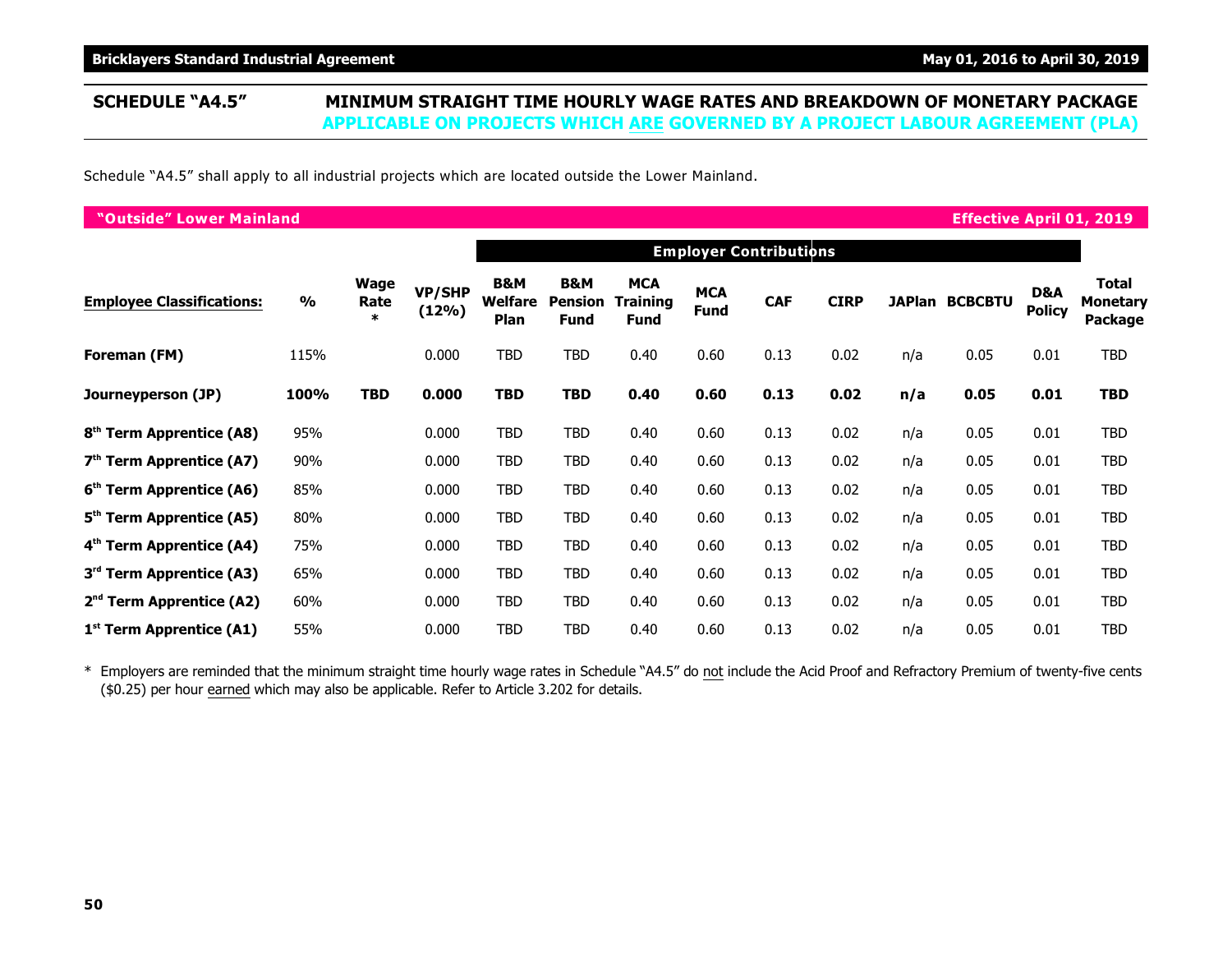### **SCHEDULE "B1.1" EMPLOYER CONTRIBUTIONS AND EMPLOYEE DEDUCTIONS APPLICABLE ON PROJECTS WHICH ARE NOT GOVERNED BY A PROJECT LABOUR AGREEMENT (PLA)**

Schedule "B1.1" shall apply to all industrial projects which are located inside the Lower Mainland.

| "Inside" Lower Mainland                                                                                                                                                                                                                                                                                                                                      |                                   |                                                                                          |                                                                                          |                                                                                          |                                                                                          |                                                                                          |                                                                                          |                                                                                          |                                                                                          | Effective June 26, 2016                                                                  |                                                                                          |
|--------------------------------------------------------------------------------------------------------------------------------------------------------------------------------------------------------------------------------------------------------------------------------------------------------------------------------------------------------------|-----------------------------------|------------------------------------------------------------------------------------------|------------------------------------------------------------------------------------------|------------------------------------------------------------------------------------------|------------------------------------------------------------------------------------------|------------------------------------------------------------------------------------------|------------------------------------------------------------------------------------------|------------------------------------------------------------------------------------------|------------------------------------------------------------------------------------------|------------------------------------------------------------------------------------------|------------------------------------------------------------------------------------------|
|                                                                                                                                                                                                                                                                                                                                                              |                                   |                                                                                          |                                                                                          |                                                                                          |                                                                                          |                                                                                          | <b>Employee Classifications</b>                                                          |                                                                                          |                                                                                          |                                                                                          |                                                                                          |
| <b>Employer Contributions</b>                                                                                                                                                                                                                                                                                                                                |                                   | <b>FM</b>                                                                                | <b>JP</b>                                                                                | A8                                                                                       | <b>A7</b>                                                                                | A6                                                                                       | A5                                                                                       | A4                                                                                       | A <sub>3</sub>                                                                           | A2                                                                                       | A1                                                                                       |
| * Bricklayers and Masons Welfare Plan<br>* Bricklayers and Masons Pension Fund<br><sup>†</sup> MCA of BC Training Fund<br><sup>+</sup> MCA of BC Fund<br>+ CAF (Contract Administration Fund)<br><sup>†</sup> CIRP (Rehabilitation Plan)<br>* JAPlan (BC Jurisdictional Assignment Plan)<br><sup>+</sup> BCBCBTU Fund<br><b>Total Employer Contributions</b> | <b>ST</b><br>1.5x OT<br>$2x$ OT   | 2.75<br>3.00<br>0.40<br>0.60<br>0.11<br>0.02<br>0.01<br>0.01<br>6.900<br>9.780<br>12.660 | 2.75<br>3.00<br>0.40<br>0.60<br>0.11<br>0.02<br>0.01<br>0.01<br>6.900<br>9.780<br>12.660 | 2.75<br>3.00<br>0.40<br>0.60<br>0.11<br>0.02<br>0.01<br>0.01<br>6.900<br>9.780<br>12.660 | 2.75<br>3.00<br>0.40<br>0.60<br>0.11<br>0.02<br>0.01<br>0.01<br>6.900<br>9.780<br>12.660 | 2.75<br>3.00<br>0.40<br>0.60<br>0.11<br>0.02<br>0.01<br>0.01<br>6.900<br>9.780<br>12.660 | 2.75<br>3.00<br>0.40<br>0.60<br>0.11<br>0.02<br>0.01<br>0.01<br>6.900<br>9.780<br>12.660 | 2.75<br>3.00<br>0.40<br>0.60<br>0.11<br>0.02<br>0.01<br>0.01<br>6.900<br>9.780<br>12.660 | 2.75<br>3.00<br>0.40<br>0.60<br>0.11<br>0.02<br>0.01<br>0.01<br>6.900<br>9.780<br>12.660 | 2.75<br>3.00<br>0.40<br>0.60<br>0.11<br>0.02<br>0.01<br>0.01<br>6.900<br>9.780<br>12.660 | 2.75<br>3.00<br>0.40<br>0.60<br>0.11<br>0.02<br>0.01<br>0.01<br>6.900<br>9.780<br>12.660 |
| <b>Employee Deductions - Hourly</b>                                                                                                                                                                                                                                                                                                                          |                                   |                                                                                          |                                                                                          |                                                                                          |                                                                                          |                                                                                          |                                                                                          |                                                                                          |                                                                                          |                                                                                          |                                                                                          |
| * Bricklayers and Masons Pension Fund<br>* BCYT Fund<br>* Coalition of BC Building Trade Unions<br>* Canadian Building Trades<br><b>Total Employee Deductions - Hourly</b>                                                                                                                                                                                   | <b>ST</b><br>1.5x OT<br>$2x$ OT   | 2.75<br>0.10<br>0.02<br>0.01<br>2.880<br>4.320<br>5.760                                  | 2.75<br>0.10<br>0.02<br>0.01<br>2.880<br>4.320<br>5.760                                  | 2.75<br>0.10<br>0.02<br>0.01<br>2.880<br>4.320<br>5.760                                  | 2.75<br>0.10<br>0.02<br>0.01<br>2.880<br>4.320<br>5.760                                  | 2.75<br>0.10<br>0.02<br>0.01<br>2.880<br>4.320<br>5.760                                  | 2.75<br>0.10<br>0.02<br>0.01<br>2.880<br>4.320<br>5.760                                  | 2.75<br>0.10<br>0.02<br>0.01<br>2.880<br>4.320<br>5.760                                  | 2.75<br>0.10<br>0.02<br>0.01<br>2.880<br>4.320<br>5.760                                  | 2.75<br>0.10<br>0.02<br>0.01<br>2.880<br>4.320<br>5.760                                  | 2.75<br>0.10<br>0.02<br>0.01<br>2.880<br>4.320<br>5.760                                  |
| <b>‡ Employee Deductions - Field Dues</b>                                                                                                                                                                                                                                                                                                                    |                                   |                                                                                          |                                                                                          |                                                                                          |                                                                                          |                                                                                          | >>> Calculated on the basis of 2.5% of total Monetary Package <<<                        |                                                                                          |                                                                                          |                                                                                          |                                                                                          |
| <b>‡ Total Employee Deductions - Field Dues</b>                                                                                                                                                                                                                                                                                                              | <b>ST</b><br>1.5x OT<br>$2x$ OT   | 1.550<br>2.310<br>3.071                                                                  | 1.370<br>2.041<br>2.712                                                                  | 1.310<br>1.951<br>2.592                                                                  | 1.250<br>1.861<br>2.472                                                                  | 1.190<br>1.771<br>2.352                                                                  | 1.131<br>1.682<br>2.233                                                                  | 1.071<br>1.592<br>2.113                                                                  | 0.951<br>1.412<br>1.873                                                                  | 0.891<br>1.322<br>1.754                                                                  | 0.831<br>1.232<br>1.634                                                                  |
| <b>Total Hourly Remittance</b>                                                                                                                                                                                                                                                                                                                               | <b>ST</b><br>$1.5x$ OT<br>$2x$ OT | 11.330<br>16.410<br>21.491                                                               | 11.150<br>16.141<br>21.132                                                               | 11.090<br>16.051<br>21.012                                                               | 11.030<br>15.961<br>20.892                                                               | 10.970<br>15.871<br>20.772                                                               | 10.911<br>15.782<br>20.653                                                               | 10.851<br>15.692<br>20.533                                                               | 10.731<br>15.512<br>20.293                                                               | 10.671<br>15.422<br>20.174                                                               | 10.611<br>15.332<br>20.054                                                               |
| <b>Monthly Counter Dues</b>                                                                                                                                                                                                                                                                                                                                  |                                   | 30.00                                                                                    | 30.00                                                                                    | 30.00                                                                                    | 30.00                                                                                    | 30.00                                                                                    | 30.00                                                                                    | 30.00                                                                                    | 30.00                                                                                    | 30.00                                                                                    | 30.00                                                                                    |

\* Calculated and payable on the basis of "hours earned". † Calculated and payable on the basis of "hours worked".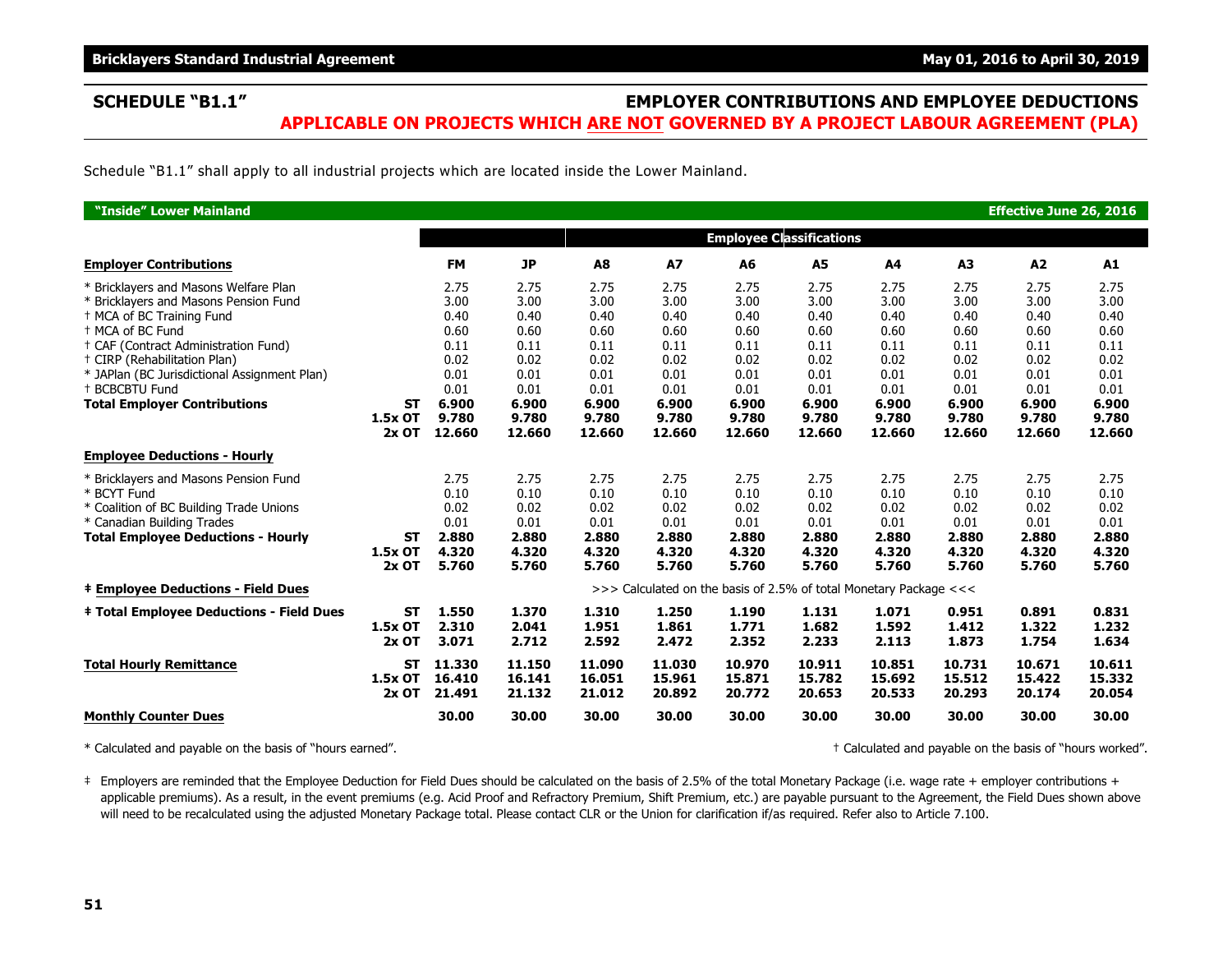### **SCHEDULE "B1.2" EMPLOYER CONTRIBUTIONS AND EMPLOYEE DEDUCTIONS APPLICABLE ON PROJECTS WHICH ARE NOT GOVERNED BY A PROJECT LABOUR AGREEMENT (PLA)**

Schedule "B1.2" shall apply to all industrial projects which are located inside the Lower Mainland.

| "Inside" Lower Mainland                                                                                                                                                                                                                                                                                                                                      |                                 |                                                                                          |                                                                                          |                                                                                          |                                                                                          |                                                                                          |                                                                                          |                                                                                          |                                                                                          | Effective May 01, 2017                                                                   |                                                                                          |
|--------------------------------------------------------------------------------------------------------------------------------------------------------------------------------------------------------------------------------------------------------------------------------------------------------------------------------------------------------------|---------------------------------|------------------------------------------------------------------------------------------|------------------------------------------------------------------------------------------|------------------------------------------------------------------------------------------|------------------------------------------------------------------------------------------|------------------------------------------------------------------------------------------|------------------------------------------------------------------------------------------|------------------------------------------------------------------------------------------|------------------------------------------------------------------------------------------|------------------------------------------------------------------------------------------|------------------------------------------------------------------------------------------|
|                                                                                                                                                                                                                                                                                                                                                              |                                 |                                                                                          |                                                                                          |                                                                                          |                                                                                          | <b>Employee Classifications</b>                                                          |                                                                                          |                                                                                          |                                                                                          |                                                                                          |                                                                                          |
| <b>Employer Contributions</b>                                                                                                                                                                                                                                                                                                                                |                                 | <b>FM</b>                                                                                | <b>JP</b>                                                                                | A8                                                                                       | <b>A7</b>                                                                                | A6                                                                                       | <b>A5</b>                                                                                | A4                                                                                       | A <sub>3</sub>                                                                           | A2                                                                                       | A1                                                                                       |
| * Bricklayers and Masons Welfare Plan<br>* Bricklayers and Masons Pension Fund<br><sup>†</sup> MCA of BC Training Fund<br><sup>+</sup> MCA of BC Fund<br>+ CAF (Contract Administration Fund)<br><sup>†</sup> CIRP (Rehabilitation Plan)<br>* JAPlan (BC Jurisdictional Assignment Plan)<br><sup>+</sup> BCBCBTU Fund<br><b>Total Employer Contributions</b> | <b>ST</b><br>1.5x OT<br>$2x$ OT | 2.75<br>3.00<br>0.40<br>0.60<br>0.13<br>0.02<br>0.01<br>0.01<br>6.920<br>9.800<br>12.680 | 2.75<br>3.00<br>0.40<br>0.60<br>0.13<br>0.02<br>0.01<br>0.01<br>6.920<br>9.800<br>12.680 | 2.75<br>3.00<br>0.40<br>0.60<br>0.13<br>0.02<br>0.01<br>0.01<br>6.920<br>9.800<br>12.680 | 2.75<br>3.00<br>0.40<br>0.60<br>0.13<br>0.02<br>0.01<br>0.01<br>6.920<br>9.800<br>12.680 | 2.75<br>3.00<br>0.40<br>0.60<br>0.13<br>0.02<br>0.01<br>0.01<br>6.920<br>9.800<br>12.680 | 2.75<br>3.00<br>0.40<br>0.60<br>0.13<br>0.02<br>0.01<br>0.01<br>6.920<br>9.800<br>12.680 | 2.75<br>3.00<br>0.40<br>0.60<br>0.13<br>0.02<br>0.01<br>0.01<br>6.920<br>9.800<br>12.680 | 2.75<br>3.00<br>0.40<br>0.60<br>0.13<br>0.02<br>0.01<br>0.01<br>6.920<br>9.800<br>12.680 | 2.75<br>3.00<br>0.40<br>0.60<br>0.13<br>0.02<br>0.01<br>0.01<br>6.920<br>9.800<br>12.680 | 2.75<br>3.00<br>0.40<br>0.60<br>0.13<br>0.02<br>0.01<br>0.01<br>6.920<br>9.800<br>12.680 |
| <b>Employee Deductions - Hourly</b>                                                                                                                                                                                                                                                                                                                          |                                 |                                                                                          |                                                                                          |                                                                                          |                                                                                          |                                                                                          |                                                                                          |                                                                                          |                                                                                          |                                                                                          |                                                                                          |
| * Bricklayers and Masons Pension Fund<br>* BCYT Fund<br>* Coalition of BC Building Trade Unions<br>* Canadian Building Trades<br><b>Total Employee Deductions - Hourly</b>                                                                                                                                                                                   | <b>ST</b><br>1.5x OT<br>$2x$ OT | 2.75<br>0.10<br>0.02<br>0.01<br>2.880<br>4.320<br>5.760                                  | 2.75<br>0.10<br>0.02<br>0.01<br>2.880<br>4.320<br>5.760                                  | 2.75<br>0.10<br>0.02<br>0.01<br>2.880<br>4.320<br>5.760                                  | 2.75<br>0.10<br>0.02<br>0.01<br>2.880<br>4.320<br>5.760                                  | 2.75<br>0.10<br>0.02<br>0.01<br>2.880<br>4.320<br>5.760                                  | 2.75<br>0.10<br>0.02<br>0.01<br>2.880<br>4.320<br>5.760                                  | 2.75<br>0.10<br>0.02<br>0.01<br>2.880<br>4.320<br>5.760                                  | 2.75<br>0.10<br>0.02<br>0.01<br>2.880<br>4.320<br>5.760                                  | 2.75<br>0.10<br>0.02<br>0.01<br>2.880<br>4.320<br>5.760                                  | 2.75<br>0.10<br>0.02<br>0.01<br>2.880<br>4.320<br>5.760                                  |
| <b>‡ Employee Deductions - Field Dues</b>                                                                                                                                                                                                                                                                                                                    |                                 |                                                                                          |                                                                                          |                                                                                          |                                                                                          | >>> Calculated on the basis of 2.5% of total Monetary Package <<<                        |                                                                                          |                                                                                          |                                                                                          |                                                                                          |                                                                                          |
| <b>‡ Total Employee Deductions - Field Dues</b>                                                                                                                                                                                                                                                                                                              | <b>ST</b><br>1.5x OT<br>2x OT   | 1.575<br>2.348<br>3.121                                                                  | 1.392<br>2.074<br>2.755                                                                  | 1.331<br>1.982<br>2.633                                                                  | 1.270<br>1.891<br>2.512                                                                  | 1.209<br>1.799<br>2.390                                                                  | 1.148<br>1.708<br>2.268                                                                  | 1.087<br>1.617<br>2.146                                                                  | 0.965<br>1.434<br>1.902                                                                  | 0.904<br>1.342<br>1.780                                                                  | 0.844<br>1.251<br>1.658                                                                  |
| <b>Total Hourly Remittance</b>                                                                                                                                                                                                                                                                                                                               | <b>ST</b><br>1.5x OT<br>$2x$ OT | 11.375<br>16.468<br>21.561                                                               | 11.192<br>16.194<br>21.195                                                               | 11.131<br>16.102<br>21.073                                                               | 11.070<br>16.011<br>20.952                                                               | 11.009<br>15.919<br>20.830                                                               | 10.948<br>15.828<br>20.708                                                               | 10.887<br>15.737<br>20.586                                                               | 10.765<br>15.554<br>20.342                                                               | 10.704<br>15.462<br>20.220                                                               | 10.644<br>15.371<br>20.098                                                               |
| <b>Monthly Counter Dues</b>                                                                                                                                                                                                                                                                                                                                  |                                 | 30.00                                                                                    | 30.00                                                                                    | 30.00                                                                                    | 30.00                                                                                    | 30.00                                                                                    | 30.00                                                                                    | 30.00                                                                                    | 30.00                                                                                    | 30.00                                                                                    | 30.00                                                                                    |

\* Calculated and payable on the basis of "hours earned". † Calculated and payable on the basis of "hours worked".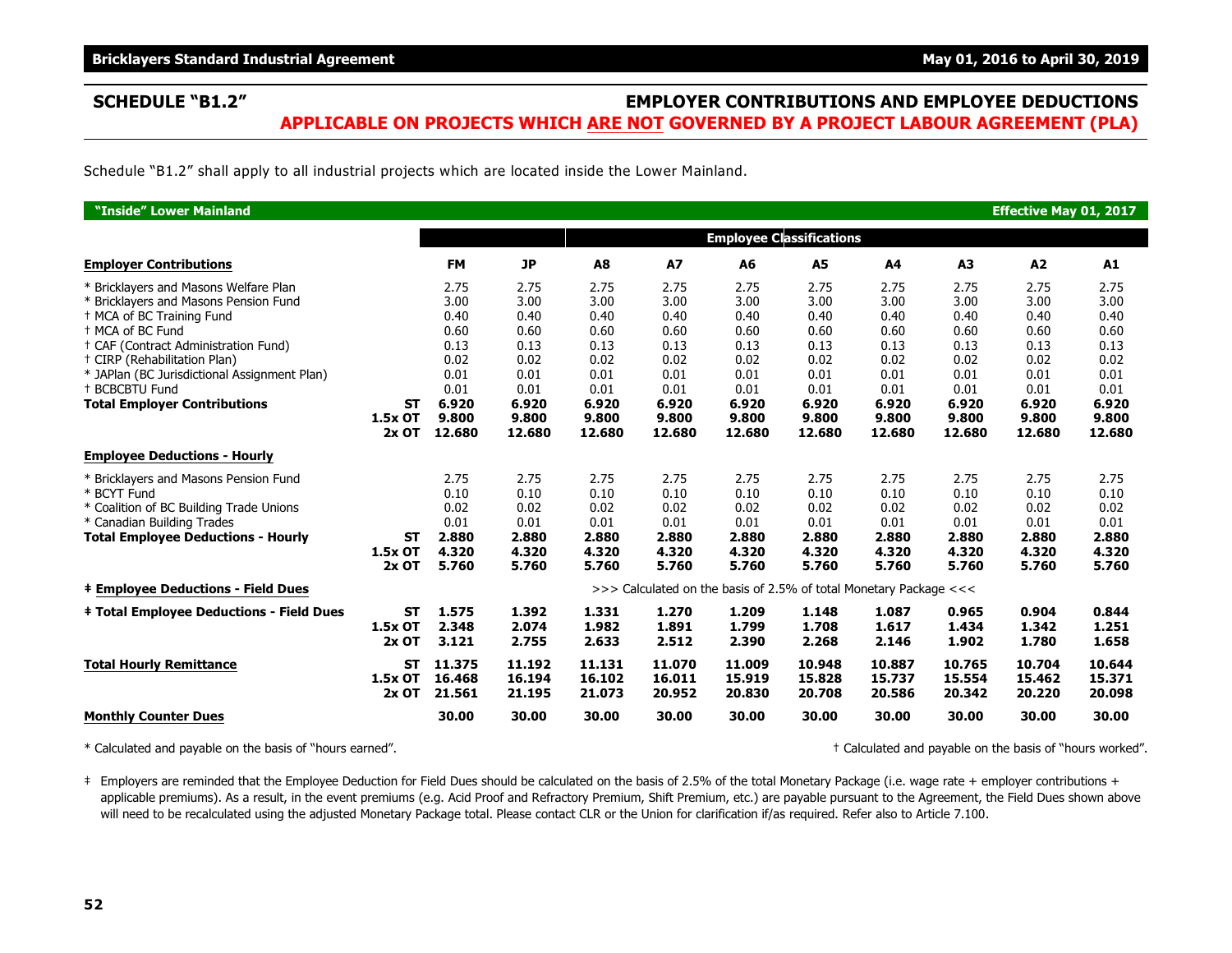### **SCHEDULE "B1.3" EMPLOYER CONTRIBUTIONS AND EMPLOYEE DEDUCTIONS APPLICABLE ON PROJECTS WHICH ARE NOT GOVERNED BY A PROJECT LABOUR AGREEMENT (PLA)**

Schedule "B1.3" shall apply to all industrial projects which are located inside the Lower Mainland.

| "Inside" Lower Mainland                                                                                                                                                                                                                                                                                                                                                                 |                                 |                                                                                                 |                                                                                                 |                                                                                                 |                                                                                                 |                                                                                                 |                                                                                                 |                                                                                                 |                                                                                                 | <b>Effective November 26, 2017</b>                                                              |                                                                                                 |
|-----------------------------------------------------------------------------------------------------------------------------------------------------------------------------------------------------------------------------------------------------------------------------------------------------------------------------------------------------------------------------------------|---------------------------------|-------------------------------------------------------------------------------------------------|-------------------------------------------------------------------------------------------------|-------------------------------------------------------------------------------------------------|-------------------------------------------------------------------------------------------------|-------------------------------------------------------------------------------------------------|-------------------------------------------------------------------------------------------------|-------------------------------------------------------------------------------------------------|-------------------------------------------------------------------------------------------------|-------------------------------------------------------------------------------------------------|-------------------------------------------------------------------------------------------------|
|                                                                                                                                                                                                                                                                                                                                                                                         |                                 |                                                                                                 |                                                                                                 |                                                                                                 |                                                                                                 | <b>Employee Classifications</b>                                                                 |                                                                                                 |                                                                                                 |                                                                                                 |                                                                                                 |                                                                                                 |
| <b>Employer Contributions</b>                                                                                                                                                                                                                                                                                                                                                           |                                 | <b>FM</b>                                                                                       | <b>JP</b>                                                                                       | A8                                                                                              | <b>A7</b>                                                                                       | A <sub>6</sub>                                                                                  | A5                                                                                              | A4                                                                                              | A3                                                                                              | A <sub>2</sub>                                                                                  | A1                                                                                              |
| * Bricklayers and Masons Welfare Plan<br>* Bricklayers and Masons Pension Fund<br><sup>+</sup> MCA of BC Training Fund<br><sup>+</sup> MCA of BC Fund<br>+ CAF (Contract Administration Fund)<br><sup>+</sup> CIRP (Rehabilitation Plan)<br>* JAPlan (BC Jurisdictional Assignment Plan)<br><sup>+</sup> BCBCBTU Fund<br><sup>+</sup> D&A Policv<br><b>Total Employer Contributions</b> | <b>ST</b><br>1.5x OT            | 2.750<br>3.000<br>0.400<br>0.600<br>0.130<br>0.020<br>0.010<br>0.050<br>0.010<br>6.970<br>9.850 | 2.750<br>3.000<br>0.400<br>0.600<br>0.130<br>0.020<br>0.010<br>0.050<br>0.010<br>6.970<br>9.850 | 2.750<br>3.000<br>0.400<br>0.600<br>0.130<br>0.020<br>0.010<br>0.050<br>0.010<br>6.970<br>9.850 | 2.750<br>3.000<br>0.400<br>0.600<br>0.130<br>0.020<br>0.010<br>0.050<br>0.010<br>6.970<br>9.850 | 2.750<br>3.000<br>0.400<br>0.600<br>0.130<br>0.020<br>0.010<br>0.050<br>0.010<br>6.970<br>9.850 | 2.750<br>3.000<br>0.400<br>0.600<br>0.130<br>0.020<br>0.010<br>0.050<br>0.010<br>6.970<br>9.850 | 2.750<br>3.000<br>0.400<br>0.600<br>0.130<br>0.020<br>0.010<br>0.050<br>0.010<br>6.970<br>9.850 | 2.750<br>3.000<br>0.400<br>0.600<br>0.130<br>0.020<br>0.010<br>0.050<br>0.010<br>6.970<br>9.850 | 2.750<br>3.000<br>0.400<br>0.600<br>0.130<br>0.020<br>0.010<br>0.050<br>0.010<br>6.970<br>9.850 | 2.750<br>3.000<br>0.400<br>0.600<br>0.130<br>0.020<br>0.010<br>0.050<br>0.010<br>6.970<br>9.850 |
|                                                                                                                                                                                                                                                                                                                                                                                         | $2x$ OT                         | 12.730                                                                                          | 12.730                                                                                          | 12.730                                                                                          | 12.730                                                                                          | 12.730                                                                                          | 12.730                                                                                          | 12.730                                                                                          | 12.730                                                                                          | 12.730                                                                                          | 12.730                                                                                          |
| <b>Employee Deductions - Hourly</b>                                                                                                                                                                                                                                                                                                                                                     |                                 |                                                                                                 |                                                                                                 |                                                                                                 |                                                                                                 |                                                                                                 |                                                                                                 |                                                                                                 |                                                                                                 |                                                                                                 |                                                                                                 |
| * Bricklayers and Masons Pension Fund<br>* BCYT Fund<br>* Coalition of BC Building Trade Unions<br>* Canadian Building Trades<br><b>Total Employee Deductions - Hourly</b>                                                                                                                                                                                                              | ST<br>1.5x OT<br>$2x$ OT        | 2.750<br>0.085<br>0.020<br>0.010<br>2.865<br>4.298<br>5.730                                     | 2.750<br>0.085<br>0.020<br>0.010<br>2.865<br>4.298<br>5.730                                     | 2.750<br>0.085<br>0.020<br>0.010<br>2.865<br>4.298<br>5.730                                     | 2.750<br>0.085<br>0.020<br>0.010<br>2.865<br>4.298<br>5.730                                     | 2.750<br>0.085<br>0.020<br>0.010<br>2.865<br>4.298<br>5.730                                     | 2.750<br>0.085<br>0.020<br>0.010<br>2.865<br>4.298<br>5.730                                     | 2.750<br>0.085<br>0.020<br>0.010<br>2.865<br>4.298<br>5.730                                     | 2.750<br>0.085<br>0.020<br>0.010<br>2.865<br>4.298<br>5.730                                     | 2.750<br>0.085<br>0.020<br>0.010<br>2.865<br>4.298<br>5.730                                     | 2.750<br>0.085<br>0.020<br>0.010<br>2.865<br>4.298<br>5.730                                     |
| <b>‡ Employee Deductions - Field Dues</b>                                                                                                                                                                                                                                                                                                                                               |                                 |                                                                                                 |                                                                                                 |                                                                                                 | >>> Calculated on the basis of 2.5% of total Monetary Package <<<                               |                                                                                                 |                                                                                                 |                                                                                                 |                                                                                                 |                                                                                                 |                                                                                                 |
| <b>‡ Total Employee Deductions - Field Dues</b>                                                                                                                                                                                                                                                                                                                                         | <b>ST</b><br>1.5x OT<br>$2x$ OT | 1.576<br>2.349<br>3.122                                                                         | 1.393<br>2.075<br>2.756                                                                         | 1.332<br>1.983<br>2.634                                                                         | 1.272<br>1.892<br>2.513                                                                         | 1.211<br>1.801<br>2.391                                                                         | 1.149<br>1.709<br>2.269                                                                         | 1.089<br>1.618<br>2.147                                                                         | 0.967<br>1.435<br>1.903                                                                         | 0.906<br>1.343<br>1.781                                                                         | 0.845<br>1.252<br>1.659                                                                         |
| <b>Total Hourly Remittance</b>                                                                                                                                                                                                                                                                                                                                                          | ST<br>1.5x OT<br>$2x$ OT        | 11.411<br>16.497<br>21.582                                                                      | 11.228<br>16.223<br>21.216                                                                      | 11.167<br>16.131<br>21.094                                                                      | 11.107<br>16.040<br>20.973                                                                      | 11.046<br>15.949<br>20.851                                                                      | 10.984<br>15.857<br>20.729                                                                      | 10.924<br>15.766<br>20.607                                                                      | 10.802<br>15.583<br>20.363                                                                      | 10.741<br>15.491<br>20.241                                                                      | 10.680<br>15.400<br>20.119                                                                      |
| <b>Monthly Counter Dues</b>                                                                                                                                                                                                                                                                                                                                                             |                                 | 30.00                                                                                           | 30.00                                                                                           | 30.00                                                                                           | 30.00                                                                                           | 30.00                                                                                           | 30.00                                                                                           | 30.00                                                                                           | 30.00                                                                                           | 30.00                                                                                           | 30.00                                                                                           |

\* Calculated and payable on the basis of "hours earned". † Calculated and payable on the basis of "hours worked".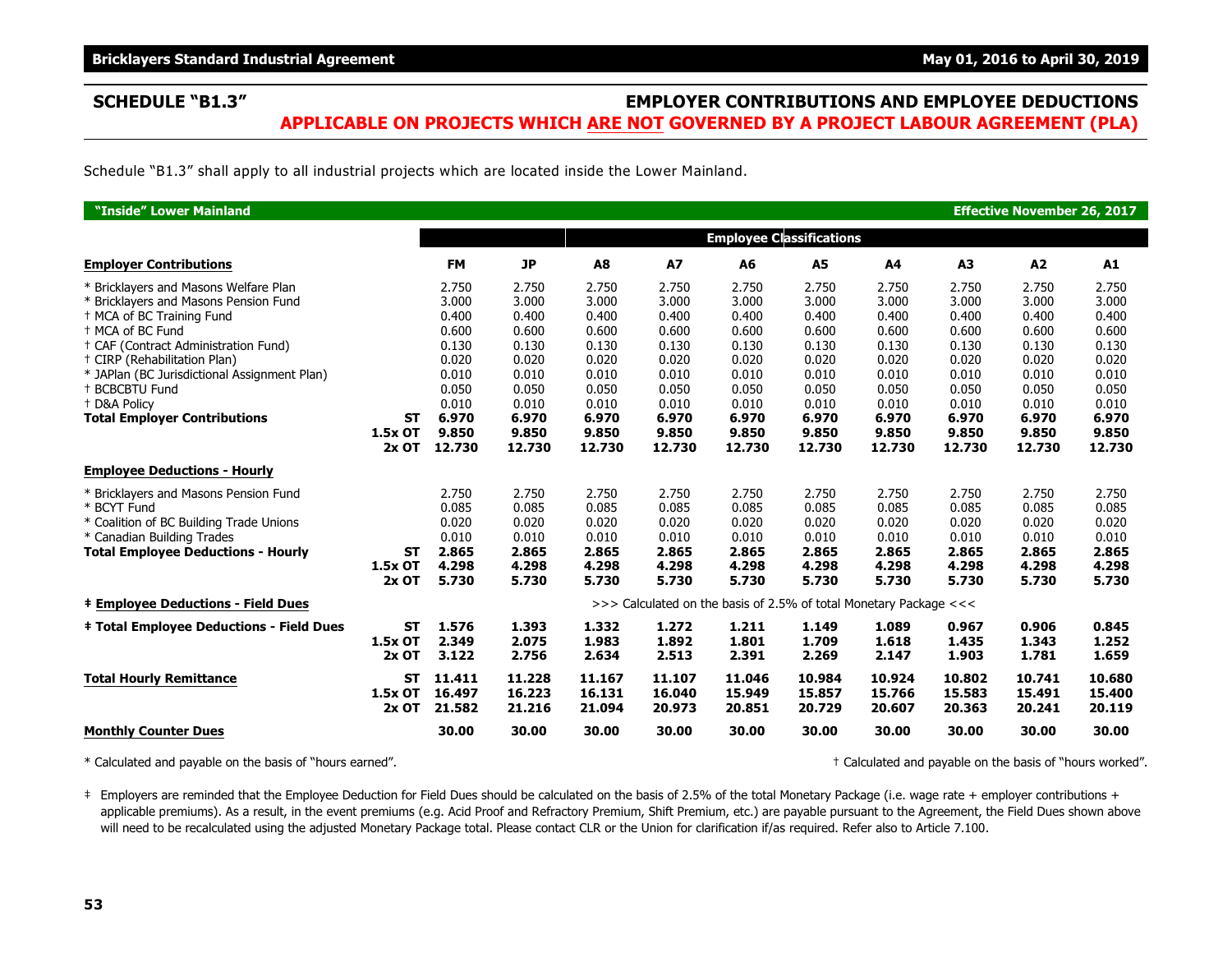### **SCHEDULE "B1.4" EMPLOYER CONTRIBUTIONS AND EMPLOYEE DEDUCTIONS APPLICABLE ON PROJECTS WHICH ARE NOT GOVERNED BY A PROJECT LABOUR AGREEMENT (PLA)**

Schedule "B1.4" shall apply to all industrial projects which are located inside the Lower Mainland.

| "Inside" Lower Mainland                                                                                                                                                                                                                                                                                                                                                                 |                                 |                                                                                                |                                                                                                |                                                                                                |                                                                                                |                                                                                                |                                                                                                |                                                                                                |                                                                                                | <b>Effective May 01, 2018</b>                                                                  |                                                                                                |
|-----------------------------------------------------------------------------------------------------------------------------------------------------------------------------------------------------------------------------------------------------------------------------------------------------------------------------------------------------------------------------------------|---------------------------------|------------------------------------------------------------------------------------------------|------------------------------------------------------------------------------------------------|------------------------------------------------------------------------------------------------|------------------------------------------------------------------------------------------------|------------------------------------------------------------------------------------------------|------------------------------------------------------------------------------------------------|------------------------------------------------------------------------------------------------|------------------------------------------------------------------------------------------------|------------------------------------------------------------------------------------------------|------------------------------------------------------------------------------------------------|
|                                                                                                                                                                                                                                                                                                                                                                                         |                                 |                                                                                                |                                                                                                |                                                                                                |                                                                                                | <b>Employee Classifications</b>                                                                |                                                                                                |                                                                                                |                                                                                                |                                                                                                |                                                                                                |
| <b>Employer Contributions</b>                                                                                                                                                                                                                                                                                                                                                           |                                 | <b>FM</b>                                                                                      | <b>JP</b>                                                                                      | A8                                                                                             | A7                                                                                             | A6                                                                                             | A5                                                                                             | A4                                                                                             | A3                                                                                             | A2                                                                                             | A1                                                                                             |
| * Bricklayers and Masons Welfare Plan<br>* Bricklayers and Masons Pension Fund<br><sup>+</sup> MCA of BC Training Fund<br><sup>+</sup> MCA of BC Fund<br>+ CAF (Contract Administration Fund)<br><sup>+</sup> CIRP (Rehabilitation Plan)<br>* JAPlan (BC Jurisdictional Assignment Plan)<br><sup>+</sup> BCBCBTU Fund<br><sup>+</sup> D&A Policv<br><b>Total Employer Contributions</b> | <b>ST</b><br>1.5x OT            | 2.850<br>3.150<br>0.400<br>0.600<br>0.130<br>0.020<br>n/a<br>0.050<br>0.010<br>7.210<br>10.210 | 2.850<br>3.150<br>0.400<br>0.600<br>0.130<br>0.020<br>n/a<br>0.050<br>0.010<br>7.210<br>10.210 | 2.850<br>3.150<br>0.400<br>0.600<br>0.130<br>0.020<br>n/a<br>0.050<br>0.010<br>7.210<br>10.210 | 2.850<br>3.150<br>0.400<br>0.600<br>0.130<br>0.020<br>n/a<br>0.050<br>0.010<br>7.210<br>10.210 | 2.850<br>3.150<br>0.400<br>0.600<br>0.130<br>0.020<br>n/a<br>0.050<br>0.010<br>7.210<br>10.210 | 2.850<br>3.150<br>0.400<br>0.600<br>0.130<br>0.020<br>n/a<br>0.050<br>0.010<br>7.210<br>10.210 | 2.850<br>3.150<br>0.400<br>0.600<br>0.130<br>0.020<br>n/a<br>0.050<br>0.010<br>7.210<br>10.210 | 2.850<br>3.150<br>0.400<br>0.600<br>0.130<br>0.020<br>n/a<br>0.050<br>0.010<br>7.210<br>10.210 | 2.850<br>3.150<br>0.400<br>0.600<br>0.130<br>0.020<br>n/a<br>0.050<br>0.010<br>7.210<br>10.210 | 2.850<br>3.150<br>0.400<br>0.600<br>0.130<br>0.020<br>n/a<br>0.050<br>0.010<br>7.210<br>10.210 |
|                                                                                                                                                                                                                                                                                                                                                                                         | $2x$ OT                         | 13.210                                                                                         | 13.210                                                                                         | 13.210                                                                                         | 13.210                                                                                         | 13.210                                                                                         | 13.210                                                                                         | 13.210                                                                                         | 13.210                                                                                         | 13.210                                                                                         | 13.210                                                                                         |
| <b>Employee Deductions - Hourly</b>                                                                                                                                                                                                                                                                                                                                                     |                                 |                                                                                                |                                                                                                |                                                                                                |                                                                                                |                                                                                                |                                                                                                |                                                                                                |                                                                                                |                                                                                                |                                                                                                |
| * Bricklayers and Masons Pension Fund<br>* BCYT Fund<br>* Coalition of BC Building Trade Unions<br>* Canadian Building Trades<br><b>Total Employee Deductions - Hourly</b>                                                                                                                                                                                                              | <b>ST</b><br>1.5x OT<br>$2x$ OT | 2.750<br>0.085<br>0.020<br>0.010<br>2.865<br>4.298<br>5.730                                    | 2.750<br>0.085<br>0.020<br>0.010<br>2.865<br>4.298<br>5.730                                    | 2.750<br>0.085<br>0.020<br>0.010<br>2.865<br>4.298<br>5.730                                    | 2.750<br>0.085<br>0.020<br>0.010<br>2.865<br>4.298<br>5.730                                    | 2.750<br>0.085<br>0.020<br>0.010<br>2.865<br>4.298<br>5.730                                    | 2.750<br>0.085<br>0.020<br>0.010<br>2.865<br>4.298<br>5.730                                    | 2.750<br>0.085<br>0.020<br>0.010<br>2.865<br>4.298<br>5.730                                    | 2.750<br>0.085<br>0.020<br>0.010<br>2.865<br>4.298<br>5.730                                    | 2.750<br>0.085<br>0.020<br>0.010<br>2.865<br>4.298<br>5.730                                    | 2.750<br>0.085<br>0.020<br>0.010<br>2.865<br>4.298<br>5.730                                    |
| <b>‡ Employee Deductions - Field Dues</b>                                                                                                                                                                                                                                                                                                                                               |                                 |                                                                                                |                                                                                                |                                                                                                |                                                                                                | >>> Calculated on the basis of 2.5% of total Monetary Package <<<                              |                                                                                                |                                                                                                |                                                                                                |                                                                                                |                                                                                                |
| <b>‡ Total Employee Deductions - Field Dues</b>                                                                                                                                                                                                                                                                                                                                         | <b>ST</b><br>1.5x OT<br>$2x$ OT | 1.600<br>2.384<br>3.169                                                                        | 1.414<br>2.107<br>2.799                                                                        | 1.353<br>2.014<br>2.676                                                                        | 1.291<br>1.921<br>2.552                                                                        | 1.229<br>1.829<br>2.429                                                                        | 1.168<br>1.736<br>2.305                                                                        | 1.106<br>1.644<br>2.182                                                                        | 0.982<br>1.459<br>1.935                                                                        | 0.921<br>1.366<br>1.811                                                                        | 0.859<br>1.273<br>1.688                                                                        |
| <b>Total Hourly Remittance</b>                                                                                                                                                                                                                                                                                                                                                          | <b>ST</b><br>1.5x OT<br>$2x$ OT | 11.675<br>16.892<br>22.109                                                                     | 11.489<br>16.615<br>21.739                                                                     | 11.428<br>16.522<br>21.616                                                                     | 11.366<br>16.429<br>21.492                                                                     | 11.304<br>16.337<br>21.369                                                                     | 11.243<br>16.244<br>21.245                                                                     | 11.181<br>16.152<br>21.122                                                                     | 11.057<br>15.967<br>20.875                                                                     | 10.996<br>15.874<br>20.751                                                                     | 10.934<br>15.781<br>20.628                                                                     |
| <b>Monthly Counter Dues</b>                                                                                                                                                                                                                                                                                                                                                             |                                 | 30.00                                                                                          | 30.00                                                                                          | 30.00                                                                                          | 30.00                                                                                          | 30.00                                                                                          | 30.00                                                                                          | 30.00                                                                                          | 30.00                                                                                          | 30.00                                                                                          | 30.00                                                                                          |

\* Calculated and payable on the basis of "hours earned". † Calculated and payable on the basis of "hours worked".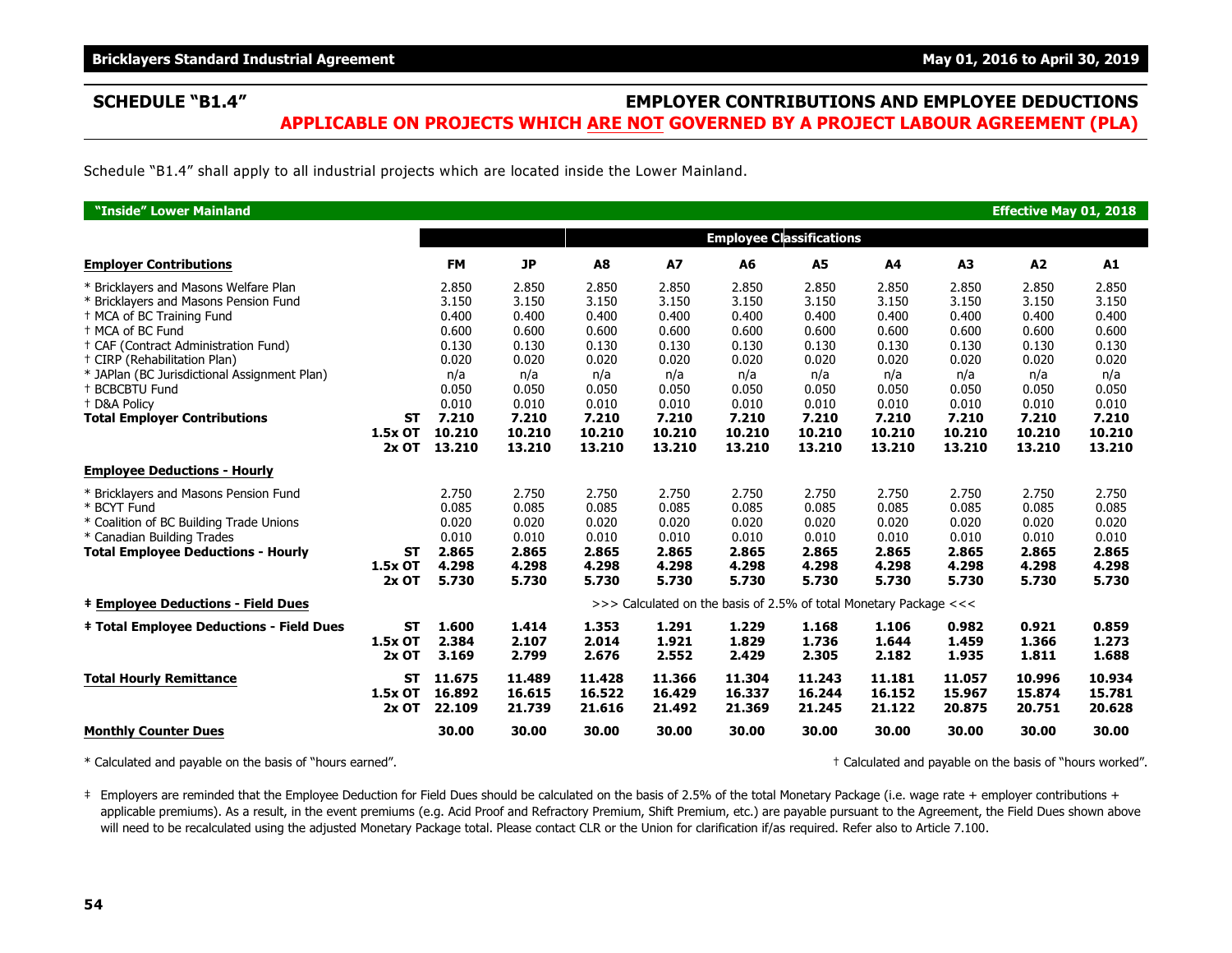### **SCHEDULE "B1.5" EMPLOYER CONTRIBUTIONS AND EMPLOYEE DEDUCTIONS APPLICABLE ON PROJECTS WHICH ARE NOT GOVERNED BY A PROJECT LABOUR AGREEMENT (PLA)**

Schedule "B1.5" shall apply to all industrial projects which are located inside the Lower Mainland.

| "Inside" Lower Mainland                                                                                                                                                                                                                                                                                                                                           |                                 |                                                                                                                                              |                                                                                                                                              |                                                                                                                                              |                                                                                                                                              |                                                                                                                                              |                                                                                                                                              |                                                                                                                                              |                                                                                                                                              | <b>Effective April 01, 2019</b>                                                                                                              |                                                                                                                                              |
|-------------------------------------------------------------------------------------------------------------------------------------------------------------------------------------------------------------------------------------------------------------------------------------------------------------------------------------------------------------------|---------------------------------|----------------------------------------------------------------------------------------------------------------------------------------------|----------------------------------------------------------------------------------------------------------------------------------------------|----------------------------------------------------------------------------------------------------------------------------------------------|----------------------------------------------------------------------------------------------------------------------------------------------|----------------------------------------------------------------------------------------------------------------------------------------------|----------------------------------------------------------------------------------------------------------------------------------------------|----------------------------------------------------------------------------------------------------------------------------------------------|----------------------------------------------------------------------------------------------------------------------------------------------|----------------------------------------------------------------------------------------------------------------------------------------------|----------------------------------------------------------------------------------------------------------------------------------------------|
|                                                                                                                                                                                                                                                                                                                                                                   |                                 |                                                                                                                                              |                                                                                                                                              |                                                                                                                                              |                                                                                                                                              | <b>Employee Classifications</b>                                                                                                              |                                                                                                                                              |                                                                                                                                              |                                                                                                                                              |                                                                                                                                              |                                                                                                                                              |
| <b>Employer Contributions</b>                                                                                                                                                                                                                                                                                                                                     |                                 | <b>FM</b>                                                                                                                                    | <b>JP</b>                                                                                                                                    | A8                                                                                                                                           | A7                                                                                                                                           | A6                                                                                                                                           | <b>A5</b>                                                                                                                                    | A4                                                                                                                                           | A3                                                                                                                                           | A2                                                                                                                                           | A1                                                                                                                                           |
| * Bricklayers and Masons Welfare Plan<br>* Bricklayers and Masons Pension Fund<br>+ MCA of BC Training Fund<br><sup>+</sup> MCA of BC Fund<br>+ CAF (Contract Administration Fund)<br>† CIRP (Rehabilitation Plan)<br>* JAPlan (BC Jurisdictional Assignment Plan)<br><sup>+</sup> BCBCBTU Fund<br><sup>+</sup> D&A Policv<br><b>Total Employer Contributions</b> | <b>ST</b><br>1.5x OT            | <b>TBD</b><br><b>TBD</b><br><b>TBD</b><br><b>TBD</b><br><b>TBD</b><br><b>TBD</b><br><b>TBD</b><br><b>TBD</b><br><b>TBD</b><br>0.000<br>0.000 | <b>TBD</b><br><b>TBD</b><br><b>TBD</b><br><b>TBD</b><br><b>TBD</b><br><b>TBD</b><br><b>TBD</b><br><b>TBD</b><br><b>TBD</b><br>0.000<br>0.000 | <b>TBD</b><br><b>TBD</b><br><b>TBD</b><br><b>TBD</b><br><b>TBD</b><br><b>TBD</b><br><b>TBD</b><br><b>TBD</b><br><b>TBD</b><br>0.000<br>0.000 | <b>TBD</b><br><b>TBD</b><br><b>TBD</b><br><b>TBD</b><br><b>TBD</b><br><b>TBD</b><br><b>TBD</b><br><b>TBD</b><br><b>TBD</b><br>0.000<br>0.000 | <b>TBD</b><br><b>TBD</b><br><b>TBD</b><br><b>TBD</b><br><b>TBD</b><br><b>TBD</b><br><b>TBD</b><br><b>TBD</b><br><b>TBD</b><br>0.000<br>0.000 | <b>TBD</b><br><b>TBD</b><br><b>TBD</b><br><b>TBD</b><br><b>TBD</b><br><b>TBD</b><br><b>TBD</b><br><b>TBD</b><br><b>TBD</b><br>0.000<br>0.000 | <b>TBD</b><br><b>TBD</b><br><b>TBD</b><br><b>TBD</b><br><b>TBD</b><br><b>TBD</b><br><b>TBD</b><br><b>TBD</b><br><b>TBD</b><br>0.000<br>0.000 | <b>TBD</b><br><b>TBD</b><br><b>TBD</b><br><b>TBD</b><br><b>TBD</b><br><b>TBD</b><br><b>TBD</b><br><b>TBD</b><br><b>TBD</b><br>0.000<br>0.000 | <b>TBD</b><br><b>TBD</b><br><b>TBD</b><br><b>TBD</b><br><b>TBD</b><br><b>TBD</b><br><b>TBD</b><br><b>TBD</b><br><b>TBD</b><br>0.000<br>0.000 | <b>TBD</b><br><b>TBD</b><br><b>TBD</b><br><b>TBD</b><br><b>TBD</b><br><b>TBD</b><br><b>TBD</b><br><b>TBD</b><br><b>TBD</b><br>0.000<br>0.000 |
| <b>Employee Deductions - Hourly</b>                                                                                                                                                                                                                                                                                                                               | $2x$ OT                         | 0.000                                                                                                                                        | 0.000                                                                                                                                        | 0.000                                                                                                                                        | 0.000                                                                                                                                        | 0.000                                                                                                                                        | 0.000                                                                                                                                        | 0.000                                                                                                                                        | 0.000                                                                                                                                        | 0.000                                                                                                                                        | 0.000                                                                                                                                        |
| * Bricklayers and Masons Pension Fund<br>* BCYT Fund<br>* Coalition of BC Building Trade Unions<br>* Canadian Building Trades<br><b>Total Employee Deductions - Hourly</b>                                                                                                                                                                                        | <b>ST</b><br>1.5x OT<br>$2x$ OT | <b>TBD</b><br><b>TBD</b><br><b>TBD</b><br><b>TBD</b><br>0.000<br>0.000<br>0.000                                                              | <b>TBD</b><br><b>TBD</b><br><b>TBD</b><br><b>TBD</b><br>0.000<br>0.000<br>0.000                                                              | <b>TBD</b><br><b>TBD</b><br><b>TBD</b><br><b>TBD</b><br>0.000<br>0.000<br>0.000                                                              | <b>TBD</b><br><b>TBD</b><br><b>TBD</b><br><b>TBD</b><br>0.000<br>0.000<br>0.000                                                              | <b>TBD</b><br><b>TBD</b><br><b>TBD</b><br><b>TBD</b><br>0.000<br>0.000<br>0.000                                                              | <b>TBD</b><br><b>TBD</b><br><b>TBD</b><br><b>TBD</b><br>0.000<br>0.000<br>0.000                                                              | <b>TBD</b><br><b>TBD</b><br><b>TBD</b><br><b>TBD</b><br>0.000<br>0.000<br>0.000                                                              | <b>TBD</b><br><b>TBD</b><br><b>TBD</b><br><b>TBD</b><br>0.000<br>0.000<br>0.000                                                              | <b>TBD</b><br><b>TBD</b><br><b>TBD</b><br><b>TBD</b><br>0.000<br>0.000<br>0.000                                                              | <b>TBD</b><br><b>TBD</b><br><b>TBD</b><br><b>TBD</b><br>0.000<br>0.000<br>0.000                                                              |
| <b>‡ Employee Deductions - Field Dues</b>                                                                                                                                                                                                                                                                                                                         |                                 |                                                                                                                                              |                                                                                                                                              |                                                                                                                                              |                                                                                                                                              | >>> Calculated on the basis of 2.5% of total Monetary Package <<<                                                                            |                                                                                                                                              |                                                                                                                                              |                                                                                                                                              |                                                                                                                                              |                                                                                                                                              |
| <b>‡ Total Employee Deductions - Field Dues</b>                                                                                                                                                                                                                                                                                                                   | <b>ST</b><br>1.5x OT<br>$2x$ OT | 0.000<br>0.000<br>0.000                                                                                                                      | 0.000<br>0.000<br>0.000                                                                                                                      | 0.000<br>0.000<br>0.000                                                                                                                      | 0.000<br>0.000<br>0.000                                                                                                                      | 0.000<br>0.000<br>0.000                                                                                                                      | 0.000<br>0.000<br>0.000                                                                                                                      | 0.000<br>0.000<br>0.000                                                                                                                      | 0.000<br>0.000<br>0.000                                                                                                                      | 0.000<br>0.000<br>0.000                                                                                                                      | 0.000<br>0.000<br>0.000                                                                                                                      |
| <b>Total Hourly Remittance</b>                                                                                                                                                                                                                                                                                                                                    | <b>ST</b><br>1.5x OT<br>$2x$ OT | 0.000<br>0.000<br>0.000                                                                                                                      | 0.000<br>0.000<br>0.000                                                                                                                      | 0.000<br>0.000<br>0.000                                                                                                                      | 0.000<br>0.000<br>0.000                                                                                                                      | 0.000<br>0.000<br>0.000                                                                                                                      | 0.000<br>0.000<br>0.000                                                                                                                      | 0.000<br>0.000<br>0.000                                                                                                                      | 0.000<br>0.000<br>0.000                                                                                                                      | 0.000<br>0.000<br>0.000                                                                                                                      | 0.000<br>0.000<br>0.000                                                                                                                      |
| <b>Monthly Counter Dues</b>                                                                                                                                                                                                                                                                                                                                       |                                 | <b>TBD</b>                                                                                                                                   | <b>TBD</b>                                                                                                                                   | <b>TBD</b>                                                                                                                                   | <b>TBD</b>                                                                                                                                   | <b>TBD</b>                                                                                                                                   | <b>TBD</b>                                                                                                                                   | <b>TBD</b>                                                                                                                                   | <b>TBD</b>                                                                                                                                   | <b>TBD</b>                                                                                                                                   | <b>TBD</b>                                                                                                                                   |

\* Calculated and payable on the basis of "hours earned". † Calculated and payable on the basis of "hours worked".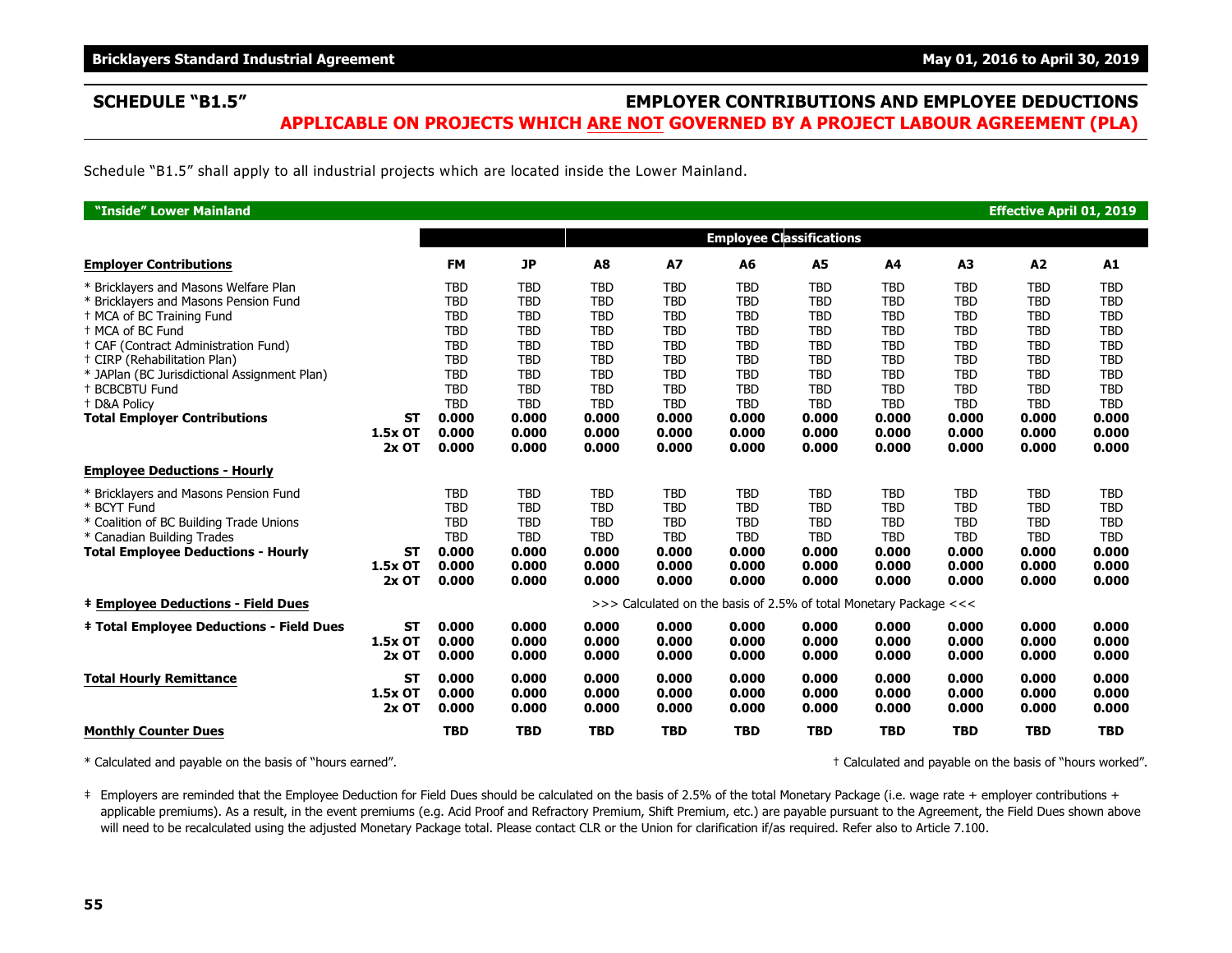### **SCHEDULE "B2.1" EMPLOYER CONTRIBUTIONS AND EMPLOYEE DEDUCTIONS APPLICABLE ON PROJECTS WHICH ARE NOT GOVERNED BY A PROJECT LABOUR AGREEMENT (PLA)**

Schedule "B2.1" shall apply to all industrial projects which are located outside the Lower Mainland.

| "Outside" Lower Mainland                                                                                                                                                                                                                                                                                                                          |                                   |                                                                                          |                                                                                          |                                                                                          |                                                                                          |                                                                                          |                                                                                          |                                                                                          |                                                                                          | <b>Effective June 26, 2016</b>                                                           |                                                                                          |
|---------------------------------------------------------------------------------------------------------------------------------------------------------------------------------------------------------------------------------------------------------------------------------------------------------------------------------------------------|-----------------------------------|------------------------------------------------------------------------------------------|------------------------------------------------------------------------------------------|------------------------------------------------------------------------------------------|------------------------------------------------------------------------------------------|------------------------------------------------------------------------------------------|------------------------------------------------------------------------------------------|------------------------------------------------------------------------------------------|------------------------------------------------------------------------------------------|------------------------------------------------------------------------------------------|------------------------------------------------------------------------------------------|
|                                                                                                                                                                                                                                                                                                                                                   |                                   |                                                                                          |                                                                                          |                                                                                          |                                                                                          |                                                                                          | <b>Employee Classifications</b>                                                          |                                                                                          |                                                                                          |                                                                                          |                                                                                          |
| <b>Employer Contributions</b>                                                                                                                                                                                                                                                                                                                     |                                   | <b>FM</b>                                                                                | <b>JP</b>                                                                                | A8                                                                                       | <b>A7</b>                                                                                | A6                                                                                       | <b>A5</b>                                                                                | A4                                                                                       | A3                                                                                       | A2                                                                                       | A1                                                                                       |
| * Bricklayers and Masons Welfare Plan<br>* Bricklayers and Masons Pension Fund<br>+ MCA of BC Training Fund<br><sup>+</sup> MCA of BC Fund<br>+ CAF (Contract Administration Fund)<br><sup>†</sup> CIRP (Rehabilitation Plan)<br>* JAPlan (BC Jurisdictional Assignment Plan)<br><sup>+</sup> BCBCBTU Fund<br><b>Total Employer Contributions</b> | <b>ST</b><br>1.5x OT<br>$2x$ OT   | 2.75<br>3.00<br>0.40<br>0.60<br>0.11<br>0.02<br>0.01<br>0.01<br>6.900<br>9.780<br>12.660 | 2.75<br>3.00<br>0.40<br>0.60<br>0.11<br>0.02<br>0.01<br>0.01<br>6.900<br>9.780<br>12.660 | 2.75<br>3.00<br>0.40<br>0.60<br>0.11<br>0.02<br>0.01<br>0.01<br>6.900<br>9.780<br>12.660 | 2.75<br>3.00<br>0.40<br>0.60<br>0.11<br>0.02<br>0.01<br>0.01<br>6.900<br>9.780<br>12.660 | 2.75<br>3.00<br>0.40<br>0.60<br>0.11<br>0.02<br>0.01<br>0.01<br>6.900<br>9.780<br>12.660 | 2.75<br>3.00<br>0.40<br>0.60<br>0.11<br>0.02<br>0.01<br>0.01<br>6.900<br>9.780<br>12.660 | 2.75<br>3.00<br>0.40<br>0.60<br>0.11<br>0.02<br>0.01<br>0.01<br>6.900<br>9.780<br>12.660 | 2.75<br>3.00<br>0.40<br>0.60<br>0.11<br>0.02<br>0.01<br>0.01<br>6.900<br>9.780<br>12.660 | 2.75<br>3.00<br>0.40<br>0.60<br>0.11<br>0.02<br>0.01<br>0.01<br>6.900<br>9.780<br>12.660 | 2.75<br>3.00<br>0.40<br>0.60<br>0.11<br>0.02<br>0.01<br>0.01<br>6.900<br>9.780<br>12.660 |
| <b>Employee Deductions - Hourly</b>                                                                                                                                                                                                                                                                                                               |                                   |                                                                                          |                                                                                          |                                                                                          |                                                                                          |                                                                                          |                                                                                          |                                                                                          |                                                                                          |                                                                                          |                                                                                          |
| * Bricklayers and Masons Pension Fund<br>* BCYT Fund<br>* Coalition of BC Building Trade Unions<br>* Canadian Building Trades<br><b>Total Employee Deductions - Hourly</b>                                                                                                                                                                        | <b>ST</b><br>1.5x OT<br>$2x$ OT   | 2.75<br>0.10<br>0.02<br>0.01<br>2.880<br>4.320<br>5.760                                  | 2.75<br>0.10<br>0.02<br>0.01<br>2.880<br>4.320<br>5.760                                  | 2.75<br>0.10<br>0.02<br>0.01<br>2.880<br>4.320<br>5.760                                  | 2.75<br>0.10<br>0.02<br>0.01<br>2.880<br>4.320<br>5.760                                  | 2.75<br>0.10<br>0.02<br>0.01<br>2.880<br>4.320<br>5.760                                  | 2.75<br>0.10<br>0.02<br>0.01<br>2.880<br>4.320<br>5.760                                  | 2.75<br>0.10<br>0.02<br>0.01<br>2.880<br>4.320<br>5.760                                  | 2.75<br>0.10<br>0.02<br>0.01<br>2.880<br>4.320<br>5.760                                  | 2.75<br>0.10<br>0.02<br>0.01<br>2.880<br>4.320<br>5.760                                  | 2.75<br>0.10<br>0.02<br>0.01<br>2.880<br>4.320<br>5.760                                  |
| <b>‡ Employee Deductions - Field Dues</b>                                                                                                                                                                                                                                                                                                         |                                   |                                                                                          |                                                                                          |                                                                                          | >>> Calculated on the basis of 2.5% of total Monetary Package <<<                        |                                                                                          |                                                                                          |                                                                                          |                                                                                          |                                                                                          |                                                                                          |
| <b>‡ Total Employee Deductions - Field Dues</b>                                                                                                                                                                                                                                                                                                   | SТ<br>1.5x OT<br>$2x$ OT          | 1.517<br>2.262<br>3.006                                                                  | 1.342<br>1.999<br>2.656                                                                  | 1.284<br>1.911<br>2.539                                                                  | 1.225<br>1.823<br>2.422                                                                  | 1.167<br>1.736<br>2.305                                                                  | 1.108<br>1.648<br>2.188                                                                  | 1.050<br>1.560<br>2.071                                                                  | 0.933<br>1.385<br>1.837                                                                  | 0.874<br>1.297<br>1.720                                                                  | 0.816<br>1.209<br>1.603                                                                  |
| <b>Total Hourly Remittance</b>                                                                                                                                                                                                                                                                                                                    | <b>ST</b><br>$1.5x$ OT<br>$2x$ OT | 11.297<br>16.362<br>21.426                                                               | 11.122<br>16.099<br>21.076                                                               | 11.064<br>16.011<br>20.959                                                               | 11.005<br>15.923<br>20.842                                                               | 10.947<br>15.836<br>20.725                                                               | 10.888<br>15.748<br>20.608                                                               | 10.830<br>15.660<br>20.491                                                               | 10.713<br>15.485<br>20.257                                                               | 10.654<br>15.397<br>20.140                                                               | 10.596<br>15.309<br>20.023                                                               |
| <b>Monthly Counter Dues</b>                                                                                                                                                                                                                                                                                                                       |                                   | 30.00                                                                                    | 30.00                                                                                    | 30.00                                                                                    | 30.00                                                                                    | 30.00                                                                                    | 30.00                                                                                    | 30.00                                                                                    | 30.00                                                                                    | 30.00                                                                                    | 30.00                                                                                    |

\* Calculated and payable on the basis of "hours earned". † Calculated and payable on the basis of "hours worked".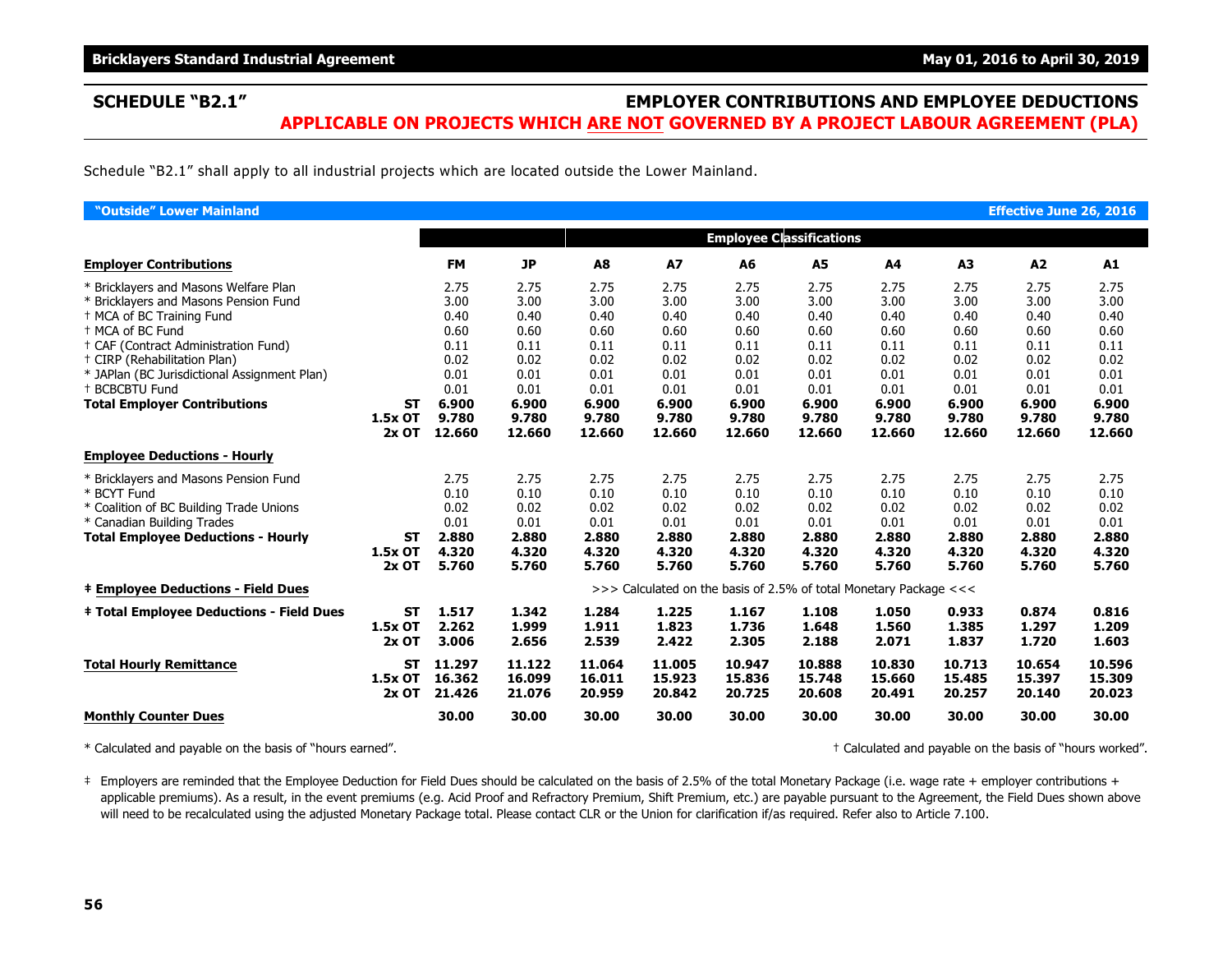### **SCHEDULE "B2.2" EMPLOYER CONTRIBUTIONS AND EMPLOYEE DEDUCTIONS APPLICABLE ON PROJECTS WHICH ARE NOT GOVERNED BY A PROJECT LABOUR AGREEMENT (PLA)**

Schedule "B2.2" shall apply to all industrial projects which are located outside the Lower Mainland.

| "Outside" Lower Mainland                                                                                                                                                                                                                                                                                                                          |                                   |                                                                                          |                                                                                          |                                                                                          |                                                                                          |                                                                                          |                                                                                          |                                                                                          |                                                                                          | <b>Effective May 01, 2017</b>                                                            |                                                                                          |
|---------------------------------------------------------------------------------------------------------------------------------------------------------------------------------------------------------------------------------------------------------------------------------------------------------------------------------------------------|-----------------------------------|------------------------------------------------------------------------------------------|------------------------------------------------------------------------------------------|------------------------------------------------------------------------------------------|------------------------------------------------------------------------------------------|------------------------------------------------------------------------------------------|------------------------------------------------------------------------------------------|------------------------------------------------------------------------------------------|------------------------------------------------------------------------------------------|------------------------------------------------------------------------------------------|------------------------------------------------------------------------------------------|
|                                                                                                                                                                                                                                                                                                                                                   |                                   |                                                                                          |                                                                                          |                                                                                          |                                                                                          |                                                                                          | <b>Employee Classifications</b>                                                          |                                                                                          |                                                                                          |                                                                                          |                                                                                          |
| <b>Employer Contributions</b>                                                                                                                                                                                                                                                                                                                     |                                   | <b>FM</b>                                                                                | <b>JP</b>                                                                                | A8                                                                                       | <b>A7</b>                                                                                | A6                                                                                       | <b>A5</b>                                                                                | A4                                                                                       | A3                                                                                       | A2                                                                                       | A1                                                                                       |
| * Bricklayers and Masons Welfare Plan<br>* Bricklayers and Masons Pension Fund<br>+ MCA of BC Training Fund<br><sup>+</sup> MCA of BC Fund<br>+ CAF (Contract Administration Fund)<br><sup>†</sup> CIRP (Rehabilitation Plan)<br>* JAPlan (BC Jurisdictional Assignment Plan)<br><sup>+</sup> BCBCBTU Fund<br><b>Total Employer Contributions</b> | <b>ST</b><br>1.5x OT<br>$2x$ OT   | 2.75<br>3.00<br>0.40<br>0.60<br>0.13<br>0.02<br>0.01<br>0.01<br>6.920<br>9.800<br>12.680 | 2.75<br>3.00<br>0.40<br>0.60<br>0.13<br>0.02<br>0.01<br>0.01<br>6.920<br>9.800<br>12.680 | 2.75<br>3.00<br>0.40<br>0.60<br>0.13<br>0.02<br>0.01<br>0.01<br>6.920<br>9.800<br>12.680 | 2.75<br>3.00<br>0.40<br>0.60<br>0.13<br>0.02<br>0.01<br>0.01<br>6.920<br>9.800<br>12.680 | 2.75<br>3.00<br>0.40<br>0.60<br>0.13<br>0.02<br>0.01<br>0.01<br>6.920<br>9.800<br>12.680 | 2.75<br>3.00<br>0.40<br>0.60<br>0.13<br>0.02<br>0.01<br>0.01<br>6.920<br>9.800<br>12.680 | 2.75<br>3.00<br>0.40<br>0.60<br>0.13<br>0.02<br>0.01<br>0.01<br>6.920<br>9.800<br>12.680 | 2.75<br>3.00<br>0.40<br>0.60<br>0.13<br>0.02<br>0.01<br>0.01<br>6.920<br>9.800<br>12.680 | 2.75<br>3.00<br>0.40<br>0.60<br>0.13<br>0.02<br>0.01<br>0.01<br>6.920<br>9.800<br>12.680 | 2.75<br>3.00<br>0.40<br>0.60<br>0.13<br>0.02<br>0.01<br>0.01<br>6.920<br>9.800<br>12.680 |
| <b>Employee Deductions - Hourly</b>                                                                                                                                                                                                                                                                                                               |                                   |                                                                                          |                                                                                          |                                                                                          |                                                                                          |                                                                                          |                                                                                          |                                                                                          |                                                                                          |                                                                                          |                                                                                          |
| * Bricklayers and Masons Pension Fund<br>* BCYT Fund<br>* Coalition of BC Building Trade Unions<br>* Canadian Building Trades<br><b>Total Employee Deductions - Hourly</b>                                                                                                                                                                        | <b>ST</b><br>1.5x OT<br>$2x$ OT   | 2.75<br>0.10<br>0.02<br>0.01<br>2.880<br>4.320<br>5.760                                  | 2.75<br>0.10<br>0.02<br>0.01<br>2.880<br>4.320<br>5.760                                  | 2.75<br>0.10<br>0.02<br>0.01<br>2.880<br>4.320<br>5.760                                  | 2.75<br>0.10<br>0.02<br>0.01<br>2.880<br>4.320<br>5.760                                  | 2.75<br>0.10<br>0.02<br>0.01<br>2.880<br>4.320<br>5.760                                  | 2.75<br>0.10<br>0.02<br>0.01<br>2.880<br>4.320<br>5.760                                  | 2.75<br>0.10<br>0.02<br>0.01<br>2.880<br>4.320<br>5.760                                  | 2.75<br>0.10<br>0.02<br>0.01<br>2.880<br>4.320<br>5.760                                  | 2.75<br>0.10<br>0.02<br>0.01<br>2.880<br>4.320<br>5.760                                  | 2.75<br>0.10<br>0.02<br>0.01<br>2.880<br>4.320<br>5.760                                  |
| <b>‡ Employee Deductions - Field Dues</b>                                                                                                                                                                                                                                                                                                         |                                   |                                                                                          |                                                                                          |                                                                                          | >>> Calculated on the basis of 2.5% of total Monetary Package <<<                        |                                                                                          |                                                                                          |                                                                                          |                                                                                          |                                                                                          |                                                                                          |
| <b>‡ Total Employee Deductions - Field Dues</b>                                                                                                                                                                                                                                                                                                   | SТ<br>1.5x OT<br>$2x$ OT          | 1.543<br>2.300<br>3.057                                                                  | 1.364<br>2.032<br>2.699                                                                  | 1.304<br>1.942<br>2.580                                                                  | 1.245<br>1.853<br>2.461                                                                  | 1.185<br>1.764<br>2.342                                                                  | 1.126<br>1.674<br>2.223                                                                  | 1.066<br>1.585<br>2.104                                                                  | 0.947<br>1.406<br>1.865                                                                  | 0.888<br>1.317<br>1.746                                                                  | 0.828<br>1.228<br>1.627                                                                  |
| <b>Total Hourly Remittance</b>                                                                                                                                                                                                                                                                                                                    | <b>ST</b><br>$1.5x$ OT<br>$2x$ OT | 11.343<br>16.420<br>21.497                                                               | 11.164<br>16.152<br>21.139                                                               | 11.104<br>16.062<br>21.020                                                               | 11.045<br>15.973<br>20.901                                                               | 10.985<br>15.884<br>20.782                                                               | 10.926<br>15.794<br>20.663                                                               | 10.866<br>15.705<br>20.544                                                               | 10.747<br>15.526<br>20.305                                                               | 10.688<br>15.437<br>20.186                                                               | 10.628<br>15.348<br>20.067                                                               |
| <b>Monthly Counter Dues</b>                                                                                                                                                                                                                                                                                                                       |                                   | 30.00                                                                                    | 30.00                                                                                    | 30.00                                                                                    | 30.00                                                                                    | 30.00                                                                                    | 30.00                                                                                    | 30.00                                                                                    | 30.00                                                                                    | 30.00                                                                                    | 30.00                                                                                    |

\* Calculated and payable on the basis of "hours earned". † Calculated and payable on the basis of "hours worked".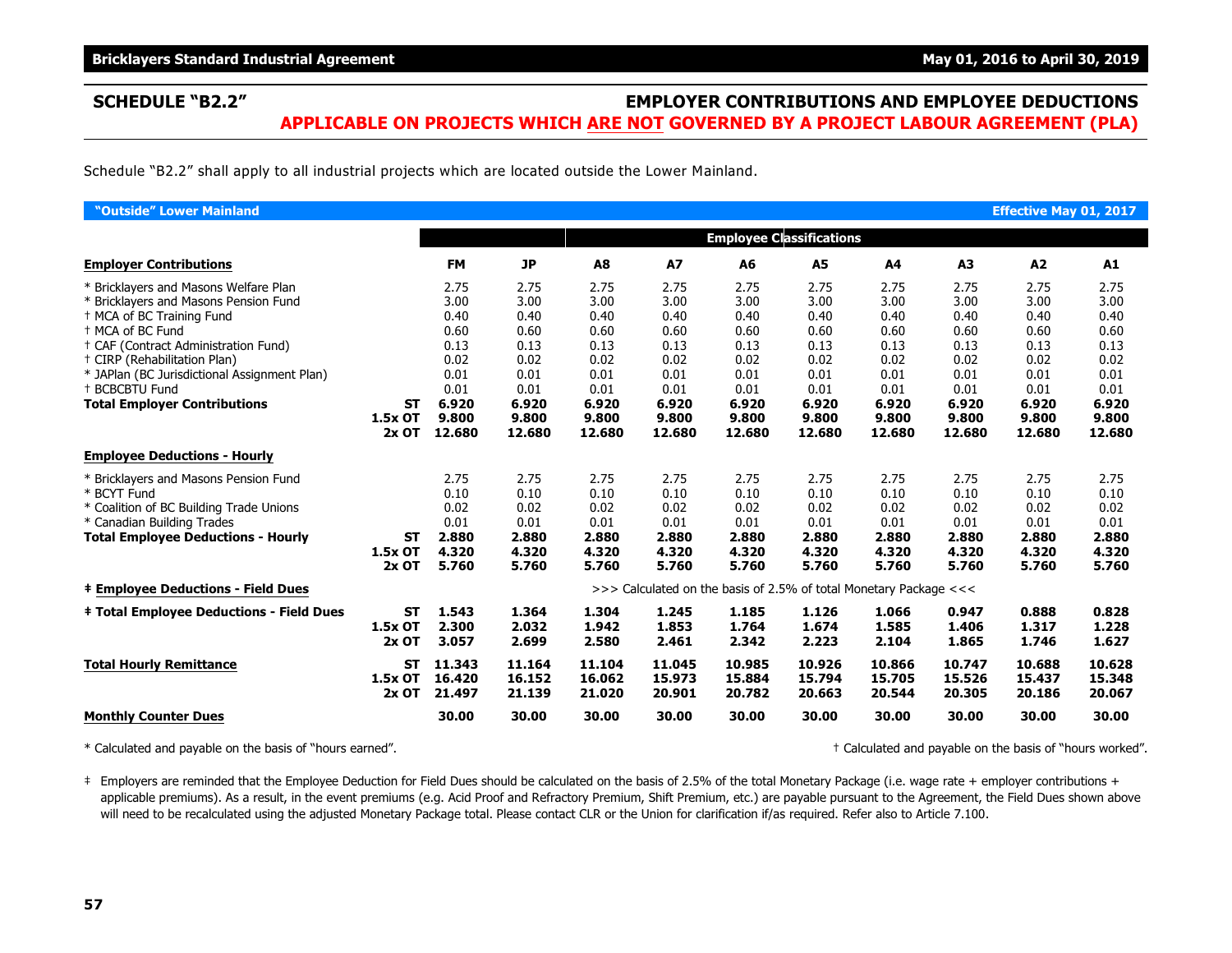### **SCHEDULE "B2.3" EMPLOYER CONTRIBUTIONS AND EMPLOYEE DEDUCTIONS APPLICABLE ON PROJECTS WHICH ARE NOT GOVERNED BY A PROJECT LABOUR AGREEMENT (PLA)**

Schedule "B2.3" shall apply to all industrial projects which are located outside the Lower Mainland.

| "Outside" Lower Mainland                                       |           |                |                |                |                |                                                                   |                |                |                | <b>Effective November 26, 2017</b> |                |
|----------------------------------------------------------------|-----------|----------------|----------------|----------------|----------------|-------------------------------------------------------------------|----------------|----------------|----------------|------------------------------------|----------------|
|                                                                |           |                |                |                |                | <b>Employee Classifications</b>                                   |                |                |                |                                    |                |
| <b>Employer Contributions</b>                                  |           | <b>FM</b>      | <b>JP</b>      | A <sub>8</sub> | <b>A7</b>      | A6                                                                | <b>A5</b>      | A4             | A <sub>3</sub> | A2                                 | A1             |
| * Bricklayers and Masons Welfare Plan                          |           | 2.750          | 2.750          | 2.750          | 2.750          | 2.750                                                             | 2.750          | 2.750          | 2.750          | 2.750                              | 2.750          |
| * Bricklayers and Masons Pension Fund                          |           | 3.000          | 3.000          | 3.000          | 3.000          | 3.000                                                             | 3.000          | 3.000          | 3.000          | 3.000                              | 3.000          |
| + MCA of BC Training Fund                                      |           | 0.400          | 0.400          | 0.400          | 0.400          | 0.400                                                             | 0.400          | 0.400          | 0.400          | 0.400                              | 0.400          |
| <sup>+</sup> MCA of BC Fund                                    |           | 0.600          | 0.600          | 0.600          | 0.600          | 0.600                                                             | 0.600          | 0.600          | 0.600          | 0.600                              | 0.600          |
| <sup>+</sup> CAF (Contract Administration Fund)                |           | 0.130          | 0.130          | 0.130          | 0.130          | 0.130                                                             | 0.130          | 0.130          | 0.130          | 0.130                              | 0.130          |
| <sup>+</sup> CIRP (Rehabilitation Plan)                        |           | 0.020          | 0.020          | 0.020          | 0.020          | 0.020                                                             | 0.020          | 0.020          | 0.020          | 0.020                              | 0.020          |
| * JAPlan (BC Jurisdictional Assignment Plan)<br>+ BCBCBTU Fund |           | 0.010          | 0.010          | 0.010<br>0.050 | 0.010          | 0.010                                                             | 0.010          | 0.010          | 0.010          | 0.010                              | 0.010          |
| <sup>+</sup> D&A Policy                                        |           | 0.050<br>0.010 | 0.050<br>0.010 | 0.010          | 0.050<br>0.010 | 0.050<br>0.010                                                    | 0.050<br>0.010 | 0.050<br>0.010 | 0.050<br>0.010 | 0.050<br>0.010                     | 0.050<br>0.010 |
| <b>Total Employer Contributions</b>                            | <b>ST</b> | 6.970          | 6.970          | 6.970          | 6.970          | 6.970                                                             | 6.970          | 6.970          | 6.970          | 6.970                              | 6.970          |
|                                                                | 1.5x OT   | 9.850          | 9.850          | 9.850          | 9.850          | 9.850                                                             | 9.850          | 9.850          | 9.850          | 9.850                              | 9.850          |
|                                                                | $2x$ OT   | 12.730         | 12.730         | 12.730         | 12.730         | 12.730                                                            | 12.730         | 12.730         | 12.730         | 12.730                             | 12.730         |
| <b>Employee Deductions - Hourly</b>                            |           |                |                |                |                |                                                                   |                |                |                |                                    |                |
| * Bricklayers and Masons Pension Fund                          |           | 2.750          | 2.750          | 2.750          | 2.750          | 2.750                                                             | 2.750          | 2.750          | 2.750          | 2.750                              | 2.750          |
| * BCYT Fund                                                    |           | 0.085          | 0.085          | 0.085          | 0.085          | 0.085                                                             | 0.085          | 0.085          | 0.085          | 0.085                              | 0.085          |
| * Coalition of BC Building Trade Unions                        |           | 0.020          | 0.020          | 0.020          | 0.020          | 0.020                                                             | 0.020          | 0.020          | 0.020          | 0.020                              | 0.020          |
| * Canadian Building Trades                                     |           | 0.010          | 0.010          | 0.010          | 0.010          | 0.010                                                             | 0.010          | 0.010          | 0.010          | 0.010                              | 0.010          |
| <b>Total Employee Deductions - Hourly</b>                      | <b>ST</b> | 2.865          | 2.865          | 2.865          | 2.865          | 2.865                                                             | 2.865          | 2.865          | 2.865          | 2.865                              | 2.865          |
|                                                                | 1.5x OT   | 4.298          | 4.298          | 4.298          | 4.298          | 4.298                                                             | 4.298          | 4.298          | 4.298          | 4.298                              | 4.298          |
|                                                                | $2x$ OT   | 5.730          | 5.730          | 5.730          | 5.730          | 5.730                                                             | 5.730          | 5.730          | 5.730          | 5.730                              | 5.730          |
| <b>‡ Employee Deductions - Field Dues</b>                      |           |                |                |                |                | >>> Calculated on the basis of 2.5% of total Monetary Package <<< |                |                |                |                                    |                |
| <b>‡ Total Employee Deductions - Field Dues</b>                | <b>ST</b> | 1.544          | 1.365          | 1.306          | 1.246          | 1.187                                                             | 1.127          | 1.068          | 0.948          | 0.889                              | 0.829          |
|                                                                | 1.5x OT   | 2.301          | 2.033          | 1.943          | 1.854          | 1.765                                                             | 1.676          | 1.586          | 1.408          | 1.318                              | 1.229          |
|                                                                | $2x$ OT   | 3.058          | 2.700          | 2.581          | 2.462          | 2.343                                                             | 2.224          | 2.105          | 1.867          | 1.747                              | 1.629          |
| <b>Total Hourly Remittance</b>                                 | <b>ST</b> | 11.379         | 11.200         | 11.141         | 11.081         | 11.022                                                            | 10.962         | 10.903         | 10.783         | 10.724                             | 10.664         |
|                                                                | 1.5x OT   | 16.449         | 16.181         | 16.091         | 16.002         | 15.913                                                            | 15.824         | 15.734         | 15.556         | 15.466                             | 15.377         |
|                                                                | $2x$ OT   | 21.518         | 21.160         | 21.041         | 20.922         | 20.803                                                            | 20.684         | 20.565         | 20.327         | 20.207                             | 20.089         |
| <b>Monthly Counter Dues</b>                                    |           | 30.00          | 30.00          | 30.00          | 30.00          | 30.00                                                             | 30.00          | 30.00          | 30.00          | 30.00                              | 30.00          |

\* Calculated and payable on the basis of "hours earned". † Calculated and payable on the basis of "hours worked".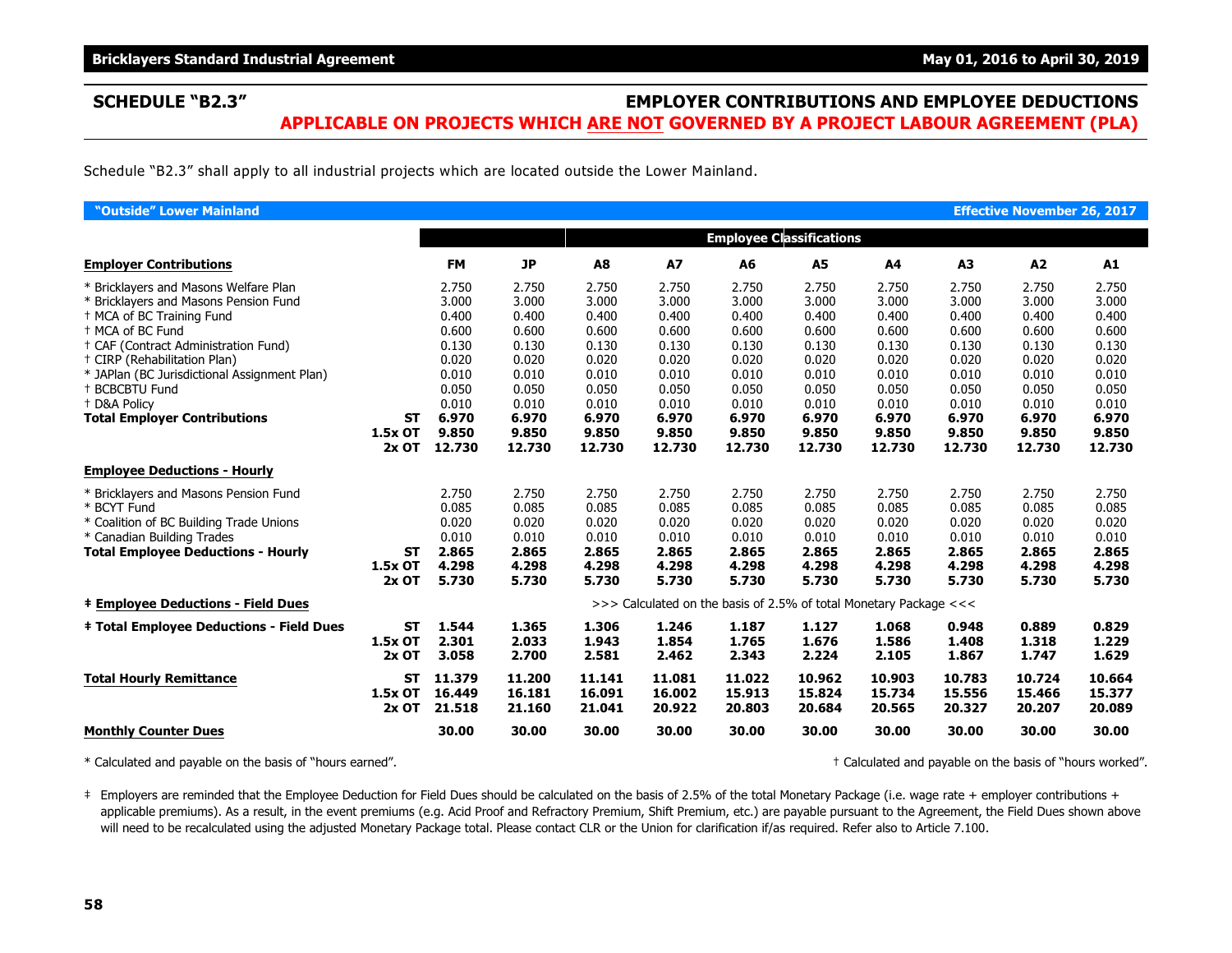### **SCHEDULE "B2.4" EMPLOYER CONTRIBUTIONS AND EMPLOYEE DEDUCTIONS APPLICABLE ON PROJECTS WHICH ARE NOT GOVERNED BY A PROJECT LABOUR AGREEMENT (PLA)**

Schedule "B2.4" shall apply to all industrial projects which are located outside the Lower Mainland.

| "Outside" Lower Mainland                                                                                                                                                                                                                                                                                                                                                                |                                 |                                                                                                |                                                                                                |                                                                                                |                                                                                                |                                                                                                |                                                                                                |                                                                                                |                                                                                                | <b>Effective May 01, 2018</b>                                                                  |                                                                                                |
|-----------------------------------------------------------------------------------------------------------------------------------------------------------------------------------------------------------------------------------------------------------------------------------------------------------------------------------------------------------------------------------------|---------------------------------|------------------------------------------------------------------------------------------------|------------------------------------------------------------------------------------------------|------------------------------------------------------------------------------------------------|------------------------------------------------------------------------------------------------|------------------------------------------------------------------------------------------------|------------------------------------------------------------------------------------------------|------------------------------------------------------------------------------------------------|------------------------------------------------------------------------------------------------|------------------------------------------------------------------------------------------------|------------------------------------------------------------------------------------------------|
|                                                                                                                                                                                                                                                                                                                                                                                         |                                 |                                                                                                |                                                                                                |                                                                                                |                                                                                                | <b>Employee Classifications</b>                                                                |                                                                                                |                                                                                                |                                                                                                |                                                                                                |                                                                                                |
| <b>Employer Contributions</b>                                                                                                                                                                                                                                                                                                                                                           |                                 | <b>FM</b>                                                                                      | <b>JP</b>                                                                                      | A8                                                                                             | <b>A7</b>                                                                                      | A <sub>6</sub>                                                                                 | <b>A5</b>                                                                                      | A4                                                                                             | A3                                                                                             | A2                                                                                             | A1                                                                                             |
| * Bricklayers and Masons Welfare Plan<br>* Bricklayers and Masons Pension Fund<br><sup>+</sup> MCA of BC Training Fund<br><sup>+</sup> MCA of BC Fund<br>+ CAF (Contract Administration Fund)<br><sup>+</sup> CIRP (Rehabilitation Plan)<br>* JAPlan (BC Jurisdictional Assignment Plan)<br><sup>+</sup> BCBCBTU Fund<br><sup>+</sup> D&A Policv<br><b>Total Employer Contributions</b> | <b>ST</b><br>1.5x OT            | 2.850<br>3.150<br>0.400<br>0.600<br>0.130<br>0.020<br>n/a<br>0.050<br>0.010<br>7.210<br>10.210 | 2.850<br>3.150<br>0.400<br>0.600<br>0.130<br>0.020<br>n/a<br>0.050<br>0.010<br>7.210<br>10.210 | 2.850<br>3.150<br>0.400<br>0.600<br>0.130<br>0.020<br>n/a<br>0.050<br>0.010<br>7.210<br>10.210 | 2.850<br>3.150<br>0.400<br>0.600<br>0.130<br>0.020<br>n/a<br>0.050<br>0.010<br>7.210<br>10.210 | 2.850<br>3.150<br>0.400<br>0.600<br>0.130<br>0.020<br>n/a<br>0.050<br>0.010<br>7.210<br>10.210 | 2.850<br>3.150<br>0.400<br>0.600<br>0.130<br>0.020<br>n/a<br>0.050<br>0.010<br>7.210<br>10.210 | 2.850<br>3.150<br>0.400<br>0.600<br>0.130<br>0.020<br>n/a<br>0.050<br>0.010<br>7.210<br>10.210 | 2.850<br>3.150<br>0.400<br>0.600<br>0.130<br>0.020<br>n/a<br>0.050<br>0.010<br>7.210<br>10.210 | 2.850<br>3.150<br>0.400<br>0.600<br>0.130<br>0.020<br>n/a<br>0.050<br>0.010<br>7.210<br>10.210 | 2.850<br>3.150<br>0.400<br>0.600<br>0.130<br>0.020<br>n/a<br>0.050<br>0.010<br>7.210<br>10.210 |
|                                                                                                                                                                                                                                                                                                                                                                                         | $2x$ OT                         | 13.210                                                                                         | 13.210                                                                                         | 13.210                                                                                         | 13.210                                                                                         | 13.210                                                                                         | 13.210                                                                                         | 13.210                                                                                         | 13.210                                                                                         | 13.210                                                                                         | 13.210                                                                                         |
| <b>Employee Deductions - Hourly</b>                                                                                                                                                                                                                                                                                                                                                     |                                 |                                                                                                |                                                                                                |                                                                                                |                                                                                                |                                                                                                |                                                                                                |                                                                                                |                                                                                                |                                                                                                |                                                                                                |
| * Bricklayers and Masons Pension Fund<br>* BCYT Fund<br>* Coalition of BC Building Trade Unions<br>* Canadian Building Trades<br><b>Total Employee Deductions - Hourly</b>                                                                                                                                                                                                              | <b>ST</b><br>1.5x OT<br>$2x$ OT | 2.750<br>0.085<br>0.020<br>0.010<br>2.865<br>4.298<br>5.730                                    | 2.750<br>0.085<br>0.020<br>0.010<br>2.865<br>4.298<br>5.730                                    | 2.750<br>0.085<br>0.020<br>0.010<br>2.865<br>4.298<br>5.730                                    | 2.750<br>0.085<br>0.020<br>0.010<br>2.865<br>4.298<br>5.730                                    | 2.750<br>0.085<br>0.020<br>0.010<br>2.865<br>4.298<br>5.730                                    | 2.750<br>0.085<br>0.020<br>0.010<br>2.865<br>4.298<br>5.730                                    | 2.750<br>0.085<br>0.020<br>0.010<br>2.865<br>4.298<br>5.730                                    | 2.750<br>0.085<br>0.020<br>0.010<br>2.865<br>4.298<br>5.730                                    | 2.750<br>0.085<br>0.020<br>0.010<br>2.865<br>4.298<br>5.730                                    | 2.750<br>0.085<br>0.020<br>0.010<br>2.865<br>4.298<br>5.730                                    |
| <b>‡ Employee Deductions - Field Dues</b>                                                                                                                                                                                                                                                                                                                                               |                                 |                                                                                                |                                                                                                |                                                                                                | >>> Calculated on the basis of 2.5% of total Monetary Package <<<                              |                                                                                                |                                                                                                |                                                                                                |                                                                                                |                                                                                                |                                                                                                |
| <b>‡ Total Employee Deductions - Field Dues</b>                                                                                                                                                                                                                                                                                                                                         | <b>ST</b><br>1.5x OT<br>2x OT   | 1.567<br>2.336<br>3.104                                                                        | 1.386<br>2.065<br>2.743                                                                        | 1.326<br>1.974<br>2.622                                                                        | 1.266<br>1.884<br>2.501                                                                        | 1.206<br>1.793<br>2.381                                                                        | 1.145<br>1.703<br>2.260                                                                        | 1.085<br>1.612<br>2.140                                                                        | 0.964<br>1.431<br>1.898                                                                        | 0.904<br>1.341<br>1.778                                                                        | 0.844<br>1.250<br>1.657                                                                        |
| <b>Total Hourly Remittance</b>                                                                                                                                                                                                                                                                                                                                                          | <b>ST</b><br>1.5x OT<br>$2x$ OT | 11.642<br>16.844<br>22.044                                                                     | 11.461<br>16.573<br>21.683                                                                     | 11.401<br>16.482<br>21.562                                                                     | 11.341<br>16.392<br>21.441                                                                     | 11.281<br>16.301<br>21.321                                                                     | 11.220<br>16.211<br>21.200                                                                     | 11.160<br>16.120<br>21.080                                                                     | 11.039<br>15.939<br>20.838                                                                     | 10.979<br>15.849<br>20.718                                                                     | 10.919<br>15.758<br>20.597                                                                     |
| <b>Monthly Counter Dues</b>                                                                                                                                                                                                                                                                                                                                                             |                                 | 30.00                                                                                          | 30.00                                                                                          | 30.00                                                                                          | 30.00                                                                                          | 30.00                                                                                          | 30.00                                                                                          | 30.00                                                                                          | 30.00                                                                                          | 30.00                                                                                          | 30.00                                                                                          |

\* Calculated and payable on the basis of "hours earned". † Calculated and payable on the basis of "hours worked".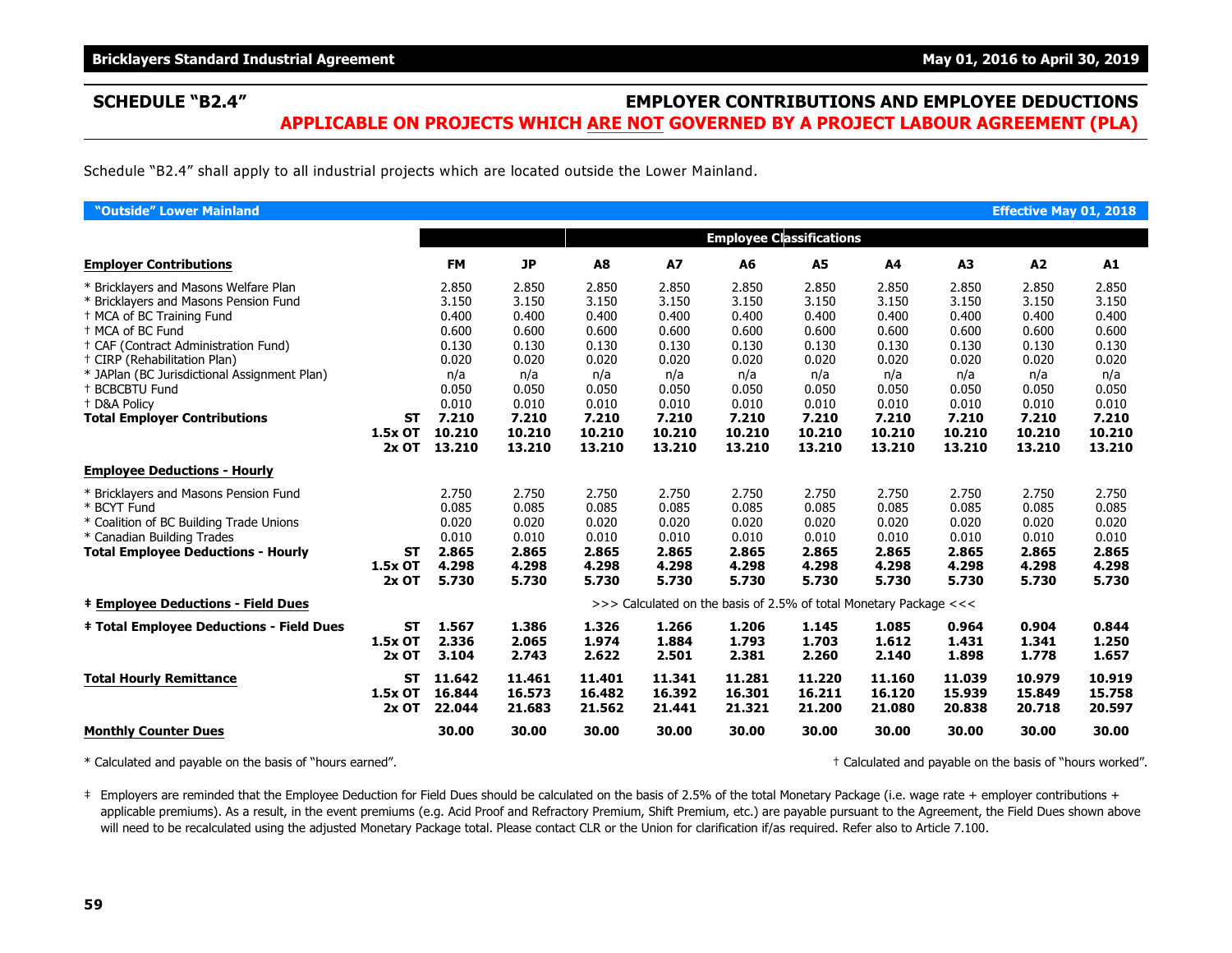### **SCHEDULE "B2.5" EMPLOYER CONTRIBUTIONS AND EMPLOYEE DEDUCTIONS APPLICABLE ON PROJECTS WHICH ARE NOT GOVERNED BY A PROJECT LABOUR AGREEMENT (PLA)**

Schedule "B2.5" shall apply to all industrial projects which are located outside the Lower Mainland.

| "Outside" Lower Mainland                                                                                                                                                                                                                                                                                                                                                                |                                 |                                                                                                                                     |                                                                                                                                     |                                                                                                                                     |                                                                                                                                     |                                                                                                                                     |                                                                                                                                     |                                                                                                                                     |                                                                                                                                     | <b>Effective April 01, 2019</b>                                                                                                     |                                                                                                                                     |
|-----------------------------------------------------------------------------------------------------------------------------------------------------------------------------------------------------------------------------------------------------------------------------------------------------------------------------------------------------------------------------------------|---------------------------------|-------------------------------------------------------------------------------------------------------------------------------------|-------------------------------------------------------------------------------------------------------------------------------------|-------------------------------------------------------------------------------------------------------------------------------------|-------------------------------------------------------------------------------------------------------------------------------------|-------------------------------------------------------------------------------------------------------------------------------------|-------------------------------------------------------------------------------------------------------------------------------------|-------------------------------------------------------------------------------------------------------------------------------------|-------------------------------------------------------------------------------------------------------------------------------------|-------------------------------------------------------------------------------------------------------------------------------------|-------------------------------------------------------------------------------------------------------------------------------------|
|                                                                                                                                                                                                                                                                                                                                                                                         |                                 |                                                                                                                                     |                                                                                                                                     |                                                                                                                                     |                                                                                                                                     | <b>Employee Classifications</b>                                                                                                     |                                                                                                                                     |                                                                                                                                     |                                                                                                                                     |                                                                                                                                     |                                                                                                                                     |
| <b>Employer Contributions</b>                                                                                                                                                                                                                                                                                                                                                           |                                 | <b>FM</b>                                                                                                                           | <b>JP</b>                                                                                                                           | A8                                                                                                                                  | <b>A7</b>                                                                                                                           | A6                                                                                                                                  | <b>A5</b>                                                                                                                           | A4                                                                                                                                  | A3                                                                                                                                  | A2                                                                                                                                  | A1                                                                                                                                  |
| * Bricklayers and Masons Welfare Plan<br>* Bricklayers and Masons Pension Fund<br><sup>+</sup> MCA of BC Training Fund<br><sup>+</sup> MCA of BC Fund<br>+ CAF (Contract Administration Fund)<br><sup>†</sup> CIRP (Rehabilitation Plan)<br>* JAPlan (BC Jurisdictional Assignment Plan)<br><sup>+</sup> BCBCBTU Fund<br><sup>+</sup> D&A Policy<br><b>Total Employer Contributions</b> | <b>ST</b>                       | <b>TBD</b><br><b>TBD</b><br><b>TBD</b><br><b>TBD</b><br><b>TBD</b><br><b>TBD</b><br><b>TBD</b><br><b>TBD</b><br><b>TBD</b><br>0.000 | <b>TBD</b><br><b>TBD</b><br><b>TBD</b><br><b>TBD</b><br><b>TBD</b><br><b>TBD</b><br><b>TBD</b><br><b>TBD</b><br><b>TBD</b><br>0.000 | <b>TBD</b><br><b>TBD</b><br><b>TBD</b><br><b>TBD</b><br><b>TBD</b><br><b>TBD</b><br><b>TBD</b><br><b>TBD</b><br><b>TBD</b><br>0.000 | <b>TBD</b><br><b>TBD</b><br><b>TBD</b><br><b>TBD</b><br><b>TBD</b><br><b>TBD</b><br><b>TBD</b><br><b>TBD</b><br><b>TBD</b><br>0.000 | <b>TBD</b><br><b>TBD</b><br><b>TBD</b><br><b>TBD</b><br><b>TBD</b><br><b>TBD</b><br><b>TBD</b><br><b>TBD</b><br><b>TBD</b><br>0.000 | <b>TBD</b><br><b>TBD</b><br><b>TBD</b><br><b>TBD</b><br><b>TBD</b><br><b>TBD</b><br><b>TBD</b><br><b>TBD</b><br><b>TBD</b><br>0.000 | <b>TBD</b><br><b>TBD</b><br><b>TBD</b><br><b>TBD</b><br><b>TBD</b><br><b>TBD</b><br><b>TBD</b><br><b>TBD</b><br><b>TBD</b><br>0.000 | <b>TBD</b><br><b>TBD</b><br><b>TBD</b><br><b>TBD</b><br><b>TBD</b><br><b>TBD</b><br><b>TBD</b><br><b>TBD</b><br><b>TBD</b><br>0.000 | <b>TBD</b><br><b>TBD</b><br><b>TBD</b><br><b>TBD</b><br><b>TBD</b><br><b>TBD</b><br><b>TBD</b><br><b>TBD</b><br><b>TBD</b><br>0.000 | <b>TBD</b><br><b>TBD</b><br><b>TBD</b><br><b>TBD</b><br><b>TBD</b><br><b>TBD</b><br><b>TBD</b><br><b>TBD</b><br><b>TBD</b><br>0.000 |
|                                                                                                                                                                                                                                                                                                                                                                                         | 1.5x OT<br>$2x$ OT              | 0.000<br>0.000                                                                                                                      | 0.000<br>0.000                                                                                                                      | 0.000<br>0.000                                                                                                                      | 0.000<br>0.000                                                                                                                      | 0.000<br>0.000                                                                                                                      | 0.000<br>0.000                                                                                                                      | 0.000<br>0.000                                                                                                                      | 0.000<br>0.000                                                                                                                      | 0.000<br>0.000                                                                                                                      | 0.000<br>0.000                                                                                                                      |
| <b>Employee Deductions - Hourly</b>                                                                                                                                                                                                                                                                                                                                                     |                                 |                                                                                                                                     |                                                                                                                                     |                                                                                                                                     |                                                                                                                                     |                                                                                                                                     |                                                                                                                                     |                                                                                                                                     |                                                                                                                                     |                                                                                                                                     |                                                                                                                                     |
| * Bricklayers and Masons Pension Fund<br>* BCYT Fund<br>* Coalition of BC Building Trade Unions<br>* Canadian Building Trades<br><b>Total Employee Deductions - Hourly</b>                                                                                                                                                                                                              | <b>ST</b><br>1.5x OT<br>2x OT   | <b>TBD</b><br><b>TBD</b><br><b>TBD</b><br><b>TBD</b><br>0.000<br>0.000<br>0.000                                                     | <b>TBD</b><br><b>TBD</b><br><b>TBD</b><br><b>TBD</b><br>0.000<br>0.000<br>0.000                                                     | <b>TBD</b><br><b>TBD</b><br><b>TBD</b><br><b>TBD</b><br>0.000<br>0.000<br>0.000                                                     | <b>TBD</b><br><b>TBD</b><br><b>TBD</b><br><b>TBD</b><br>0.000<br>0.000<br>0.000                                                     | <b>TBD</b><br><b>TBD</b><br><b>TBD</b><br><b>TBD</b><br>0.000<br>0.000<br>0.000                                                     | <b>TBD</b><br><b>TBD</b><br><b>TBD</b><br><b>TBD</b><br>0.000<br>0.000<br>0.000                                                     | <b>TBD</b><br><b>TBD</b><br><b>TBD</b><br><b>TBD</b><br>0.000<br>0.000<br>0.000                                                     | <b>TBD</b><br><b>TBD</b><br><b>TBD</b><br><b>TBD</b><br>0.000<br>0.000<br>0.000                                                     | <b>TBD</b><br><b>TBD</b><br><b>TBD</b><br><b>TBD</b><br>0.000<br>0.000<br>0.000                                                     | <b>TBD</b><br><b>TBD</b><br><b>TBD</b><br><b>TBD</b><br>0.000<br>0.000<br>0.000                                                     |
| <b>‡ Employee Deductions - Field Dues</b>                                                                                                                                                                                                                                                                                                                                               |                                 |                                                                                                                                     |                                                                                                                                     |                                                                                                                                     |                                                                                                                                     | >>> Calculated on the basis of 2.5% of total Monetary Package <<<                                                                   |                                                                                                                                     |                                                                                                                                     |                                                                                                                                     |                                                                                                                                     |                                                                                                                                     |
| <b>‡ Total Employee Deductions - Field Dues</b>                                                                                                                                                                                                                                                                                                                                         | <b>ST</b><br>1.5x OT<br>$2x$ OT | 0.000<br>0.000<br>0.000                                                                                                             | 0.000<br>0.000<br>0.000                                                                                                             | 0.000<br>0.000<br>0.000                                                                                                             | 0.000<br>0.000<br>0.000                                                                                                             | 0.000<br>0.000<br>0.000                                                                                                             | 0.000<br>0.000<br>0.000                                                                                                             | 0.000<br>0.000<br>0.000                                                                                                             | 0.000<br>0.000<br>0.000                                                                                                             | 0.000<br>0.000<br>0.000                                                                                                             | 0.000<br>0.000<br>0.000                                                                                                             |
| <b>Total Hourly Remittance</b>                                                                                                                                                                                                                                                                                                                                                          | <b>ST</b><br>1.5x OT<br>$2x$ OT | 0.000<br>0.000<br>0.000                                                                                                             | 0.000<br>0.000<br>0.000                                                                                                             | 0.000<br>0.000<br>0.000                                                                                                             | 0.000<br>0.000<br>0.000                                                                                                             | 0.000<br>0.000<br>0.000                                                                                                             | 0.000<br>0.000<br>0.000                                                                                                             | 0.000<br>0.000<br>0.000                                                                                                             | 0.000<br>0.000<br>0.000                                                                                                             | 0.000<br>0.000<br>0.000                                                                                                             | 0.000<br>0.000<br>0.000                                                                                                             |
| <b>Monthly Counter Dues</b>                                                                                                                                                                                                                                                                                                                                                             |                                 | <b>TBD</b>                                                                                                                          | <b>TBD</b>                                                                                                                          | <b>TBD</b>                                                                                                                          | <b>TBD</b>                                                                                                                          | <b>TBD</b>                                                                                                                          | <b>TBD</b>                                                                                                                          | <b>TBD</b>                                                                                                                          | <b>TBD</b>                                                                                                                          | <b>TBD</b>                                                                                                                          | <b>TBD</b>                                                                                                                          |

\* Calculated and payable on the basis of "hours earned". † Calculated and payable on the basis of "hours worked".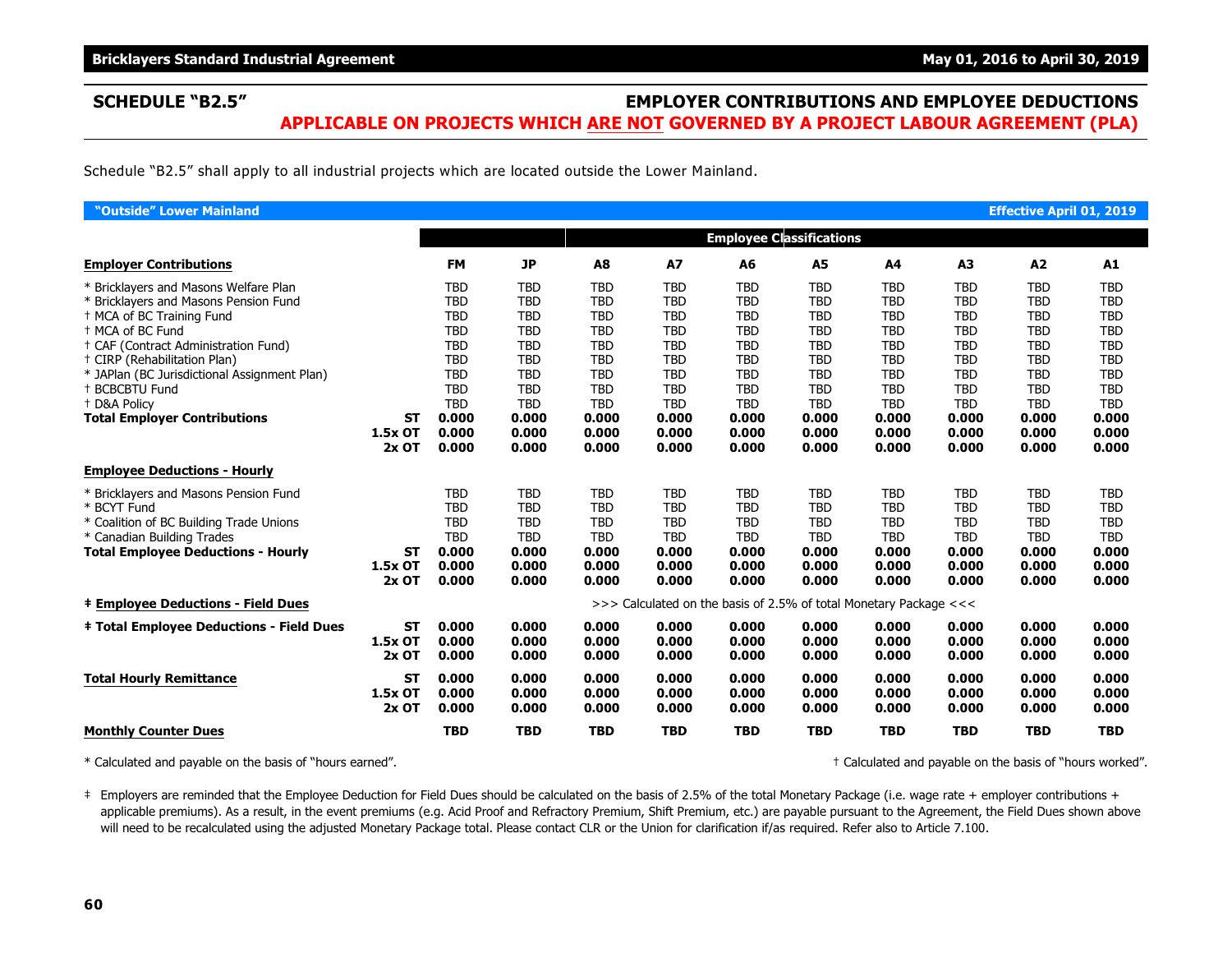# **SCHEDULE "B3.1" EMPLOYER CONTRIBUTIONS AND EMPLOYEE DEDUCTIONS**

**APPLICABLE ON PROJECTS WHICH ARE GOVERNED BY A PROJECT LABOUR AGREEMENT (PLA)**

Schedule "B3.1" shall apply to all industrial projects which are located inside the Lower Mainland.

| "Inside" Lower Mainland                                                                                                                                                                                                                                                                                    |                                 |                                                              |                                                              |                                                              |                                                              |                                                              |                                                                   |                                                              |                                                              | <b>Effective June 26, 2016</b>                               |                                                              |
|------------------------------------------------------------------------------------------------------------------------------------------------------------------------------------------------------------------------------------------------------------------------------------------------------------|---------------------------------|--------------------------------------------------------------|--------------------------------------------------------------|--------------------------------------------------------------|--------------------------------------------------------------|--------------------------------------------------------------|-------------------------------------------------------------------|--------------------------------------------------------------|--------------------------------------------------------------|--------------------------------------------------------------|--------------------------------------------------------------|
|                                                                                                                                                                                                                                                                                                            |                                 |                                                              |                                                              |                                                              |                                                              |                                                              | <b>Employee Classifications</b>                                   |                                                              |                                                              |                                                              |                                                              |
| <b>Employer Contributions</b>                                                                                                                                                                                                                                                                              |                                 | <b>FM</b>                                                    | <b>JP</b>                                                    | A8                                                           | <b>A7</b>                                                    | A6                                                           | A5                                                                | A4                                                           | A3                                                           | A2                                                           | A1                                                           |
| * Bricklayers and Masons Welfare Plan<br>* Bricklayers and Masons Pension Fund<br><sup>†</sup> MCA of BC Training Fund<br><sup>+</sup> MCA of BC Fund<br>† CAF (Contract Administration Fund)<br><sup>+</sup> CIRP (Rehabilitation Plan)<br>* JAPlan (BC Jurisdictional Assignment Plan)<br>+ BCBCBTU Fund |                                 | 2.75<br>3.00<br>0.40<br>0.60<br>0.11<br>0.02<br>0.01<br>0.01 | 2.75<br>3.00<br>0.40<br>0.60<br>0.11<br>0.02<br>0.01<br>0.01 | 2.75<br>3.00<br>0.40<br>0.60<br>0.11<br>0.02<br>0.01<br>0.01 | 2.75<br>3.00<br>0.40<br>0.60<br>0.11<br>0.02<br>0.01<br>0.01 | 2.75<br>3.00<br>0.40<br>0.60<br>0.11<br>0.02<br>0.01<br>0.01 | 2.75<br>3.00<br>0.40<br>0.60<br>0.11<br>0.02<br>0.01<br>0.01      | 2.75<br>3.00<br>0.40<br>0.60<br>0.11<br>0.02<br>0.01<br>0.01 | 2.75<br>3.00<br>0.40<br>0.60<br>0.11<br>0.02<br>0.01<br>0.01 | 2.75<br>3.00<br>0.40<br>0.60<br>0.11<br>0.02<br>0.01<br>0.01 | 2.75<br>3.00<br>0.40<br>0.60<br>0.11<br>0.02<br>0.01<br>0.01 |
| <b>Total Employer Contributions</b>                                                                                                                                                                                                                                                                        | ST<br>1.5x OT<br>$2x$ OT        | 6.900<br>9.780<br>12.660                                     | 6.900<br>9.780<br>12.660                                     | 6.900<br>9.780<br>12.660                                     | 6.900<br>9.780<br>12.660                                     | 6.900<br>9.780<br>12.660                                     | 6.900<br>9.780<br>12.660                                          | 6.900<br>9.780<br>12.660                                     | 6.900<br>9.780<br>12.660                                     | 6.900<br>9.780<br>12.660                                     | 6.900<br>9.780<br>12.660                                     |
| <b>Employee Deductions - Hourly</b>                                                                                                                                                                                                                                                                        |                                 |                                                              |                                                              |                                                              |                                                              |                                                              |                                                                   |                                                              |                                                              |                                                              |                                                              |
| * Bricklayers and Masons Pension Fund<br>* BCYT Fund<br>* Coalition of BC Building Trade Unions<br>* Canadian Building Trades<br><b>Total Employee Deductions - Hourly</b>                                                                                                                                 | ST<br>1.5x OT<br>$2x$ OT        | 2.75<br>0.10<br>0.02<br>0.01<br>2.880<br>4.320<br>5.760      | 2.75<br>0.10<br>0.02<br>0.01<br>2.880<br>4.320<br>5.760      | 2.75<br>0.10<br>0.02<br>0.01<br>2.880<br>4.320<br>5.760      | 2.75<br>0.10<br>0.02<br>0.01<br>2.880<br>4.320<br>5.760      | 2.75<br>0.10<br>0.02<br>0.01<br>2.880<br>4.320<br>5.760      | 2.75<br>0.10<br>0.02<br>0.01<br>2.880<br>4.320<br>5.760           | 2.75<br>0.10<br>0.02<br>0.01<br>2.880<br>4.320<br>5.760      | 2.75<br>0.10<br>0.02<br>0.01<br>2.880<br>4.320<br>5.760      | 2.75<br>0.10<br>0.02<br>0.01<br>2.880<br>4.320<br>5.760      | 2.75<br>0.10<br>0.02<br>0.01<br>2.880<br>4.320<br>5.760      |
| <b>‡ Employee Deductions - Field Dues</b>                                                                                                                                                                                                                                                                  |                                 |                                                              |                                                              |                                                              |                                                              |                                                              | >>> Calculated on the basis of 2.5% of total Monetary Package <<< |                                                              |                                                              |                                                              |                                                              |
| <b>‡ Total Employee Deductions - Field Dues</b>                                                                                                                                                                                                                                                            | <b>ST</b><br>1.5x OT<br>$2x$ OT | 1.564<br>2.331<br>3.099                                      | 1.382<br>2.059<br>2.736                                      | 1.322<br>1.968<br>2.615                                      | 1.261<br>1.877<br>2.494                                      | 1.201<br>1.787<br>2.373                                      | 1.140<br>1.696<br>2.252                                           | 1.080<br>1.605<br>2.131                                      | 0.959<br>1.424<br>1.889                                      | 0.898<br>1.333<br>1.768                                      | 0.838<br>1.242<br>1.647                                      |
| <b>Total Hourly Remittance</b>                                                                                                                                                                                                                                                                             | <b>ST</b><br>1.5x OT<br>2x OT   | 11.344<br>16.431<br>21.519                                   | 11.162<br>16.159<br>21.156                                   | 11.102<br>16.068<br>21.035                                   | 11.041<br>15.977<br>20.914                                   | 10.981<br>15.887<br>20.793                                   | 10.920<br>15.796<br>20.672                                        | 10.860<br>15.705<br>20.551                                   | 10.739<br>15.524<br>20.309                                   | 10.678<br>15.433<br>20.188                                   | 10.618<br>15.342<br>20.067                                   |
| <b>Monthly Counter Dues</b>                                                                                                                                                                                                                                                                                |                                 | 30.00                                                        | 30.00                                                        | 30.00                                                        | 30.00                                                        | 30.00                                                        | 30.00                                                             | 30.00                                                        | 30.00                                                        | 30.00                                                        | 30.00                                                        |

\* Calculated and payable on the basis of "hours earned". † Calculated and payable on the basis of "hours worked".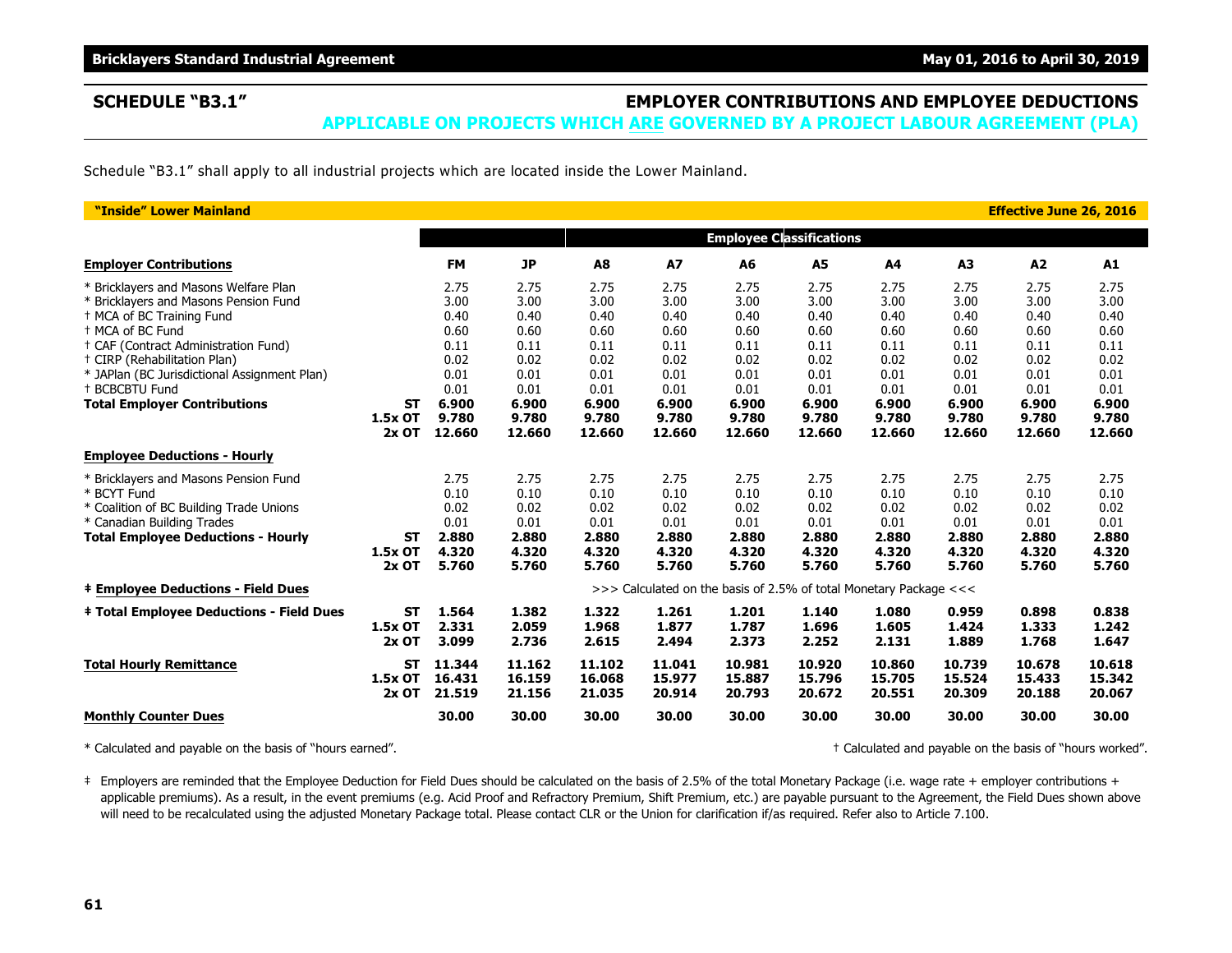## **SCHEDULE "B3.2" EMPLOYER CONTRIBUTIONS AND EMPLOYEE DEDUCTIONS**

**APPLICABLE ON PROJECTS WHICH ARE GOVERNED BY A PROJECT LABOUR AGREEMENT (PLA)**

Schedule "B3.2" shall apply to all industrial projects which are located inside the Lower Mainland.

| "Inside" Lower Mainland                                                                                                                                                                                                                                                                                                                                                 |                                 |                                                                                          |                                                                                          |                                                                                          |                                                                                          |                                                                                          |                                                                                          |                                                                                          |                                                                                          | <b>Effective May 01, 2017</b>                                                            |                                                                                          |
|-------------------------------------------------------------------------------------------------------------------------------------------------------------------------------------------------------------------------------------------------------------------------------------------------------------------------------------------------------------------------|---------------------------------|------------------------------------------------------------------------------------------|------------------------------------------------------------------------------------------|------------------------------------------------------------------------------------------|------------------------------------------------------------------------------------------|------------------------------------------------------------------------------------------|------------------------------------------------------------------------------------------|------------------------------------------------------------------------------------------|------------------------------------------------------------------------------------------|------------------------------------------------------------------------------------------|------------------------------------------------------------------------------------------|
|                                                                                                                                                                                                                                                                                                                                                                         |                                 |                                                                                          |                                                                                          |                                                                                          |                                                                                          |                                                                                          | <b>Employee Classifications</b>                                                          |                                                                                          |                                                                                          |                                                                                          |                                                                                          |
| <b>Employer Contributions</b>                                                                                                                                                                                                                                                                                                                                           |                                 | <b>FM</b>                                                                                | <b>JP</b>                                                                                | A <sub>8</sub>                                                                           | <b>A7</b>                                                                                | A6                                                                                       | A5                                                                                       | A4                                                                                       | A3                                                                                       | A2                                                                                       | A1                                                                                       |
| * Bricklayers and Masons Welfare Plan<br>* Bricklayers and Masons Pension Fund<br><sup>+</sup> MCA of BC Training Fund<br><sup>+</sup> MCA of BC Fund<br><sup>†</sup> CAF (Contract Administration Fund)<br><sup>†</sup> CIRP (Rehabilitation Plan)<br>* JAPlan (BC Jurisdictional Assignment Plan)<br><sup>+</sup> BCBCBTU Fund<br><b>Total Employer Contributions</b> | <b>ST</b><br>1.5x OT<br>$2x$ OT | 2.75<br>3.00<br>0.40<br>0.60<br>0.13<br>0.02<br>0.01<br>0.01<br>6.920<br>9.800<br>12.680 | 2.75<br>3.00<br>0.40<br>0.60<br>0.13<br>0.02<br>0.01<br>0.01<br>6.920<br>9.800<br>12.680 | 2.75<br>3.00<br>0.40<br>0.60<br>0.13<br>0.02<br>0.01<br>0.01<br>6.920<br>9.800<br>12.680 | 2.75<br>3.00<br>0.40<br>0.60<br>0.13<br>0.02<br>0.01<br>0.01<br>6.920<br>9.800<br>12.680 | 2.75<br>3.00<br>0.40<br>0.60<br>0.13<br>0.02<br>0.01<br>0.01<br>6.920<br>9.800<br>12.680 | 2.75<br>3.00<br>0.40<br>0.60<br>0.13<br>0.02<br>0.01<br>0.01<br>6.920<br>9.800<br>12.680 | 2.75<br>3.00<br>0.40<br>0.60<br>0.13<br>0.02<br>0.01<br>0.01<br>6.920<br>9.800<br>12.680 | 2.75<br>3.00<br>0.40<br>0.60<br>0.13<br>0.02<br>0.01<br>0.01<br>6.920<br>9.800<br>12.680 | 2.75<br>3.00<br>0.40<br>0.60<br>0.13<br>0.02<br>0.01<br>0.01<br>6.920<br>9.800<br>12.680 | 2.75<br>3.00<br>0.40<br>0.60<br>0.13<br>0.02<br>0.01<br>0.01<br>6.920<br>9.800<br>12.680 |
| <b>Employee Deductions - Hourly</b>                                                                                                                                                                                                                                                                                                                                     |                                 |                                                                                          |                                                                                          |                                                                                          |                                                                                          |                                                                                          |                                                                                          |                                                                                          |                                                                                          |                                                                                          |                                                                                          |
| * Bricklayers and Masons Pension Fund<br>* BCYT Fund<br>* Coalition of BC Building Trade Unions<br>* Canadian Building Trades<br><b>Total Employee Deductions - Hourly</b>                                                                                                                                                                                              | <b>ST</b><br>1.5x OT<br>$2x$ OT | 2.75<br>0.10<br>0.02<br>0.01<br>2.880<br>4.320<br>5.760                                  | 2.75<br>0.10<br>0.02<br>0.01<br>2.880<br>4.320<br>5.760                                  | 2.75<br>0.10<br>0.02<br>0.01<br>2.880<br>4.320<br>5.760                                  | 2.75<br>0.10<br>0.02<br>0.01<br>2.880<br>4.320<br>5.760                                  | 2.75<br>0.10<br>0.02<br>0.01<br>2.880<br>4.320<br>5.760                                  | 2.75<br>0.10<br>0.02<br>0.01<br>2.880<br>4.320<br>5.760                                  | 2.75<br>0.10<br>0.02<br>0.01<br>2.880<br>4.320<br>5.760                                  | 2.75<br>0.10<br>0.02<br>0.01<br>2.880<br>4.320<br>5.760                                  | 2.75<br>0.10<br>0.02<br>0.01<br>2.880<br>4.320<br>5.760                                  | 2.75<br>0.10<br>0.02<br>0.01<br>2.880<br>4.320<br>5.760                                  |
| <b>‡ Employee Deductions - Field Dues</b>                                                                                                                                                                                                                                                                                                                               |                                 |                                                                                          |                                                                                          |                                                                                          |                                                                                          |                                                                                          | >>> Calculated on the basis of 2.5% of total Monetary Package <<<                        |                                                                                          |                                                                                          |                                                                                          |                                                                                          |
| <b>‡ Total Employee Deductions - Field Dues</b>                                                                                                                                                                                                                                                                                                                         | <b>ST</b><br>1.5x OT<br>2x OT   | 1.589<br>2.369<br>3.149                                                                  | 1.404<br>2.092<br>2.780                                                                  | 1.343<br>2.000<br>2.657                                                                  | 1.281<br>1.907<br>2.534                                                                  | 1.220<br>1.815<br>2.410                                                                  | 1.158<br>1.723<br>2.287                                                                  | 1.097<br>1.630<br>2.164                                                                  | 0.973<br>1.446<br>1.918                                                                  | 0.912<br>1.353<br>1.795                                                                  | 0.850<br>1.261<br>1.672                                                                  |
| <b>Total Hourly Remittance</b>                                                                                                                                                                                                                                                                                                                                          | <b>ST</b><br>1.5x OT<br>2x OT   | 11.389<br>16.489<br>21.589                                                               | 11.204<br>16.212<br>21.220                                                               | 11.143<br>16.120<br>21.097                                                               | 11.081<br>16.027<br>20.974                                                               | 11.020<br>15.935<br>20.850                                                               | 10.958<br>15.843<br>20.727                                                               | 10.897<br>15.750<br>20.604                                                               | 10.773<br>15.566<br>20.358                                                               | 10.712<br>15.473<br>20.235                                                               | 10.650<br>15.381<br>20.112                                                               |
| <b>Monthly Counter Dues</b>                                                                                                                                                                                                                                                                                                                                             |                                 | 30.00                                                                                    | 30.00                                                                                    | 30.00                                                                                    | 30.00                                                                                    | 30.00                                                                                    | 30.00                                                                                    | 30.00                                                                                    | 30.00                                                                                    | 30.00                                                                                    | 30.00                                                                                    |

\* Calculated and payable on the basis of "hours earned". † Calculated and payable on the basis of "hours worked".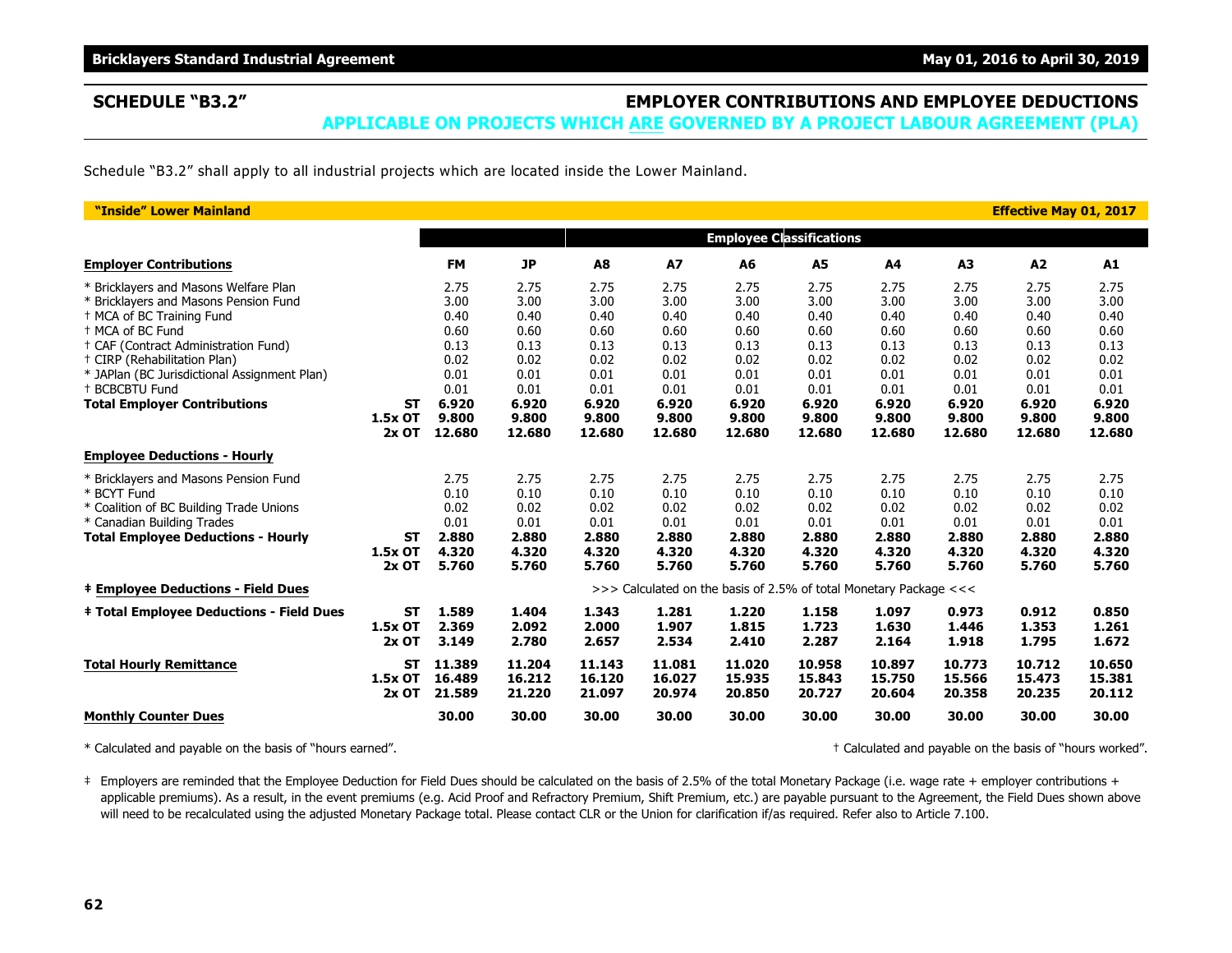### **SCHEDULE "B3.3" EMPLOYER CONTRIBUTIONS AND EMPLOYEE DEDUCTIONS APPLICABLE ON PROJECTS WHICH ARE GOVERNED BY A PROJECT LABOUR AGREEMENT (PLA)**

Schedule "B3.3" shall apply to all industrial projects which are located inside the Lower Mainland.

| "Inside" Lower Mainland                         |           |           |           |                |                                                                   |                                 |        |        |                | <b>Effective November 26, 2017</b> |        |
|-------------------------------------------------|-----------|-----------|-----------|----------------|-------------------------------------------------------------------|---------------------------------|--------|--------|----------------|------------------------------------|--------|
|                                                 |           |           |           |                |                                                                   | <b>Employee Classifications</b> |        |        |                |                                    |        |
| <b>Employer Contributions</b>                   |           | <b>FM</b> | <b>JP</b> | A <sub>8</sub> | <b>A7</b>                                                         | A6                              | A5     | A4     | A <sub>3</sub> | A2                                 | A1     |
| * Bricklayers and Masons Welfare Plan           |           | 2.750     | 2.750     | 2.750          | 2.750                                                             | 2.750                           | 2.750  | 2.750  | 2.750          | 2.750                              | 2.750  |
| * Bricklayers and Masons Pension Fund           |           | 3.000     | 3.000     | 3.000          | 3.000                                                             | 3.000                           | 3.000  | 3.000  | 3.000          | 3.000                              | 3.000  |
| + MCA of BC Training Fund                       |           | 0.400     | 0.400     | 0.400          | 0.400                                                             | 0.400                           | 0.400  | 0.400  | 0.400          | 0.400                              | 0.400  |
| <sup>+</sup> MCA of BC Fund                     |           | 0.600     | 0.600     | 0.600          | 0.600                                                             | 0.600                           | 0.600  | 0.600  | 0.600          | 0.600                              | 0.600  |
| + CAF (Contract Administration Fund)            |           | 0.130     | 0.130     | 0.130          | 0.130                                                             | 0.130                           | 0.130  | 0.130  | 0.130          | 0.130                              | 0.130  |
| <sup>†</sup> CIRP (Rehabilitation Plan)         |           | 0.020     | 0.020     | 0.020          | 0.020                                                             | 0.020                           | 0.020  | 0.020  | 0.020          | 0.020                              | 0.020  |
| * JAPlan (BC Jurisdictional Assignment Plan)    |           | 0.010     | 0.010     | 0.010          | 0.010                                                             | 0.010                           | 0.010  | 0.010  | 0.010          | 0.010                              | 0.010  |
| <sup>+</sup> BCBCBTU Fund                       |           | 0.050     | 0.050     | 0.050          | 0.050                                                             | 0.050                           | 0.050  | 0.050  | 0.050          | 0.050                              | 0.050  |
| <sup>+</sup> D&A Policv                         |           | 0.010     | 0.010     | 0.010          | 0.010                                                             | 0.010                           | 0.010  | 0.010  | 0.010          | 0.010                              | 0.010  |
| <b>Total Employer Contributions</b>             | <b>ST</b> | 6.970     | 6.970     | 6.970          | 6.970                                                             | 6.970                           | 6.970  | 6.970  | 6.970          | 6.970                              | 6.970  |
|                                                 | 1.5x OT   | 9.850     | 9.850     | 9.850          | 9.850                                                             | 9.850                           | 9.850  | 9.850  | 9.850          | 9.850                              | 9.850  |
|                                                 | $2x$ OT   | 12.730    | 12.730    | 12.730         | 12.730                                                            | 12.730                          | 12.730 | 12.730 | 12.730         | 12.730                             | 12.730 |
| <b>Employee Deductions - Hourly</b>             |           |           |           |                |                                                                   |                                 |        |        |                |                                    |        |
| * Bricklayers and Masons Pension Fund           |           | 2.750     | 2.750     | 2.750          | 2.750                                                             | 2.750                           | 2.750  | 2.750  | 2.750          | 2.750                              | 2.750  |
| * BCYT Fund                                     |           | 0.085     | 0.085     | 0.085          | 0.085                                                             | 0.085                           | 0.085  | 0.085  | 0.085          | 0.085                              | 0.085  |
| * Coalition of BC Building Trade Unions         |           | 0.020     | 0.020     | 0.020          | 0.020                                                             | 0.020                           | 0.020  | 0.020  | 0.020          | 0.020                              | 0.020  |
| * Canadian Building Trades                      |           | 0.010     | 0.010     | 0.010          | 0.010                                                             | 0.010                           | 0.010  | 0.010  | 0.010          | 0.010                              | 0.010  |
| <b>Total Employee Deductions - Hourly</b>       | ST        | 2.865     | 2.865     | 2.865          | 2.865                                                             | 2.865                           | 2.865  | 2.865  | 2.865          | 2.865                              | 2.865  |
|                                                 | $1.5x$ OT | 4.298     | 4.298     | 4.298          | 4.298                                                             | 4.298                           | 4.298  | 4.298  | 4.298          | 4.298                              | 4.298  |
|                                                 | 2x OT     | 5.730     | 5.730     | 5.730          | 5.730                                                             | 5.730                           | 5.730  | 5.730  | 5.730          | 5.730                              | 5.730  |
| <b>‡ Employee Deductions - Field Dues</b>       |           |           |           |                | >>> Calculated on the basis of 2.5% of total Monetary Package <<< |                                 |        |        |                |                                    |        |
| <b>‡ Total Employee Deductions - Field Dues</b> | <b>ST</b> | 1.590     | 1.406     | 1.344          | 1.282                                                             | 1.221                           | 1.159  | 1.098  | 0.975          | 0.913                              | 0.852  |
|                                                 | 1.5x OT   | 2.371     | 2.093     | 2.001          | 1.909                                                             | 1.816                           | 1.724  | 1.632  | 1.447          | 1.355                              | 1.262  |
|                                                 | 2x OT     | 3.151     | 2.781     | 2.658          | 2.535                                                             | 2.412                           | 2.288  | 2.166  | 1.919          | 1.796                              | 1.673  |
| <b>Total Hourly Remittance</b>                  | <b>ST</b> | 11.425    | 11.241    | 11.179         | 11.117                                                            | 11.056                          | 10.994 | 10.933 | 10.810         | 10.748                             | 10.687 |
|                                                 | 1.5x OT   | 16.519    | 16.241    | 16.149         | 16.057                                                            | 15.964                          | 15.872 | 15.780 | 15.595         | 15.503                             | 15.410 |
|                                                 | 2x OT     | 21.611    | 21.241    | 21.118         | 20.995                                                            | 20.872                          | 20.748 | 20.626 | 20.379         | 20.256                             | 20.133 |
| <b>Monthly Counter Dues</b>                     |           | 30.00     | 30.00     | 30.00          | 30.00                                                             | 30.00                           | 30.00  | 30.00  | 30.00          | 30.00                              | 30.00  |

\* Calculated and payable on the basis of "hours earned". † Calculated and payable on the basis of "hours worked".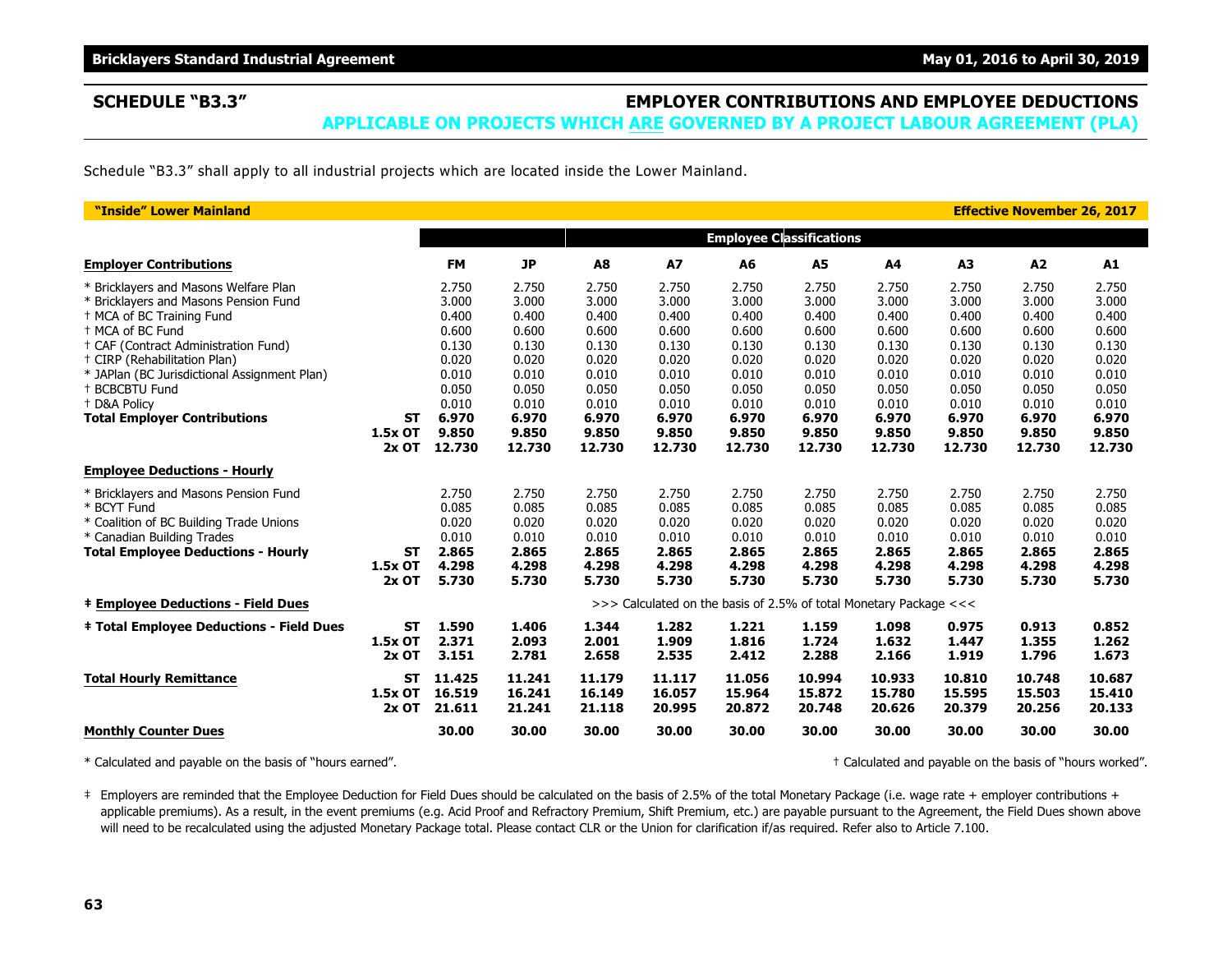## **SCHEDULE "B3.4" EMPLOYER CONTRIBUTIONS AND EMPLOYEE DEDUCTIONS**

**APPLICABLE ON PROJECTS WHICH ARE GOVERNED BY A PROJECT LABOUR AGREEMENT (PLA)**

Schedule "B3.4" shall apply to all industrial projects which are located inside the Lower Mainland.

| "Inside" Lower Mainland                                                                 |                  |                  |                  |                  |                                                                   |                                 |                  |                  |                  | <b>Effective May 01, 2018</b> |                  |
|-----------------------------------------------------------------------------------------|------------------|------------------|------------------|------------------|-------------------------------------------------------------------|---------------------------------|------------------|------------------|------------------|-------------------------------|------------------|
|                                                                                         |                  |                  |                  |                  |                                                                   | <b>Employee Classifications</b> |                  |                  |                  |                               |                  |
| <b>Employer Contributions</b>                                                           |                  | <b>FM</b>        | <b>JP</b>        | A8               | <b>A7</b>                                                         | A6                              | A5               | A4               | A3               | A2                            | A1               |
| * Bricklayers and Masons Welfare Plan                                                   |                  | 2.850            | 2.850            | 2.850            | 2.850                                                             | 2.850                           | 2.850            | 2.850            | 2.850            | 2.850                         | 2.850            |
| * Bricklayers and Masons Pension Fund<br><sup>+</sup> MCA of BC Training Fund           |                  | 3.150<br>0.400   | 3.150<br>0.400   | 3.150<br>0.400   | 3.150<br>0.400                                                    | 3.150<br>0.400                  | 3.150<br>0.400   | 3.150<br>0.400   | 3.150<br>0.400   | 3.150<br>0.400                | 3.150<br>0.400   |
| <sup>+</sup> MCA of BC Fund                                                             |                  | 0.600            | 0.600            | 0.600            | 0.600                                                             | 0.600                           | 0.600            | 0.600            | 0.600            | 0.600                         | 0.600            |
| + CAF (Contract Administration Fund)                                                    |                  | 0.130            | 0.130            | 0.130            | 0.130                                                             | 0.130                           | 0.130            | 0.130            | 0.130            | 0.130                         | 0.130            |
| <sup>†</sup> CIRP (Rehabilitation Plan)<br>* JAPlan (BC Jurisdictional Assignment Plan) |                  | 0.020<br>n/a     | 0.020<br>n/a     | 0.020<br>n/a     | 0.020<br>n/a                                                      | 0.020<br>n/a                    | 0.020<br>n/a     | 0.020<br>n/a     | 0.020<br>n/a     | 0.020<br>n/a                  | 0.020<br>n/a     |
| <sup>+</sup> BCBCBTU Fund                                                               |                  | 0.050            | 0.050            | 0.050            | 0.050                                                             | 0.050                           | 0.050            | 0.050            | 0.050            | 0.050                         | 0.050            |
| + D&A Policy                                                                            |                  | 0.010            | 0.010            | 0.010            | 0.010                                                             | 0.010                           | 0.010            | 0.010            | 0.010            | 0.010                         | 0.010            |
| <b>Total Employer Contributions</b>                                                     | <b>ST</b>        | 7.210            | 7.210            | 7.210            | 7.210                                                             | 7.210                           | 7.210            | 7.210            | 7.210            | 7.210                         | 7.210            |
|                                                                                         | 1.5x OT<br>2x OT | 10.210           | 10.210           | 10.210           | 10.210                                                            | 10.210                          | 10.210           | 10.210           | 10.210           | 10.210                        | 10.210           |
|                                                                                         |                  | 13.210           | 13.210           | 13.210           | 13.210                                                            | 13.210                          | 13.210           | 13.210           | 13.210           | 13.210                        | 13.210           |
| <b>Employee Deductions - Hourly</b>                                                     |                  |                  |                  |                  |                                                                   |                                 |                  |                  |                  |                               |                  |
| * Bricklayers and Masons Pension Fund                                                   |                  | 2.750            | 2.750            | 2.750            | 2.750                                                             | 2.750                           | 2.750            | 2.750            | 2.750            | 2.750                         | 2.750            |
| * BCYT Fund                                                                             |                  | 0.085            | 0.085            | 0.085            | 0.085                                                             | 0.085                           | 0.085            | 0.085            | 0.085            | 0.085                         | 0.085            |
| * Coalition of BC Building Trade Unions                                                 |                  | 0.020            | 0.020<br>0.010   | 0.020            | 0.020                                                             | 0.020                           | 0.020            | 0.020<br>0.010   | 0.020            | 0.020<br>0.010                | 0.020<br>0.010   |
| * Canadian Building Trades<br><b>Total Employee Deductions - Hourly</b>                 | ST               | 0.010<br>2.865   | 2.865            | 0.010<br>2.865   | 0.010<br>2.865                                                    | 0.010<br>2.865                  | 0.010<br>2.865   | 2.865            | 0.010<br>2.865   | 2.865                         | 2.865            |
|                                                                                         | 1.5x OT          | 4.298            | 4.298            | 4.298            | 4.298                                                             | 4.298                           | 4.298            | 4.298            | 4.298            | 4.298                         | 4.298            |
|                                                                                         | $2x$ OT          | 5.730            | 5.730            | 5.730            | 5.730                                                             | 5.730                           | 5.730            | 5.730            | 5.730            | 5.730                         | 5.730            |
| <b>‡ Employee Deductions - Field Dues</b>                                               |                  |                  |                  |                  | >>> Calculated on the basis of 2.5% of total Monetary Package <<< |                                 |                  |                  |                  |                               |                  |
| <b>‡ Total Employee Deductions - Field Dues</b>                                         | ST               | 1.614            | 1.427            | 1.364            | 1.302                                                             | 1.240                           | 1.178            | 1.115            | 0.991            | 0.928                         | 0.866            |
|                                                                                         | 1.5x OT          | 2.406            | 2.125            | 2.031            | 1.938                                                             | 1.845                           | 1.751            | 1.658            | 1.471            | 1.377                         | 1.284            |
|                                                                                         | $2x$ OT          | 3.197            | 2.823            | 2.698            | 2.574                                                             | 2.449                           | 2.325            | 2.200            | 1.951            | 1.826                         | 1.702            |
| <b>Total Hourly Remittance</b>                                                          | <b>ST</b>        | 11.689           | 11.502           | 11.439           | 11.377                                                            | 11.315                          | 11.253           | 11.190           | 11.066           | 11.003                        | 10.941           |
|                                                                                         | 1.5x OT<br>2x OT | 16.914<br>22.137 | 16.633<br>21.763 | 16.539<br>21.638 | 16.446<br>21.514                                                  | 16.353<br>21.389                | 16.259<br>21.265 | 16.166<br>21.140 | 15.979<br>20.891 | 15.885<br>20.766              | 15.792<br>20.642 |
| <b>Monthly Counter Dues</b>                                                             |                  | 30.00            | 30.00            | 30.00            | 30.00                                                             | 30.00                           | 30.00            | 30.00            | 30.00            | 30.00                         | 30.00            |

\* Calculated and payable on the basis of "hours earned". † Calculated and payable on the basis of "hours worked".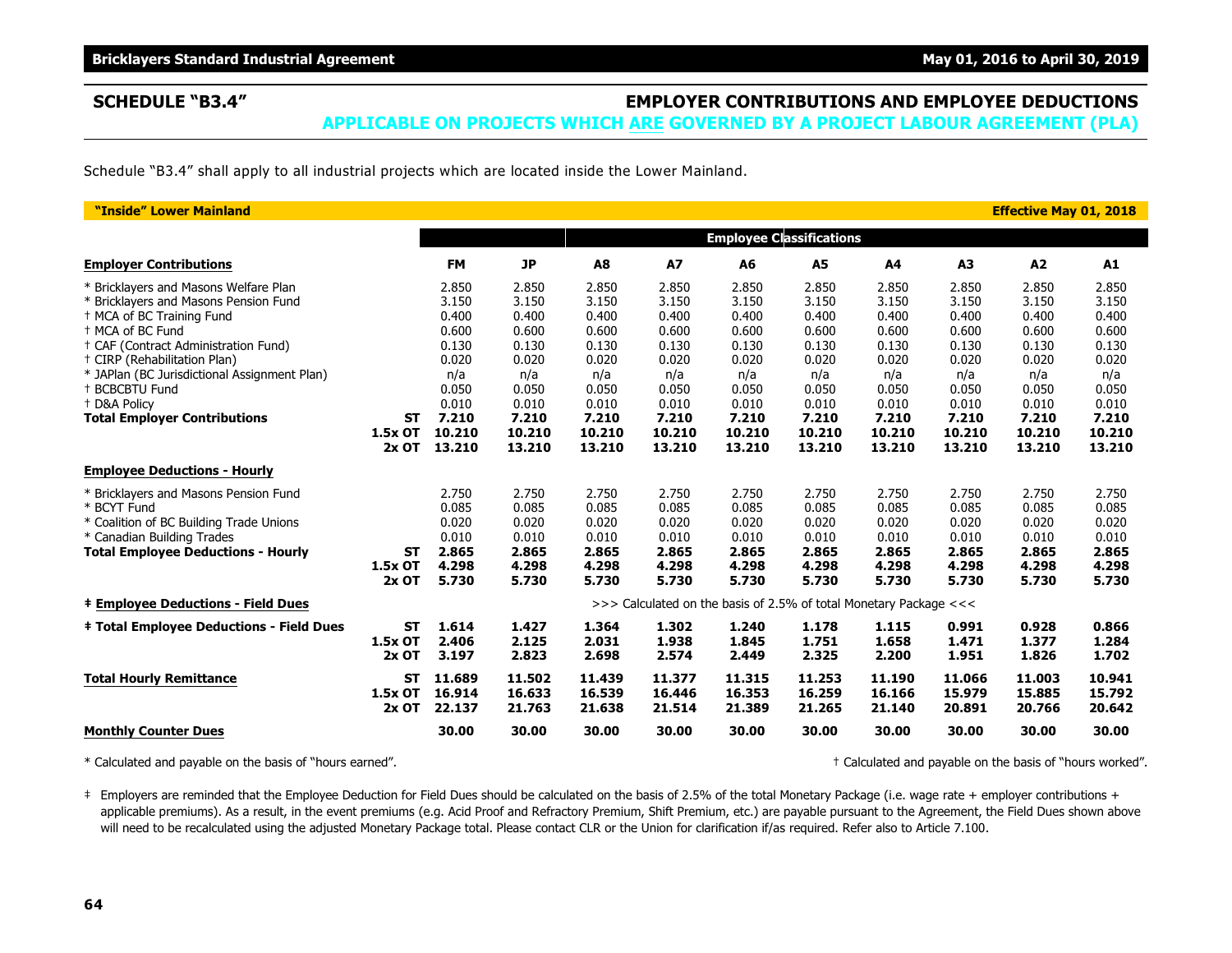# **SCHEDULE "B3.5" EMPLOYER CONTRIBUTIONS AND EMPLOYEE DEDUCTIONS**

**APPLICABLE ON PROJECTS WHICH ARE GOVERNED BY A PROJECT LABOUR AGREEMENT (PLA)**

Schedule "B3.5" shall apply to all industrial projects which are located inside the Lower Mainland.

| "Inside" Lower Mainland                         |           |            |            |            |            |                                                                   |                |            |            | <b>Effective April 01, 2019</b> |            |
|-------------------------------------------------|-----------|------------|------------|------------|------------|-------------------------------------------------------------------|----------------|------------|------------|---------------------------------|------------|
|                                                 |           |            |            |            |            | <b>Employee Classifications</b>                                   |                |            |            |                                 |            |
| <b>Employer Contributions</b>                   |           | <b>FM</b>  | <b>JP</b>  | A8         | <b>A7</b>  | A6                                                                | A <sub>5</sub> | A4         | A3         | A2                              | A1         |
| * Bricklayers and Masons Welfare Plan           |           | <b>TBD</b> | <b>TBD</b> | <b>TBD</b> | <b>TBD</b> | <b>TBD</b>                                                        | <b>TBD</b>     | <b>TBD</b> | <b>TBD</b> | <b>TBD</b>                      | <b>TBD</b> |
| * Bricklayers and Masons Pension Fund           |           | <b>TBD</b> | <b>TBD</b> | <b>TBD</b> | <b>TBD</b> | <b>TBD</b>                                                        | <b>TBD</b>     | <b>TBD</b> | <b>TBD</b> | <b>TBD</b>                      | <b>TBD</b> |
| <sup>+</sup> MCA of BC Training Fund            |           | <b>TBD</b> | <b>TBD</b> | <b>TBD</b> | <b>TBD</b> | <b>TBD</b>                                                        | <b>TBD</b>     | <b>TBD</b> | <b>TBD</b> | <b>TBD</b>                      | <b>TBD</b> |
| <sup>+</sup> MCA of BC Fund                     |           | <b>TBD</b> | <b>TBD</b> | <b>TBD</b> | <b>TBD</b> | <b>TBD</b>                                                        | <b>TBD</b>     | <b>TBD</b> | <b>TBD</b> | <b>TBD</b>                      | <b>TBD</b> |
| + CAF (Contract Administration Fund)            |           | <b>TBD</b> | <b>TBD</b> | <b>TBD</b> | <b>TBD</b> | <b>TBD</b>                                                        | <b>TBD</b>     | <b>TBD</b> | <b>TBD</b> | <b>TBD</b>                      | <b>TBD</b> |
| <sup>+</sup> CIRP (Rehabilitation Plan)         |           | <b>TBD</b> | <b>TBD</b> | <b>TBD</b> | <b>TBD</b> | <b>TBD</b>                                                        | <b>TBD</b>     | <b>TBD</b> | <b>TBD</b> | <b>TBD</b>                      | <b>TBD</b> |
| * JAPlan (BC Jurisdictional Assignment Plan)    |           | <b>TBD</b> | <b>TBD</b> | <b>TBD</b> | <b>TBD</b> | <b>TBD</b>                                                        | <b>TBD</b>     | <b>TBD</b> | <b>TBD</b> | <b>TBD</b>                      | <b>TBD</b> |
| <sup>+</sup> BCBCBTU Fund                       |           | <b>TBD</b> | <b>TBD</b> | <b>TBD</b> | <b>TBD</b> | <b>TBD</b>                                                        | <b>TBD</b>     | <b>TBD</b> | <b>TBD</b> | <b>TBD</b>                      | <b>TBD</b> |
| + D&A Policy                                    |           | <b>TBD</b> | <b>TBD</b> | <b>TBD</b> | <b>TBD</b> | <b>TBD</b>                                                        | <b>TBD</b>     | <b>TBD</b> | <b>TBD</b> | <b>TBD</b>                      | <b>TBD</b> |
| <b>Total Employer Contributions</b>             | <b>ST</b> | 0.000      | 0.000      | 0.000      | 0.000      | 0.000                                                             | 0.000          | 0.000      | 0.000      | 0.000                           | 0.000      |
|                                                 | 1.5x OT   | 0.000      | 0.000      | 0.000      | 0.000      | 0.000                                                             | 0.000          | 0.000      | 0.000      | 0.000                           | 0.000      |
|                                                 | $2x$ OT   | 0.000      | 0.000      | 0.000      | 0.000      | 0.000                                                             | 0.000          | 0.000      | 0.000      | 0.000                           | 0.000      |
| <b>Employee Deductions - Hourly</b>             |           |            |            |            |            |                                                                   |                |            |            |                                 |            |
| * Bricklayers and Masons Pension Fund           |           | <b>TBD</b> | <b>TBD</b> | <b>TBD</b> | <b>TBD</b> | <b>TBD</b>                                                        | <b>TBD</b>     | <b>TBD</b> | <b>TBD</b> | <b>TBD</b>                      | <b>TBD</b> |
| * BCYT Fund                                     |           | <b>TBD</b> | <b>TBD</b> | <b>TBD</b> | <b>TBD</b> | <b>TBD</b>                                                        | <b>TBD</b>     | <b>TBD</b> | <b>TBD</b> | <b>TBD</b>                      | <b>TBD</b> |
| * Coalition of BC Building Trade Unions         |           | <b>TBD</b> | <b>TBD</b> | <b>TBD</b> | <b>TBD</b> | <b>TBD</b>                                                        | <b>TBD</b>     | <b>TBD</b> | <b>TBD</b> | <b>TBD</b>                      | <b>TBD</b> |
| * Canadian Building Trades                      |           | <b>TBD</b> | <b>TBD</b> | <b>TBD</b> | <b>TBD</b> | <b>TBD</b>                                                        | <b>TBD</b>     | <b>TBD</b> | <b>TBD</b> | <b>TBD</b>                      | <b>TBD</b> |
| <b>Total Employee Deductions - Hourly</b>       | <b>ST</b> | 0.000      | 0.000      | 0.000      | 0.000      | 0.000                                                             | 0.000          | 0.000      | 0.000      | 0.000                           | 0.000      |
|                                                 | 1.5x OT   | 0.000      | 0.000      | 0.000      | 0.000      | 0.000                                                             | 0.000          | 0.000      | 0.000      | 0.000                           | 0.000      |
|                                                 | $2x$ OT   | 0.000      | 0.000      | 0.000      | 0.000      | 0.000                                                             | 0.000          | 0.000      | 0.000      | 0.000                           | 0.000      |
| <b>‡ Employee Deductions - Field Dues</b>       |           |            |            |            |            | >>> Calculated on the basis of 2.5% of total Monetary Package <<< |                |            |            |                                 |            |
| <b>‡ Total Employee Deductions - Field Dues</b> | <b>ST</b> | 0.000      | 0.000      | 0.000      | 0.000      | 0.000                                                             | 0.000          | 0.000      | 0.000      | 0.000                           | 0.000      |
|                                                 | 1.5x OT   | 0.000      | 0.000      | 0.000      | 0.000      | 0.000                                                             | 0.000          | 0.000      | 0.000      | 0.000                           | 0.000      |
|                                                 | $2x$ OT   | 0.000      | 0.000      | 0.000      | 0.000      | 0.000                                                             | 0.000          | 0.000      | 0.000      | 0.000                           | 0.000      |
| <b>Total Hourly Remittance</b>                  | <b>ST</b> | 0.000      | 0.000      | 0.000      | 0.000      | 0.000                                                             | 0.000          | 0.000      | 0.000      | 0.000                           | 0.000      |
|                                                 | 1.5x OT   | 0.000      | 0.000      | 0.000      | 0.000      | 0.000                                                             | 0.000          | 0.000      | 0.000      | 0.000                           | 0.000      |
|                                                 | $2x$ OT   | 0.000      | 0.000      | 0.000      | 0.000      | 0.000                                                             | 0.000          | 0.000      | 0.000      | 0.000                           | 0.000      |
| <b>Monthly Counter Dues</b>                     |           | <b>TBD</b> | <b>TBD</b> | <b>TBD</b> | <b>TBD</b> | <b>TBD</b>                                                        | <b>TBD</b>     | <b>TBD</b> | <b>TBD</b> | <b>TBD</b>                      | <b>TBD</b> |
|                                                 |           |            |            |            |            |                                                                   |                |            |            |                                 |            |

\* Calculated and payable on the basis of "hours earned". † Calculated and payable on the basis of "hours worked".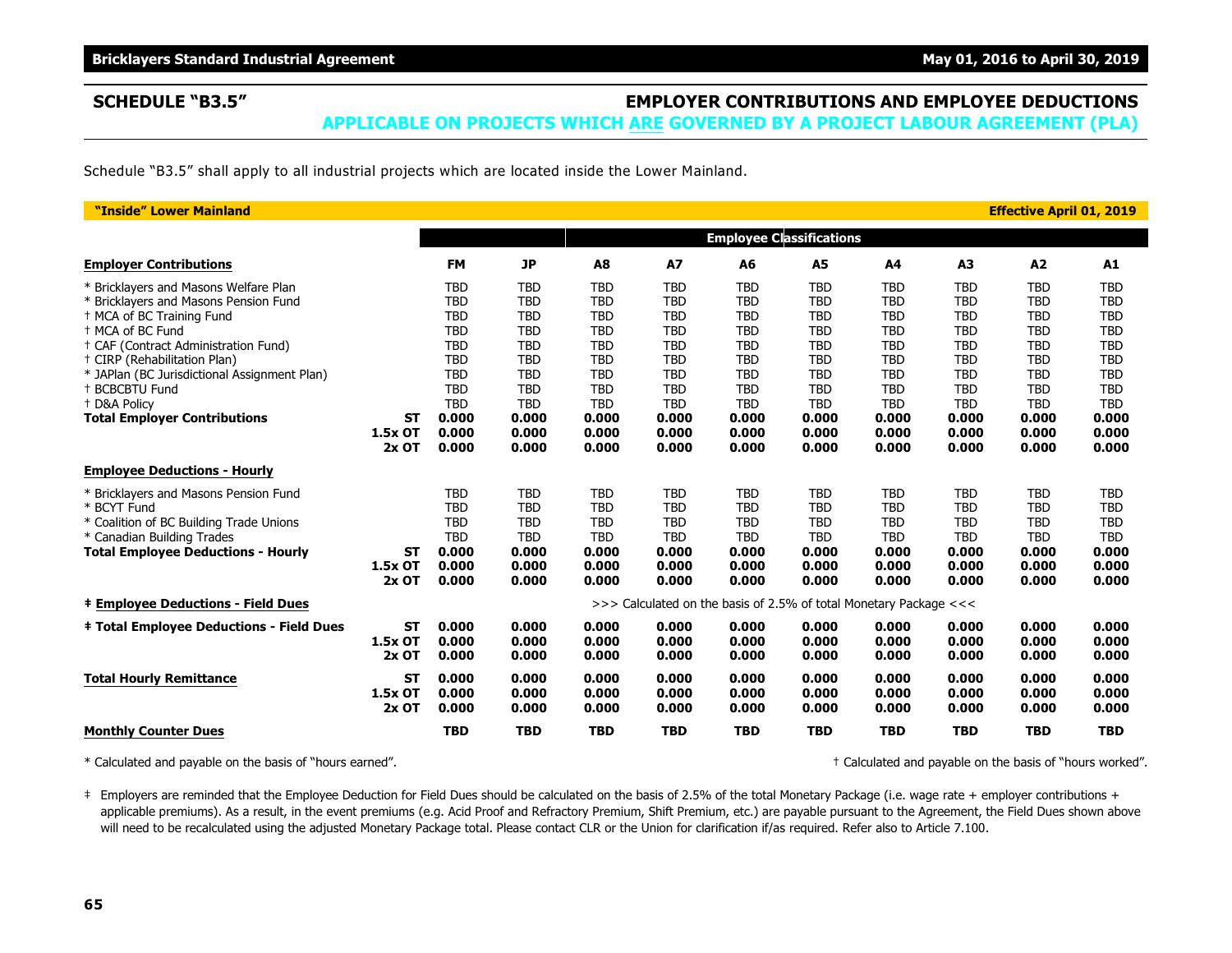## **SCHEDULE "B4.1" EMPLOYER CONTRIBUTIONS AND EMPLOYEE DEDUCTIONS**

**APPLICABLE ON PROJECTS WHICH ARE GOVERNED BY A PROJECT LABOUR AGREEMENT (PLA)**

Schedule "B4.1" shall apply to all industrial projects which are located outside the Lower Mainland.

| "Outside" Lower Mainland                                                                                                                                                                                                                                                                                                                          |                                 |                                                                       |                                                                       |                                                                       |                                                                       |                                                                       |                                                                       |                                                                       |                                                                       | <b>Effective June 26, 2016</b>                                        |                                                                       |
|---------------------------------------------------------------------------------------------------------------------------------------------------------------------------------------------------------------------------------------------------------------------------------------------------------------------------------------------------|---------------------------------|-----------------------------------------------------------------------|-----------------------------------------------------------------------|-----------------------------------------------------------------------|-----------------------------------------------------------------------|-----------------------------------------------------------------------|-----------------------------------------------------------------------|-----------------------------------------------------------------------|-----------------------------------------------------------------------|-----------------------------------------------------------------------|-----------------------------------------------------------------------|
|                                                                                                                                                                                                                                                                                                                                                   |                                 |                                                                       |                                                                       |                                                                       |                                                                       |                                                                       | <b>Employee Classifications</b>                                       |                                                                       |                                                                       |                                                                       |                                                                       |
| <b>Employer Contributions</b>                                                                                                                                                                                                                                                                                                                     |                                 | <b>FM</b>                                                             | <b>JP</b>                                                             | A8                                                                    | A7                                                                    | A6                                                                    | A5                                                                    | A4                                                                    | A3                                                                    | A2                                                                    | A1                                                                    |
| * Bricklayers and Masons Welfare Plan<br>* Bricklayers and Masons Pension Fund<br>+ MCA of BC Training Fund<br><sup>+</sup> MCA of BC Fund<br>+ CAF (Contract Administration Fund)<br><sup>†</sup> CIRP (Rehabilitation Plan)<br>* JAPlan (BC Jurisdictional Assignment Plan)<br><sup>+</sup> BCBCBTU Fund<br><b>Total Employer Contributions</b> | <b>ST</b>                       | 2.75<br>3.00<br>0.40<br>0.60<br>0.11<br>0.02<br>0.01<br>0.01<br>6.900 | 2.75<br>3.00<br>0.40<br>0.60<br>0.11<br>0.02<br>0.01<br>0.01<br>6.900 | 2.75<br>3.00<br>0.40<br>0.60<br>0.11<br>0.02<br>0.01<br>0.01<br>6.900 | 2.75<br>3.00<br>0.40<br>0.60<br>0.11<br>0.02<br>0.01<br>0.01<br>6.900 | 2.75<br>3.00<br>0.40<br>0.60<br>0.11<br>0.02<br>0.01<br>0.01<br>6.900 | 2.75<br>3.00<br>0.40<br>0.60<br>0.11<br>0.02<br>0.01<br>0.01<br>6.900 | 2.75<br>3.00<br>0.40<br>0.60<br>0.11<br>0.02<br>0.01<br>0.01<br>6.900 | 2.75<br>3.00<br>0.40<br>0.60<br>0.11<br>0.02<br>0.01<br>0.01<br>6.900 | 2.75<br>3.00<br>0.40<br>0.60<br>0.11<br>0.02<br>0.01<br>0.01<br>6.900 | 2.75<br>3.00<br>0.40<br>0.60<br>0.11<br>0.02<br>0.01<br>0.01<br>6.900 |
|                                                                                                                                                                                                                                                                                                                                                   | 1.5x OT<br>$2x$ OT              | 9.780<br>12.660                                                       | 9.780<br>12.660                                                       | 9.780<br>12.660                                                       | 9.780<br>12.660                                                       | 9.780<br>12.660                                                       | 9.780<br>12.660                                                       | 9.780<br>12.660                                                       | 9.780<br>12.660                                                       | 9.780<br>12.660                                                       | 9.780<br>12.660                                                       |
| <b>Employee Deductions - Hourly</b>                                                                                                                                                                                                                                                                                                               |                                 |                                                                       |                                                                       |                                                                       |                                                                       |                                                                       |                                                                       |                                                                       |                                                                       |                                                                       |                                                                       |
| * Bricklayers and Masons Pension Fund<br>* BCYT Fund<br>* Coalition of BC Building Trade Unions<br>* Canadian Building Trades<br><b>Total Employee Deductions - Hourly</b>                                                                                                                                                                        | ST<br>1.5x OT<br>$2x$ OT        | 2.75<br>0.10<br>0.02<br>0.01<br>2.880<br>4.320<br>5.760               | 2.75<br>0.10<br>0.02<br>0.01<br>2.880<br>4.320<br>5.760               | 2.75<br>0.10<br>0.02<br>0.01<br>2.880<br>4.320<br>5.760               | 2.75<br>0.10<br>0.02<br>0.01<br>2.880<br>4.320<br>5.760               | 2.75<br>0.10<br>0.02<br>0.01<br>2.880<br>4.320<br>5.760               | 2.75<br>0.10<br>0.02<br>0.01<br>2.880<br>4.320<br>5.760               | 2.75<br>0.10<br>0.02<br>0.01<br>2.880<br>4.320<br>5.760               | 2.75<br>0.10<br>0.02<br>0.01<br>2.880<br>4.320<br>5.760               | 2.75<br>0.10<br>0.02<br>0.01<br>2.880<br>4.320<br>5.760               | 2.75<br>0.10<br>0.02<br>0.01<br>2.880<br>4.320<br>5.760               |
| <b>‡ Employee Deductions - Field Dues</b>                                                                                                                                                                                                                                                                                                         |                                 |                                                                       |                                                                       |                                                                       | >>> Calculated on the basis of 2.5% of total Monetary Package <<<     |                                                                       |                                                                       |                                                                       |                                                                       |                                                                       |                                                                       |
| <b>‡ Total Employee Deductions - Field Dues</b>                                                                                                                                                                                                                                                                                                   | ST<br>1.5x OT<br>$2x$ OT        | 1.531<br>2.282<br>3.034                                               | 1.354<br>2.016<br>2.679                                               | 1.295<br>1.928<br>2.561                                               | 1.236<br>1.839<br>2.443                                               | 1.177<br>1.751<br>2.325                                               | 1.118<br>1.662<br>2.207                                               | 1.058<br>1.573<br>2.088                                               | 0.940<br>1.396<br>1.852                                               | 0.881<br>1.308<br>1.734                                               | 0.822<br>1.219<br>1.616                                               |
| <b>Total Hourly Remittance</b>                                                                                                                                                                                                                                                                                                                    | <b>ST</b><br>1.5x OT<br>$2x$ OT | 11.311<br>16.382<br>21.454                                            | 11.134<br>16.116<br>21.099                                            | 11.075<br>16.028<br>20.981                                            | 11.016<br>15.939<br>20.863                                            | 10.957<br>15.851<br>20.745                                            | 10.898<br>15.762<br>20.627                                            | 10.838<br>15.673<br>20.508                                            | 10.720<br>15.496<br>20.272                                            | 10.661<br>15.408<br>20.154                                            | 10.602<br>15.319<br>20.036                                            |
| <b>Monthly Counter Dues</b>                                                                                                                                                                                                                                                                                                                       |                                 | 30.00                                                                 | 30.00                                                                 | 30.00                                                                 | 30.00                                                                 | 30.00                                                                 | 30.00                                                                 | 30.00                                                                 | 30.00                                                                 | 30.00                                                                 | 30.00                                                                 |

\* Calculated and payable on the basis of "hours earned". † Calculated and payable on the basis of "hours worked".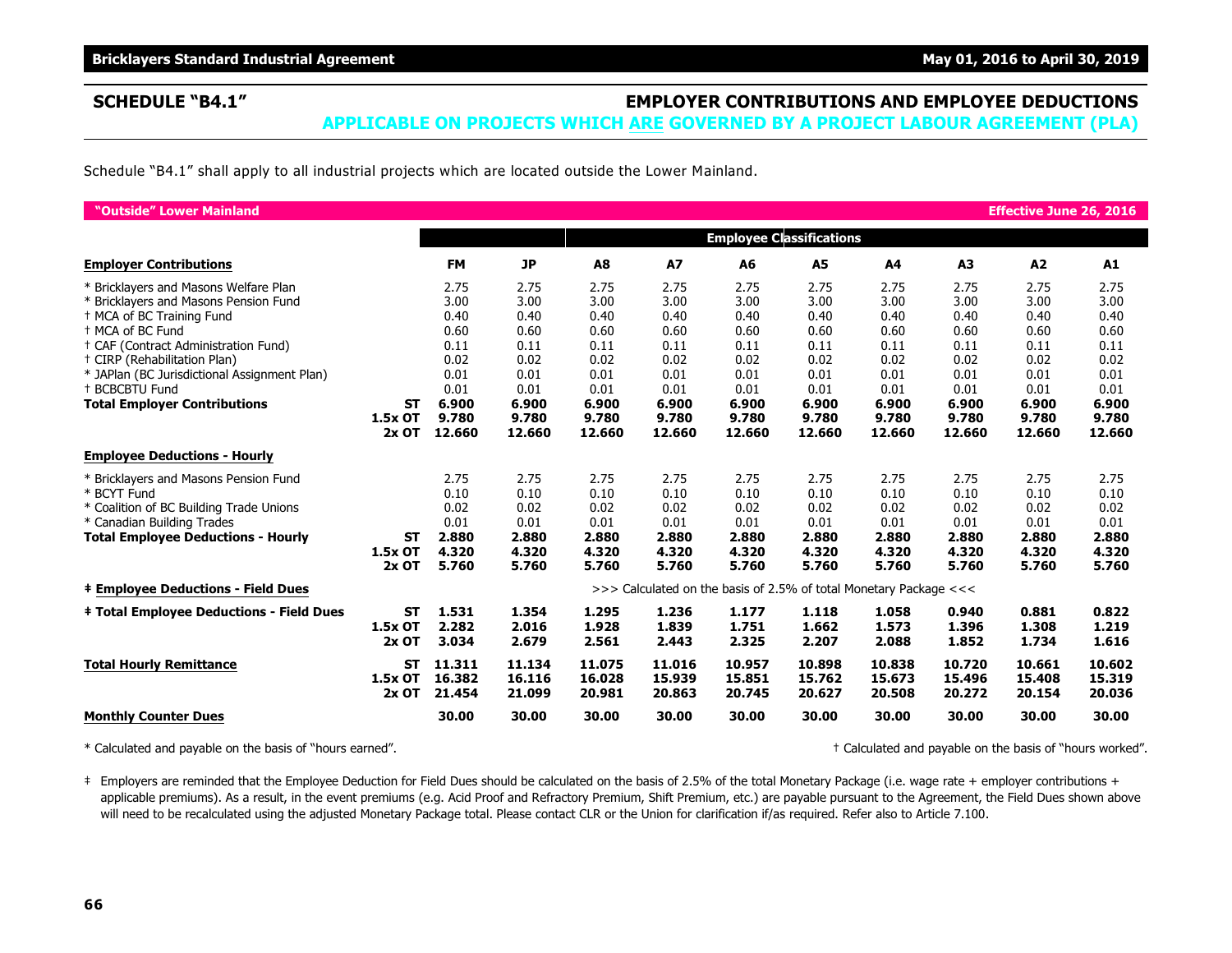## **SCHEDULE "B4.2" EMPLOYER CONTRIBUTIONS AND EMPLOYEE DEDUCTIONS**

**APPLICABLE ON PROJECTS WHICH ARE GOVERNED BY A PROJECT LABOUR AGREEMENT (PLA)**

Schedule "B4.2" shall apply to all industrial projects which are located outside the Lower Mainland.

| "Outside" Lower Mainland                                                                                                                                                                                                                                                                                                                                     |                                 |                                                                                |                                                                                |                                                                                |                                                                                |                                                                                |                                                                                |                                                                                |                                                                                | <b>Effective May 01, 2017</b>                                                  |                                                                                |
|--------------------------------------------------------------------------------------------------------------------------------------------------------------------------------------------------------------------------------------------------------------------------------------------------------------------------------------------------------------|---------------------------------|--------------------------------------------------------------------------------|--------------------------------------------------------------------------------|--------------------------------------------------------------------------------|--------------------------------------------------------------------------------|--------------------------------------------------------------------------------|--------------------------------------------------------------------------------|--------------------------------------------------------------------------------|--------------------------------------------------------------------------------|--------------------------------------------------------------------------------|--------------------------------------------------------------------------------|
|                                                                                                                                                                                                                                                                                                                                                              |                                 |                                                                                |                                                                                |                                                                                |                                                                                |                                                                                | <b>Employee Classifications</b>                                                |                                                                                |                                                                                |                                                                                |                                                                                |
| <b>Employer Contributions</b>                                                                                                                                                                                                                                                                                                                                |                                 | <b>FM</b>                                                                      | <b>JP</b>                                                                      | A8                                                                             | A7                                                                             | A6                                                                             | A5                                                                             | A4                                                                             | A3                                                                             | A2                                                                             | A1                                                                             |
| * Bricklayers and Masons Welfare Plan<br>* Bricklayers and Masons Pension Fund<br><sup>+</sup> MCA of BC Training Fund<br><sup>+</sup> MCA of BC Fund<br>† CAF (Contract Administration Fund)<br><sup>†</sup> CIRP (Rehabilitation Plan)<br>* JAPlan (BC Jurisdictional Assignment Plan)<br><sup>+</sup> BCBCBTU Fund<br><b>Total Employer Contributions</b> | <b>ST</b><br>1.5x OT            | 2.75<br>3.00<br>0.40<br>0.60<br>0.13<br>0.02<br>0.01<br>0.01<br>6.920<br>9.800 | 2.75<br>3.00<br>0.40<br>0.60<br>0.13<br>0.02<br>0.01<br>0.01<br>6.920<br>9.800 | 2.75<br>3.00<br>0.40<br>0.60<br>0.13<br>0.02<br>0.01<br>0.01<br>6.920<br>9.800 | 2.75<br>3.00<br>0.40<br>0.60<br>0.13<br>0.02<br>0.01<br>0.01<br>6.920<br>9.800 | 2.75<br>3.00<br>0.40<br>0.60<br>0.13<br>0.02<br>0.01<br>0.01<br>6.920<br>9.800 | 2.75<br>3.00<br>0.40<br>0.60<br>0.13<br>0.02<br>0.01<br>0.01<br>6.920<br>9.800 | 2.75<br>3.00<br>0.40<br>0.60<br>0.13<br>0.02<br>0.01<br>0.01<br>6.920<br>9.800 | 2.75<br>3.00<br>0.40<br>0.60<br>0.13<br>0.02<br>0.01<br>0.01<br>6.920<br>9.800 | 2.75<br>3.00<br>0.40<br>0.60<br>0.13<br>0.02<br>0.01<br>0.01<br>6.920<br>9.800 | 2.75<br>3.00<br>0.40<br>0.60<br>0.13<br>0.02<br>0.01<br>0.01<br>6.920<br>9.800 |
|                                                                                                                                                                                                                                                                                                                                                              | $2x$ OT                         | 12.680                                                                         | 12.680                                                                         | 12.680                                                                         | 12.680                                                                         | 12.680                                                                         | 12.680                                                                         | 12.680                                                                         | 12.680                                                                         | 12.680                                                                         | 12.680                                                                         |
| <b>Employee Deductions - Hourly</b>                                                                                                                                                                                                                                                                                                                          |                                 |                                                                                |                                                                                |                                                                                |                                                                                |                                                                                |                                                                                |                                                                                |                                                                                |                                                                                |                                                                                |
| * Bricklayers and Masons Pension Fund<br>* BCYT Fund<br>* Coalition of BC Building Trade Unions<br>* Canadian Building Trades<br><b>Total Employee Deductions - Hourly</b>                                                                                                                                                                                   | <b>ST</b><br>1.5x OT<br>$2x$ OT | 2.75<br>0.10<br>0.02<br>0.01<br>2.880<br>4.320<br>5.760                        | 2.75<br>0.10<br>0.02<br>0.01<br>2.880<br>4.320<br>5.760                        | 2.75<br>0.10<br>0.02<br>0.01<br>2.880<br>4.320<br>5.760                        | 2.75<br>0.10<br>0.02<br>0.01<br>2.880<br>4.320<br>5.760                        | 2.75<br>0.10<br>0.02<br>0.01<br>2.880<br>4.320<br>5.760                        | 2.75<br>0.10<br>0.02<br>0.01<br>2.880<br>4.320<br>5.760                        | 2.75<br>0.10<br>0.02<br>0.01<br>2.880<br>4.320<br>5.760                        | 2.75<br>0.10<br>0.02<br>0.01<br>2.880<br>4.320<br>5.760                        | 2.75<br>0.10<br>0.02<br>0.01<br>2.880<br>4.320<br>5.760                        | 2.75<br>0.10<br>0.02<br>0.01<br>2.880<br>4.320<br>5.760                        |
| <b>‡ Employee Deductions - Field Dues</b>                                                                                                                                                                                                                                                                                                                    |                                 |                                                                                |                                                                                |                                                                                | >>> Calculated on the basis of 2.5% of total Monetary Package <<<              |                                                                                |                                                                                |                                                                                |                                                                                |                                                                                |                                                                                |
| <b>‡ Total Employee Deductions - Field Dues</b>                                                                                                                                                                                                                                                                                                              | <b>ST</b><br>1.5x OT<br>$2x$ OT | 1.557<br>2.320<br>3.084                                                        | 1.376<br>2.050<br>2.723                                                        | 1.316<br>1.960<br>2.603                                                        | 1.256<br>1.869<br>2.483                                                        | 1.196<br>1.779<br>2.362                                                        | 1.136<br>1.689<br>2.242                                                        | 1.075<br>1.599<br>2.122                                                        | 0.955<br>1.418<br>1.881                                                        | 0.895<br>1.328<br>1.761                                                        | 0.835<br>1.238<br>1.640                                                        |
| <b>Total Hourly Remittance</b>                                                                                                                                                                                                                                                                                                                               | <b>ST</b><br>1.5x OT<br>$2x$ OT | 11.357<br>16.440<br>21.524                                                     | 11.176<br>16.170<br>21.163                                                     | 11.116<br>16.080<br>21.043                                                     | 11.056<br>15.989<br>20.923                                                     | 10.996<br>15.899<br>20.802                                                     | 10.936<br>15.809<br>20.682                                                     | 10.875<br>15.719<br>20.562                                                     | 10.755<br>15.538<br>20.321                                                     | 10.695<br>15.448<br>20.201                                                     | 10.635<br>15.358<br>20.080                                                     |
| <b>Monthly Counter Dues</b>                                                                                                                                                                                                                                                                                                                                  |                                 | 30.00                                                                          | 30.00                                                                          | 30.00                                                                          | 30.00                                                                          | 30.00                                                                          | 30.00                                                                          | 30.00                                                                          | 30.00                                                                          | 30.00                                                                          | 30.00                                                                          |

\* Calculated and payable on the basis of "hours earned". † Calculated and payable on the basis of "hours worked".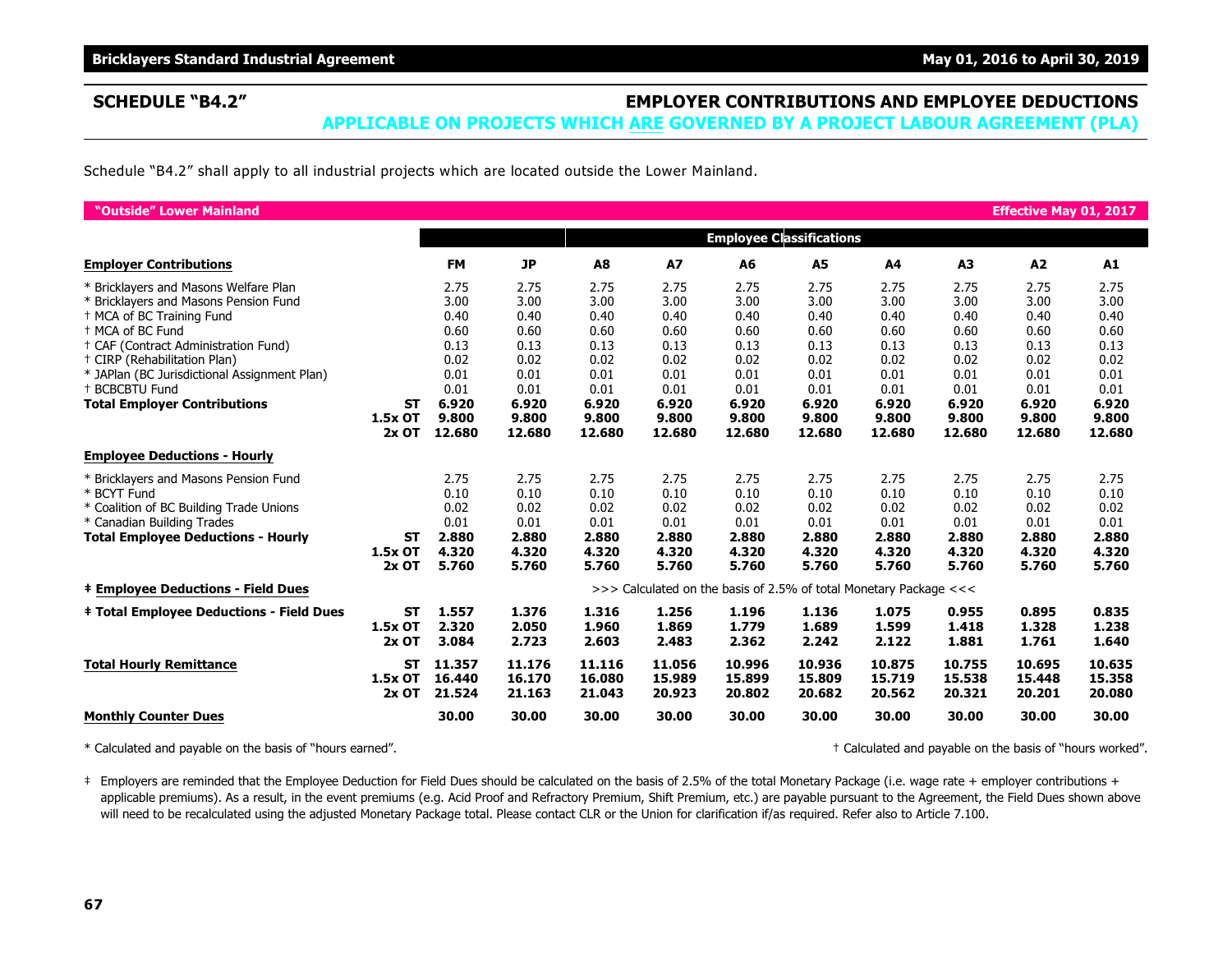**Bricklayers Standard Industrial Agreement May 01, 2016 to April 30, 2019 May 01, 2016 to April 30, 2019** 

### **SCHEDULE "B4.3" EMPLOYER CONTRIBUTIONS AND EMPLOYEE DEDUCTIONS APPLICABLE ON PROJECTS WHICH ARE GOVERNED BY A PROJECT LABOUR AGREEMENT (PLA)**

Schedule "B4.3" shall apply to all industrial projects which are located outside the Lower Mainland.

| "Outside" Lower Mainland                                       |           |                |                |                |                                                                   |                                 |                |                |                | <b>Effective November 26, 2017</b> |                |
|----------------------------------------------------------------|-----------|----------------|----------------|----------------|-------------------------------------------------------------------|---------------------------------|----------------|----------------|----------------|------------------------------------|----------------|
|                                                                |           |                |                |                |                                                                   | <b>Employee Classifications</b> |                |                |                |                                    |                |
| <b>Employer Contributions</b>                                  |           | <b>FM</b>      | <b>JP</b>      | A8             | <b>A7</b>                                                         | A6                              | A <sub>5</sub> | A4             | A3             | A2                                 | A1             |
| * Bricklayers and Masons Welfare Plan                          |           | 2.750          | 2.750          | 2.750          | 2.750                                                             | 2.750                           | 2.750          | 2.750          | 2.750          | 2.750                              | 2.750          |
| * Bricklayers and Masons Pension Fund                          |           | 3.000          | 3.000          | 3.000          | 3.000                                                             | 3.000                           | 3.000          | 3.000          | 3.000          | 3.000                              | 3.000          |
| <sup>+</sup> MCA of BC Training Fund                           |           | 0.400          | 0.400          | 0.400          | 0.400                                                             | 0.400                           | 0.400          | 0.400          | 0.400          | 0.400                              | 0.400          |
| <sup>+</sup> MCA of BC Fund                                    |           | 0.600          | 0.600          | 0.600          | 0.600                                                             | 0.600                           | 0.600          | 0.600          | 0.600          | 0.600                              | 0.600          |
| † CAF (Contract Administration Fund)                           |           | 0.130          | 0.130          | 0.130          | 0.130                                                             | 0.130                           | 0.130          | 0.130          | 0.130          | 0.130                              | 0.130          |
| <sup>+</sup> CIRP (Rehabilitation Plan)                        |           | 0.020          | 0.020          | 0.020          | 0.020                                                             | 0.020                           | 0.020          | 0.020          | 0.020          | 0.020                              | 0.020          |
| * JAPlan (BC Jurisdictional Assignment Plan)                   |           | 0.010          | 0.010          | 0.010          | 0.010                                                             | 0.010                           | 0.010          | 0.010          | 0.010          | 0.010                              | 0.010          |
| <sup>+</sup> BCBCBTU Fund                                      |           | 0.050          | 0.050<br>0.010 | 0.050          | 0.050                                                             | 0.050                           | 0.050          | 0.050          | 0.050          | 0.050<br>0.010                     | 0.050          |
| <sup>+</sup> D&A Policy<br><b>Total Employer Contributions</b> | ST        | 0.010<br>6.970 | 6.970          | 0.010<br>6.970 | 0.010<br>6.970                                                    | 0.010<br>6.970                  | 0.010<br>6.970 | 0.010<br>6.970 | 0.010<br>6.970 | 6.970                              | 0.010<br>6.970 |
|                                                                | 1.5x OT   | 9.850          | 9.850          | 9.850          | 9.850                                                             | 9.850                           | 9.850          | 9.850          | 9.850          | 9.850                              | 9.850          |
|                                                                | $2x$ OT   | 12.730         | 12.730         | 12.730         | 12.730                                                            | 12.730                          | 12.730         | 12.730         | 12.730         | 12.730                             | 12.730         |
| <b>Employee Deductions - Hourly</b>                            |           |                |                |                |                                                                   |                                 |                |                |                |                                    |                |
| * Bricklayers and Masons Pension Fund                          |           | 2.750          | 2.750          | 2.750          | 2.750                                                             | 2.750                           | 2.750          | 2.750          | 2.750          | 2.750                              | 2.750          |
| * BCYT Fund                                                    |           | 0.085          | 0.085          | 0.085          | 0.085                                                             | 0.085                           | 0.085          | 0.085          | 0.085          | 0.085                              | 0.085          |
| * Coalition of BC Building Trade Unions                        |           | 0.020          | 0.020          | 0.020          | 0.020                                                             | 0.020                           | 0.020          | 0.020          | 0.020          | 0.020                              | 0.020          |
| * Canadian Building Trades                                     |           | 0.010          | 0.010          | 0.010          | 0.010                                                             | 0.010                           | 0.010          | 0.010          | 0.010          | 0.010                              | 0.010          |
| <b>Total Employee Deductions - Hourly</b>                      | ST        | 2.865          | 2.865          | 2.865          | 2.865                                                             | 2.865                           | 2.865          | 2.865          | 2.865          | 2.865                              | 2.865          |
|                                                                | 1.5x OT   | 4.298          | 4.298          | 4.298          | 4.298                                                             | 4.298                           | 4.298          | 4.298          | 4.298          | 4.298                              | 4.298          |
|                                                                | $2x$ OT   | 5.730          | 5.730          | 5.730          | 5.730                                                             | 5.730                           | 5.730          | 5.730          | 5.730          | 5.730                              | 5.730          |
| <b>‡ Employee Deductions - Field Dues</b>                      |           |                |                |                | >>> Calculated on the basis of 2.5% of total Monetary Package <<< |                                 |                |                |                |                                    |                |
| <b>‡ Total Employee Deductions - Field Dues</b>                | <b>ST</b> | 1.558          | 1.377          | 1.317          | 1.257                                                             | 1.197                           | 1.137          | 1.077          | 0.956          | 0.896                              | 0.836          |
|                                                                | 1.5x OT   | 2.322          | 2.051          | 1.961          | 1.870                                                             | 1.780                           | 1.690          | 1.600          | 1.419          | 1.329                              | 1.239          |
|                                                                | $2x$ OT   | 3.086          | 2.725          | 2.604          | 2.484                                                             | 2.363                           | 2.244          | 2.123          | 1.882          | 1.762                              | 1.642          |
| <b>Total Hourly Remittance</b>                                 | <b>ST</b> | 11.393         | 11.212         | 11.152         | 11.092                                                            | 11.032                          | 10.972         | 10.912         | 10.791         | 10.731                             | 10.671         |
|                                                                | 1.5x OT   | 16.470         | 16.199         | 16.109         | 16.018                                                            | 15.928                          | 15.838         | 15.748         | 15.567         | 15.477                             | 15.387         |
|                                                                | $2x$ OT   | 21.546         | 21.185         | 21.064         | 20.944                                                            | 20.823                          | 20.704         | 20.583         | 20.342         | 20.222                             | 20.102         |
| <b>Monthly Counter Dues</b>                                    |           | 30.00          | 30.00          | 30.00          | 30.00                                                             | 30.00                           | 30.00          | 30.00          | 30.00          | 30.00                              | 30.00          |

\* Calculated and payable on the basis of "hours earned". † Calculated and payable on the basis of "hours worked".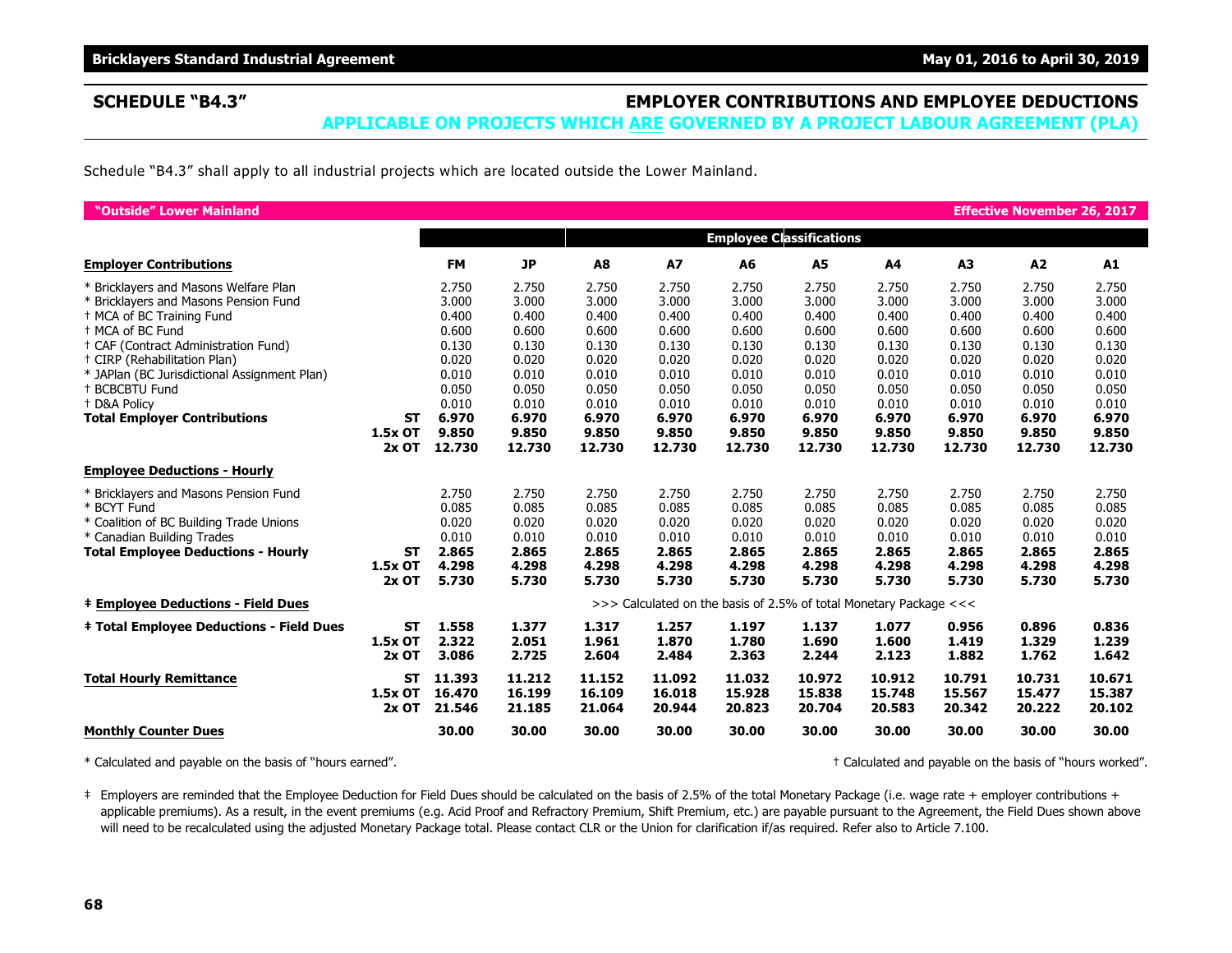# **SCHEDULE "B4.4" EMPLOYER CONTRIBUTIONS AND EMPLOYEE DEDUCTIONS**

**APPLICABLE ON PROJECTS WHICH ARE GOVERNED BY A PROJECT LABOUR AGREEMENT (PLA)**

Schedule "B4.4" shall apply to all industrial projects which are located outside the Lower Mainland.

| "Outside" Lower Mainland                                                                                                                                                                                                                                                                                   |                                 |                                                                    |                                                                    |                                                                    |                                                                    |                                                                    |                                                                    |                                                                    |                                                                    | <b>Effective May 01, 2018</b>                                      |                                                                    |
|------------------------------------------------------------------------------------------------------------------------------------------------------------------------------------------------------------------------------------------------------------------------------------------------------------|---------------------------------|--------------------------------------------------------------------|--------------------------------------------------------------------|--------------------------------------------------------------------|--------------------------------------------------------------------|--------------------------------------------------------------------|--------------------------------------------------------------------|--------------------------------------------------------------------|--------------------------------------------------------------------|--------------------------------------------------------------------|--------------------------------------------------------------------|
|                                                                                                                                                                                                                                                                                                            |                                 |                                                                    |                                                                    |                                                                    |                                                                    |                                                                    | <b>Employee Classifications</b>                                    |                                                                    |                                                                    |                                                                    |                                                                    |
| <b>Employer Contributions</b>                                                                                                                                                                                                                                                                              |                                 | <b>FM</b>                                                          | <b>JP</b>                                                          | A8                                                                 | <b>A7</b>                                                          | A <sub>6</sub>                                                     | A5                                                                 | A4                                                                 | A3                                                                 | A2                                                                 | A1                                                                 |
| * Bricklayers and Masons Welfare Plan<br>* Bricklayers and Masons Pension Fund<br>+ MCA of BC Training Fund<br><sup>+</sup> MCA of BC Fund<br>+ CAF (Contract Administration Fund)<br><sup>+</sup> CIRP (Rehabilitation Plan)<br>* JAPlan (BC Jurisdictional Assignment Plan)<br><sup>+</sup> BCBCBTU Fund |                                 | 2.850<br>3.150<br>0.400<br>0.600<br>0.130<br>0.020<br>n/a<br>0.050 | 2.850<br>3.150<br>0.400<br>0.600<br>0.130<br>0.020<br>n/a<br>0.050 | 2.850<br>3.150<br>0.400<br>0.600<br>0.130<br>0.020<br>n/a<br>0.050 | 2.850<br>3.150<br>0.400<br>0.600<br>0.130<br>0.020<br>n/a<br>0.050 | 2.850<br>3.150<br>0.400<br>0.600<br>0.130<br>0.020<br>n/a<br>0.050 | 2.850<br>3.150<br>0.400<br>0.600<br>0.130<br>0.020<br>n/a<br>0.050 | 2.850<br>3.150<br>0.400<br>0.600<br>0.130<br>0.020<br>n/a<br>0.050 | 2.850<br>3.150<br>0.400<br>0.600<br>0.130<br>0.020<br>n/a<br>0.050 | 2.850<br>3.150<br>0.400<br>0.600<br>0.130<br>0.020<br>n/a<br>0.050 | 2.850<br>3.150<br>0.400<br>0.600<br>0.130<br>0.020<br>n/a<br>0.050 |
| <sup>+</sup> D&A Policv<br><b>Total Employer Contributions</b>                                                                                                                                                                                                                                             | ST<br>1.5x OT<br>$2x$ OT        | 0.010<br>7.210<br>10.210<br>13.210                                 | 0.010<br>7.210<br>10.210<br>13.210                                 | 0.010<br>7.210<br>10.210<br>13.210                                 | 0.010<br>7.210<br>10.210<br>13.210                                 | 0.010<br>7.210<br>10.210<br>13.210                                 | 0.010<br>7.210<br>10.210<br>13.210                                 | 0.010<br>7.210<br>10.210<br>13.210                                 | 0.010<br>7.210<br>10.210<br>13.210                                 | 0.010<br>7.210<br>10.210<br>13.210                                 | 0.010<br>7.210<br>10.210<br>13.210                                 |
| <b>Employee Deductions - Hourly</b>                                                                                                                                                                                                                                                                        |                                 |                                                                    |                                                                    |                                                                    |                                                                    |                                                                    |                                                                    |                                                                    |                                                                    |                                                                    |                                                                    |
| * Bricklayers and Masons Pension Fund<br>* BCYT Fund<br>* Coalition of BC Building Trade Unions<br>* Canadian Building Trades<br><b>Total Employee Deductions - Hourly</b>                                                                                                                                 | <b>ST</b><br>1.5x OT<br>2x OT   | 2.750<br>0.085<br>0.020<br>0.010<br>2.865<br>4.298<br>5.730        | 2.750<br>0.085<br>0.020<br>0.010<br>2.865<br>4.298<br>5.730        | 2.750<br>0.085<br>0.020<br>0.010<br>2.865<br>4.298<br>5.730        | 2.750<br>0.085<br>0.020<br>0.010<br>2.865<br>4.298<br>5.730        | 2.750<br>0.085<br>0.020<br>0.010<br>2.865<br>4.298<br>5.730        | 2.750<br>0.085<br>0.020<br>0.010<br>2.865<br>4.298<br>5.730        | 2.750<br>0.085<br>0.020<br>0.010<br>2.865<br>4.298<br>5.730        | 2.750<br>0.085<br>0.020<br>0.010<br>2.865<br>4.298<br>5.730        | 2.750<br>0.085<br>0.020<br>0.010<br>2.865<br>4.298<br>5.730        | 2.750<br>0.085<br>0.020<br>0.010<br>2.865<br>4.298<br>5.730        |
| <b>‡ Employee Deductions - Field Dues</b>                                                                                                                                                                                                                                                                  |                                 |                                                                    |                                                                    |                                                                    | >>> Calculated on the basis of 2.5% of total Monetary Package <<<  |                                                                    |                                                                    |                                                                    |                                                                    |                                                                    |                                                                    |
| <b>‡ Total Employee Deductions - Field Dues</b>                                                                                                                                                                                                                                                            | <b>ST</b><br>1.5x OT<br>$2x$ OT | 1.581<br>2.357<br>3.132                                            | 1.399<br>2.083<br>2.767                                            | 1.337<br>1.991<br>2.645                                            | 1.277<br>1.900<br>2.523                                            | 1.216<br>1.808<br>2.401                                            | 1.155<br>1.717<br>2.280                                            | 1.094<br>1.626<br>2.158                                            | 0.972<br>1.443<br>1.914                                            | 0.911<br>1.352<br>1.792                                            | 0.850<br>1.260<br>1.670                                            |
| <b>Total Hourly Remittance</b>                                                                                                                                                                                                                                                                             | <b>ST</b><br>1.5x OT<br>$2x$ OT | 11.656<br>16.865<br>22.072                                         | 11.474<br>16.591<br>21.707                                         | 11.412<br>16.499<br>21.585                                         | 11.352<br>16.408<br>21.463                                         | 11.291<br>16.316<br>21.341                                         | 11.230<br>16.225<br>21.220                                         | 11.169<br>16.134<br>21.098                                         | 11.047<br>15.951<br>20.854                                         | 10.986<br>15.860<br>20.732                                         | 10.925<br>15.768<br>20.610                                         |
| <b>Monthly Counter Dues</b>                                                                                                                                                                                                                                                                                |                                 | 30.00                                                              | 30.00                                                              | 30.00                                                              | 30.00                                                              | 30.00                                                              | 30.00                                                              | 30.00                                                              | 30.00                                                              | 30.00                                                              | 30.00                                                              |

\* Calculated and payable on the basis of "hours earned". † Calculated and payable on the basis of "hours worked".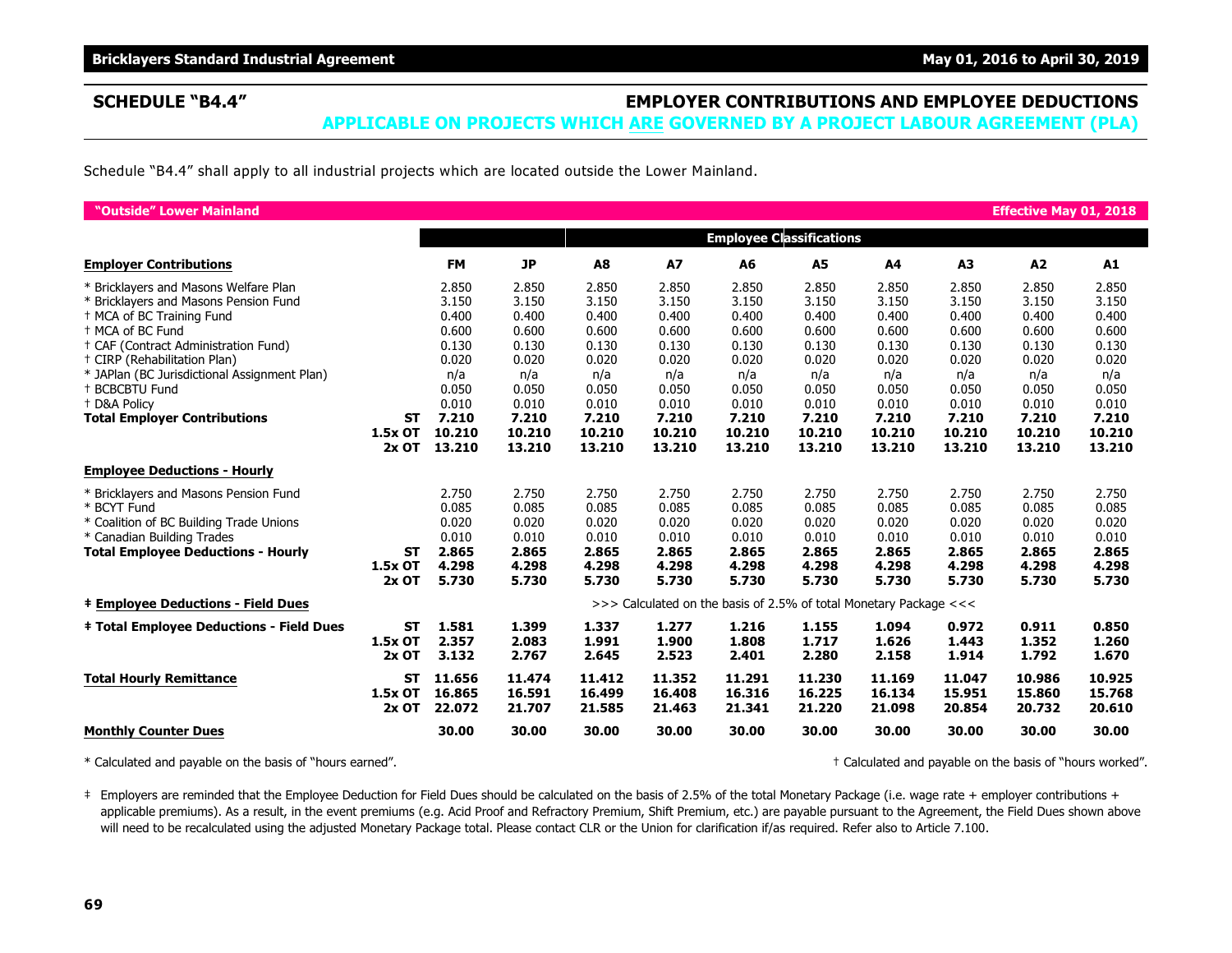# **SCHEDULE "B4.5" EMPLOYER CONTRIBUTIONS AND EMPLOYEE DEDUCTIONS**

**APPLICABLE ON PROJECTS WHICH ARE GOVERNED BY A PROJECT LABOUR AGREEMENT (PLA)**

Schedule "B4.5" shall apply to all industrial projects which are located outside the Lower Mainland.

| "Outside" Lower Mainland                        |           |                                                                   |            |                |            |                |                |            |                | <b>Effective April 01, 2019</b> |            |
|-------------------------------------------------|-----------|-------------------------------------------------------------------|------------|----------------|------------|----------------|----------------|------------|----------------|---------------------------------|------------|
|                                                 |           | <b>Employee Classifications</b>                                   |            |                |            |                |                |            |                |                                 |            |
| <b>Employer Contributions</b>                   |           | <b>FM</b>                                                         | JP         | A <sub>8</sub> | <b>A7</b>  | A <sub>6</sub> | A <sub>5</sub> | A4         | A <sub>3</sub> | A2                              | A1         |
| * Bricklayers and Masons Welfare Plan           |           | <b>TBD</b>                                                        | <b>TBD</b> | <b>TBD</b>     | <b>TBD</b> | <b>TBD</b>     | <b>TBD</b>     | <b>TBD</b> | <b>TBD</b>     | <b>TBD</b>                      | <b>TBD</b> |
| * Bricklayers and Masons Pension Fund           |           | <b>TBD</b>                                                        | <b>TBD</b> | <b>TBD</b>     | <b>TBD</b> | <b>TBD</b>     | <b>TBD</b>     | <b>TBD</b> | <b>TBD</b>     | <b>TBD</b>                      | <b>TBD</b> |
| <sup>+</sup> MCA of BC Training Fund            |           | <b>TBD</b>                                                        | <b>TBD</b> | <b>TBD</b>     | <b>TBD</b> | <b>TBD</b>     | <b>TBD</b>     | <b>TBD</b> | <b>TBD</b>     | <b>TBD</b>                      | <b>TBD</b> |
| <sup>+</sup> MCA of BC Fund                     |           | <b>TBD</b>                                                        | <b>TBD</b> | <b>TBD</b>     | <b>TBD</b> | <b>TBD</b>     | <b>TBD</b>     | <b>TBD</b> | <b>TBD</b>     | <b>TBD</b>                      | <b>TBD</b> |
| + CAF (Contract Administration Fund)            |           | <b>TBD</b>                                                        | <b>TBD</b> | <b>TBD</b>     | <b>TBD</b> | <b>TBD</b>     | <b>TBD</b>     | <b>TBD</b> | <b>TBD</b>     | <b>TBD</b>                      | <b>TBD</b> |
| <sup>+</sup> CIRP (Rehabilitation Plan)         |           | <b>TBD</b>                                                        | <b>TBD</b> | <b>TBD</b>     | <b>TBD</b> | <b>TBD</b>     | <b>TBD</b>     | <b>TBD</b> | <b>TBD</b>     | <b>TBD</b>                      | <b>TBD</b> |
| * JAPlan (BC Jurisdictional Assignment Plan)    |           | <b>TBD</b>                                                        | <b>TBD</b> | <b>TBD</b>     | <b>TBD</b> | <b>TBD</b>     | <b>TBD</b>     | <b>TBD</b> | <b>TBD</b>     | <b>TBD</b>                      | <b>TBD</b> |
| <sup>+</sup> BCBCBTU Fund                       |           | <b>TBD</b>                                                        | <b>TBD</b> | <b>TBD</b>     | <b>TBD</b> | <b>TBD</b>     | <b>TBD</b>     | <b>TBD</b> | <b>TBD</b>     | <b>TBD</b>                      | <b>TBD</b> |
| <sup>+</sup> D&A Policv                         |           | <b>TBD</b>                                                        | <b>TBD</b> | <b>TBD</b>     | <b>TBD</b> | <b>TBD</b>     | <b>TBD</b>     | <b>TBD</b> | <b>TBD</b>     | <b>TBD</b>                      | <b>TBD</b> |
| <b>Total Employer Contributions</b>             | <b>ST</b> | 0.000                                                             | 0.000      | 0.000          | 0.000      | 0.000          | 0.000          | 0.000      | 0.000          | 0.000                           | 0.000      |
|                                                 | $1.5x$ OT | 0.000                                                             | 0.000      | 0.000          | 0.000      | 0.000          | 0.000          | 0.000      | 0.000          | 0.000                           | 0.000      |
|                                                 | $2x$ OT   | 0.000                                                             | 0.000      | 0.000          | 0.000      | 0.000          | 0.000          | 0.000      | 0.000          | 0.000                           | 0.000      |
| <b>Employee Deductions - Hourly</b>             |           |                                                                   |            |                |            |                |                |            |                |                                 |            |
| * Bricklayers and Masons Pension Fund           |           | <b>TBD</b>                                                        | <b>TBD</b> | <b>TBD</b>     | <b>TBD</b> | <b>TBD</b>     | <b>TBD</b>     | <b>TBD</b> | <b>TBD</b>     | <b>TBD</b>                      | <b>TBD</b> |
| * BCYT Fund                                     |           | <b>TBD</b>                                                        | <b>TBD</b> | <b>TBD</b>     | <b>TBD</b> | <b>TBD</b>     | <b>TBD</b>     | <b>TBD</b> | <b>TBD</b>     | <b>TBD</b>                      | <b>TBD</b> |
| * Coalition of BC Building Trade Unions         |           | <b>TBD</b>                                                        | <b>TBD</b> | <b>TBD</b>     | <b>TBD</b> | <b>TBD</b>     | <b>TBD</b>     | <b>TBD</b> | <b>TBD</b>     | <b>TBD</b>                      | <b>TBD</b> |
| * Canadian Building Trades                      |           | <b>TBD</b>                                                        | <b>TBD</b> | <b>TBD</b>     | <b>TBD</b> | <b>TBD</b>     | <b>TBD</b>     | <b>TBD</b> | <b>TBD</b>     | <b>TBD</b>                      | <b>TBD</b> |
| <b>Total Employee Deductions - Hourly</b>       | ST        | 0.000                                                             | 0.000      | 0.000          | 0.000      | 0.000          | 0.000          | 0.000      | 0.000          | 0.000                           | 0.000      |
|                                                 | 1.5x OT   | 0.000                                                             | 0.000      | 0.000          | 0.000      | 0.000          | 0.000          | 0.000      | 0.000          | 0.000                           | 0.000      |
|                                                 | $2x$ OT   | 0.000                                                             | 0.000      | 0.000          | 0.000      | 0.000          | 0.000          | 0.000      | 0.000          | 0.000                           | 0.000      |
| <b>‡ Employee Deductions - Field Dues</b>       |           | >>> Calculated on the basis of 2.5% of total Monetary Package <<< |            |                |            |                |                |            |                |                                 |            |
| <b>‡ Total Employee Deductions - Field Dues</b> | <b>ST</b> | 0.000                                                             | 0.000      | 0.000          | 0.000      | 0.000          | 0.000          | 0.000      | 0.000          | 0.000                           | 0.000      |
|                                                 | $1.5x$ OT | 0.000                                                             | 0.000      | 0.000          | 0.000      | 0.000          | 0.000          | 0.000      | 0.000          | 0.000                           | 0.000      |
|                                                 | $2x$ OT   | 0.000                                                             | 0.000      | 0.000          | 0.000      | 0.000          | 0.000          | 0.000      | 0.000          | 0.000                           | 0.000      |
| <b>Total Hourly Remittance</b>                  | <b>ST</b> | 0.000                                                             | 0.000      | 0.000          | 0.000      | 0.000          | 0.000          | 0.000      | 0.000          | 0.000                           | 0.000      |
|                                                 | 1.5x OT   | 0.000                                                             | 0.000      | 0.000          | 0.000      | 0.000          | 0.000          | 0.000      | 0.000          | 0.000                           | 0.000      |
|                                                 | $2x$ OT   | 0.000                                                             | 0.000      | 0.000          | 0.000      | 0.000          | 0.000          | 0.000      | 0.000          | 0.000                           | 0.000      |
| <b>Monthly Counter Dues</b>                     |           | <b>TBD</b>                                                        | <b>TBD</b> | <b>TBD</b>     | <b>TBD</b> | <b>TBD</b>     | <b>TBD</b>     | <b>TBD</b> | <b>TBD</b>     | <b>TBD</b>                      | <b>TBD</b> |

\* Calculated and payable on the basis of "hours earned". † Calculated and payable on the basis of "hours worked".

‡ Employers are reminded that the Employee Deduction for Field Dues should be calculated on the basis of 2.5% of the total Monetary Package (i.e. wage rate + employer contributions + applicable premiums). As a result, in the event premiums (e.g. Acid Proof and Refractory Premium, Shift Premium, etc.) are payable pursuant to the Agreement, the Field Dues shown above will need to be recalculated using the adjusted Monetary Package total. Please contact CLR or the Union for clarification if/as required. Refer also to Article 7.100.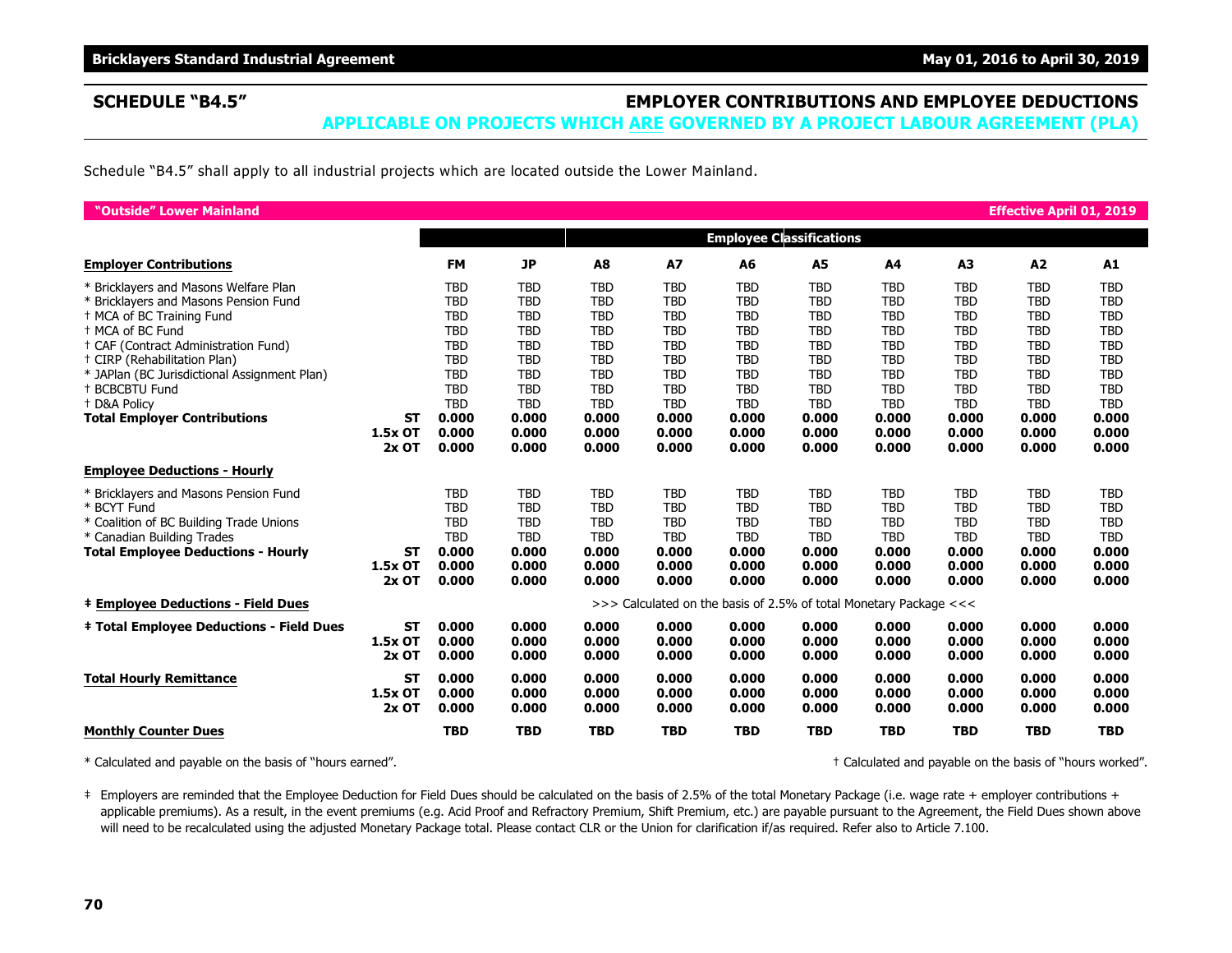# **APPENDIX "A" PAGE 1 OF 2 DEFINITIONS AND ABBREVIATIONS**

The following definitions and abbreviations shall be applicable to the interpretation of this Agreement.

### **1. BCBCBTU**

Bargaining Council of British Columbia Building Trade Unions

### **2. BCBT**

BC Building Trades (the British Columbia and Yukon Territory Building and Construction Trades Council)

### **3. Bricklayer**

Any individual who is a member of the Union and/or is otherwise eligible to be employed under the terms of this Agreement.

### **4. CLR**

Construction Labour Relations Association of British Columbia

### **5. Day**

Unless otherwise specified, one (1) day shall be deemed to mean one (1) full calendar day, and such day shall be deemed to commence at 12:00 midnight.

### **6. Employee**

Any individual who is a member of the Union, and/or such other person employed by the Employer under the terms of this Agreement.

### **7. Employer**

Any individual, business, partnership, company, corporation, or other similar entity, signatory to this Agreement. Where the term Employer is used within this Agreement, and the context of such usage makes it appropriate and logical to regard this term as a reference to a person, as opposed to a legal entity, then such usage shall be considered to refer to an authorized representative of the Employer.

### **8. Gender**

Wherever the words "man", "men", "he" or "his" are utilized in this Agreement they shall be considered to apply equally to both genders (i.e. male and female).

### **9. Hours Earned/Hours Worked**

The calculation of Employer Contributions and Employee Deductions on a "per hours earned" basis and/or a "per hours worked" basis shall be governed by the following.

| $\gg$ | 1 straight time hour              | $= 1$ hour earned             | $= 1$ hour worked |
|-------|-----------------------------------|-------------------------------|-------------------|
| $\gg$ | 1 time and one-half overtime hour | $= 1\frac{1}{2}$ hours earned | $= 1$ hour worked |
| $\gg$ | 1 double time overtime hour       | $= 2$ hours earned            | $= 1$ hour worked |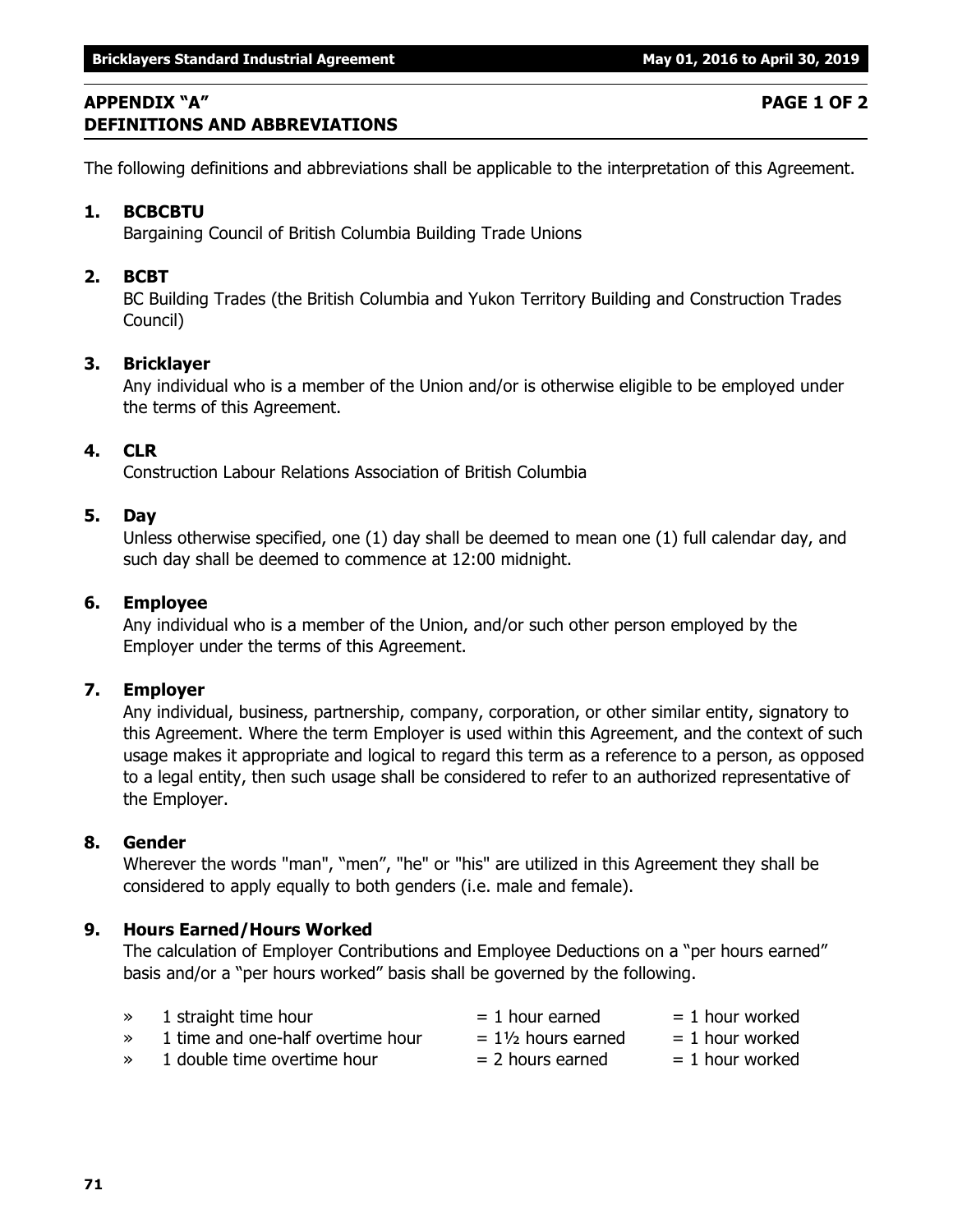# **APPENDIX "A" PAGE 2 OF 2 DEFINITIONS AND ABBREVIATIONS**

# **10. Industrial Construction**

Shall include, as examples: (i) manufacturing, (ii) production plants such as pulp mills, (iii) chemical plants, (iv) refineries, including the transmission facilities, (v) meter pumping, (vi) compressor stations, (vii) munitions plants, (viii) mines, (ix) power generating plants, (x) bulk loading terminals, (xi) dams, and (xii) breweries, etc.

# **11. IUBAC**

International Union of Bricklayers and Allied Craftworkers

# **12. Local Resident**

Any Employee who is working on a project that is not defined herein as an out of town project.

# **13. Lower Mainland**

The area of BC inclusive of: Abbotsford, Aldergrove, Anmore, Belcarra, Burnaby, Chilliwack, Coquitlam, Delta, Langley (City and Township), Maple Ridge, Mission, New Westminster, North Vancouver (City and District), Pitt Meadows, Port Coquitlam, Port Moody, Richmond, Surrey, West Vancouver and White Rock.

### **14. LRB**

British Columbia Labour Relations Board

## **15. MCA of BC**

Masonry Contractors Association of BC

## **16. Out Of Town Project**

Any project to which an Employee does not travel daily from his residence. Notwithstanding the foregoing, any project that is located more than two (2) hours' travel, each way, from an Employee's residence, any project to which it is not practical for the Employee to travel daily from his residence, and any project to which it is not cost effective for the Employer if the Employee travels daily from his residence, shall be defined as an out of town project.

## **17. Union**

IUBAC Local #2 BC and/or any other such IUBAC Local(s) as may be established whose membership performs work as governed by the terms of this Agreement. Where the term Union is used within this Agreement, and the context of such usage makes it appropriate and logical to regard this term as a reference to a person, as opposed to a legal entity, then such usage shall be considered to refer to an authorized representative of the Union.

## **18. WorkSafeBC**

Workers' Compensation Board of BC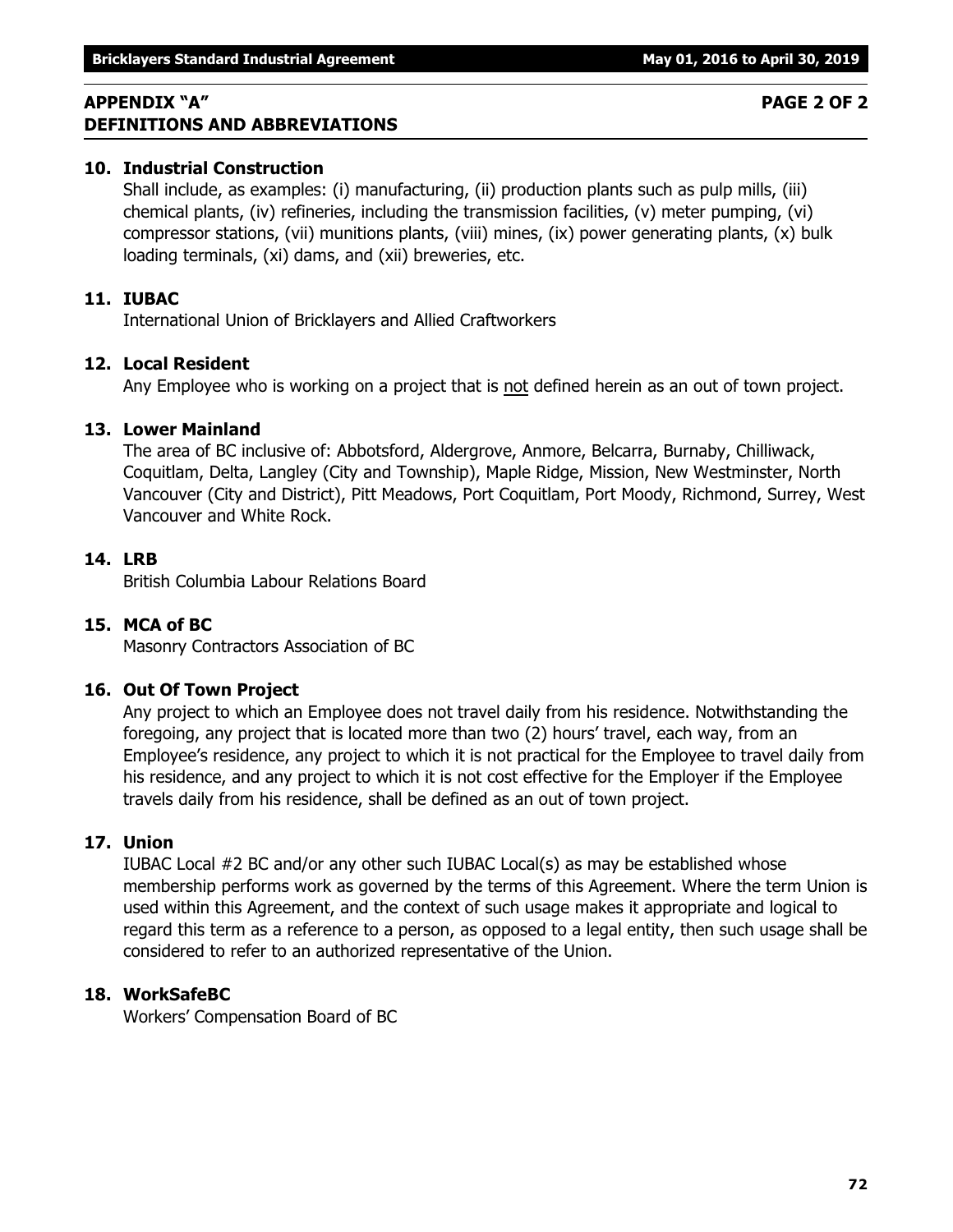**73**

# **APPENDIX "B" PAGE 1 OF 3 SCOPE OF WORK AND TRADE JURISDICTION**

 **Bricklayers Standard Industrial Agreement May 01, 2016 to April 30, 2019** 

The following scope of work represents the Union's work jurisdiction claim. Notwithstanding the foregoing, the Employer agrees to abide by the work jurisdiction as may be determined from time to time by the Umpire of the Jurisdictional Assignment Plan.

# **1. Brick Masonry**

- **(a)** Bricklaying masonry shall consist of the laying of bricks made from any material in, under or upon any structure or form of work where bricks are used, whether in the ground, or over its surface, or beneath water; in commercial buildings, rolling mills, iron works, blast or smelter furnaces, lime or brick kilns, in mines or fortifications and in all underground work, such as sewers, telegraphs, electric and telephone conduits. All cutting of joints, pointing, cleaning and cutting of brick walls, fireproofing, block-arching, terra cotta cutting and setting, the laying and cutting of all tile plaster, mineral-wool, work blocks and glass masonry, or any substitute for above material, the laying of all pipe sewers or water mains and the filling of all joints on the same when such sewers or conduits are of any vitreous material, burnt clay or cement, or any substitute material used for the above purpose, the cutting, rubbing and grinding of all kinds of brick and the setting of all cut stone trimmings on brick buildings and the preparation and erection of plastic castables, or any refractory materials is Bricklayer's work.
- **(b)** Cleaning, grouting, pointing and other work necessary to achieve and complete the work under the foregoing category shall be the work of the Bricklayer.

# **2. Stone Masonry**

- **(a)** Stone masonry shall consist of laying all rip rap, rubble work, with or without mortar, setting all cut stone, marble, slate or stone work (meaning as to stone, any work manufactured from such foreign or domestic products as are specified and used in the interior or on the exterior of buildings by architects and customarily called, "stone" in the trade).
- **(b)** Cutting all shoddies, broken ashlar, or random ashlar that is roughly dressed upon the beds and joints and range ashlar not over ten (10) inches in height; the dressing of all jambs, corners and ringstones that are roughly dressed upon the beds, joints or reveals and the cutting of a draft upon same for plumbing purposes only; and the cleaning, cutting of joints and pointing of stone work.
- **(c)** This is to apply to all work on buildings, sewers, bridges, railroads, bulkheads, breakwaters, jetties, playgrounds, parks, landscaping and curbing of other public works and to all kinds of stone, particularly to the product of the locality where the work is being done and the same shall be considered stone masonry.
- **(d)** Stonemasons shall have the right to use all tools which they consider necessary in the performance of their work. Cleaning, grouting, pointing and other work necessary to achieve and complete the work under the foregoing category shall be the work of the Stonemason.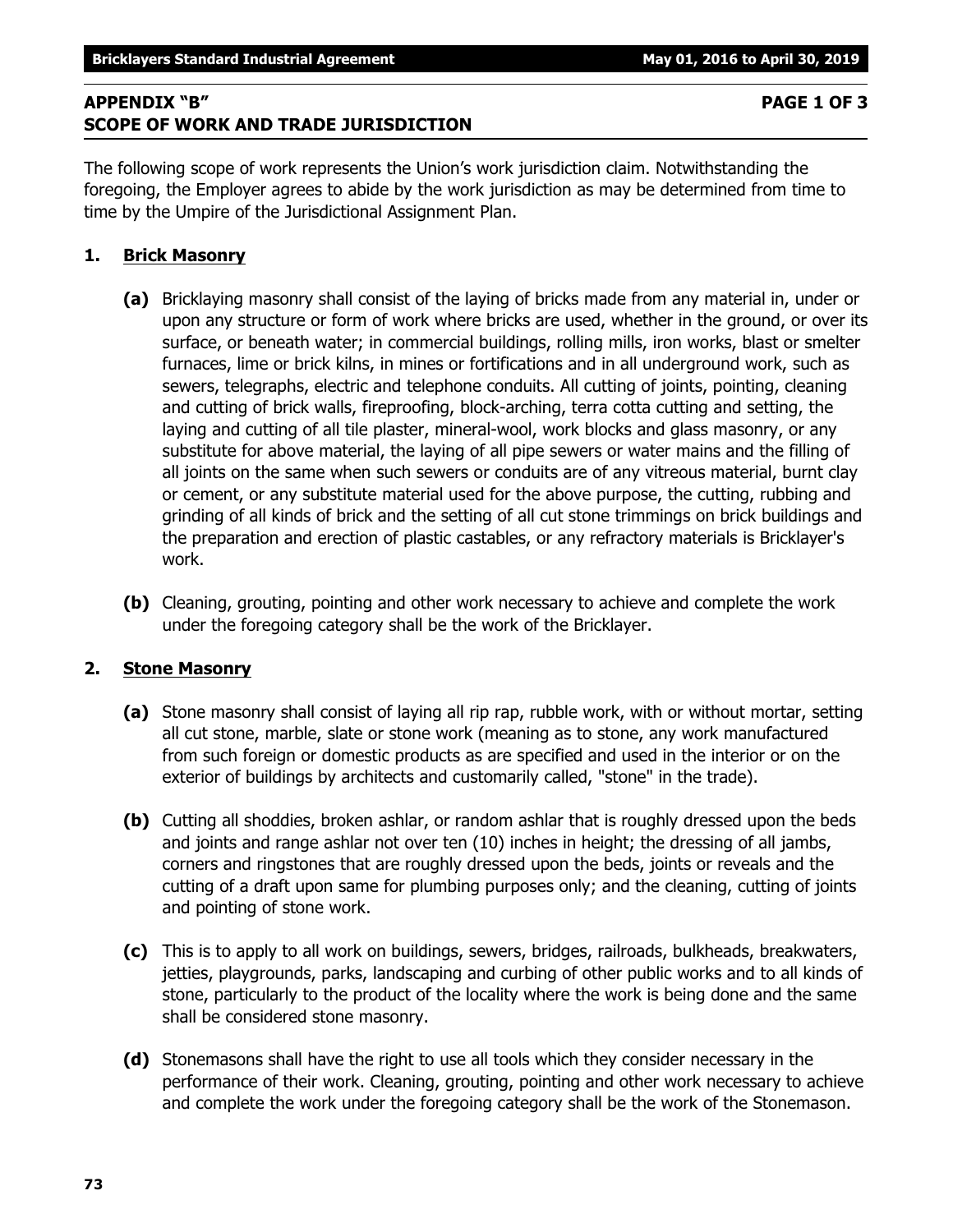# **APPENDIX "B" PAGE 2 OF 3 SCOPE OF WORK AND TRADE JURISDICTION**

# **3. Artificial Masonry**

- **(a)** The cutting, setting and pointing of cement blocks and all artificial stone or marble, either interior or exterior when set by the usual custom of the Stonemason and Marble Setter.
- **(b)** All cement that is used for backing up external walls, the building of party walls, columns, girders, beams, floors, stairs and arches and all material substituted for the clay or natural stone products, shall be controlled by members of the Union., for which the highest rate of wages shall be demanded.
- **(c)** All artificial masonry, the cutting, setting and pointing of all concrete prefabricated slabs, regardless of dimension size, shall be the work of members of the BAC Local No. 2, BC, for which the regular wage scale in the jurisdiction where the work is performed shall be paid.

# **4. Marble Masonry**

Marble masons jurisdiction claims shall consist of the carving, cutting and setting of all marble, slate, including slate blackboards, stone, albereed, carrara, sanionyx, vitrolite and similar opaque glass, scagliola, marbleithic and all artificial, imitation or cast of whatever thickness or dimension. This shall apply to all interior work such as sanitary, decorative and other purposes inside of buildings, of every description wherever required, including all polish, honed or sand finished; also the cutting and fitting of above materials after same leave mills or shop, as well as all accessories in connection with such work and the laying of all marble tile, slate tile and terrazzo tile.

# **5. Pointing, Caulking and Cleaning**

- **(a)** Pointing, caulking and cleaning shall consist of the pointing, caulking and cleaning of all types of masonry, caulking of all window frames encased in masonry brick, stone or cement structures, including all grinding and cutting out on such work and all sand blasting, steam cleaning and gunite work.
- **(b)** The pointing, cleaning and weatherproofing of all building, grain elevators and chimneys built of stone, brick or concrete. It shall include all grinding and cutting out, sand blasting and gunite work on same.

# **6. Refractory**

Refractory and/or corrosion maintenance and repair work shall consist of the removal and replacement of plastic, brick, castables, acid proof materials, ceramic fibre materials, and/or any refractory and/or corrosion materials where it consists as a protective lining on the interior of any/all industrial vessels. The cutting out of, grinding or chipping and/or jack hammering of existing materials, in whole or in part, shall be the work of the Bricklayer.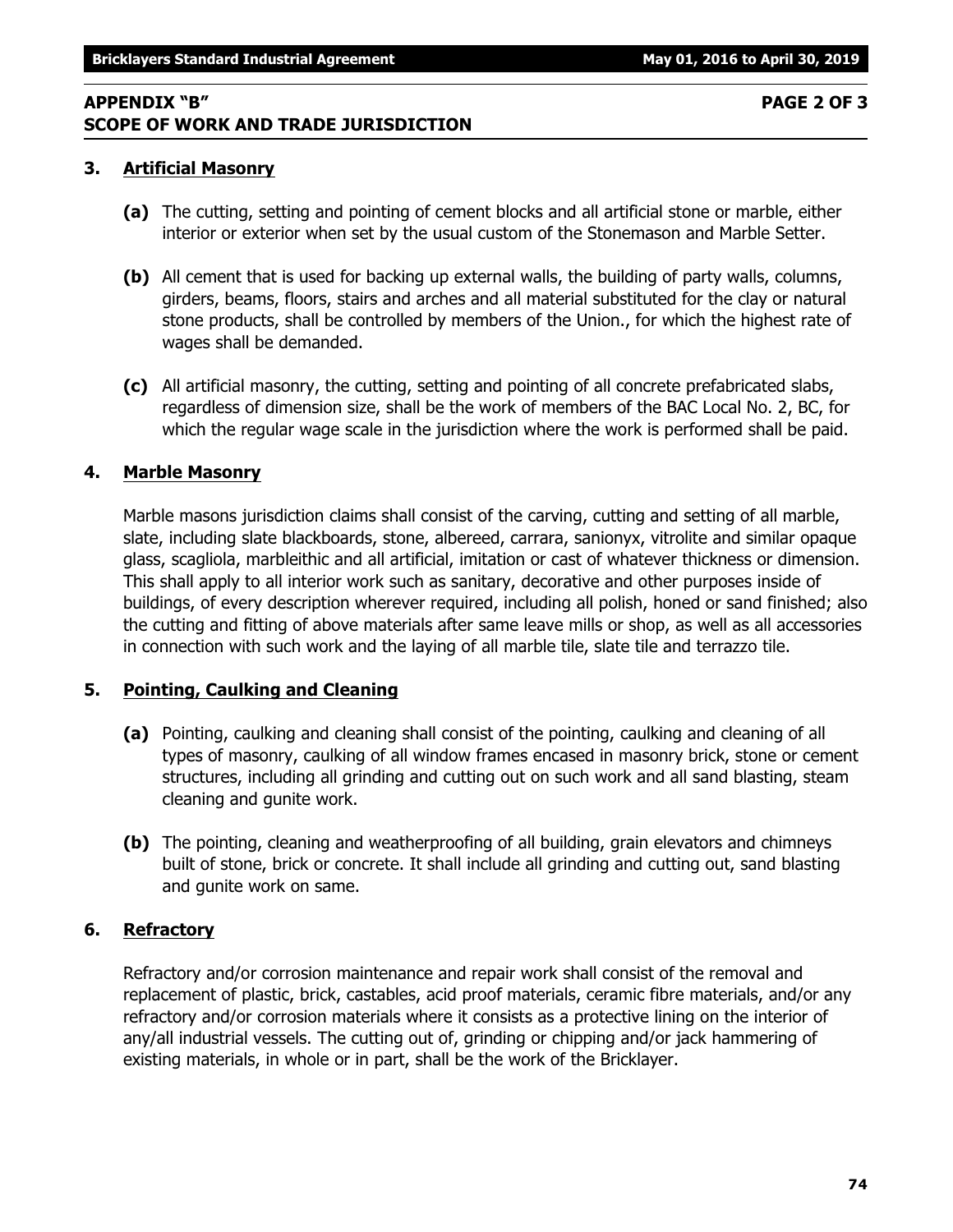### **APPENDIX "B" PAGE 3 OF 3 SCOPE OF WORK AND TRADE JURISDICTION**

### **7. Scaffolding**

All manufactured tubular or ready-made metal scaffolding must be erected by members of the Union, unless such scaffolding has already been erected for use by other crafts.

### **8. General**

- **(a)** Only Union members shall perform the unloading, handling, erecting, and final installation of materials coming under the work jurisdiction of the Union, regardless of the type of equipment or machinery necessary to do same. Other than the operator of the equipment, or machinery, same must be manned by a Union member(s) without bar or restriction.
- **(b)** The following duties shall be performed by a Union member, but not necessarily by a Journeyperson.
	- All washing down or cleaning of materials erected by Union members.
	- All waterproofing and sealing of masonry materials.
	- All cutting of masons' materials by hand or machine, whether on site or off site (except catalogued shapes).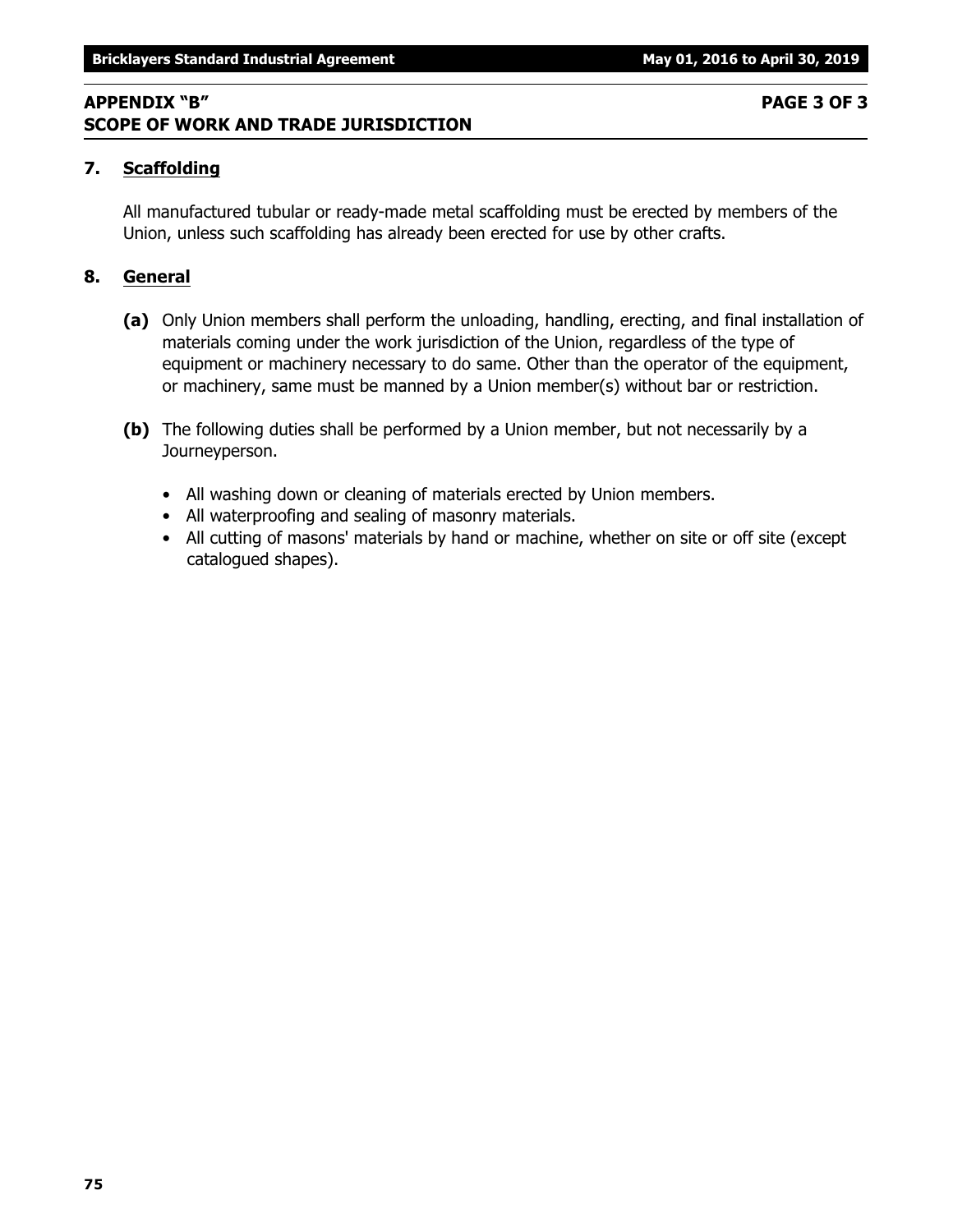### **APPENDIX "C" PAGE 1 OF 1 WAGE SECURITY BOND**

### **(A) Requirement to Deposit and Maintain**

- **(1)** Any Employer who has been signatory to a collective agreement with the Union less than three (3) years shall deposit and maintain with the Union an individual Wage Security Bond for a maximum period of three (3) years, for use in the event such Employer should default on the payment of wages, and/or any Employer Contributions, and/or any Employee Deductions as required under the terms of this Agreement.
- **(2)** Such individual Wage Security Bond shall be:
	- **(a)** of a type suitable to the Union,
	- **(b)** for an amount acceptable to the Union, although such amount shall not exceed twenty five thousand dollars (\$25,000.00),
	- **(c)** retained by the Union for use in accordance with (A) (1), and
	- **(d)** accompanied by a letter from the Employer authorizing such use by the Union.

### **(B) Return of Wage Security Bond**

- **(1)** An Employer's individual Wage Security Bond shall be returned to such Employer not more than three (3) years after such Employer becomes signatory to this Agreement, or such earlier date as may be approved by the Union.
- **(2)** Notwithstanding (B) (1), in the event such an Employer ceases business within three (3) years of becoming signatory to this Agreement, the Union shall return such Employer's individual Wage Security Bond immediately upon being so informed, provided the Union is satisfied that the Employer has no outstanding wages, and that all Employer Contributions, and/or Employee Deductions have been remitted as required.
- **(3)** Notwithstanding (B) (1) and (B) (2), an Employer's individual Wage Security Bond shall not be returned to such Employer until at least one (1) year after such Employer has become signatory to this Agreement.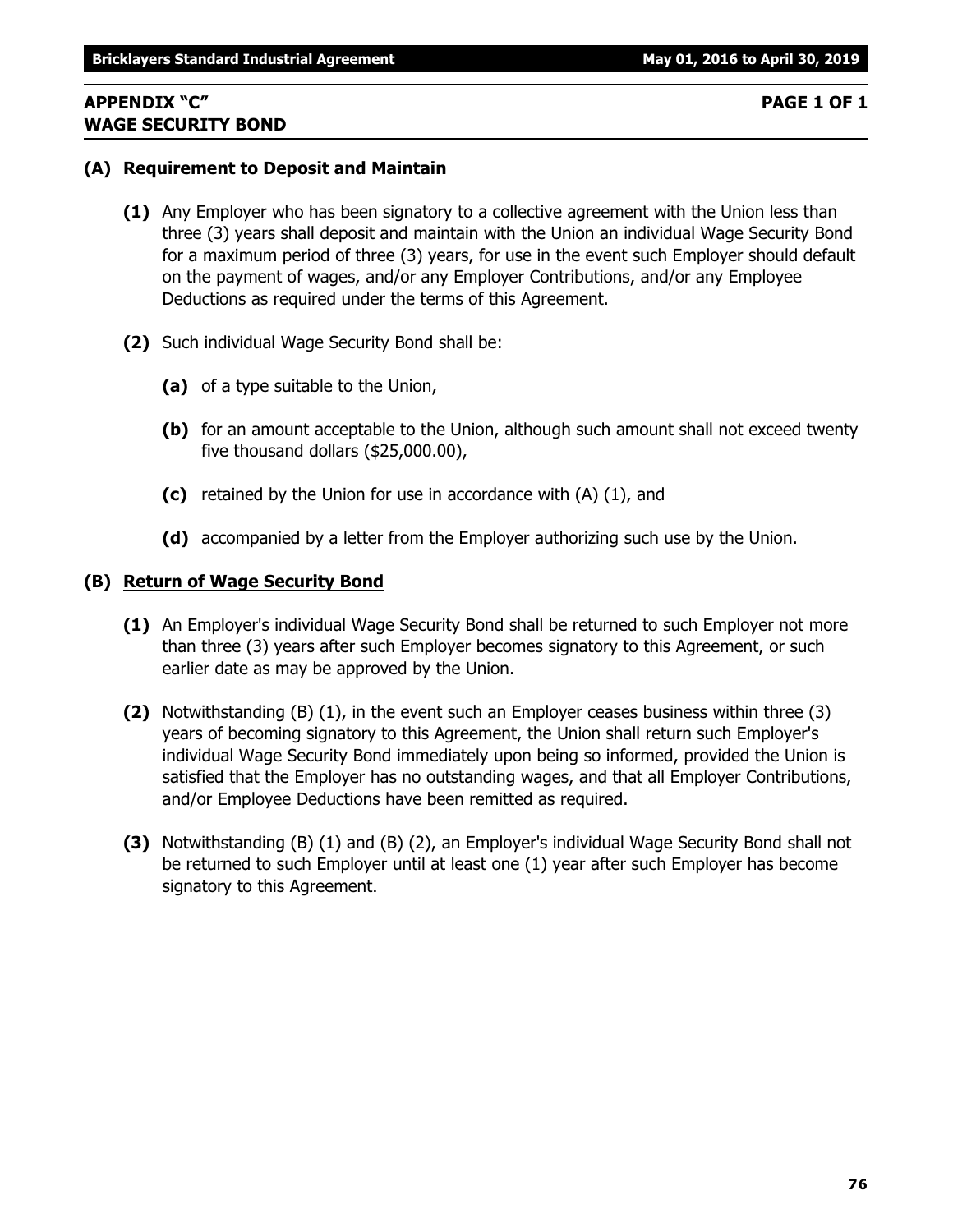## **APPENDIX "D" PAGE 1 OF 2 SCHEDULE OF STATUTORY HOLIDAYS**

The following schedule of statutory holidays shall be applicable to the interpretation of this Agreement.

### **1. 2016**

### Statutory Holiday **Actual Date Conserved Date** Observed Date

New Years' Day  $Friday$ , Jan.  $1<sup>st</sup>$ Family Day **Monday, Feb. 8th** Good Friday **Friday** Friday, Mar. 25<sup>th</sup> Friday, Mar. 25<sup>th</sup> Friday, Mar. 25<sup>th</sup> Easter Monday **Monday, Mar. 28<sup>th</sup> Monday, Mar. 28**<sup>th</sup> Monday, Mar. 28<sup>th</sup> Victoria Day **Monday, May 23<sup>rd</sup>** Monday, May 23<sup>rd</sup> Monday, May 23<sup>rd</sup> Canada Day **Friday, July 1<sup>st</sup>** Friday, July 1<sup>st</sup> Friday, July 1<sup>st</sup> Friday before BC Day Friday, July 29<sup>th</sup> Friday, July 29<sup>th</sup> Friday, July 29<sup>th</sup>  $BC$  Day Monday, Aug.  $1<sup>st</sup>$ Friday before Labour Day Friday, Sept. 2<sup>nd</sup> Labour Day Monday, Sept. 5<sup>th</sup> Monday, Sept. 5<sup>th</sup> Monday, Sept. 5<sup>th</sup> Thanksgiving Day Monday, Oct. 10<sup>th</sup> Monday, Oct. 10<sup>th</sup> Monday, Oct. 10<sup>th</sup> Remembrance Day  $\qquad \qquad$  Friday, Nov.  $11^{\text{th}}$  Friday, Nov.  $11^{\text{th}}$ Christmas Day **Sunday, Dec. 25<sup>th</sup> Monday, Dec. 26<sup>th</sup>** Monday, Dec. 26<sup>th</sup> Boxing Day **Monday, Dec. 26<sup>th</sup> Tuesday, Dec. 27<sup>th</sup>** 

## **2. 2017**

## Statutory Holiday **Actual Date** Actual Date **Conserved Date** Observed Date **Conserved** Date **Conserved** Date **Conserved** Date

New Years' Day  $S$ unday, Jan.  $1^{st}$  Monday, Jan.  $2^{nd}$ Family Day **Monday, Feb.** 13<sup>th</sup> Monday, Feb 13<sup>th</sup> Monday, Feb 13<sup>th</sup> Good Friday **Friday**, Apr. 14<sup>th</sup> Friday, Apr. 14<sup>th</sup> Friday, Apr. 14<sup>th</sup> Easter Monday **Monday, Apr. 17<sup>th</sup>** Monday, Apr. 17<sup>th</sup> Monday, Apr. 17<sup>th</sup> Victoria Day **Monday, May 22<sup>nd</sup> Monday, May 22<sup>nd</sup> Monday, May 22<sup>nd</sup> Monday, May 22<sup>nd</sup>** Canada Day Saturday, July  $1^{\text{st}}$  Monday, July  $3^{\text{rd}}$ Friday before BC Day Friday, Aug.  $4^{\text{th}}$  Friday, Aug.  $4^{\text{th}}$  Friday, Aug.  $4^{\text{th}}$ BC Day Monday, Aug. 7th Friday before Labour Day Friday, Sept. 1<sup>st</sup> Labour Day Monday, Sept. 4<sup>th</sup> Monday, Sept. 4<sup>th</sup> Monday, Sept. 4<sup>th</sup> Thanksgiving Day  $M$ onday, Oct. 9<sup>th</sup> Remembrance Day  $S$  Saturday, Nov.  $11<sup>th</sup>$  Monday, Nov.  $13<sup>th</sup>$ Christmas Day  $M$ onday, Dec. 25<sup>th</sup> Monday, Dec. 25<sup>th</sup> Monday, Dec. 25<sup>th</sup> Boxing Day **Bridge Community Community** Tuesday, Dec. 26<sup>th</sup> Tuesday, Dec. 26<sup>th</sup>

Friday, Jan.  $1<sup>st</sup>$ Monday, Feb 8th Monday, Aug.  $1<sup>st</sup>$ Friday, Sept. 2<sup>nd</sup>

Monday, Aug. 7th Friday, Sept.  $1<sup>st</sup>$ Monday, Oct. 9th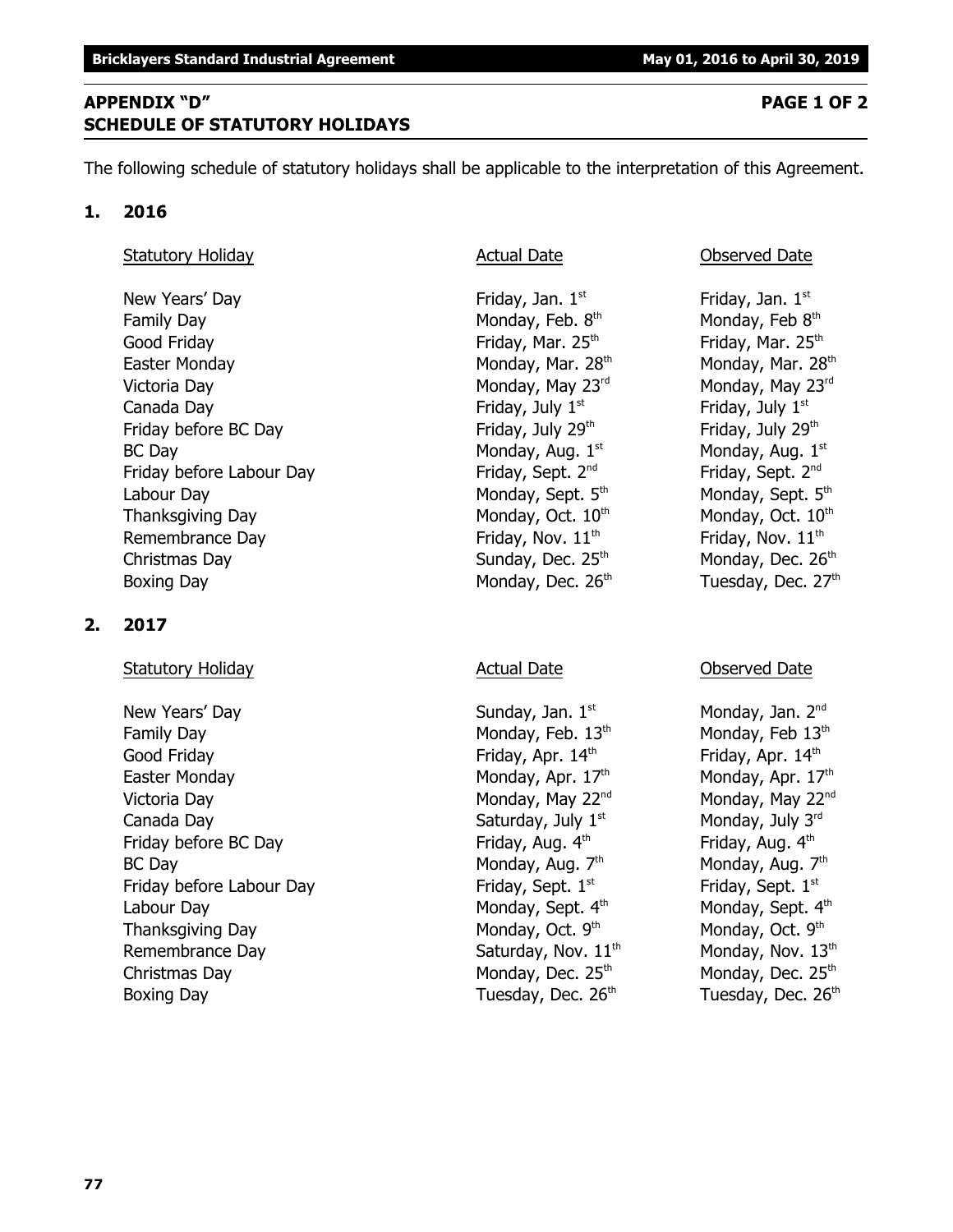**78**

# **APPENDIX "D" PAGE 2 OF 2 SCHEDULE OF STATUTORY HOLIDAYS**

The following schedule of statutory holidays shall be applicable to the interpretation of this Agreement.

# **3. 2018**

# Statutory Holiday **Actual Date Conserved Date** Observed Date

New Years' Day Monday, Jan.  $1<sup>st</sup>$  Monday, Jan.  $1<sup>st</sup>$  Monday, Jan.  $1<sup>st</sup>$ Family Day **Monday, Feb. 12<sup>th</sup>** Monday, Feb. 12<sup>th</sup> Monday, Feb. 12<sup>th</sup> Good Friday **Friday**, Mar. 30<sup>th</sup> Friday, Mar. 30<sup>th</sup> Friday, Mar. 30<sup>th</sup> Easter Monday **Monday, Apr. 2<sup>nd</sup> Monday, Apr. 2<sup>nd</sup> Monday, Apr. 2<sup>nd</sup> Monday, Apr. 2<sup>nd</sup>** Victoria Day **Monday, May 21**<sup>st</sup> Monday, May 21<sup>st</sup> Monday, May 21<sup>st</sup> Canada Day  $\qquad \qquad \qquad \qquad$  Sunday, July 1<sup>st</sup>  $\qquad \qquad \qquad$  Monday, July 2<sup>nd</sup> Friday before BC Day Friday, Aug. 3<sup>rd</sup> Friday, Aug. 3<sup>rd</sup> Friday, Aug. 3<sup>rd</sup> Friday, Aug. 3<sup>rd</sup> BC Day Monday, Aug. 6<sup>th</sup> Friday before Labour Day Friday, Aug.  $31<sup>st</sup>$  Friday, Aug.  $31<sup>st</sup>$ Labour Day Monday, Sept. 3 $^{rd}$  Monday, Sept. 3 $^{rd}$  Monday, Sept. 3 $^{rd}$ Thanksgiving Day Monday, Oct. 8<sup>th</sup> Remembrance Day  $Sunday, Nov. 11<sup>th</sup>$  Monday, Nov.  $12<sup>th</sup>$ Christmas Day  $\qquad \qquad$  Tuesday, Dec. 25<sup>th</sup>  $\qquad \qquad$  Tuesday, Dec. 25<sup>th</sup> Boxing Day **Bridge Community Community** Wednesday, Dec. 26<sup>th</sup> Wednesday, Dec. 26<sup>th</sup>

# **4. 2019**

# Statutory Holiday **Actual Date** Actual Date **Conserved Date** Observed Date

New Years' Day  $\qquad \qquad$  Tuesday, Jan.  $1^{st}$  Tuesday, Jan.  $1^{st}$ Family Day **Monday, Feb 11<sup>th</sup>** Monday, Feb 11<sup>th</sup> Monday, Feb 11<sup>th</sup> Good Friday **Friday**, Apr. 19<sup>th</sup> Friday, Apr. 19<sup>th</sup> Friday, Apr. 19<sup>th</sup> Easter Monday Monday, Apr. 22<sup>nd</sup> Monday, Apr. 22<sup>nd</sup> Monday, Apr. 22<sup>nd</sup> Victoria Day **Monday, May 20<sup>th</sup> Monday, May 20<sup>th</sup> Monday, May 20<sup>th</sup> Monday, May 20<sup>th</sup>** Canada Day **Monday, July 1<sup>st</sup> Monday, July 1** Monday, July 1<sup>st</sup> Friday before BC Day Friday, Aug. 2<sup>nd</sup> Friday, Aug. 2<sup>nd</sup> Friday, Aug. 2<sup>nd</sup> Friday, Aug. 2<sup>nd</sup> BC Day Monday, Aug. 5th Friday before Labour Day Friday, Aug. 30<sup>th</sup> Friday, Aug. 30<sup>th</sup> Friday, Aug. 30<sup>th</sup> Labour Day Monday, Sept. 2<sup>nd</sup> Monday, Sept. 2<sup>nd</sup> Monday, Sept. 2<sup>nd</sup> Thanksgiving Day **Monday, Oct. 14<sup>th</sup> Monday, Oct. 14<sup>th</sup>** Monday, Oct. 14<sup>th</sup> Remembrance Day Monday, Nov.  $11<sup>th</sup>$  Monday, Nov.  $11<sup>th</sup>$ Christmas Day **Mathems Charlot Christmas Day** Wednesday, Dec. 25<sup>th</sup> Wednesday, Dec. 25<sup>th</sup> Boxing Day **Thursday, Dec. 26<sup>th</sup> Thursday, Dec. 26<sup>th</sup> Thursday, Dec. 26<sup>th</sup>** 

Monday, Aug. 6<sup>th</sup> Monday, Oct. 8<sup>th</sup>

Monday, Aug. 5<sup>th</sup>